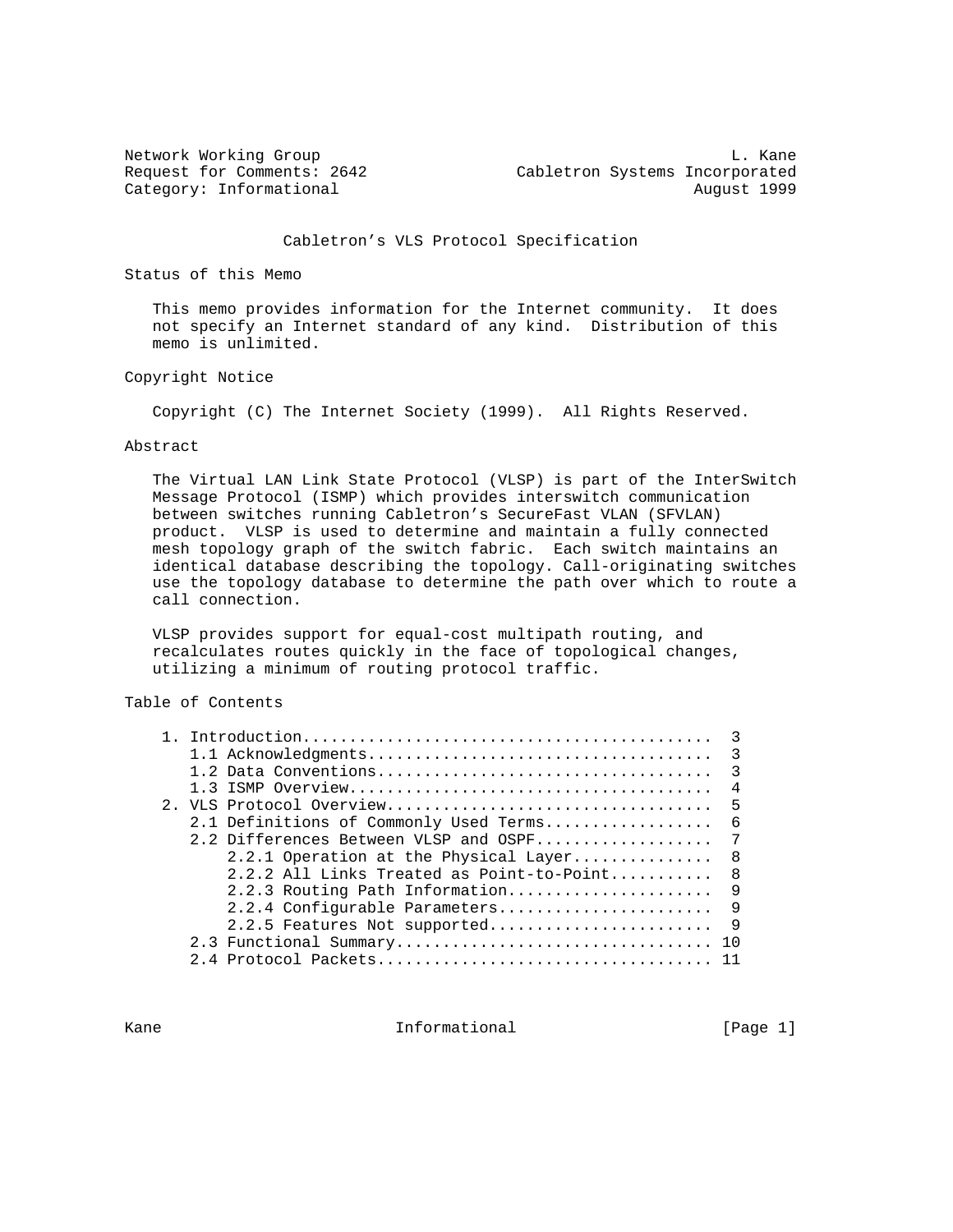|    | 2.5 Protocol Data Structures 12                                                                    |    |
|----|----------------------------------------------------------------------------------------------------|----|
|    | 2.6 Basic Implementation Requirements 12                                                           |    |
|    | 2.7 Organization of the Remainder of This Document 13                                              |    |
| 3. | Interface Data Structure 14                                                                        |    |
|    |                                                                                                    |    |
|    | 3.2 Events Causing Interface State Changes 18                                                      |    |
|    | 3.3 Interface State Machine 21                                                                     |    |
| 4. |                                                                                                    |    |
|    |                                                                                                    |    |
|    | 4.2 Events Causing Neighbor State Changes 27                                                       |    |
|    | 4.3 Neighbor State Machine 29                                                                      |    |
|    |                                                                                                    |    |
|    | 5.1 Adding and Deleting Link State Advertisements 34                                               |    |
|    | 5.2 Accessing Link State Advertisements 35                                                         |    |
|    |                                                                                                    |    |
|    |                                                                                                    |    |
|    |                                                                                                    |    |
|    | 6.2 Bidirectional Communication 37                                                                 |    |
|    |                                                                                                    |    |
|    | 6.3.1 Selecting the Designated Switch                                                              | 39 |
|    |                                                                                                    |    |
|    | 7. Synchronizing the Databases 42                                                                  |    |
|    | 7.1 Link State Advertisements 43                                                                   |    |
|    | 7.1.1 Determining Which                                                                            |    |
|    | Link State Advertisement Is Newer                                                                  | 44 |
|    | 7.2 Database Exchange Process                                                                      | 44 |
|    | 7.2.1 Database Description Packets                                                                 | 44 |
|    | 7.2.2 Negotiating the Master/Slave Relationship                                                    | 45 |
|    | 7.2.3 Exchanging Database Description Packets                                                      | 46 |
|    | 7.3 Updating the Database                                                                          | 48 |
|    |                                                                                                    | 49 |
| 8. | Maintaining the Databases                                                                          | 51 |
|    | 8.1 Originating Link State Advertisements                                                          | 52 |
|    | 8.1.1 Switch Link Advertisements 52                                                                |    |
|    | 8.1.2 Network Link Advertisements 55                                                               |    |
|    | 8.2 Distributing Link State Advertisements 56                                                      |    |
|    |                                                                                                    | 57 |
|    | 8.2.2 Processing an                                                                                |    |
|    | Incoming Link State Update Packet 58                                                               |    |
|    | 8.2.3 Forwarding Link State Advertisements 60                                                      |    |
|    | 8.2.4 Installing Link                                                                              |    |
|    | State Advertisements in the Database 62                                                            |    |
|    | 8.2.5 Retransmitting Link State Advertisements 63<br>8.2.6 Acknowledging Link State Advertisements | 64 |
|    |                                                                                                    |    |
|    | 8.3 Aging the Link State Database<br>8.3.1 Premature Aging of Advertisements 66                    | 66 |
|    | 9. Calculating the Best Paths 67                                                                   |    |
|    |                                                                                                    |    |
|    |                                                                                                    |    |

Kane **Informational Informational Example 1** [Page 2]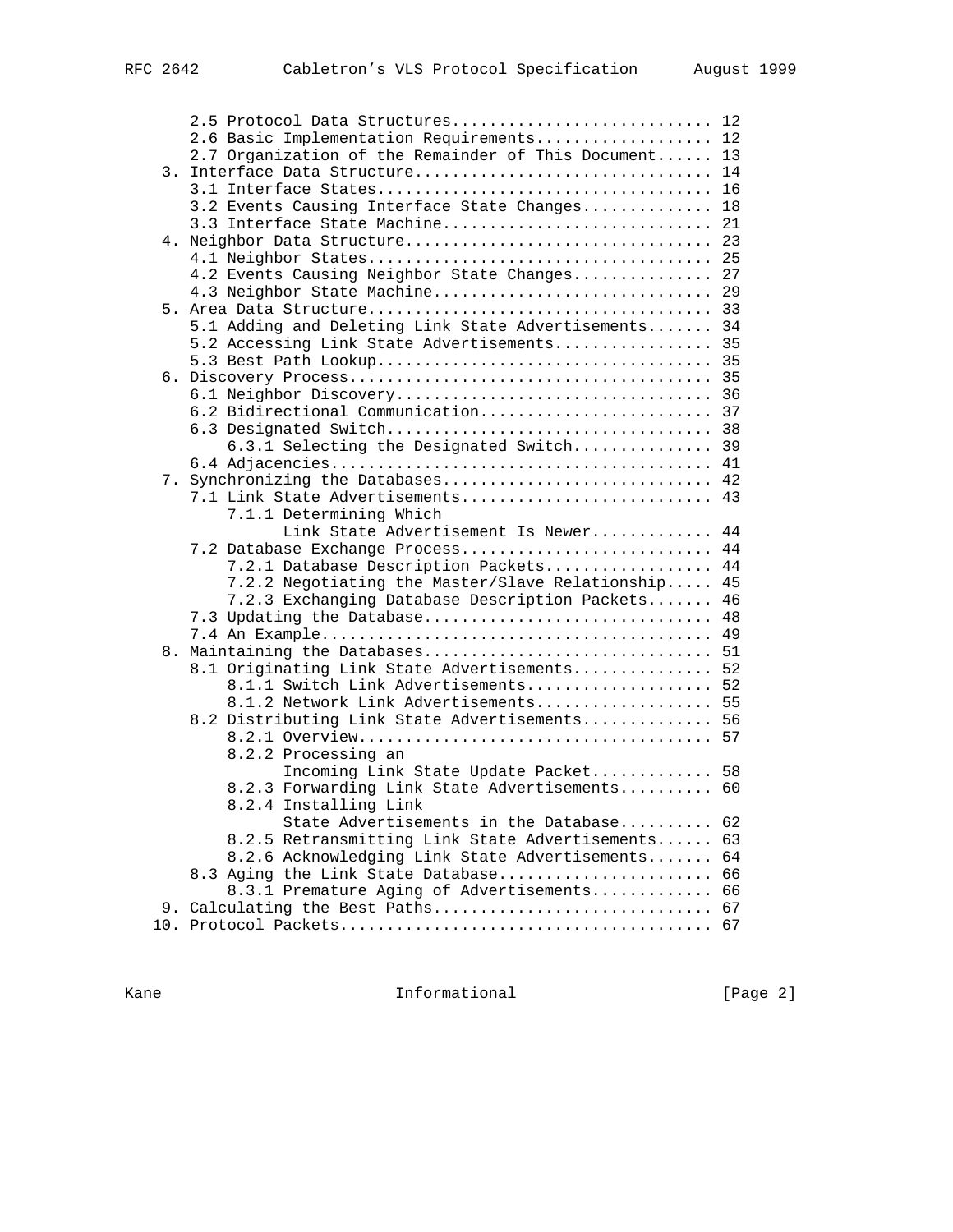|     | 10.1 ISMP Packet Format 68                  |  |  |
|-----|---------------------------------------------|--|--|
|     | 10.1.1 Frame Header 69                      |  |  |
|     | 10.1.2 ISMP Packet Header 70                |  |  |
|     |                                             |  |  |
|     |                                             |  |  |
|     | 10.3 Network Layer Address Information 72   |  |  |
|     |                                             |  |  |
|     |                                             |  |  |
|     |                                             |  |  |
|     |                                             |  |  |
|     | 10.6.2 Database Description Packets 78      |  |  |
|     | 10.6.3 Link State Request Packets 80        |  |  |
|     | 10.6.4 Link State Update Packets 82         |  |  |
|     | 10.6.5 Link State Acknowledgment Packets 83 |  |  |
|     | 11. Link State Advertisement Formats 84     |  |  |
|     | 11.1 Link State Advertisement Headers 84    |  |  |
|     | 11.2 Switch Link Advertisements 86          |  |  |
|     | 11.3 Network Link Advertisements 89         |  |  |
|     |                                             |  |  |
|     | 12.1 Architectural Constants 90             |  |  |
|     | 12.2 Configurable Parameters 91             |  |  |
| 13  |                                             |  |  |
| 14. |                                             |  |  |
| 15. |                                             |  |  |
| 16. |                                             |  |  |
|     | 17. Full Copyright Statement 95             |  |  |
|     |                                             |  |  |

## 1. Introduction

 This memo is being distributed to members of the Internet community in order to solicit reactions to the proposals contained herein. While the specification discussed here may not be directly relevant to the research problems of the Internet, it may be of interest to researchers and implementers.

# 1.1 Acknowledgments

 VLSP is derived from the OSPF link-state routing protocol described in [RFC2328], written by John Moy, formerly of Proteon, Inc., Westborough, Massachusetts. Much of the current memo has been drawn from [RFC2328]. Therefore, this author wishes to acknowledge the contribution Mr. Moy has (unknowingly) made to this document.

1.2 Data Conventions

 The methods used in this memo to describe and picture data adhere to the standards of Internet Protocol documentation [RFC1700]. In particular:

Kane **Informational Informational** [Page 3]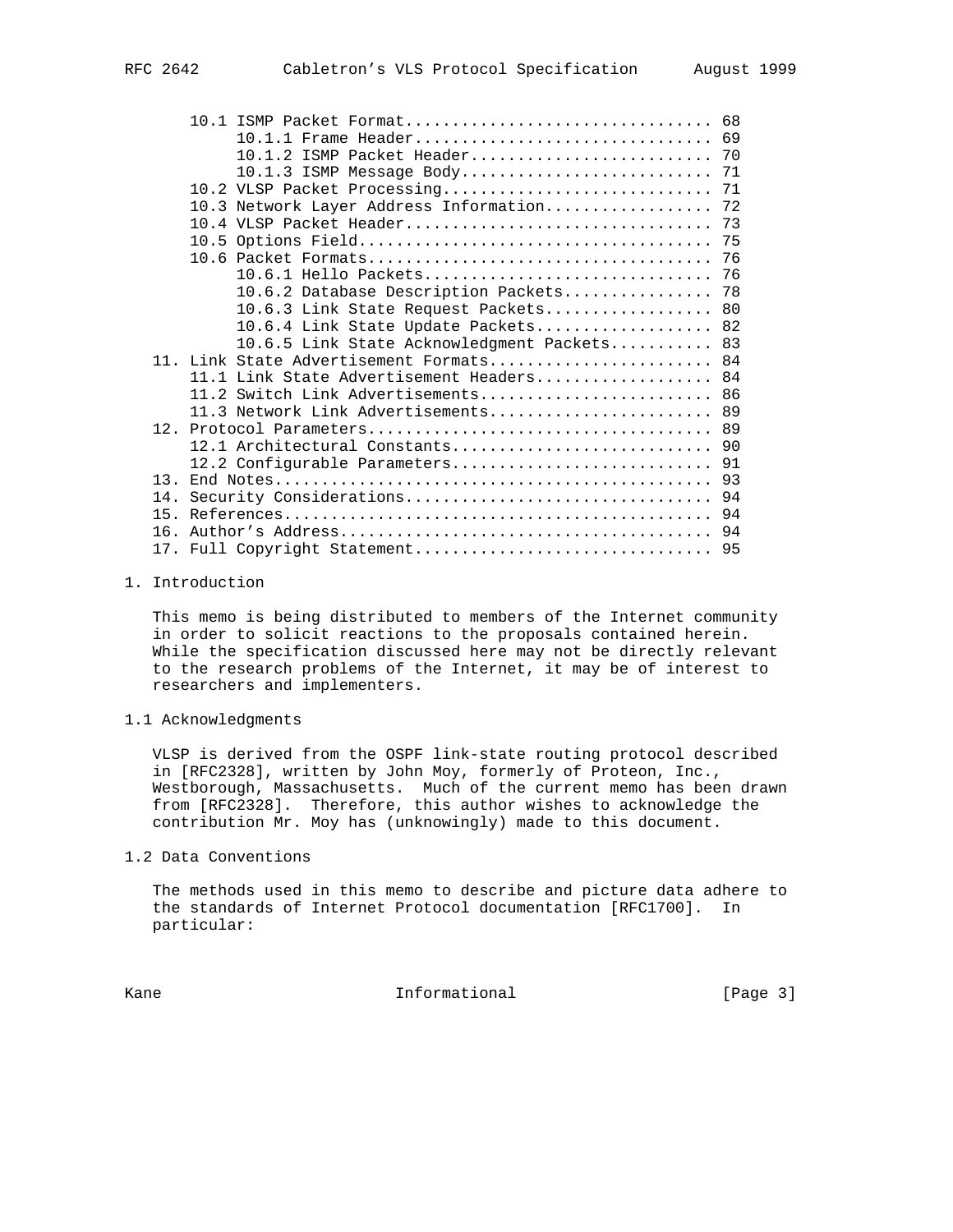The convention in the documentation of Internet Protocols is to express numbers in decimal and to picture data in "big-endian" order. That is, fields are described left to right, with the most significant octet on the left and the least significant octet on the right. The order of transmission of the header and data described in this document is resolved to the octet level. Whenever a diagram shows a group of octets, the order of transmission of those octets is the normal order in which they are read in English.

 Whenever an octet represents a numeric quantity the left most bit in the diagram is the high order or most significant bit. That is, the bit labeled 0 is the most significant bit.

 Similarly, whenever a multi-octet field represents a numeric quantity the left most bit of the whole field is the most significant bit. When a multi-octet quantity is transmitted the most significant octet is transmitted first.

1.3 ISMP Overview

 The InterSwitch Message Protocol (ISMP) provides a consistent method of encapsulating and transmitting control messages exchanged between switches running Cabletron's SecureFast VLAN (SFVLAN) product, as described in [IDsfvlan]. ISMP provides the following services:

- o Topology services. Each switch maintains a distributed topology of the switch fabric by exchanging the following interswitch control messages with other switches:
- o Interswitch Keepalive messages are sent by each switch to announce its existence to its neighboring switches and to establish the topology of the switch fabric. (Interswitch Keepalive messages are exchanged in accordance with Cabletron's VlanHello protocol, described in [IDhello].)
- o Interswitch Spanning Tree BPDU messages and Interswitch Remote Blocking messages are used to determine and maintain a loop-free flood path between all network switches in the fabric. This flood

 path is used for all undirected interswitch messages -- that is, messages that are (potentially) sent to all switches in the switch fabric.

 o Interswitch Link State messages (VLS protocol) are used to determine and maintain a fully connected mesh topology graph of the switch fabric. Call-originating switches use the topology graph to determine the path over which to route a call connection.

Kane **Informational Informational Example 1** [Page 4]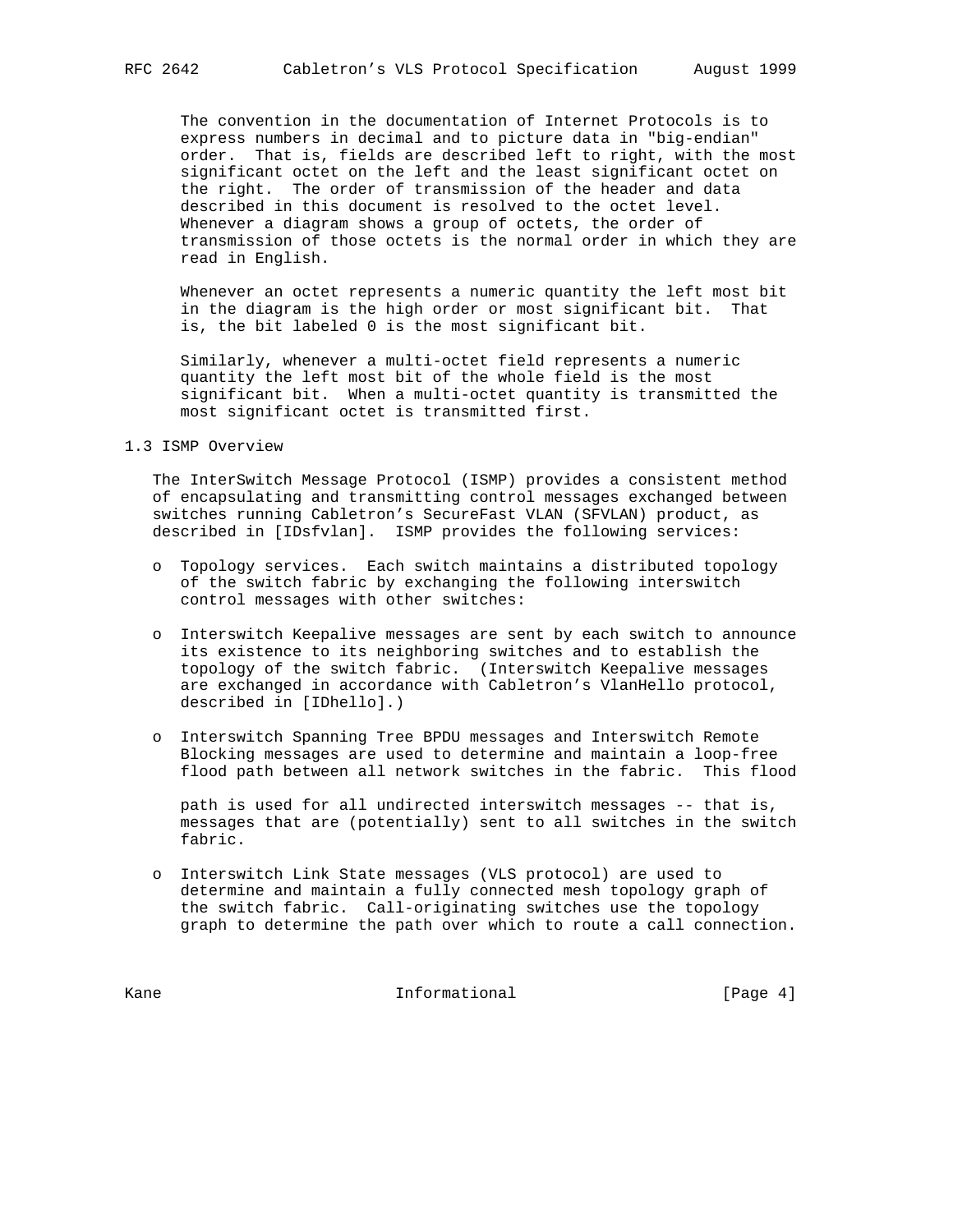- o Address resolution services. Interswitch Resolve messages are used to resolve a packet destination address when the packet source and destination pair does not match a known connection. Interswitch New User messages are used to provide end-station address mobility between switches.
- o Tag-based flooding. A tag-based broadcast method is used to restrict the broadcast of unresolved packets to only those ports within the fabric that belong to the same VLAN as the source.
- o Call tapping services. Interswitch Tap messages are used to monitor traffic moving between two end stations. Traffic can be monitored in one or both directions along the connection path.

 Note: Previous versions of VLSP treated all links as if they were broadcast (multi-access). Thus, if VLSP determines that a neighbor switch is running an older version of the protocol software (see Section 6.1), it will change the interface type to broadcast and begin exchanging Hello packets with the single neighbor switch.

2. VLS Protocol Overview

 VLSP is a dynamic routing protocol. It quickly detects topological changes in the switch fabric (such as, switch interface failures) and calculates new loop-free routes after a period of convergence. This period of convergence is short and involves a minimum of routing traffic.

 All switches in the fabric run the same algorithm and maintain identical databases describing the switch fabric topology. This database contains each switch's local state, including its usable interfaces and reachable neighbors. Each switch distributes its local state throughout the switch fabric by flooding. From the topological database, each switch constructs a set of best path trees (using itself as the root) that specify routes to all other switches in the fabric.

Kane **Informational Informational Informational** [Page 5]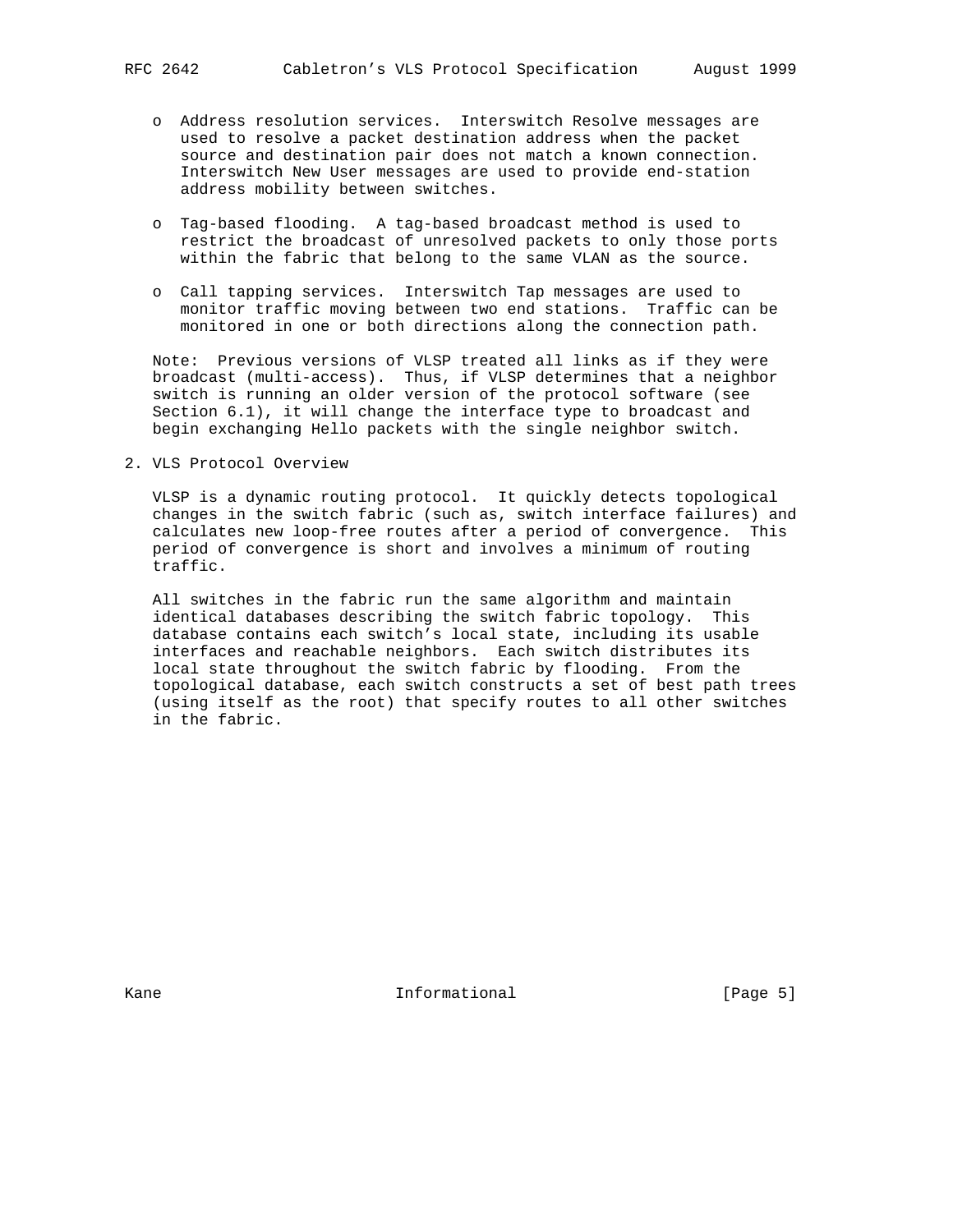2.1 Definitions of Commonly Used Terms

 This section contains a collection of definitions for terms that have a specific meaning to the protocol and that are used throughout the text.

Switch ID

 A 10-octet value that uniquely identifies the switch within the switch fabric. The value consists of the 6-octet base MAC address of the switch, followed by 4 octets of zeroes.

Network link

 The physical connection between two switches. A link is associated with a switch interface.

There are two physical types of network links supported by VLSP:

- o Point-to-point links that join a single pair of switches. A serial line is an example of a point-to-point network link.
- o Multi-access broadcast links that support the attachment of multiple switches, along with the capability to address a single message to all the attached switches. An attached ethernet is an example of a multi-access broadcast network link.

 A single topology can contain both types of links. At startup, all links are assumed to be point-to-point. A link is determined to be multi-access when more than one neighboring switch is discovered on the link.

# Interface

 The port over which a switch accesses one of its links. Interfaces are identified by their interface ID, a 10-octet value consisting of the 6-octet base MAC address of the switch, followed by the 4-octet local port number of the interface.

Neighboring switches

Two switches attached to a common link.

Kane **Informational Informational Example 1** [Page 6]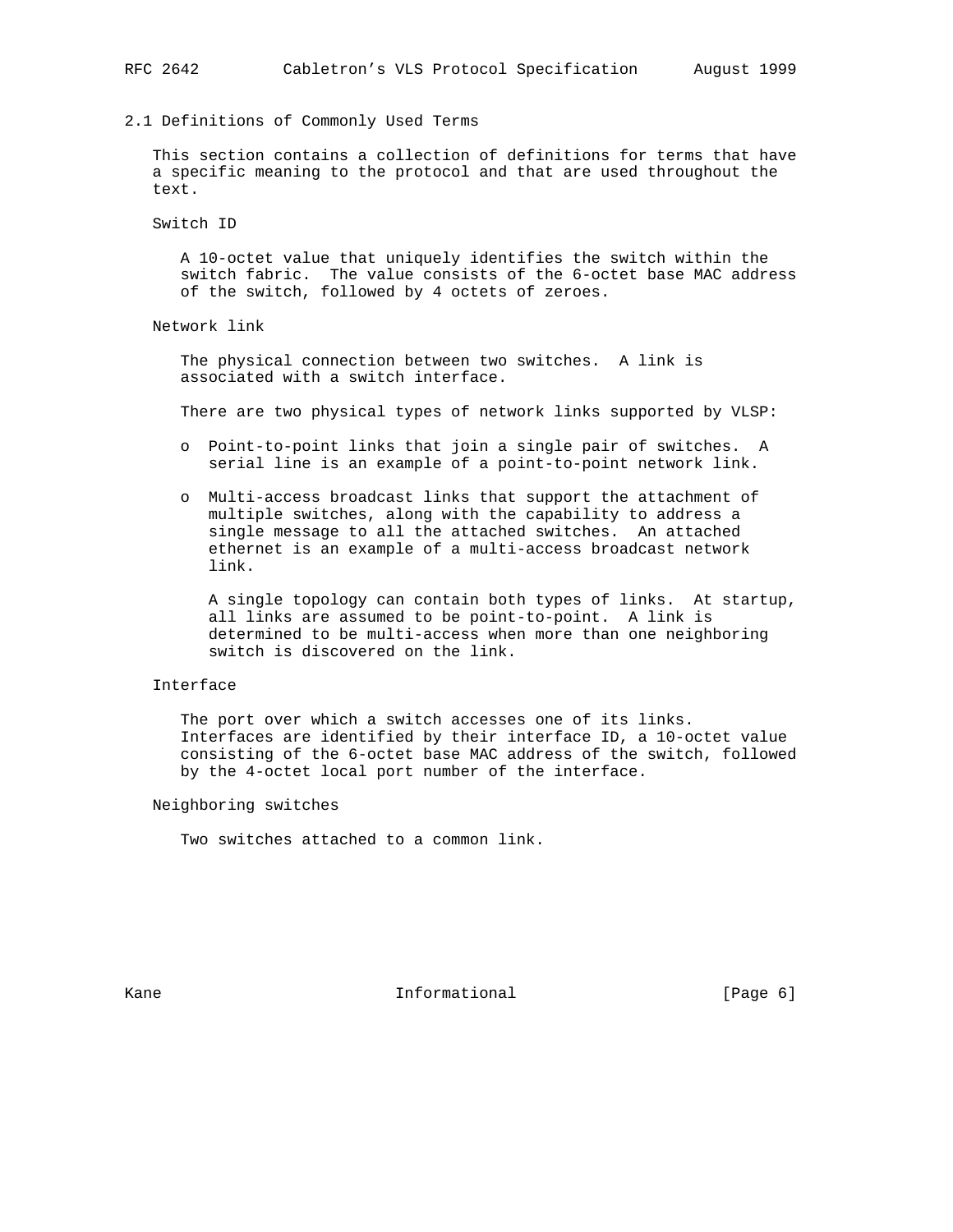## Adjacency

 A relationship formed between selected neighboring switches for the purpose of exchanging routing information. Not every pair of neighboring switches become adjacent.

Link state advertisement

 Describes the local state of a switch or a link. Each link state advertisement is flooded throughout the switch fabric. The collected link state advertisements of all switches and links form the protocol's topological database.

Designated switch

 Each multi-access network link has a designated switch. The designated switch generates a link state advertisement for the link and has other special responsibilities in the running of the protocol.

 The use of a designated switch permits a reduction in the number of adjacencies required on multi-access links. This in turn reduces the amount of routing protocol traffic and the size of the topological database.

 The designated switch is selected during the discovery process. A designated switch is not selected for a point-to-point network link.

Backup designated switch

 Each multi-access network link has a backup designated switch. The backup designated switch maintains adjacencies with the same switches on the link as the designated switch. This optimizes the failover time when the backup designated switch must take over for the (failed) designated switch.

 The backup designated switch is selected during the Discovery process. A backup designated switch is not selected for a point to-point network link.

2.2 Differences Between VLSP and OSPF

 The VLS protocol is derived from the OSPF link-state routing protocol described in [RFC2328].

Kane **Informational** Informational [Page 7]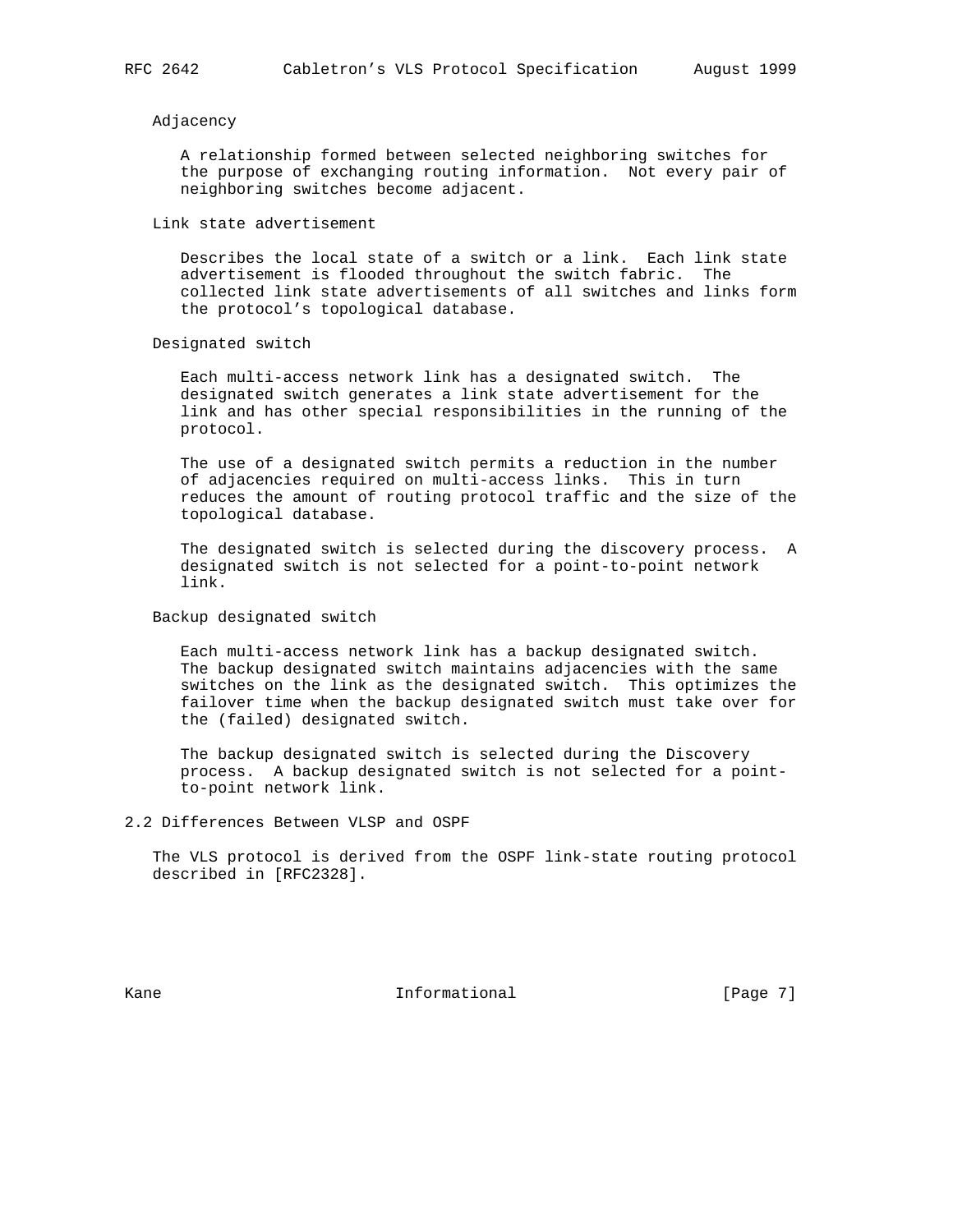## 2.2.1 Operation at the Physical Layer

 The primary differences between the VLS and OSPF protocols stem from the fact that OSPF runs over the IP layer, while VLSP runs at the physical MAC layer. This difference has the following repercussions:

- o VLSP does not support features (such as fragmentation) that are typically provided by network layer service providers.
- o Due to the unrelated nature of MAC address assignments, VLSP provides no summarization of the address space (such as, classical IP subnet information) or level 2 routing (such as,

 IS-IS Phase V DECnet). Thus, VLSP does not support grouping switches into areas. All switches exist in a single area. Since a single domain exists within any switch fabric, there is no need for VLSP to provide interdomain reachability.

 o As mentioned in Section 10.1.1, ISMP uses a single well-known multicast address for all packets. However, parts of the VLS protocol (as derived from OSPF) are dependent on certain network layer addresses -- in particular, the AllSPFSwitches and AllDSwitches multicast addresses that drive the distribution of link state advertisements throughout the switch fabric. In order to facilitate the implementation of the protocol at the physical MAC layer, network layer address information is encapsulated in the protocol packets (see Section 10.3). This information is unbundled and packets are then processed as if they had been sent or received on that multicast address.

## 2.2.2 All Links Treated as Point-to-Point

 When the switch first comes on line, VLSP assumes all network links are point-to-point and no more than one neighboring switch will be discovered on any one port. Therefore, at startup, VLSP does not send its own Hello packets over its network ports, but instead, relies on the VlanHello protocol [IDhello] for the discovery of its neighbor switches. If a second neighbor is detected on a link, the link is then deemed multi-access and the interface type is changed to broadcast. At that point, VLSP exchanges its own Hello packets with the switches on the link in order to select a designated switch and designated backup switch for the link.

 This method eliminates unnecessary duplication of message traffic and processing, thereby increasing the overall efficiency of the switch fabric.

Kane **Informational Informational Example 1** [Page 8]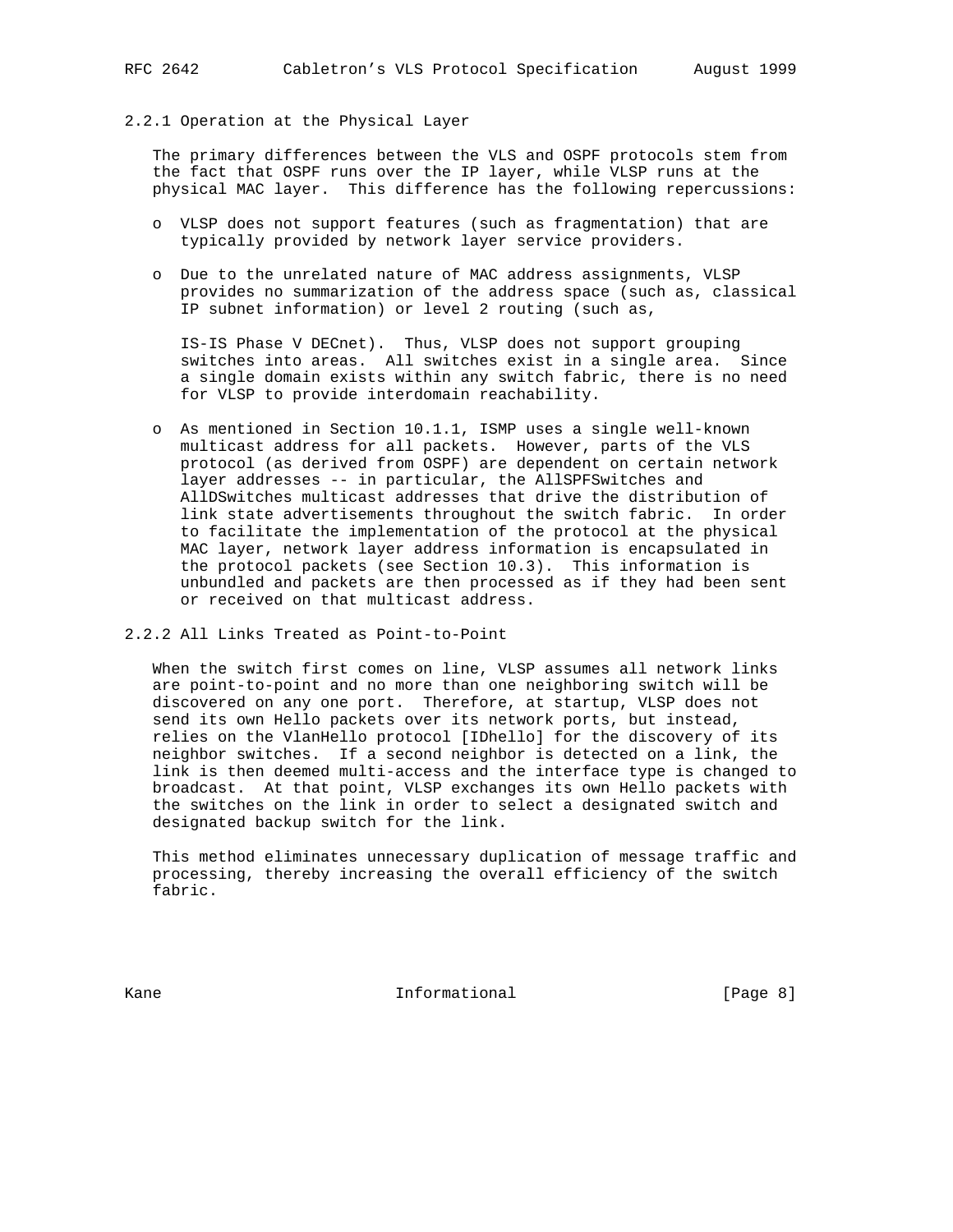Note: Previous versions of VLSP treated all links as if they were broadcast (multi-access). Thus, if VLSP determines that a neighbor switch is running an older version of the protocol software (see Section 6.1), it will change the interface type to broadcast and begin exchanging Hello packets with the single neighbor switch.

2.2.3 Routing Path Information

 Instead of providing the next hop to a destination, VLSP calculates and maintains complete end-to-end path information. On request, a list of individual port identifiers is generated describing a complete path from the source switch to the destination switch. If multiple equal-cost routes exist to a destination switch, up to three paths are calculated and returned.

2.2.4 Configurable Parameters

 OSPF supports (and requires) configurable parameters. In fact, even the default OSPF configuration requires that IP address assignments be specified. On the other hand, no configuration information is ever required for the VLS protocol. Switches are uniquely identified by their base MAC addresses and ports are uniquely identified by the base MAC address of the switch and a port number.

 While a developer is free to implement configurable parameters for the VLS protocol, the current version of VLSP supports configurable path metrics only. Note that this has the following repercussions:

- o All switches are assigned a switch priority of 1. This forces the selection of the designated switch to be based solely on base MAC address.
- o Authentication is not supported.
- 2.2.5 Features Not supported

 In addition to those features mentioned in the previous sections, the following OSPF features are not supported by the current version of  $VLSP:$ 

- o Periodic refresh of link state advertisements. (This optimizes performance by eliminating unnecessary traffic between the switches.)
- o Routing based on non-zero type of service (TOS).
- o Use of external routing information for destinations outside the switch fabric.

Kane **Informational Informational Informational I**Page 91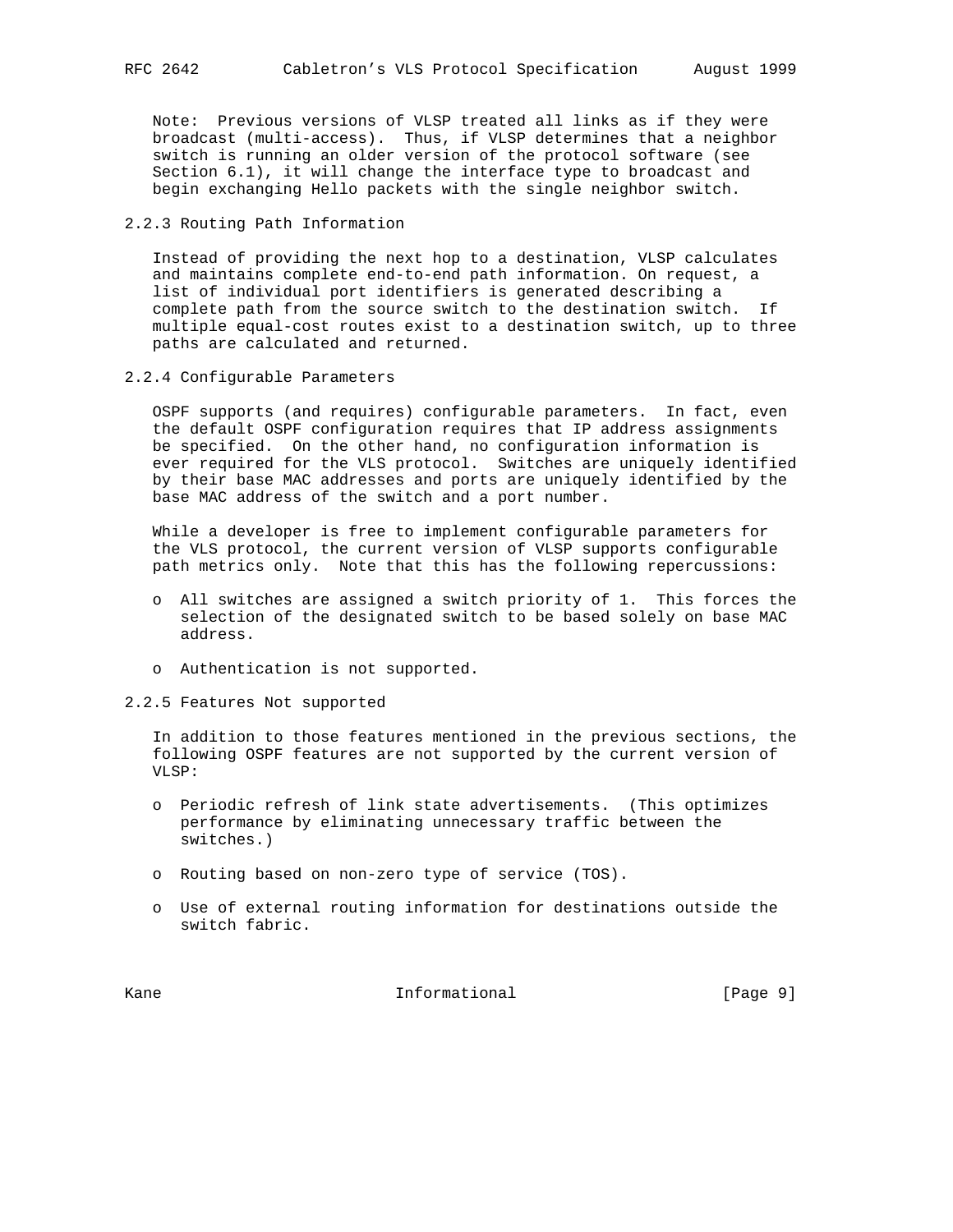#### 2.3 Functional Summary

There are essentially four operational stages of the VLS protocol.

- o Discovery Process The discovery process involves two steps:
	- o Neighboring switches are detected by the VlanHello protocol [IDhello] which then notifies VLSP of the neighbor.
	- o If more than one neighbor switch is detected on a single port, the link is determined to be multi-access. VLSP then sends its own Hello packets over the link in order to discover the full set of neighbors on the link and select a designated switch and designated backup switch for the link. Note that this selection process is unnecessary on point-to-point links.

The discovery process is described in more detail in Section 6.

o Synchronizing the Databases

 Adjacencies are used to simplify and speed up the process of synchronizing the topological database (also known as the link state database) maintained by each switch in the fabric. Each switch is only required to synchronize its database with those neighbors to which it is adjacent. This reduces the amount of routing protocol traffic across the fabric, particularly for multi-access links with multiple switches.

 The process of synchronizing the databases is described in more detail in Section 7.

o Maintaining the Databases

 Each switch advertises its state (also known as its link state) any time its link state changes. Link state advertisements are distributed throughout the switch fabric using a reliable flooding algorithm that ensures that all switches in the fabric are notified of any link state changes.

 The process of maintaining the databases is described in more detail in Section 8.

Kane **Informational Informational** [Page 10]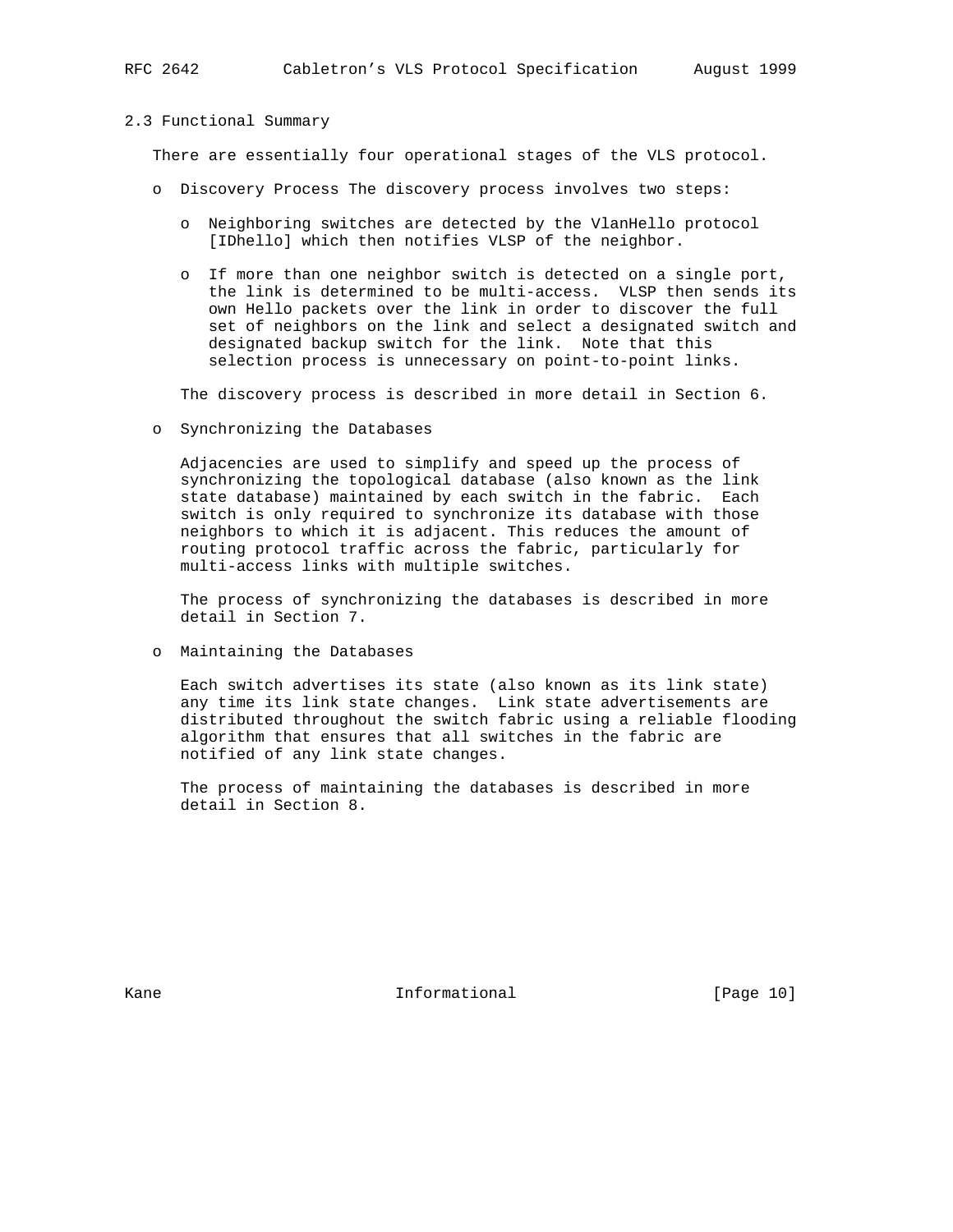# o Calculating the Best Paths

 The link state database consists of the collection of link state advertisements received from each switch. Each switch uses its link state database to calculate a set of best paths, using itself as root, to all other switches in the fabric.

 The process of recalculating the set of best paths is described in more detail in Section 9.

# 2.4 Protocol Packets

 In addition to the frame header and the ISMP packet header described in Section 10.1, all VLS protocol packets share a common protocol header, described in Section 10.4.

 The VLSP packet types are listed below in Table 1. Their formats are described in Section 10.6.

| Type | Packet Name          | Protocol Function           |
|------|----------------------|-----------------------------|
|      | Hello                | Select DS and Backup DS     |
| 2    | Database Description | Summarize database contents |
| 3    | Link State Request   | Database download           |
| 4    | Link State Update    | Database update             |
| 5    | Link State Ack       | Flooding acknowledgment     |

Table 1: VLSP Packet Types

 The Hello packets are used to select the designated switch and the backup designated switch on multi-access links. The Database Description and Link State Request packets are used to form adjacencies. Link State Update and Link State Acknowledgment packets are used to update the topological database.

 Each Link State Update packet carries a set of link state advertisements. A single Link State Update packet may contain the link state advertisements of several switches. There are two different types of link state advertisement, as shown below in Table 2.

Kane **Informational Informational** [Page 11]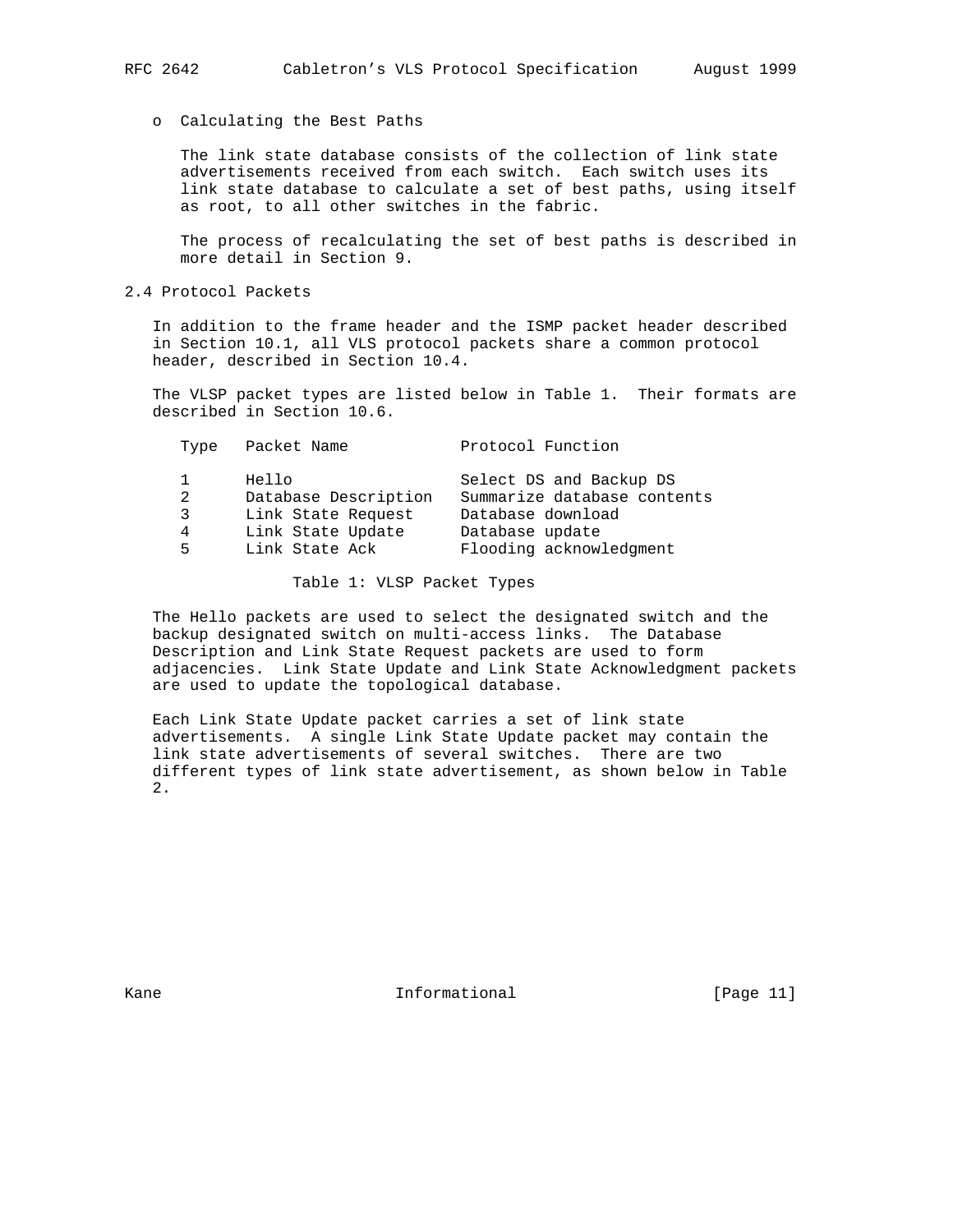| LS<br>Type | Advertisement<br>Name          | Advertisement Description                                                                                                     |
|------------|--------------------------------|-------------------------------------------------------------------------------------------------------------------------------|
|            | Switch link<br>advertisements  | Originated by all switches. This<br>advertisement describes the collected<br>states of the switch's interfaces.               |
| 2          | Network link<br>advertisements | Originated by the designated switch.<br>This advertisement contains the list<br>of switches connected to the network<br>link. |

Table 2: VLSP Link State Advertisements

# 2.5 Protocol Data Structures

 The VLS protocol is described in this specification in terms of its operation on various protocol data structures. Table 3 lists the primary VLSP data structures, along with the section in which they are described in detail.

| Structure Name                                      | Description            |
|-----------------------------------------------------|------------------------|
| Interface Data Structure<br>Neighbor Data Structure | Section 3<br>Section 4 |
| Area Data Structure                                 | Section 5              |

Table 3: VLSP Data Structures

2.6 Basic Implementation Requirements

 An implementation of the VLS protocol requires the following pieces of system support:

Timers

 Two types of timer are required. The first type, known as a one shot timer, expires once and triggers an event. The second type, known as an interval timer, expires at preset intervals. Interval timers are used to trigger events at periodic intervals. The granularity of both types of timers is one second.

 Interval timers should be implemented in such a way as to avoid drift. In some switch implementations, packet processing can affect timer execution. For example, on a multi-access link with multiple switches, regular broadcasts can lead to undesirable synchronization of routing packets unless the interval timers have been implemented to avoid drift. If it is not possible to

Kane **Informational Informational** [Page 12]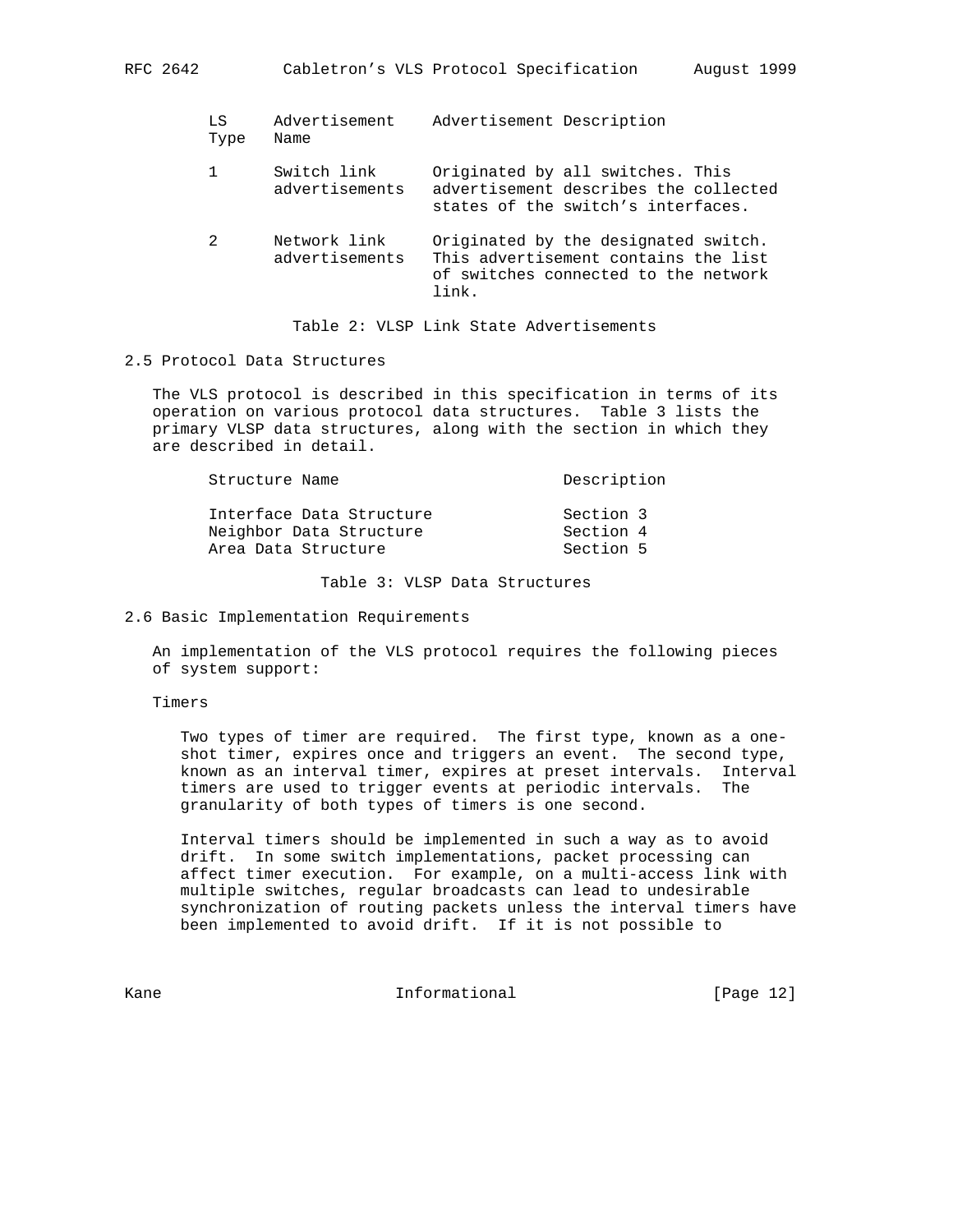implement drift-free timers, small random amounts of time should be added to or subtracted from the timer interval at each firing.

# List manipulation primitives

 Much of the functionality of VLSP is described here in terms of its operation on lists of link state advertisements. Any particular advertisement may be on many such lists. Implementation of VLSP must be able to manipulate these lists, adding and deleting constituent advertisements as necessary.

Tasking support

 Certain procedures described in this specification invoke other procedures. At times, these other procedures should be executed in-line -- that is, before the current procedure has finished. This is indicated in the text by instructions to "execute" a procedure. At other times, the other procedures are to be executed only when the current procedure has finished. This is indicated by instructions to "schedule" a task. Implementation of VLSP must provide these two types of tasking support.

2.7 Organization of the Remainder of This Document

The remainder of this document is organized as follows:

- o Section 3 through Section 5 describe the primary data structures used by the protocol. Note that this specification is presented in terms of these data structures in order to make explanations more precise. Implementations of the protocol must support the functionality described, but need not use the exact data structures that appear in this specification.
- o Section 6 through Section 9 describe the four operational stages of the protocol: the discovery process, synchronizing the databases, maintaining the databases, and calculating the set of best paths.
- o Section 10 describes the processing of VLSP packets and presents detailed descriptions of their formats.
- o Section 11 presents detailed descriptions of link state advertisements.
- o Section 12 summarizes the protocol parameters.

Kane **Informational Informational** [Page 13]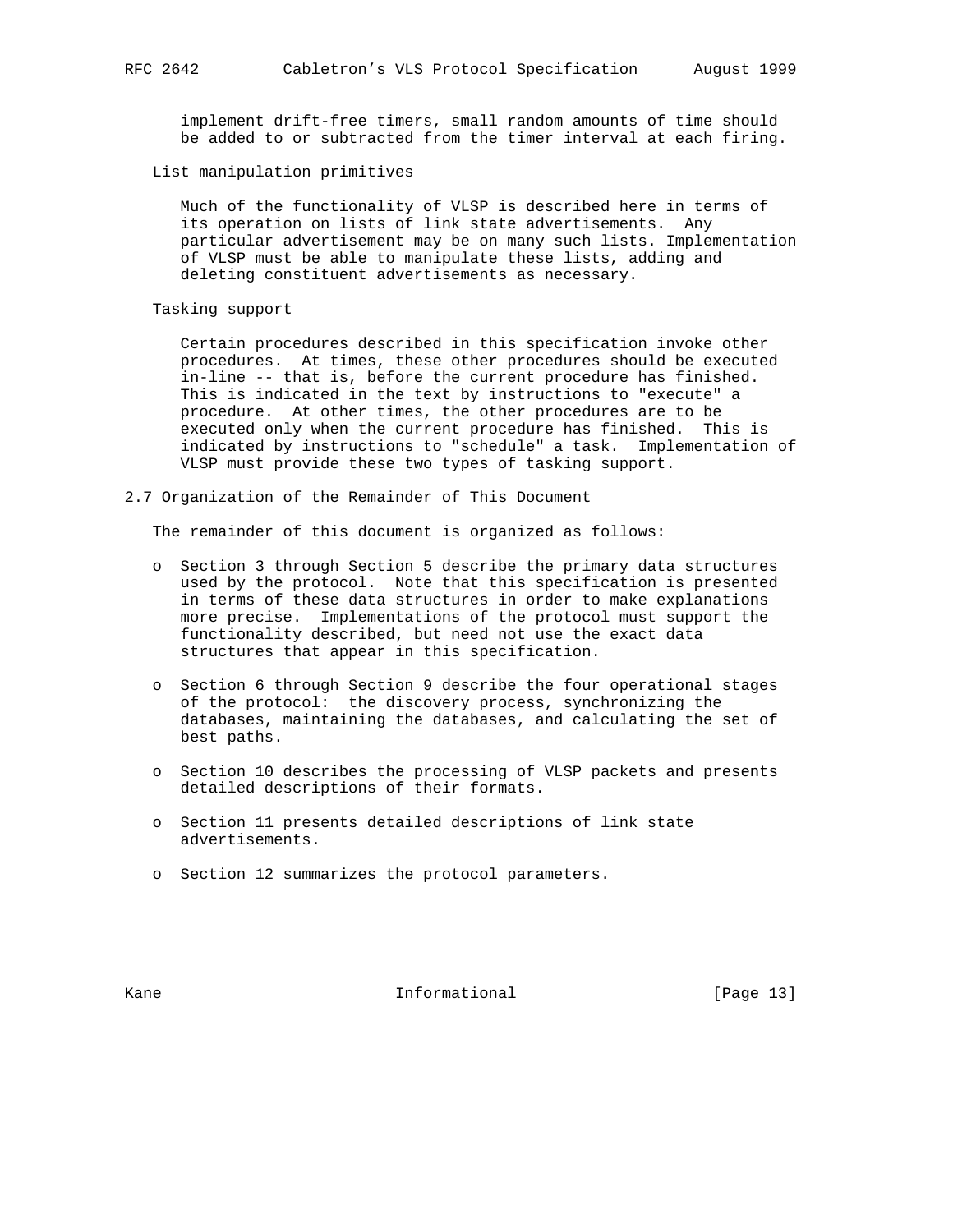# 3. Interface Data Structure

 The port over which a switch accesses a network link is known as the link interface. Each switch maintains a separate interface data structure for each network link.

The following data items are associated with each interface:

Type

 The type of network to which the interface is attached -- point to-point or broadcast (multi-access). This data item is initialized to point-to-point when the interface becomes operational. If a second neighbor is detected on the link after the first neighbor has been discovered, the link interface type is changed to broadcast. The type remains as broadcast until the interface is declared down, at which time the type reverts to point-to-point.

 Note: Previous versions of VLSP treated all links as if they were multi-access. Thus, if VLSP determines that a neighbor switch is running an older version of the protocol software (see Section 6.1), it will change the interface type to broadcast.

## State

 The functional level of the interface. The state of the interface is included in all switch link advertisements generated by the switch, and is also used to determine whether full adjacencies are allowed on the interface. See Section 3.1 for a complete description of interface states.

## Interface identifier

 A 10-octet value that uniquely identifies the interface. This value consists of the 6-octet base MAC address of the neighbor switch, followed by the 4-octet local port number of the interface.

## Area ID

 A 4-octet value identifying the area. Since VLSP does not support multiple areas, the value here is always zero.

Kane **Informational Informational** [Page 14]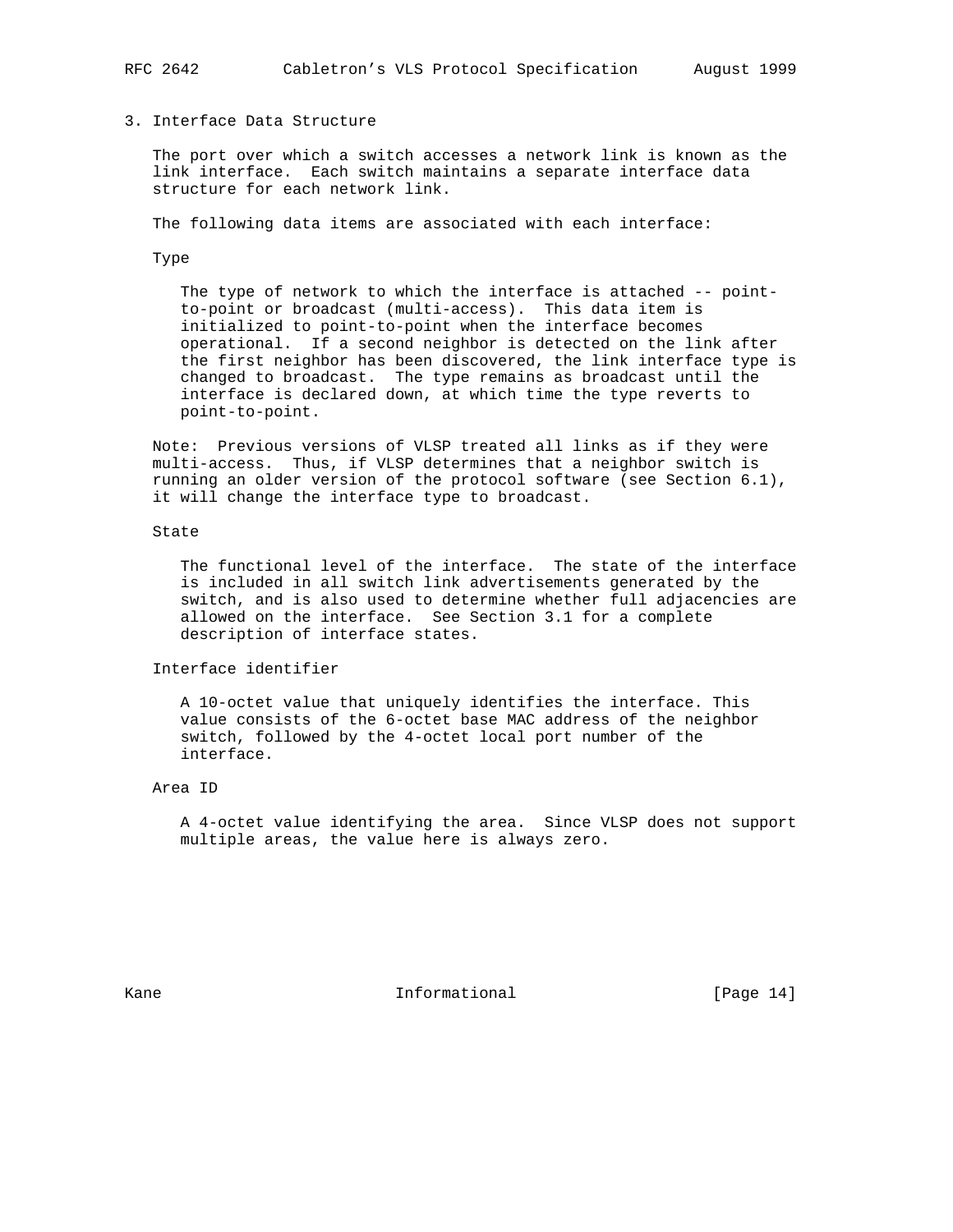## HelloInterval

 The interval, in seconds, at which the switch sends VLSP Hello packets over the interface. This parameter is not used on point to-point links.

## SwitchDeadInterval

 The length of time, in seconds, that neighboring switches will wait before declaring the local switch dNeighboring switches

 A list of the neighboring switches attached to this network link. This list is created during the discovery process. Adjacencies are formed to one or more of these neighbors. The set of adjacent neighbors can be determined by examining the states of the neighboring switches as shown in their link state advertisements.

#### Designated switch

 The designated switch selected for the multi-access network link. (A designated switch is not selected for a point-to-point link.) This data item is initialized to zero when the switch comes on line, indicating that no designated switch has been chosen for the link.

#### Backup designated switch

 The backup designated switch selected for the multi-access network link. (A backup designated switch is not selected for a point to-point link.) This data item is initialized to zero when the switch comes on-line, indicating that no backup designated switch has been chosen for the link.

## Interface output cost(s)

 The cost of sending a packet over the interface. The link cost is expressed in the link state metric and must be greater than zero.

#### RxmtInterval

 The number of seconds between link state advertisement retransmissions, for adjacencies belonging to this interface. This value is also used to time the retransmission of Database Description and Link State Request packets.

Kane **Informational Informational** [Page 15]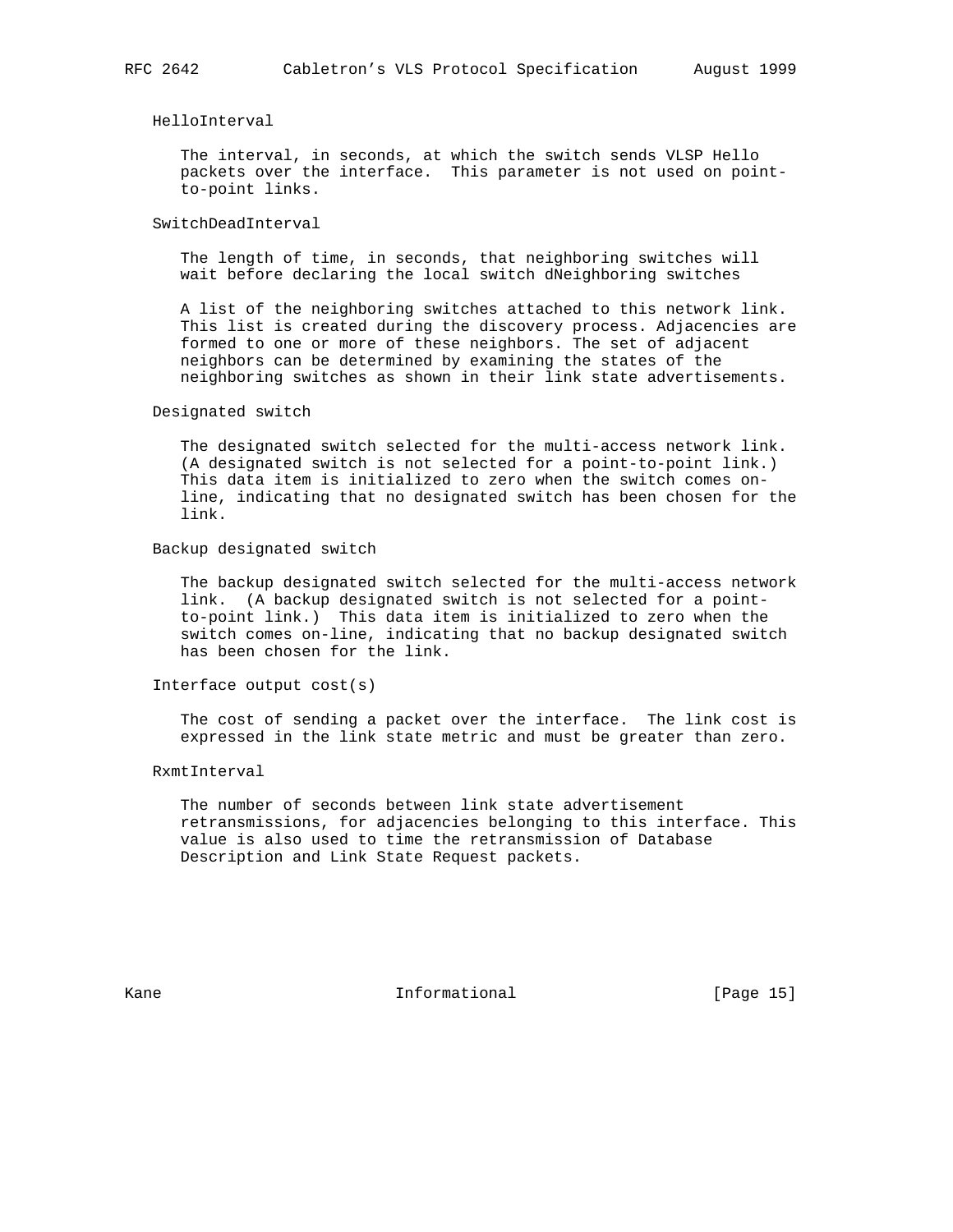# 3.1 Interface States

 This section describes the various states of a switch interface. The states are listed in order of progressing functionality. For example, the inoperative state is listed first, followed by a list of the intermediate states through which the interface passes before attaining the final, fully functional state. The specification makes use of this ordering by references such as "those interfaces in state greater than X".

 Figure 1 represents the interface state machine, showing the progression of interface state changes. The arrows on the graph represent the events causing each state change. These events are described in Section 3.2. The interface state machine is described in detail in Section 3.3.

# Down

 This is the initial state of the interface. In this state, the interface is unusable, and no protocol traffic is sent or received on the interface. In this state, interface parameters are set to their initial values, all interface timers are disabled, and no adjacencies are associated with the interface.

Kane **Informational Informational** [Page 16]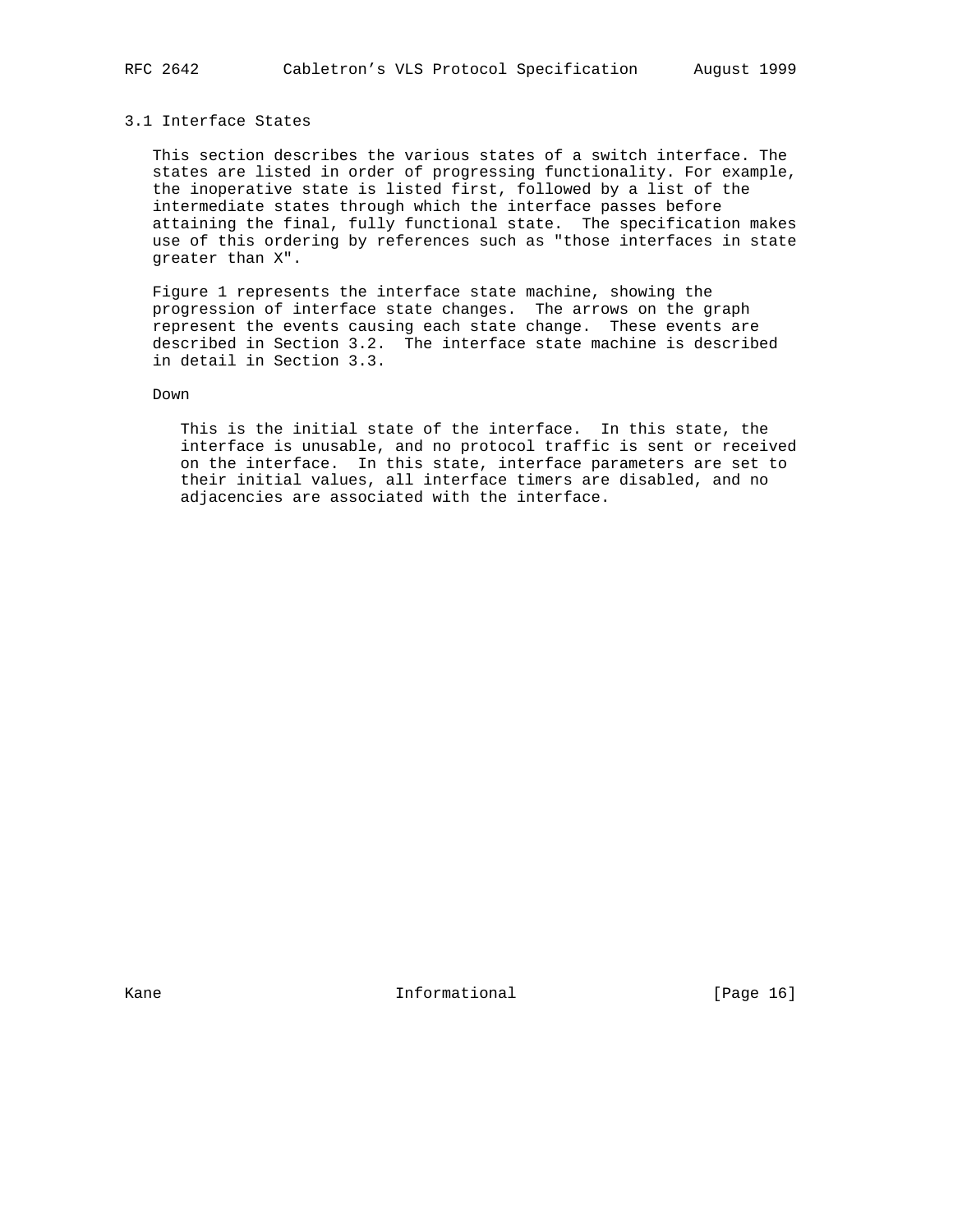

Figure 1: Interface State Machine

## Loopback

 In this state, the switch interface is looped back, either in hardware or in software. The interface is unavailable for regular data traffic.

## Point-to-Point

 In this state, the interface is operational and is connected to a physical point-to-point link. On entering this state, the switch attempts to form an adjacency with the neighboring switch.

Kane **Informational Informational** [Page 17]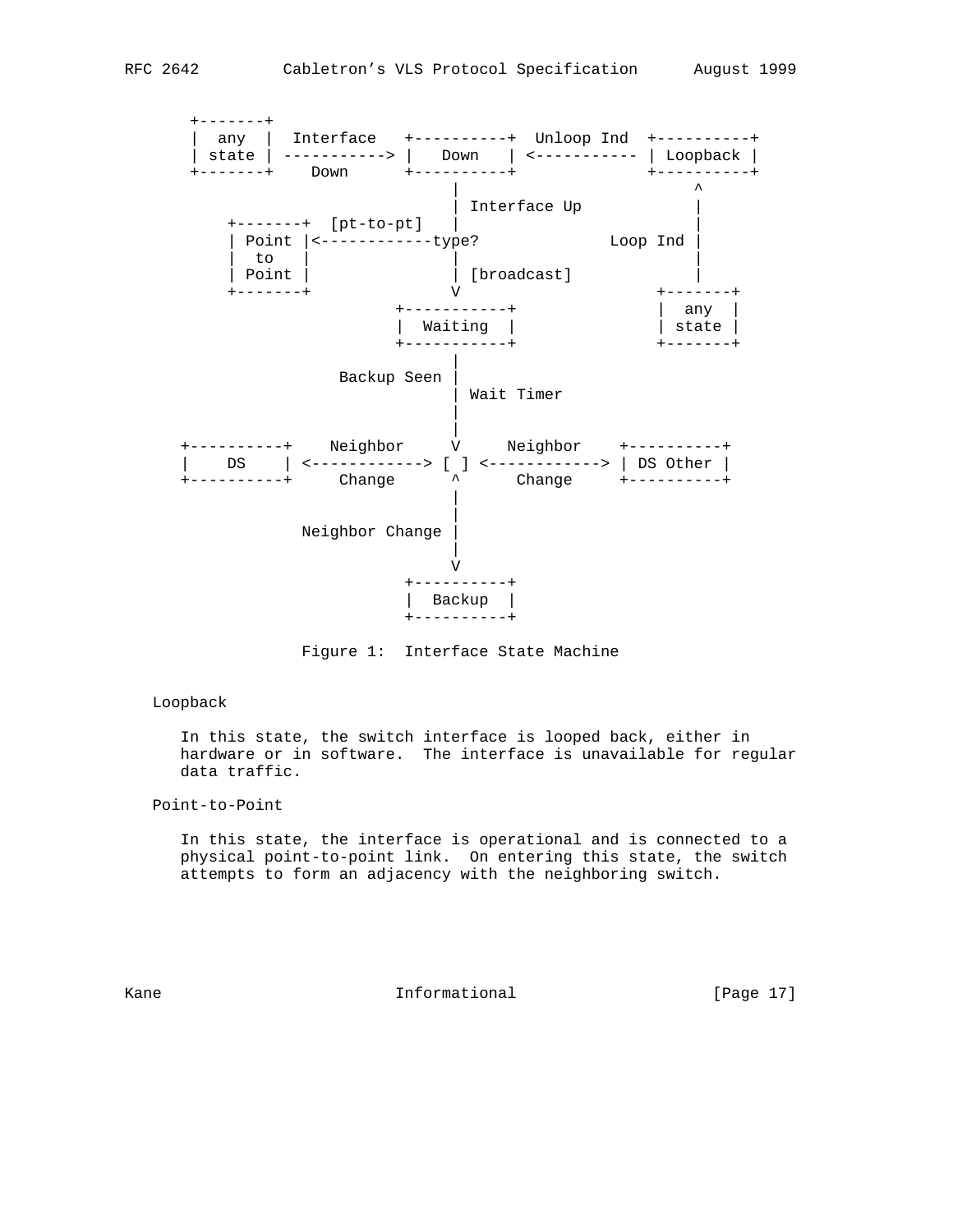## Waiting

 In this state, the switch is attempting to identify the backup designated switch for the link by monitoring the Hello packets it receives. The switch does not attempt to select a designated switch or a backup designated switch until it changes out of this state, thereby preventing unnecessary changes of the designated switch and its backup.

#### DS Other

 In this state, the interface is operational and is connected to a multi-access broadcast link on which other switches have been selected as the designated switch and the backup designated switch. On entering this state, the switch attempts to form adjacencies with both the designated switch and the backup designated switch.

#### Backup

 In this state, the switch itself is the backup designated switch on the attached multi-access broadcast link. It will be promoted to designated switch if the current designated switch fails. The switch establishes adjacencies with all other switches attached to the link. (See Section 6.3 for more information on the functions performed by the backup designated switch.)

DS

 In this state, this switch itself is the designated switch on the attached multi-access broadcast link. The switch establishes adjacencies with all other switches attached to the link. The switch is responsible for originating network link advertisements for the link, containing link information for all switches attached to the link, including the designated switch itself. (See Section 6.3 for more information on the functions performed by the designated switch.)

#### 3.2 Events Causing Interface State Changes

 The state of an interface changes due to an interface event. This section describes these events.

 Interface events are shown as arrows in Figure 1, the graphic representation of the interface state machine. For more information on the interface state machine, see Section 3.3.

Kane **Informational Informational** [Page 18]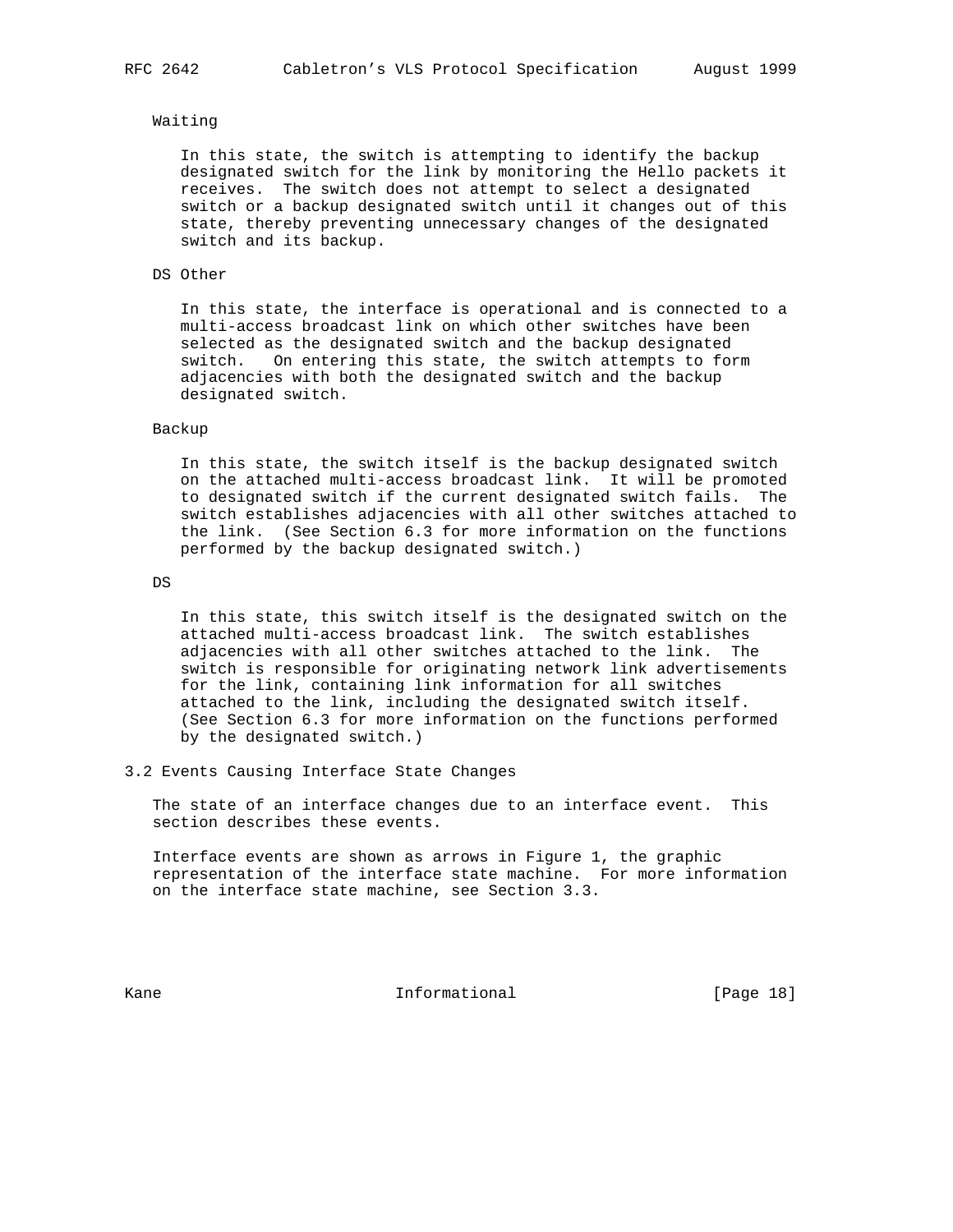## Interface Up

 This event is generated by the VlanHello protocol [IDhello] when it discovers a neighbor switch on the interface. The interface is now operational. This event causes the interface to change out of the Down state. The state it enters is determined by the interface type. If the interface type is broadcast (multi access), this event also causes the switch to begin sending periodic Hello packets out over the interface.

### Wait Timer

 This event is generated when the one-shot Wait timer expires, triggering the end of the required waiting period before the switch can begin the process of selecting a designated switch and a backup designated switch on a multi-access link.

## Backup Seen

 This event is generated when the switch has detected the existence or non-existence of a backup designated switch for the link, as determined in one of the following two ways:

- o A Hello packet has been received from a neighbor that claims to be the backup designated switch.
- o A Hello packet has been received from a neighbor that claims to be the designated switch. In addition, the packet indicated that there is no backup.

 In either case, the interface must have bidirectional communication with its neighbor -- that is, the local switch must be listed in the neighbor's Hello packet.

This event signals the end of the Waiting state.

Neighbor change

 This event is generated when there has been one of the following changes in the set of bidirectional neighbors associated with the interface. (See Section 4.1 for information on neighbor states.)

- o Bidirectional communication has been established with a neighbor -- the state of the neighbor has changed to 2-Way or higher.
- o Bidirectional communication with a neighbor has been lost the state of the neighbor has changed to Init or lower.

Kane **Informational Informational** [Page 19]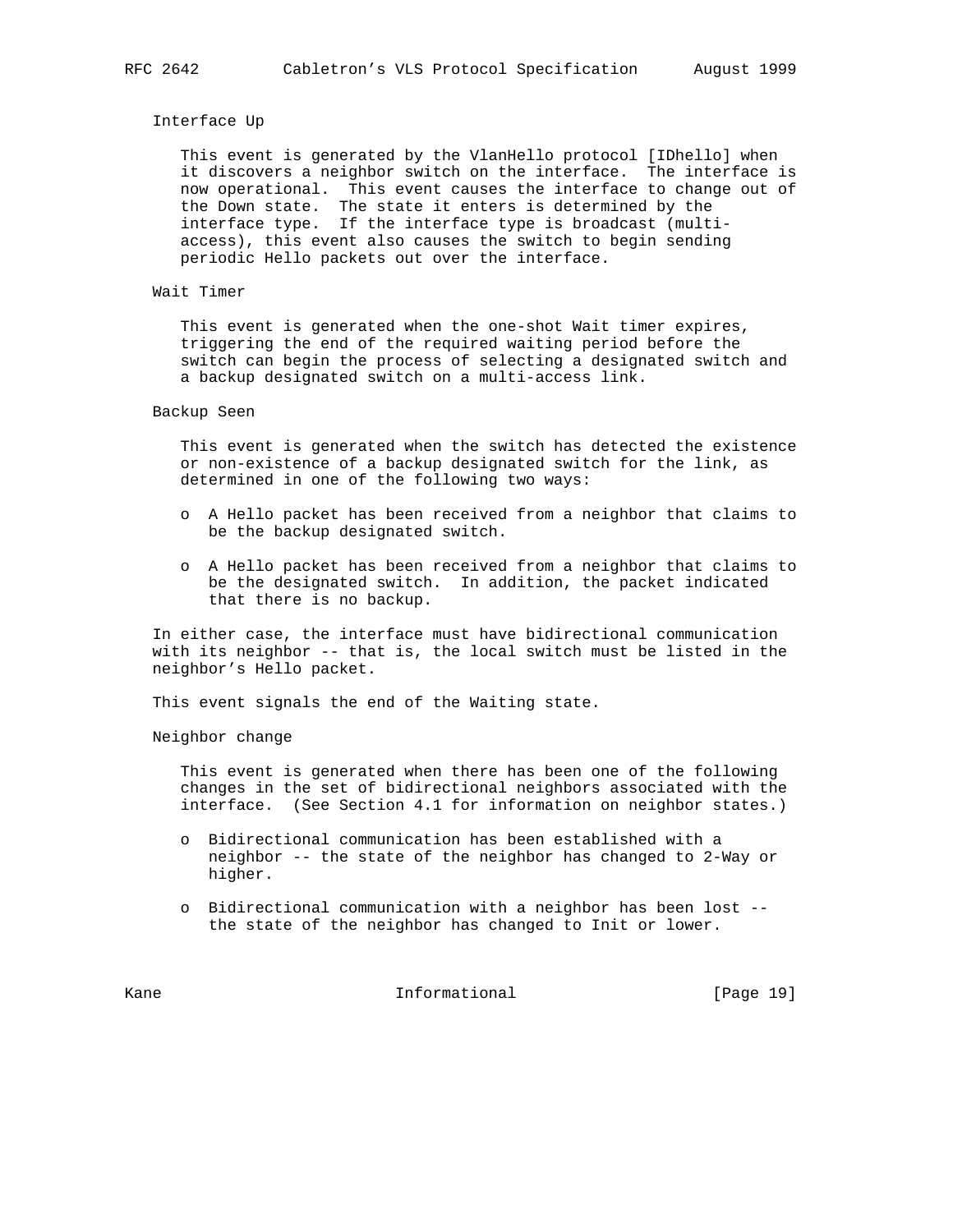- o A bidirectional neighbor has just declared itself to be either the designated switch or the backup designated switch, as detected by examination of that neighbor's Hello packets.
- o A bidirectional neighbor is no longer declaring itself to be either the designated switch or the backup designated switch, as detected by examination of that neighbor's Hello packets.
- o The advertised switch priority of a bidirectional neighbor has changed, as detected by examination of that neighbor's Hello packets.

 When this event occurs, the designated switch and the backup designated switch must be reselected.

Loop Ind

 This event is generated when an interface enters the Loopback state. This event can be generated by either the network management service or by the lower-level protocols.

#### Unloop Ind

 This event is generated when an interface leaves the Loopback state. This event can be generated by either the network management service or by the lower-level protocols.

Interface Down

This event is generated under the following two circumstances:

- o The VlanHello [IDhello] protocol has determined that the interface is no longer functional.
- o The neighbor state machine has detected a second neighboring switch on a link presumed to be of type point-to-point. In addition to generating the Interface Down event, the neighbor state machine changes the interface type to broadcast.

 In both instances, this event forces the interface state to Down. However, when the event is generated by the neighbor state machine, it is immediately followed by an Interface Up event. (See Section 4.3.)

Kane **Informational Informational** [Page 20]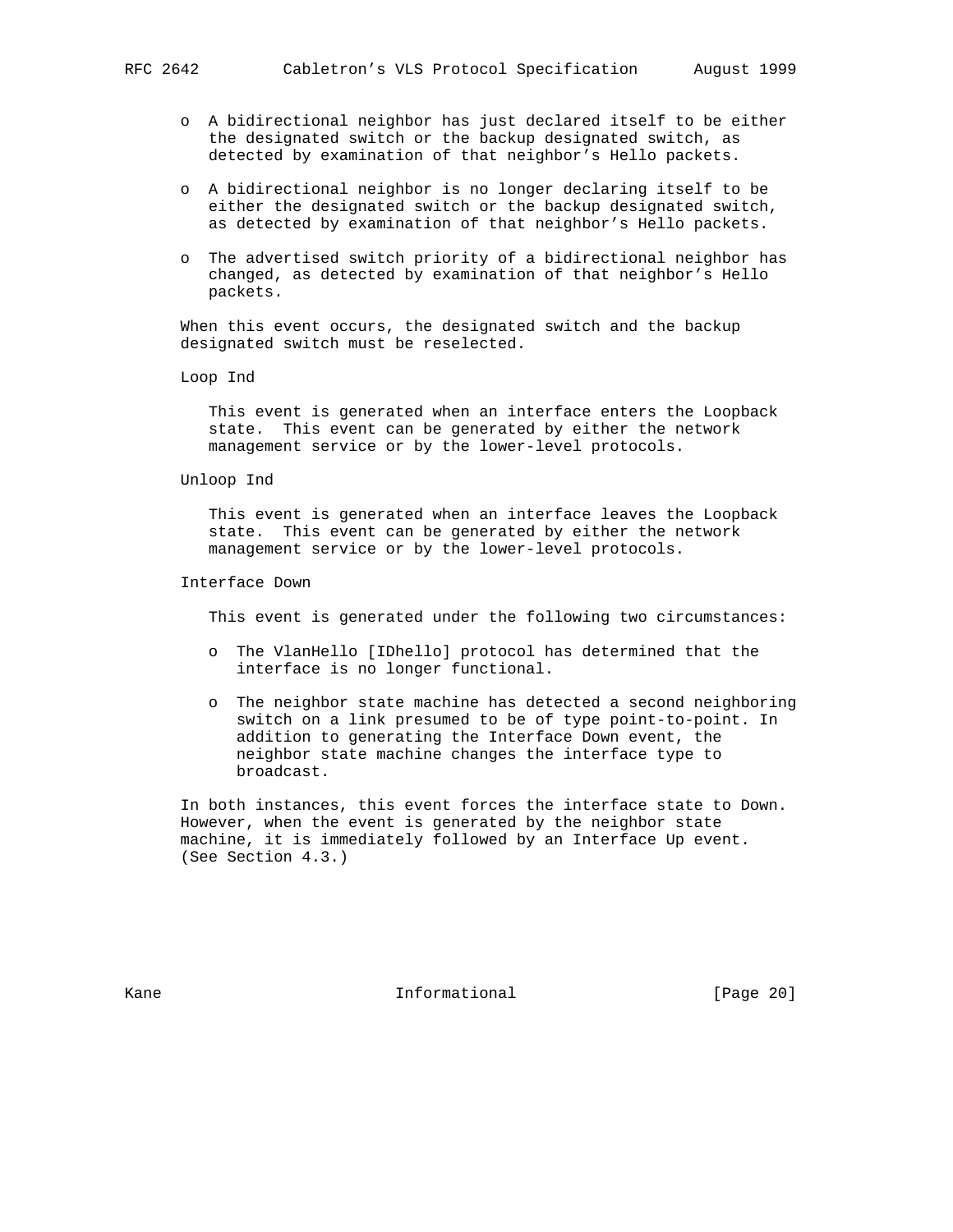# 3.3 Interface State Machine

 This section presents a detailed description of the interface state machine.

 Interface states (see Section 3.1) change as the result of various events (see Section 3.2). However, the effect of each event can vary, depending on the current state of the interface. For this reason, the state machine described in this section is organized according to the current interface state and the occurring event. For each state/event pair, the new interface state is listed, along with a description of the required processing.

 Note that when the state of an interface changes, it may be necessary to originate a new switch link advertisement. See Section 8.1 for more information.

 Some of the processing described here includes generating events for the neighbor state machine. For example, when an interface becomes inoperative, all neighbor connections associated with the interface must be destroyed. For more information on the neighbor state machine, see Section 4.3.

 State(s): Down Event: Interface Up New state: Depends on action routine Action: If the interface is a point-to-point link, set the interface state to Point-to-Point. Otherwise, start the Hello interval timer, enabling the periodic sending of Hello packets over the interface. If the switch is not eligible to become the designated switch, change the interface state to DS Other. Otherwise, set the interface state to Waiting and start the one-shot wait timer. Create a new neighbor data structure for the neighbor switch, initialize all neighbor parameters and set the stateof the neighbor to Down. State(s): Waiting Event: Backup Seen New state: Depends on action routine Action: Select the designated switch and backup designated switch for the attached link, as described in Section 6.3.1. As a result of this

selection, set the new state of the interface to either DS Other,

Backup or DS.

Kane **Informational Informational** [Page 21]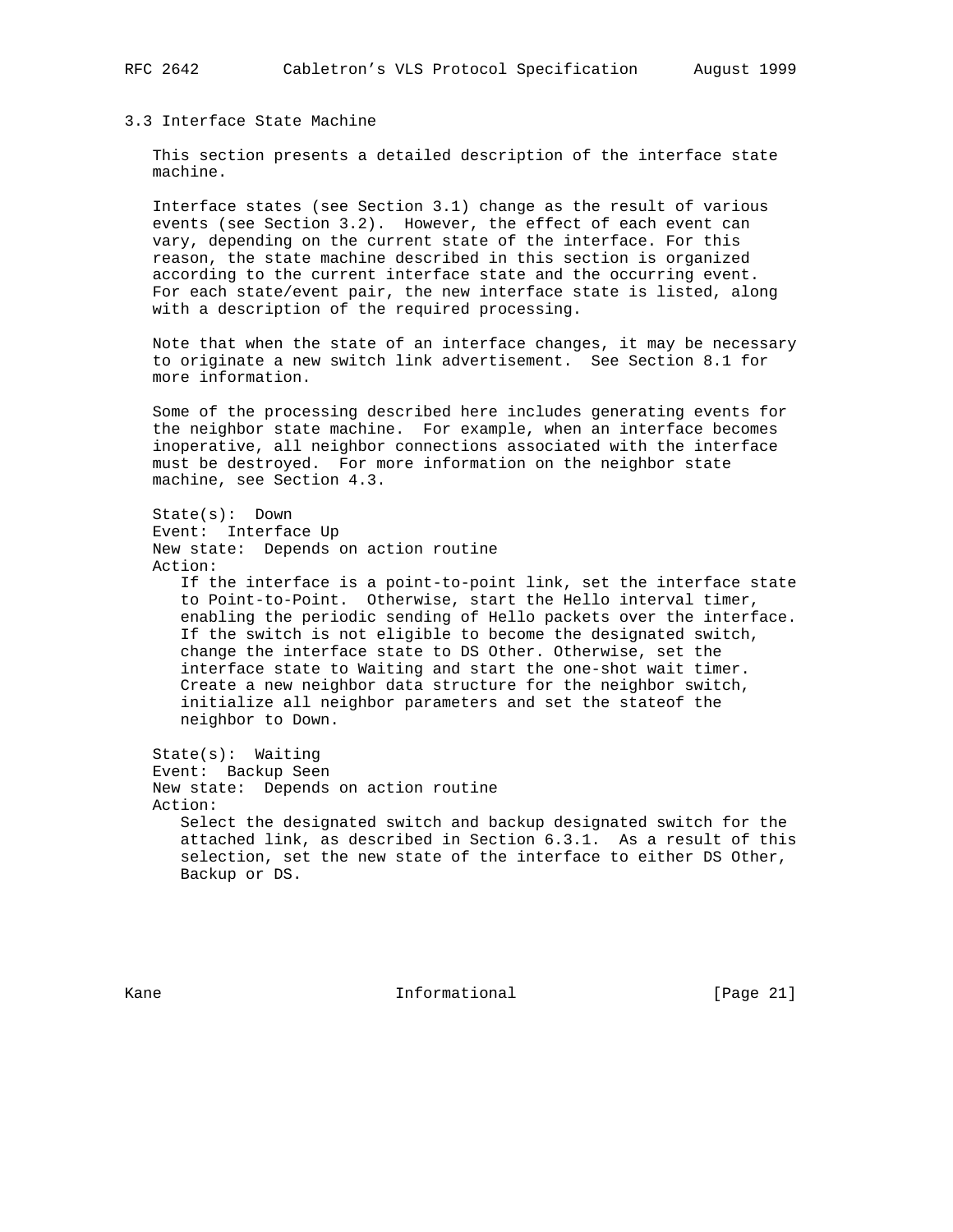State(s): Waiting Event: Wait Timer New state: Depends on action routine Action: Select the designated switch and backup designated switch for the attached link, as described in Section 6.3.1. As a result of this selection, set the new state of the interface to either DS Other, Backup or DS. State(s): DS Other, Backup or DS Event: Neighbor Change New state: Depends on action routine Action: Reselect the designated switch and backup designated switch for the attached link, as described in Section 6.3.1. As a result of this selection, set the new state of the interface to either DS Other, Backup or DS. State(s): Any State Event: Interface Down New state: Down Action: Reset all variables in the interface data structure and disable all timers. In addition, destroy all neighbor connections associated with the interface by generating the KillNbr event on all neighbors listed in the interface data structure. State(s): Any State Event: Loop Ind New state: Loopback Action: Reset all variables in the interface data structure and disable all timers. In addition, destroy all neighbor connections associated with the interface by generating the KillNbr event on all neighbors listed in the interface data structure. State(s): Loopback Event: Unloop Ind New state: Down Action: No action is necessary beyond changing the interface state to Down because the interface was reset on entering the Loopback state.

Kane **Informational Informational** [Page 22]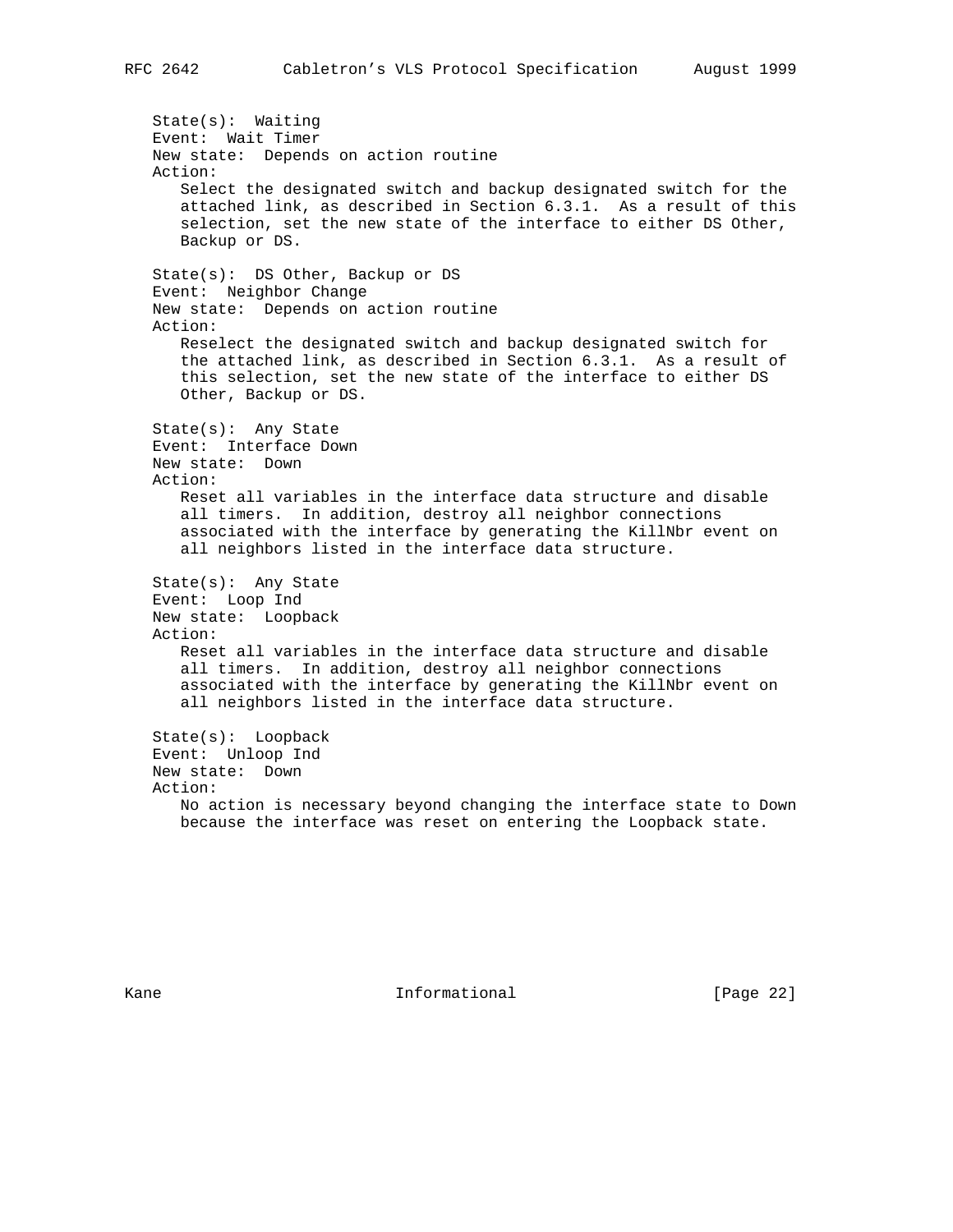#### 4. Neighbor Data Structure

 Each switch conducts a conversation with its neighboring switches and each conversation is described by a neighbor data structure. A conversation is associated with a switch interface, and is identified by the neighboring switch ID.

 Note that if two switches have multiple attached links in common, multiple conversations ensue, each described by a unique neighbor data structure. Each separate conversation is treated as a separate neighbor.

 The neighbor data structure contains all information relevant to any adjacency formed between the two neighbors. Remember, however, that not all neighbors become adjacent. An adjacency can be thought of as a highly developed conversation between two switches.

## State

 The functional level of the neighbor conversation. See Section 4.1 for a complete description of neighbor states.

## Inactivity timer

 A one-shot timer used to determine when to declare the neighbor down if no Hello packet is received from this (multi-access) neighbor. The length of the timer is SwitchDeadInterval seconds, as contained in the neighbor's Hello packet. This timer is not used on point-to-point links.

## Master/slave flag

 A flag indicating whether the local switch is to act as the master or the slave in the database exchange process (see Section 7.2). The master/slave relationship is negotiated when the conversation changes to the ExStart state.

#### Sequence number

 A 4-octet number identifying individual Database Description packets. When the neighbor state ExStart is entered and the database exchange process is started, the sequence number is set to a value not previously seen by the neighboring switch. (One possible scheme is to use the switch's time of day counter.) The sequence number is then incremented by the master with each new Database Description packet sent. See Section 7.2 for more information on the database exchange process.

Kane **Informational Informational** [Page 23]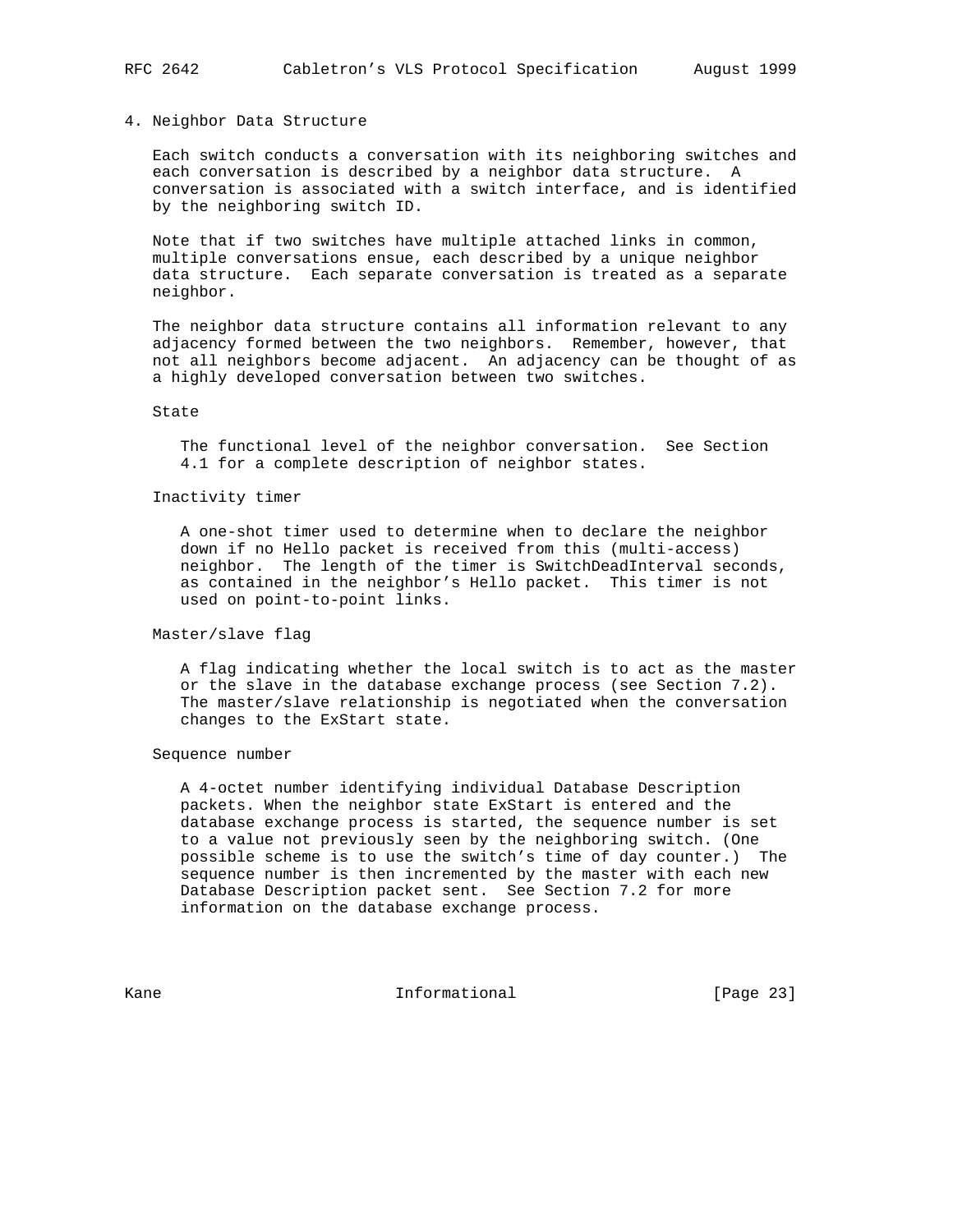## Neighbor ID

 The switch ID of the neighboring switch, as discovered by the VlanHello protocol [IDhello] or contained in the neighbor's Hello packets.

Neighbor priority

 The switch priority of the neighboring switch, as contained in the neighbor's Hello packets. Switch priorities are used when selecting the designated switch for the attached multi-access link. Priority is not used on point-to-point links.

Interface identifier

 A 10-octet value that uniquely identifies the interface over which this conversation is being held. This value consists of the 6 octet base MAC address of the neighbor switch, followed by the 4 octet local port number of the interface.

Neighbor's designated switch

 The switch ID identifying the neighbor's idea of the designated switch, as contained in the neighbor's Hello packets. This value is used in the local selection of the designated switch. It is not used on point-to-point links.

## Neighbor's backup designated switch

 The switch ID identifying the neighbor's idea of the backup designated switch, as contained in the neighbor's Hello packets. This value is used in the local selection of the backup designated switch. It is not used on point-to-point links.

#### Link state retransmission list

 The list of link state advertisements that have been forwarded over but not acknowledged on this adjacency. The local switch retransmits these link state advertisements at periodic intervals until they are acknowledged or until the adjacency is destroyed. (For more information on retransmitting link state advertisements, see Section 8.2.5.)

Kane **Informational Informational** [Page 24]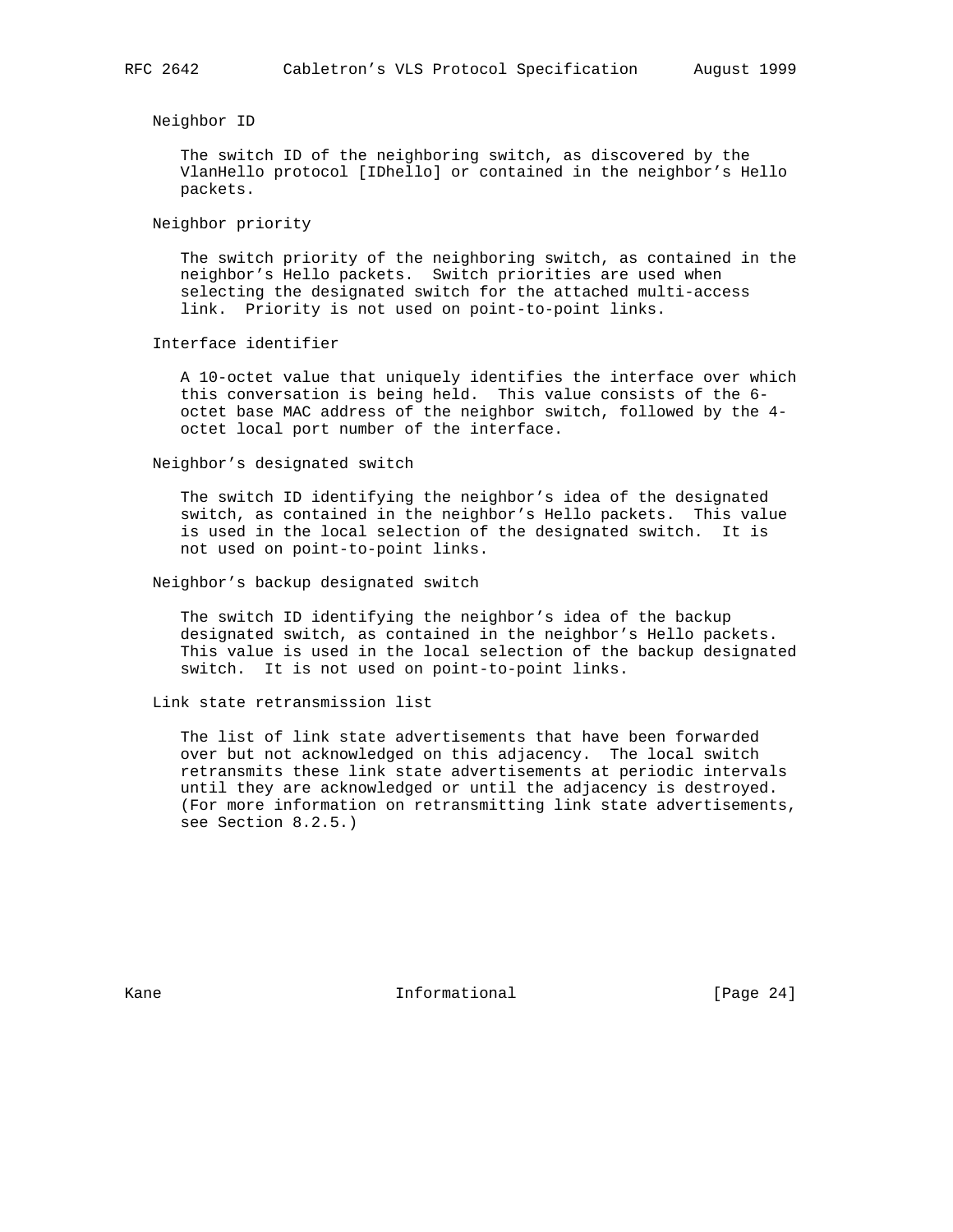Database summary list

 The set of link state advertisement headers that summarize the local link state database. When the conversation changes to the Exchange state, this list is sent to the neighbor via Database Description packets. (For more information on the synchronization of databases, see Section 7.)

Link state request list

 The list of link state advertisements that must be received in order to synchronize with the neighbor switch's link state database. This list is created as Database Description packets are received, and is then sent to the neighbor in Link State Request packets. (For more information on the synchronization of databases, see Section 7.)

## 4.1 Neighbor States

 This section describes the various states of a conversation with a neighbor switch. The states are listed in order of progressing functionality. For example, the inoperative state is listed first, followed by a list of the intermediate states through which the conversation passes before attaining the final, fully functional state. The specification makes use of this ordering by references such as "those neighbors/adjacencies in state greater than X".

 Figure 2 represents the neighbor state machine. The arrows on the graph represent the events causing each state change. These events are described in Section 4.2. The neighbor state machine is described in detail in Section 4.3.

Down

This is the initial state of a neighbor conversation.

Init

 In this state, the neighbor has been discovered, but bidirectional communication has not yet been established. All neighbors in this state or higher are listed in the VLS Hello packets sent by the local switch over the associated (multi-access) interface.

Kane **Informational Informational** [Page 25]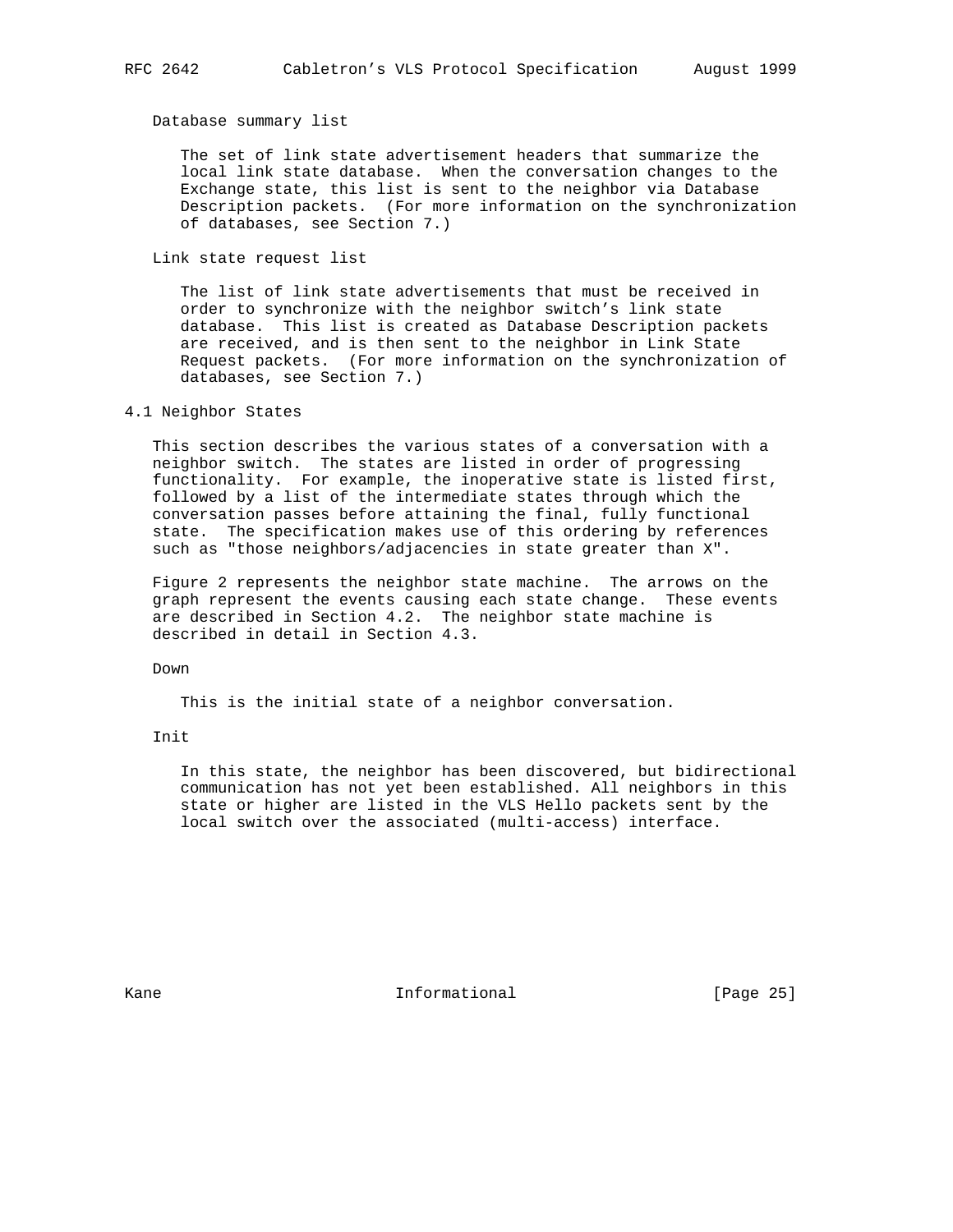+----------+ KillNbr, LLDown, +-----------+ | Down | <--------------------- | any state | +----------+ or Inactivity Timer +-----------+ | Hello | Rcvd | | V +-----< [pt-to-pt?] | yes | | | no | V | +----------+ 1-Way +----------+ | Init |  $\leftarrow$  -------- | >= 2-way | | +----------+ +----------+ | |  $2-Way$ Rcvd | +--------+ Adj0K? +-----------+ | +----------------> | 2-Way | <------- | >= ExStart | | | (no adjacency) +-------+ no +------------+ | | | V | +---------+ Seq Number Mismatch +-------------+ +----> | ExStart | <--------------------- | >= Exchange | +---------+ or BadLSReq +-------------+ | Negotiation | Done | V +----------+ | Exchange | +----------+ | Exchange | +--------+ Done +----------------------> | Full | | (request list empty) +--------+ | ^  $\mathbf V$  +---------+ Loading Done | | Loading | -----------------------> +---------+

Figure 2: Neighbor State Machine

Kane **Informational Informational** [Page 26]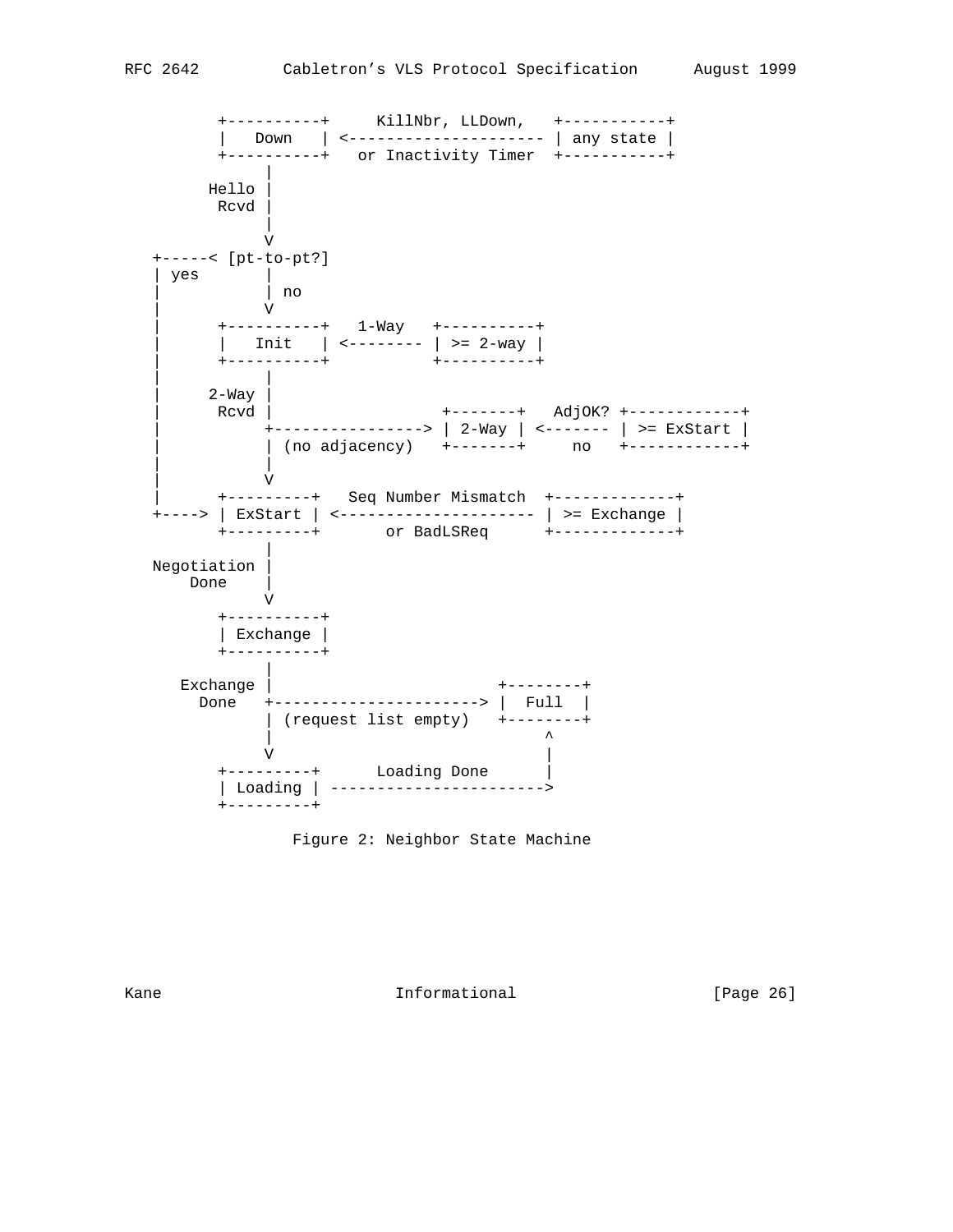#### 2-Way

 In this state, communication between the two switches is bidirectional. This is the most advanced state short of beginning to establish an adjacency. On a multi-access link, the designated switch and the backup designated switch are selected from the set of neighbors in state 2-Way or greater.

### ExStart

 This state indicates that the two switches have begun to establish an adjacency by determining which switch is the master, as well as the initial sequence number for Database Descriptor packets. Neighbor conversations in this state or greater are called adjacencies.

# Exchange

 In this state, the switches are exchanging Database Description packets. (See Section 7.2 for a complete description of this process.) All adjacencies in the Exchange state or greater are used by the distribution procedure (see Section 8.2), and are capable of transmitting and receiving all types of VLSP routing packets.

# Loading

 In this state, the local switch is sending Link State Request packets to the neighbor asking for the more recent advertisements that were discovered in the Exchange state.

## Full

 In this state, the two switches are fully adjacent. These adjacencies will now appear in switch link and network link advertisements generated for the link.

#### 4.2 Events Causing Neighbor State Changes

 The state of a neighbor conversation changes due to neighbor events. This section describes these events.

 Neighbor events are shown as arrows in Figure 2, the graphic representation of the neighbor state machine. For more information on the neighbor state machine, see Section 4.3.

Kane **Informational Informational** [Page 27]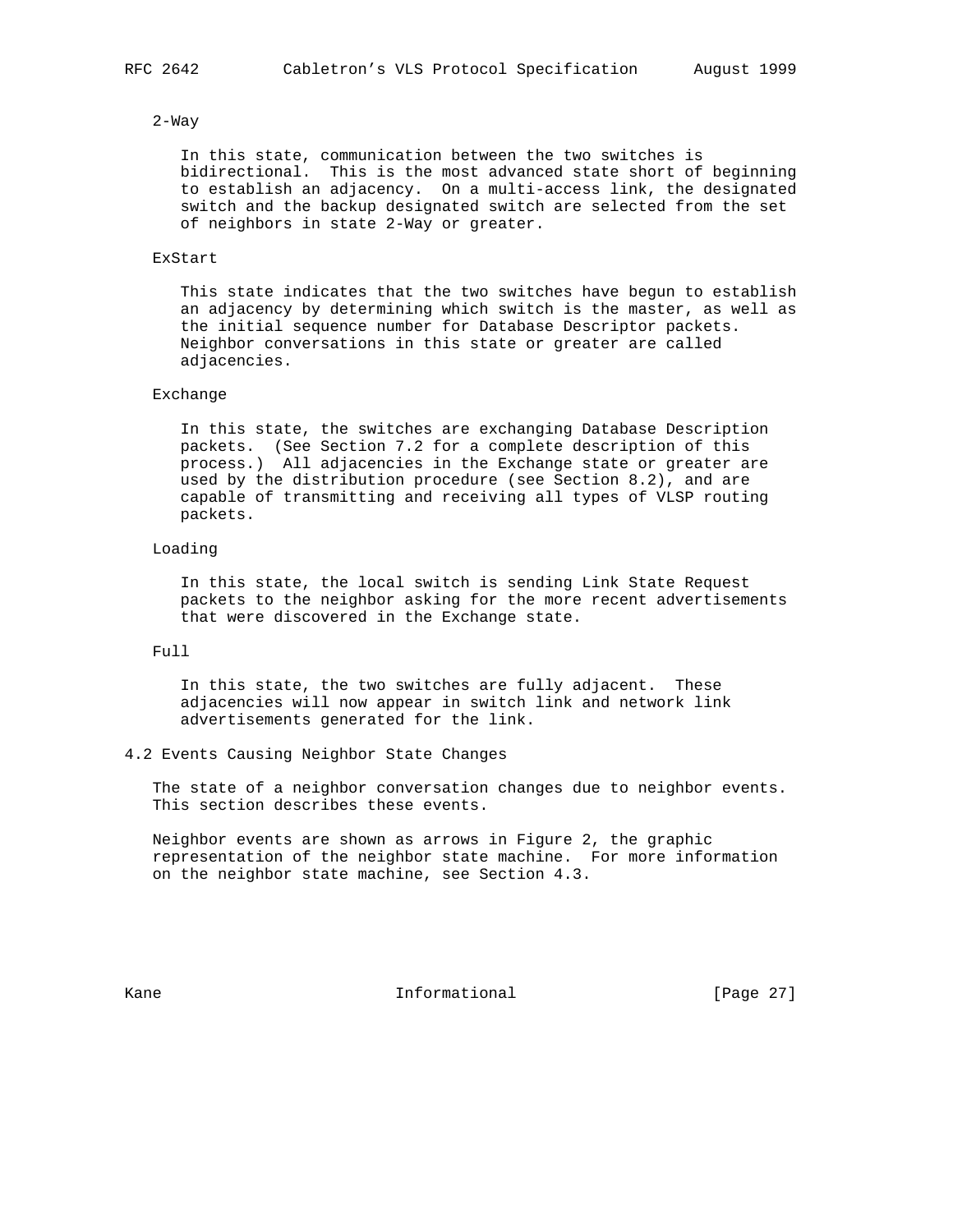Hello Received

 This event is generated when a Hello packet has been received from a neighbor.

2-Way Received

 This event is generated when the local switch sees its own switch ID listed in the neighbor's Hello packet, indicating that bidirectional communication has been established between the two switches.

#### Negotiation Done

 This event is generated when the master/slave relationship has been successfully negotiated and initial packet sequence numbers have been exchanged. This event signals the start of the database exchange process (see Section 7.2).

#### Exchange Done

 This event is generated when the database exchange process is complete and both switches have successfully transmitted a full sequence of Database Description packets. (For more information on the database exchange process, see Section 7.2.)

#### BadLSReq

 This event is generated when a Link State Request has been received for a link state advertisement that is not contained in the database. This event indicates an error in the synchronization process.

# Loading Done

 This event is generated when all Link State Updates have been received for all out-of-date portions of the database. (See Section 7.3.)

#### AdjOK?

 This event is generated when a decision must be made as to whether an adjacency will be established or maintained with the neighbor. This event will initiate some adjacencies and destroy others.

Kane **Informational Informational** [Page 28]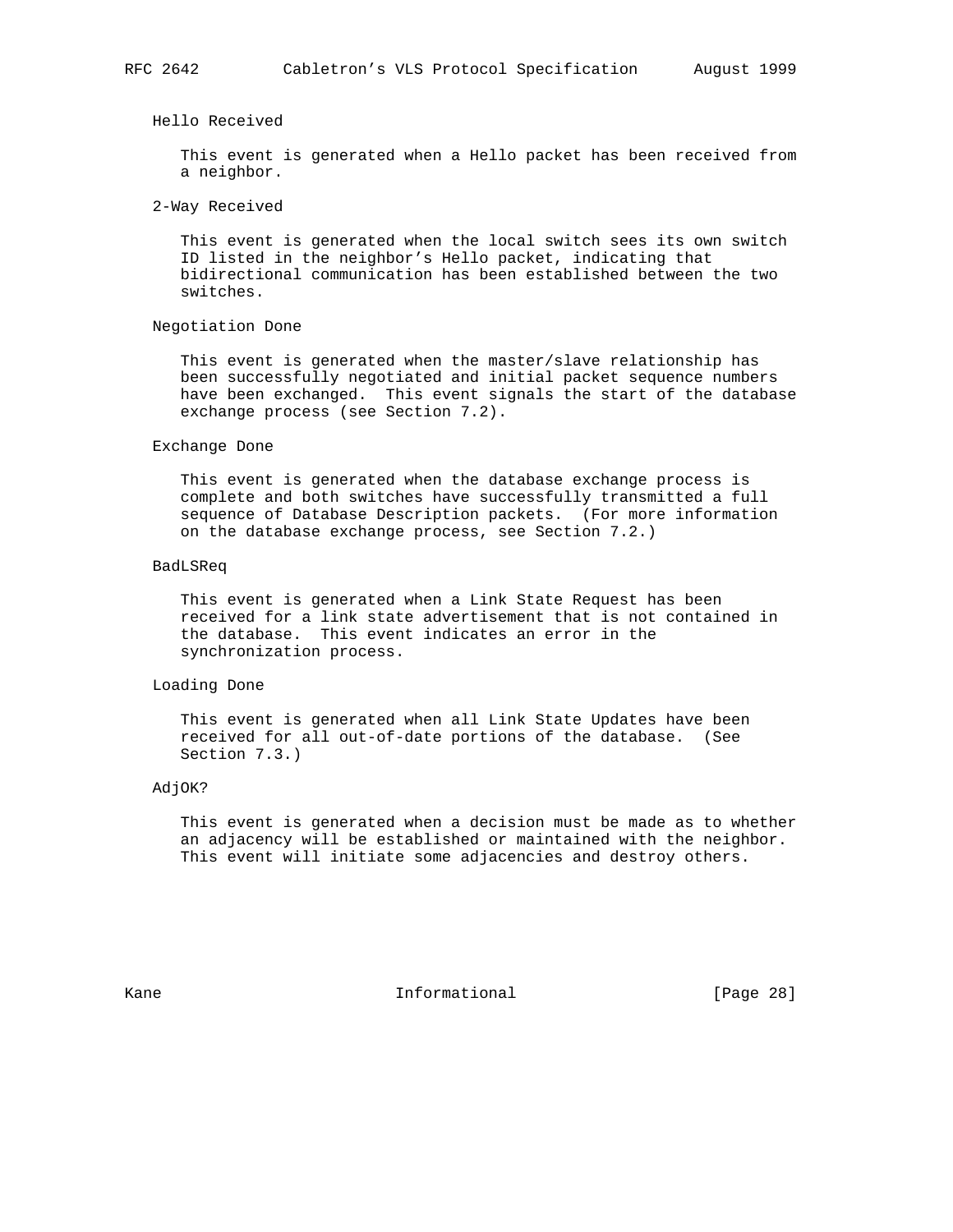Seq Number Mismatch

 This event is generated when a Database Description packet has been received with any of the following conditions:

- o The packet contains an unexpected sequence number.
- o The packet (unexpectedly) has the Init bit set.
- o The packet has a different Options field than was previously seen.

 These conditions all indicate that an error has occurred during the establishment of the adjacency.

#### 1-Way

 This event is generated when bidirectional communication with the neighbor has been lost. That is, a Hello packet has been received from the neighbor in which the local switch is not listed.

#### KillNbr

 This event is generated when further communication with the neighbor is impossible.

#### Inactivity Timer

 This event is generated when the inactivity timer has expired, indicating that no Hello packets have been received from the neighbor in SwitchDeadInterval seconds. This timer is used only on broadcast (multi-access) links.

#### LLDown

 This event is generated by the lower-level switch discovery protocols and indicates that the neighbor is now unreachable.

## 4.3 Neighbor State Machine

 This section presents a detailed description of the neighbor state machine.

 Neighbor states (see Section 4.1) change as the result of various events (see Section 4.2). However, the effect of each event can vary, depending on the current state of the conversation with the neighbor. For this reason, the state machine described in this section is organized according to the current neighbor state and the occurring event. For each state/event pair, the new neighbor state is listed, along with a description of the required processing.

Kane **Informational Informational** [Page 29]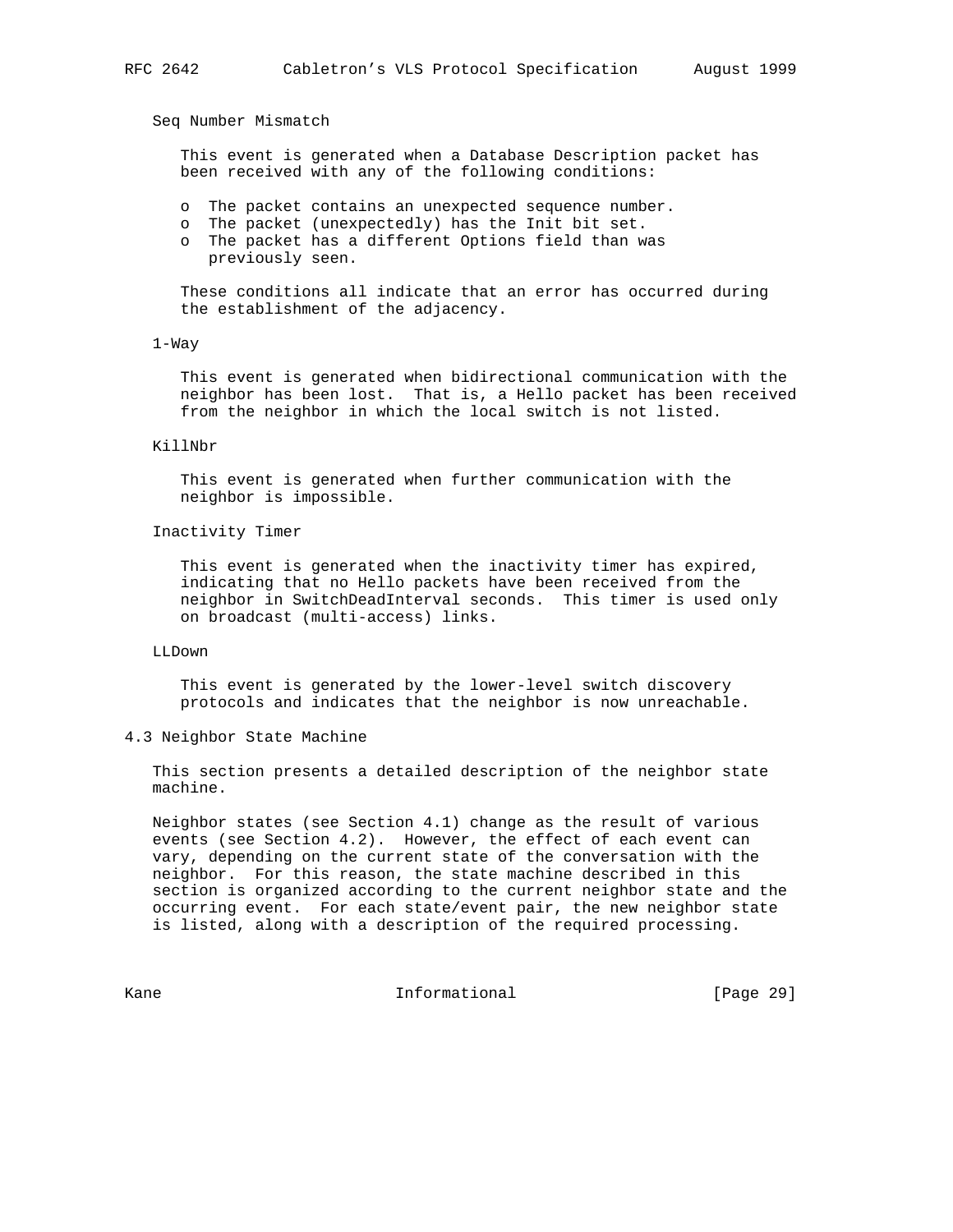Note that when the neighbor state changes as a result of an interface Neighbor Change event (see Section 3.2), it may be necessary to rerun the designated switch selection algorithm. In addition, if the interface associated with the neighbor conversation is in the DS state (that is, the local switch is the designated switch), changes in the neighbor state may cause a new network link advertisement to be originated (see Section 8.1).

 When the neighbor state machine must invoke the interface state machine, it is invoked as a scheduled task. This simplifies processing, by ensuring that neither state machine executes recursively.

 State(s): Down Event: Hello Received New state: Depends on the interface type Action: If the interface type of the associated link is point-to-point, change the neighbor state to ExStart. Otherwise, change the neighbor state to Init and start the inactivity timer for the neighbor. If the timer expires before another Hello packet is received, the neighbor switch is declared dead. State(s): Init or greater

```
 Event: Hello Received
New state: No state change
Action:
```
 If the interface type of the associated link is point-to-point, determine whether this notification is for a different neighbor than the one previously seen. If so, generate an Interface Down event for the associated interface, reset the interface type to broadcast and generate an Interface Up event.

 Note: This procedure of generating an Interface Down event and changing the interface type to broadcast is also executed if the neighbor for whom the notification was received is running an older version of the protocol software (see Section 6.1). In previous versions of the protocol, all interfaces were treated as if they were broadcast.

 If the interface type is broadcast, reset the inactivity timer for the neighbor.

Kane **Informational Informational** [Page 30]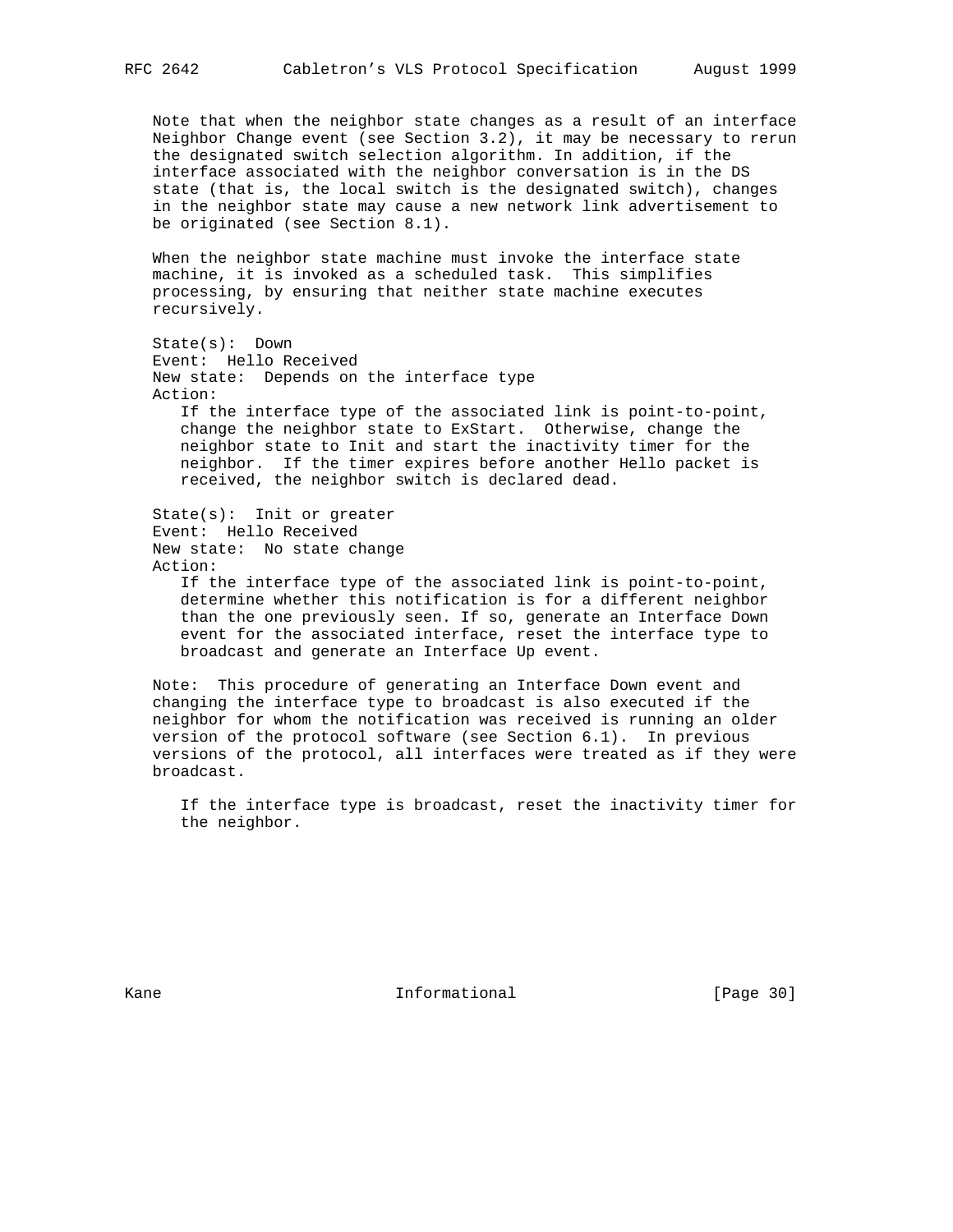State(s): Init Event: 2-Way Received New state: Depends on action routine Action: Determine whether an adjacency will be formed with the neighbor (see Section 6.4). If no adjacency is to be formed, change the neighbor state to 2-Way. Otherwise, change the neighbor state to ExStart. Initialize the sequence number for this neighbor and declare the local switch to be master for the database exchange process. (See Section 7.2.) State(s): ExStart Event: Negotiation Done New state: Exchange Action: The Negotiation Done event signals the start of the database exchange process. See Section 7.2 for a detailed description of this process. State(s): Exchange Event: Exchange Done New state: Depends on action routine Action: If the neighbor Link state request list is empty, change the neighbor state to Full. This is the adjacency's final state. Otherwise, change the neighbor state to Loading. Begin sending Link State Request packets to the neighbor requesting the most recent link state advertisements, as discovered during the database exchange process. (See Section 7.2.) These advertisements are listed in the link state request list associated with the neighbor. State(s): Loading Event: Loading Done New state: Full Action: No action is required beyond changing the neighbor state to Full. This is the adjacency's final state.

Kane **Informational Informational** [Page 31]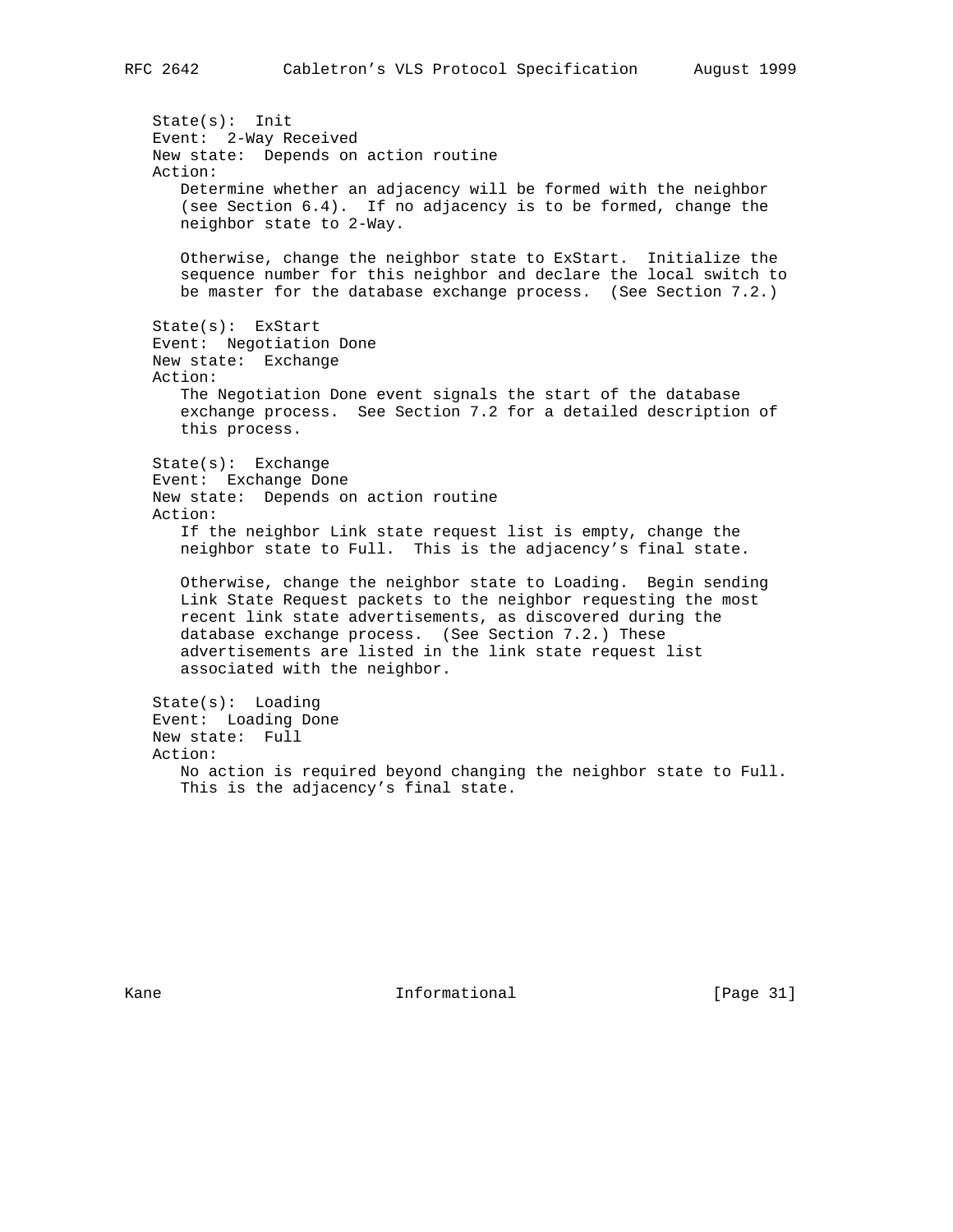State(s): 2-Way Event: AdjOK? New state: Depends on action routine Action: If no adjacency is to be formed with the neighboring switch (see Section 6.4), retain the neighbor state at 2-Way. Otherwise, change the neighbor state to ExStart. Initialize the sequence number for this neighbor and declare the local switch to be master for the database exchange process. (See Section 7.2.) State(s): ExStart or greater Event: AdjOK? New state: Depends on action routine Action: If an adjacency should still be formed with the neighboring switch (see Section 6.4), no state change and no further action is necessary. Otherwise, tear down the (possibly partially formed) adjacency. Clear the link state retransmission list, database summary list and link state request list and change the neighbor state to 2-Way. State(s): Exchange or greater Event: Seq Number Mismatch New state: ExStart Action: Tear down the (possibly partially formed) adjacency. Clear the link state retransmission list, database summary list and link state request list. Change the neighbor state to ExStart and make another attempt to establish the adjacency. State(s): Exchange or greater Event: BadLSReq New state: ExStart Action: Tear down the (possibly partially formed) adjacency. Clear the link state retransmission list, database summary list and link state request list. Change the neighbor state to ExStart and make another attempt to establish the adjacency. State(s): Any state Event: KillNbr New state: Down Action: Terminate the neighbor conversation. Disable the inactivity timer and clear the link state retransmission list, database summary list and link state request list.

Kane **Informational Informational** [Page 32]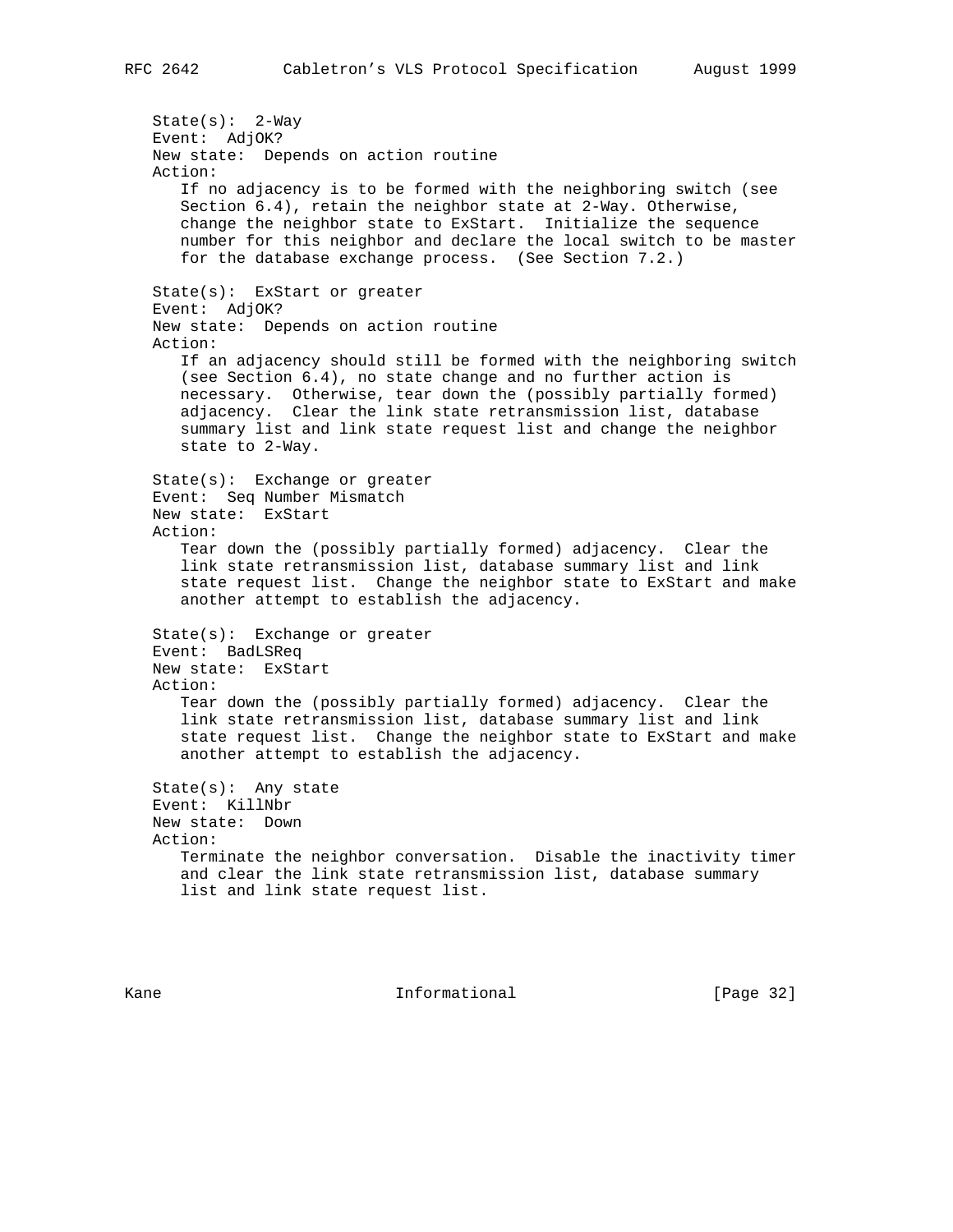State(s): Any state Event: LLDown New state: Down Action: Terminate the neighbor conversation. Disable the inactivity timer and clear the link state retransmission list, database summary list and link state request list. State(s): Any state Event: Inactivity Timer New state: Down Action: Terminate the neighbor conversation. Disable the inactivity timer and clear the link state retransmission list, database summary list and link state request list. State(s): 2-Way or greater Event: 1-Way Received New state: Init Action: Tear down the adjacency between the switches, if any. Clear the link state retransmission list, database summary list and link state request list. State(s): 2-Way or greater Event: 2-Way received New state: No state change Action: No action required. State(s): Init Event: 1-Way received New state: No state change Action: No action required. 5. Area Data Structure The area data structure contains all the information needed to run the basic routing algorithm. One of its components is the link state database -- the collection of all switch link and network link advertisements generated by the switches. The area data structure contains the following items:

Kane **Informational Informational** [Page 33]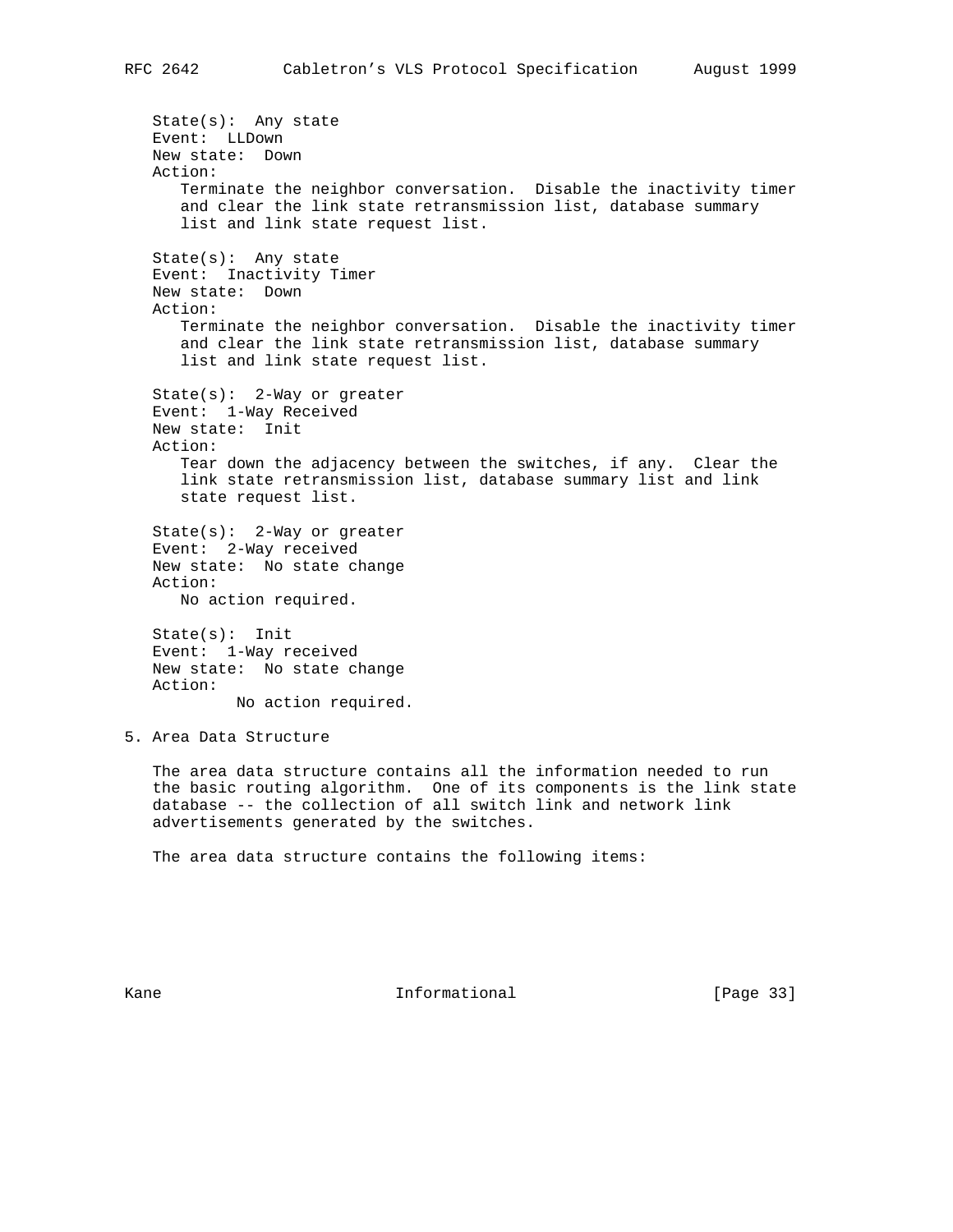Area ID

 A 4-octet value identifying the area. Since VLSP does not support multiple areas, the value here is always zero.

Associated switch interfaces

 A list of interface IDs of the local switch interfaces connected to network links.

Link state database

 The collection of all current link state advertisements for the switch fabric. This collection consists of the following:

Switch link advertisements

 A list of the switch link advertisements for all switches in the fabric. Switch link advertisements describe the state of each switch's interfaces.

Network link advertisements

 A list of the network link advertisements for all multi-access network links in the switch fabric. Network link advertisements describe the set of switches currently connected to each link.

Best path(s)

 A set of end-to-end hop descriptions for all equal-cost best paths from the local switch to every other switch in the fabric. Each hop is specified by the interface ID of the next link in the path. Best paths are derived from the collected switch link and network link advertisements using the Dijkstra algorithm. [Perlman]

5.1 Adding and Deleting Link State Advertisements

 The link state database within the area data structure must contain, at most, a single instance of each link state advertisement. To keep the database current, a switch adds link state advertisements to the database under the following conditions:

- o When a link state advertisement is received during the distribution process
	- o When the switch itself generates a link state advertisement

Kane **Informational Informational** [Page 34]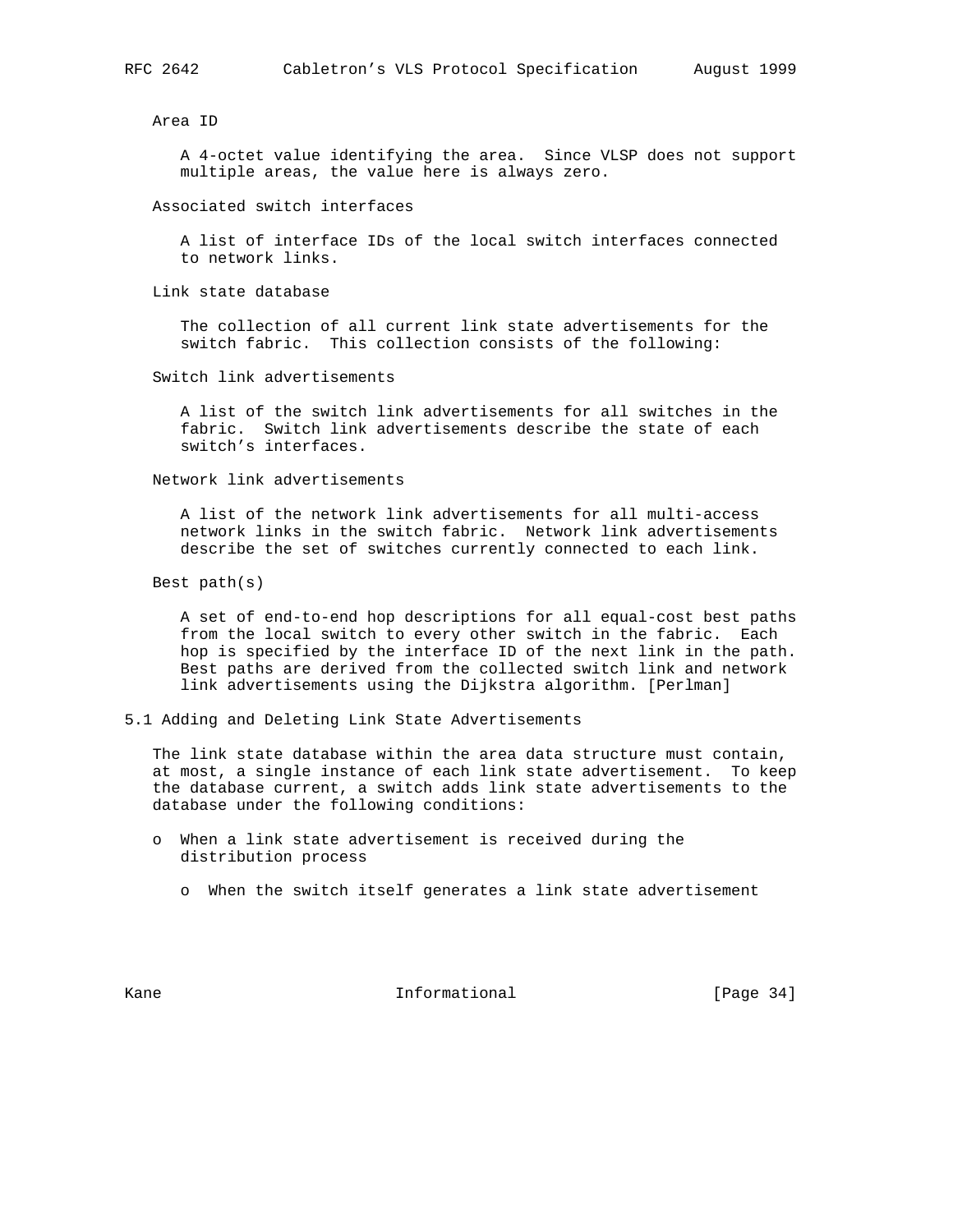(See Section 8.2.4 for information on installing link state advertisements.)

 Likewise, a switch deletes link state advertisements from the database under the following conditions:

- o When a link state advertisement has been superseded by a newer instance during the flooding process
- o When the switch generates a newer instance of one of its self originated advertisements

 Note that when an advertisement is deleted from the link state database, it must also be removed from the link state retransmission list of all neighboring switches.

5.2 Accessing Link State Advertisements

 An implementation of the VLS protocol must provide access to individual link state advertisements, based on the advertisement's type, link state identifier, and advertising switch [1]. This lookup function is invoked during the link state distribution procedure and during calculation of the set of best paths. In addition, a switch can use the function to determine whether it has originated a particular link state advertisement, and if so, with what sequence number.

5.3 Best Path Lookup

 An implementation of the VLS protocol must provide access to multiple equal-cost best paths, based on the base MAC addresses of the source and destination switches. This lookup function should return up to three equal-cost paths. Paths should be returned as lists of end to-end hop information, with each hop specified as a interface ID of the next link in the path -- the 6-octet base MAC address of the next switch and the 4-octet local port number of the link interface.

6. Discovery Process

 The first operational stage of the VLS protocol is the discovery process. During this stage, each switch dynamically detects its neighboring switches and establishes a relationship with each of these neighbors. This process has the following component steps:

Kane **Informational Informational** [Page 35]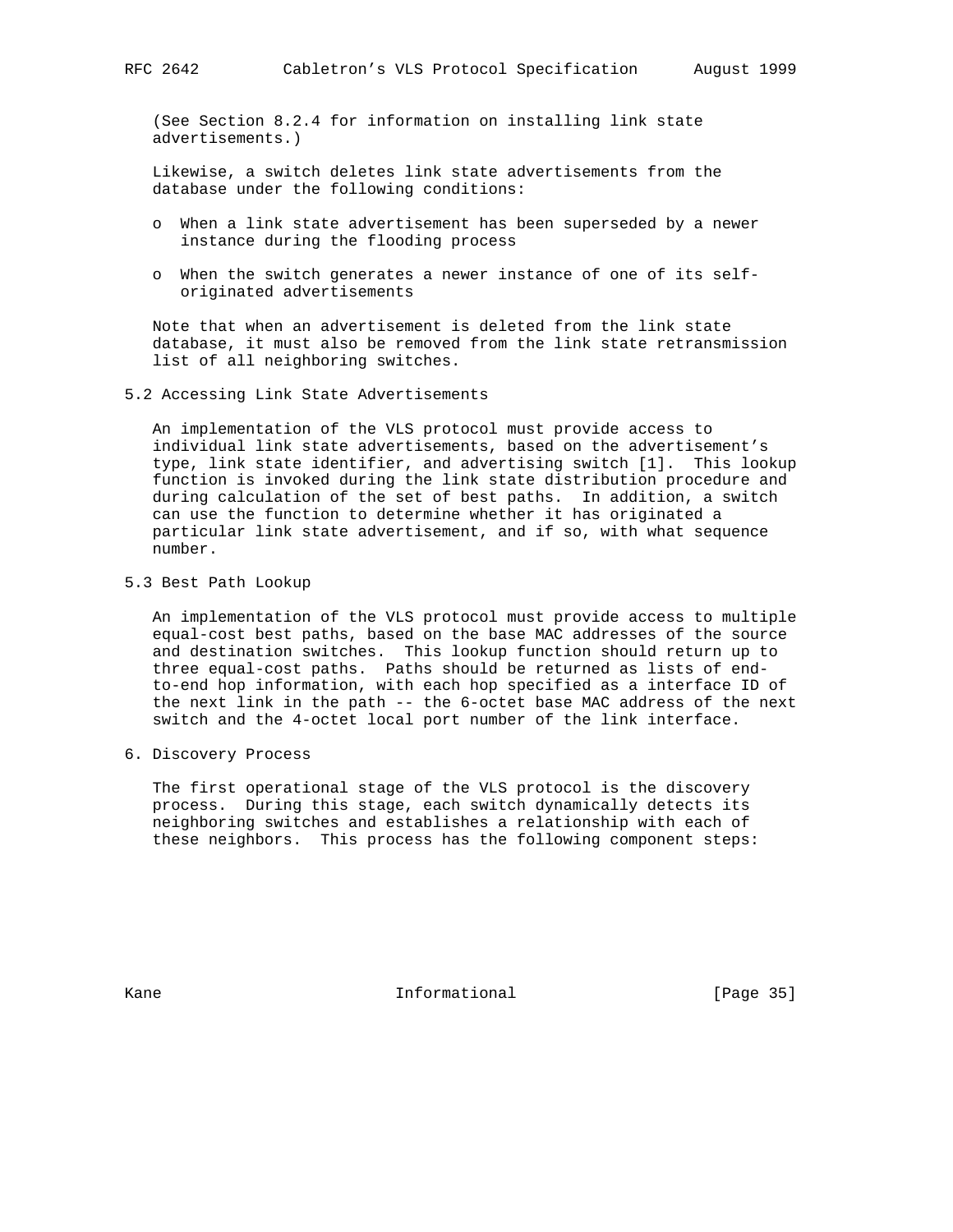- o Neighboring switches are detected on each functioning network interface.
- o Bidirectional communication is established with each neighbor switch.
- o A designated switch and backup designated switch are selected for each multi-access network link.
- o An adjacent relationship is established with selected neighbors on each link.
- 6.1 Neighbor Discovery

 When the switch first comes on line, VLSP assumes all network links are point-to-point and no more than one neighboring switch will be discovered on any one port. Therefore, at startup, VLSP relies on the VlanHello protocol [IDhello] for the discovery of its neighbor switches.

 As each neighbor is detected, VlanHello triggers a Found Neighbor event, notifying VLSP that a new neighbor has been discovered. (See [IDhello] for a description of the Found Neighbor event and the information passed.) VLSP enters the neighbor switch ID in the list of known neighbors and creates a new neighbor data structure with a neighbor status of Down. A Hello Received neighbor event is then generated, which changes the neighbor state to ExStart.

 There are two circumstances under which VLSP will change the type of an interface to broadcast:

- o If VLSP receives a subsequent notification from VlanHello, specifying a second (different) neighbor switch on the port., the interface is then known to be multi-access. VLSP generates an Interface Down event for the interface, resets the interface type to broadcast, and then generates an Interface Up event.
- o If the functional level of the neighbor switch is less than 2, the neighbor is running a previous version of the VLSP software in which all links were treated as broadcast links. VLSP immediately changes the interface type to broadcast and generates an Interface Up event.

 In both cases, VLSP assumes control of communication over the interface by exchanging its own VLSP Hello packets with the neighbors on the link.

Kane **Informational Informational** [Page 36]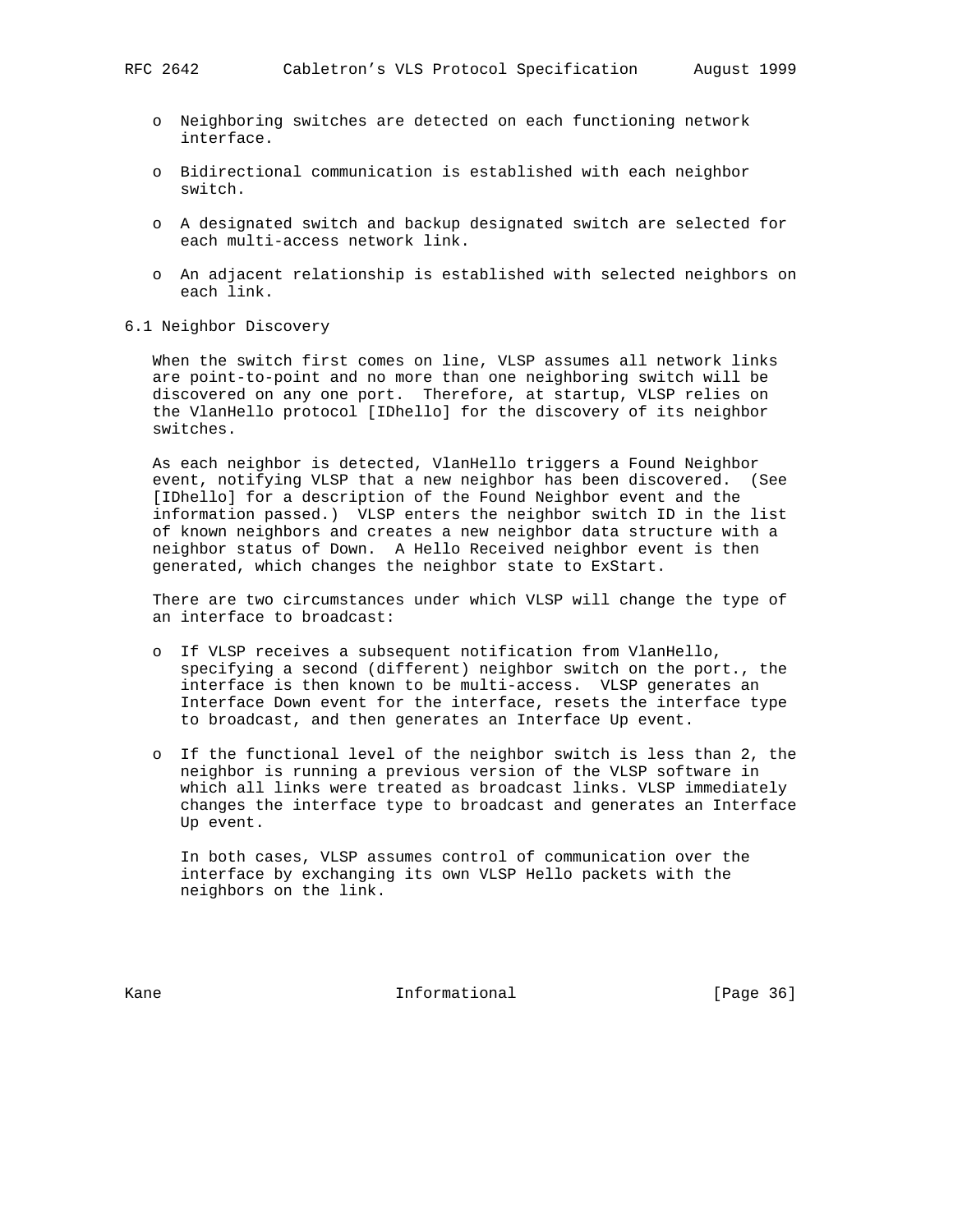Note: These Hello packets are in addition to the Interswitch Keepalive messages sent by VlanHello. VlanHello still continues to monitor the condition of the interface and notifies VLSP of any change.

 Each Hello packet contains the following data used during the discovery process on multi-access links:

- o The switch ID and priority of the sending switch
- o Values specifying the interval timers to be used for sending Hello packets and deciding whether to declare a neighbor switch Down.
- o The switch ID of the designated switch and the backup designated switch for the link, as understood by the sending switch
- o A list of switch IDs of all neighboring switches seen so far on the link

 For a detailed description of the Hello packet format, see Section 10.6.1.

 When VLSP receives a Hello packet (on a broadcast link), it first attempts to identify the sending switch by matching its switch ID to one of the known neighbors listed in the interface data structure. If this is the first Hello packet received from the switch, the switch ID is entered in the list of known neighbors and a new neighbor data structure is created with a neighbor status of Down.

 At this point, the remainder of the Hello packet is examined and the appropriate interface and neighbor events are generated. In all cases, a neighbor Hello Received event is generated. Other events may also be generated, triggering further steps in the discovery process or other actions, as appropriate.

 For a detailed description of the interface state machine, see Section 3.3. For a detailed description of the neighbor state machine, see Section 4.3.

6.2 Bidirectional Communication

 Before a conversation can proceed with a neighbor switch, bidirectional communication must be established with that neighbor. Bidirectional communication is detected in one of two ways:

Kane **Informational Informational** [Page 37]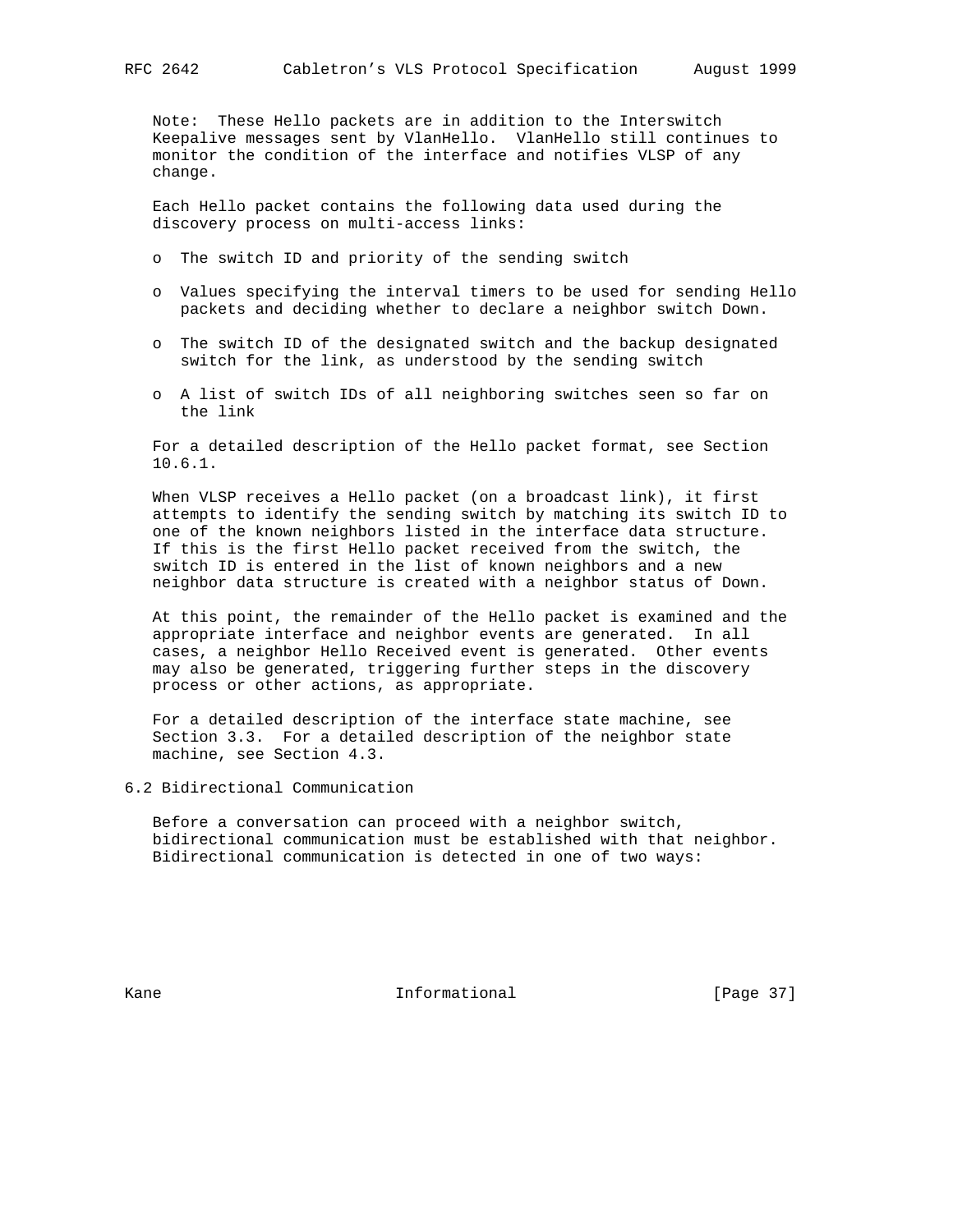- o On a point-to-point link, the VlanHello protocol sees its own switch ID listed in an Interswitch Keepalive message it has received from the neighbor.
- o On a multi-access link, VLSP sees its own switch ID listed in a VLSP Hello packet it has received from the neighbor.

 In either case, a neighbor 2-Way Received neighbor event is generated.

 Once bidirectional communication has been established with a neighbor, the local switch determines whether an adjacency will be formed with the neighbor. However, if the link is a multi-access link, a designated switch and a backup designated switch must first be selected for the link. The next section contains a description of the designated switch, the backup designated switch, and the selection process.

6.3 Designated Switch

 Every multi-access network link has a designated switch. The designated switch performs the following functions for the routing protocol:

- o The designated switch originates a network link advertisement on behalf of the link, listing the set of switches (including the designated switch itself) currently attached to the link. For a detailed description of network link advertisements, see Section 11.3.
- o The designated switch becomes adjacent to all other switches on the link. Since the link state databases are synchronized across adjacencies, the designated switch plays a central part in the synchronization process. For a description of the synchronization process, see Section 7.

 Each multi-access network link also has a backup designated switch. The primary function of the backup designated switch is to act as a standby for the designated switch. If the current designated switch fails, the backup designated switch becomes the designated switch.

 To facilitate this transition, the backup designated switch forms an adjacency with every other switch on the link. Thus, when the backup designated switch must take over for the designated switch, its link state database is already synchronized with the databases of all other switches on the link.

Kane **Informational Informational** [Page 38]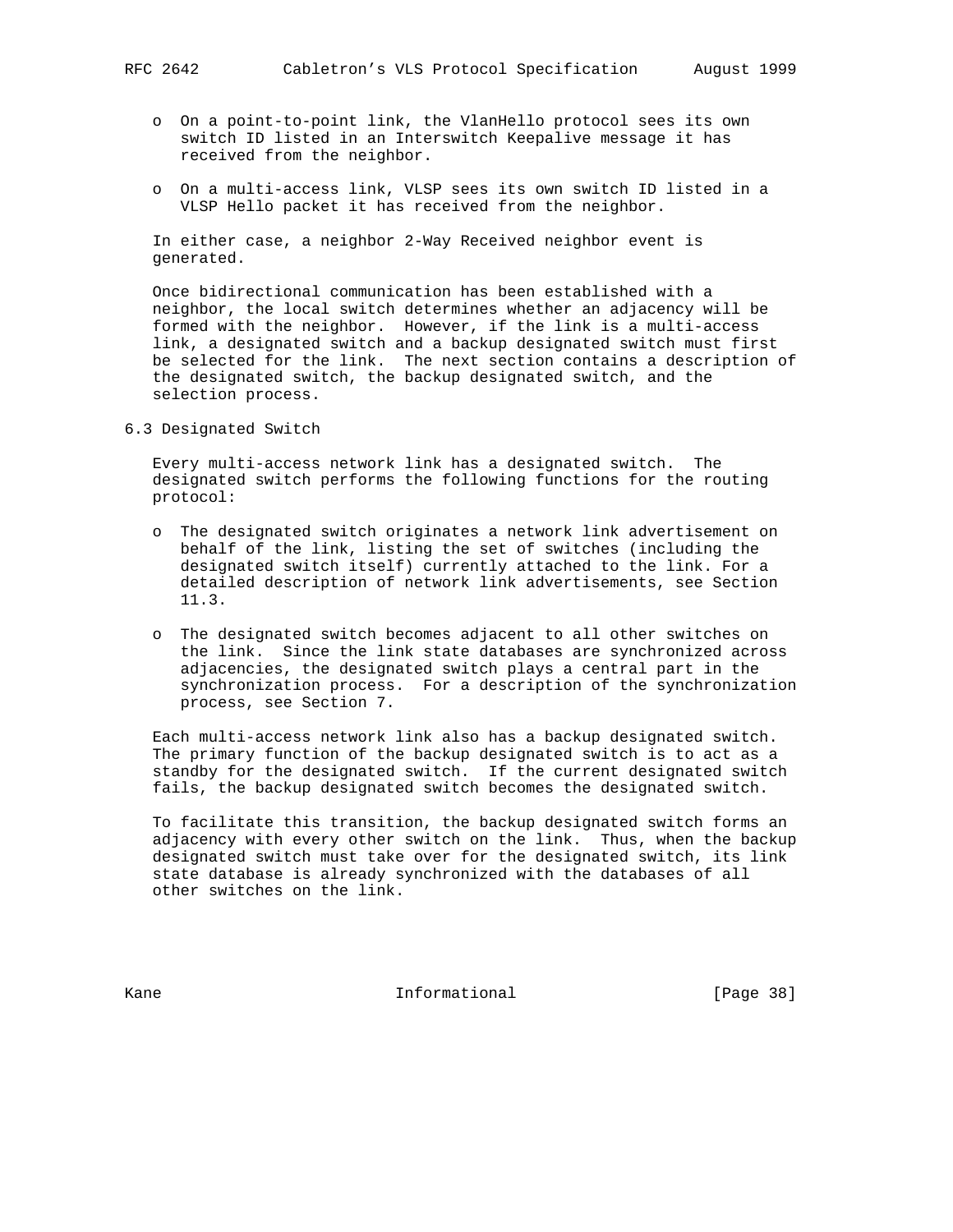Note: Point-to-point network links have neither a designated switch or a backup designated switch.

6.3.1 Selecting the Designated Switch

 When a multi-access link interface first becomes functional, the switch sets a one-shot Wait timer (with a value of SwitchDeadInterval seconds) for the interface. The purpose of this timer is to ensure that all switches attached to the link have a chance to establish bidirectional communication before the designated switch and backup designated switch are selected for the link.

 When the Wait timer is set, the interface enters the Waiting state. During this state, the switch exchanges Hello packets with its neighbors attempting to establish bidirectional communication. The interface leaves the Waiting state under one of the following conditions:

- o The Wait timer expires.
- o A Hello packet is received indicating that a designated switch or a backup designated switch has already been specified for the interface.

 At this point, if the switch sees that a designated switch has already been selected for the link, the switch accepts that designated switch, regardless of its own switch priority and MAC address. This situation typically means the switch has come up late on a fully functioning link. Although this makes it harder to predict the identity of the designated switch on a particular link, it ensures that the designated switch does not change needlessly, necessitating a resynchronization of the databases.

 If no designated switch is currently specified for the link, the switch begins the actual selection process. Note that this selection algorithm operates only on a list of neighbor switches that are eligible to become the designated switch. A neighbor is eligible to be the designated switch if it has a switch priority greater than zero and its neighbor state is 2-Way or greater. The local switch includes itself on the list of eligible switches as long as it has a switch priority greater than zero.

The selection process includes the following steps:

- 1. The current values of the link's designated switch and backup designated switch are saved for use in step 6.
- 2. The new backup designated switch is selected as follows:

Kane **Informational Informational** [Page 39]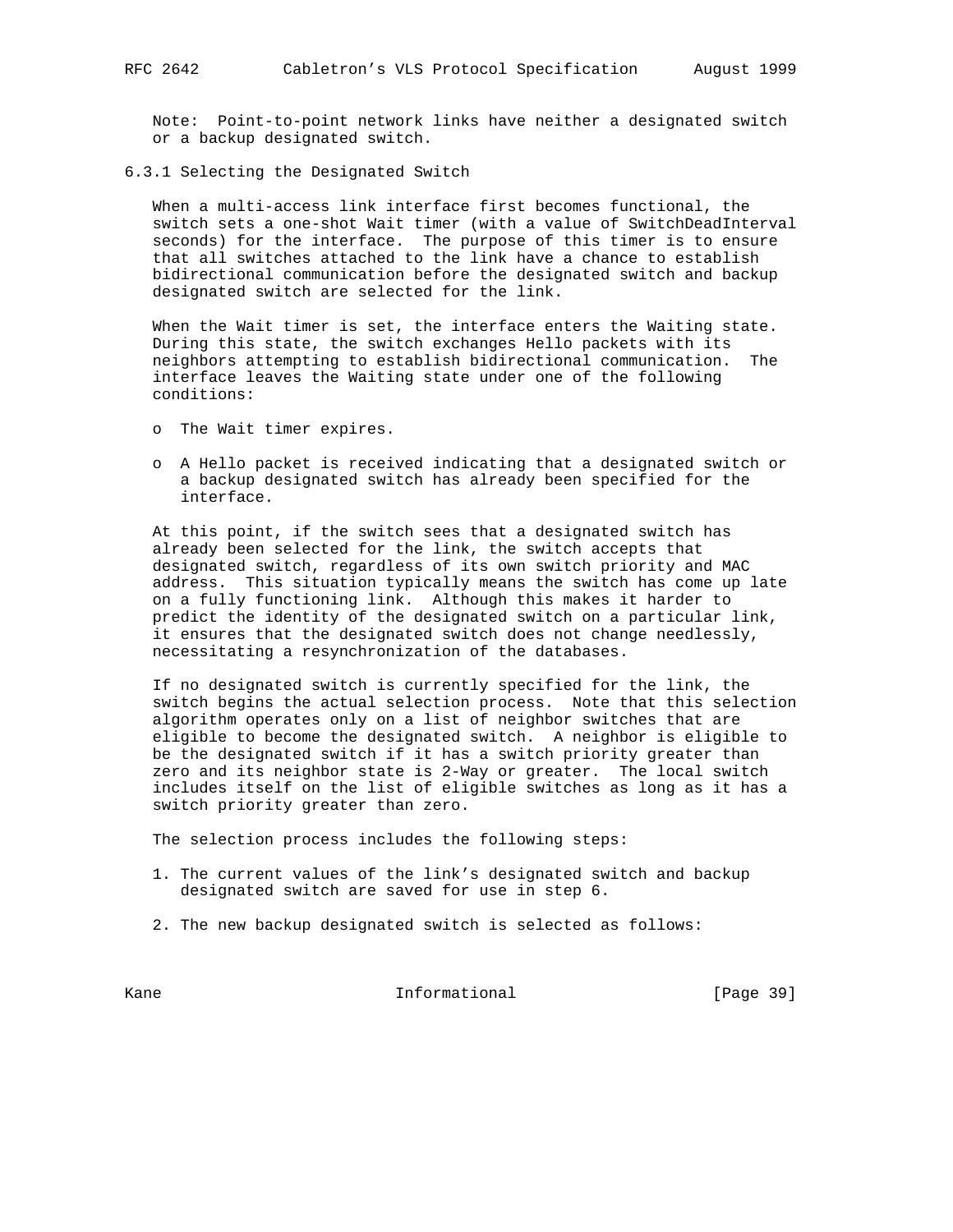- a) Eliminate from consideration those switches that have declared themselves to be the designated switch.
- b) If one or more of the remaining switches have declared themselves to be the backup designated switch, eliminate from consideration all other switches.
- c) From the remaining list of eligible switches, select the switch having the highest switch priority as the backup designated switch. If multiple switches have the same (highest) priority, select the switch with the highest switch ID as the backup designated switch.
- 3. The new designated switch is selected as follows:
	- a) If one or more of the switches have declared themselves to be the designated switch, eliminate from consideration all other switches.
	- b) From the remaining list of eligible switches, select the switch having the highest switch priority as the designated switch. If multiple switches have the same (highest) priority, select the switch with the highest switch ID as the designated switch.
- 4. If the local switch has been newly selected as either the designated switch or the backup designated switch, or is now no longer the designated switch or the backup designated switch, repeat steps 2 and 3, above, and then proceed to step 5.

 If the local switch is now the designated switch, it will eliminate itself from consideration at step 2a when the selection of the backup designated switch is repeated. Likewise, if the local switch is now the backup designated switch, it will eliminate itself from consideration at step 3a when the selection of the designated switch is repeated. This ensures that no switch will select itself as both backup designated switch and designated switch [2].

- 5. Set the interface state to the appropriate value, as follows:
- o If the local switch is now the designated switch, set the interface state to DS.
- o If the local switch is now the backup designated switch, set the interface state to Backup.
- o Otherwise, set the interface state to DS Other.

Kane **Informational Informational** [Page 40]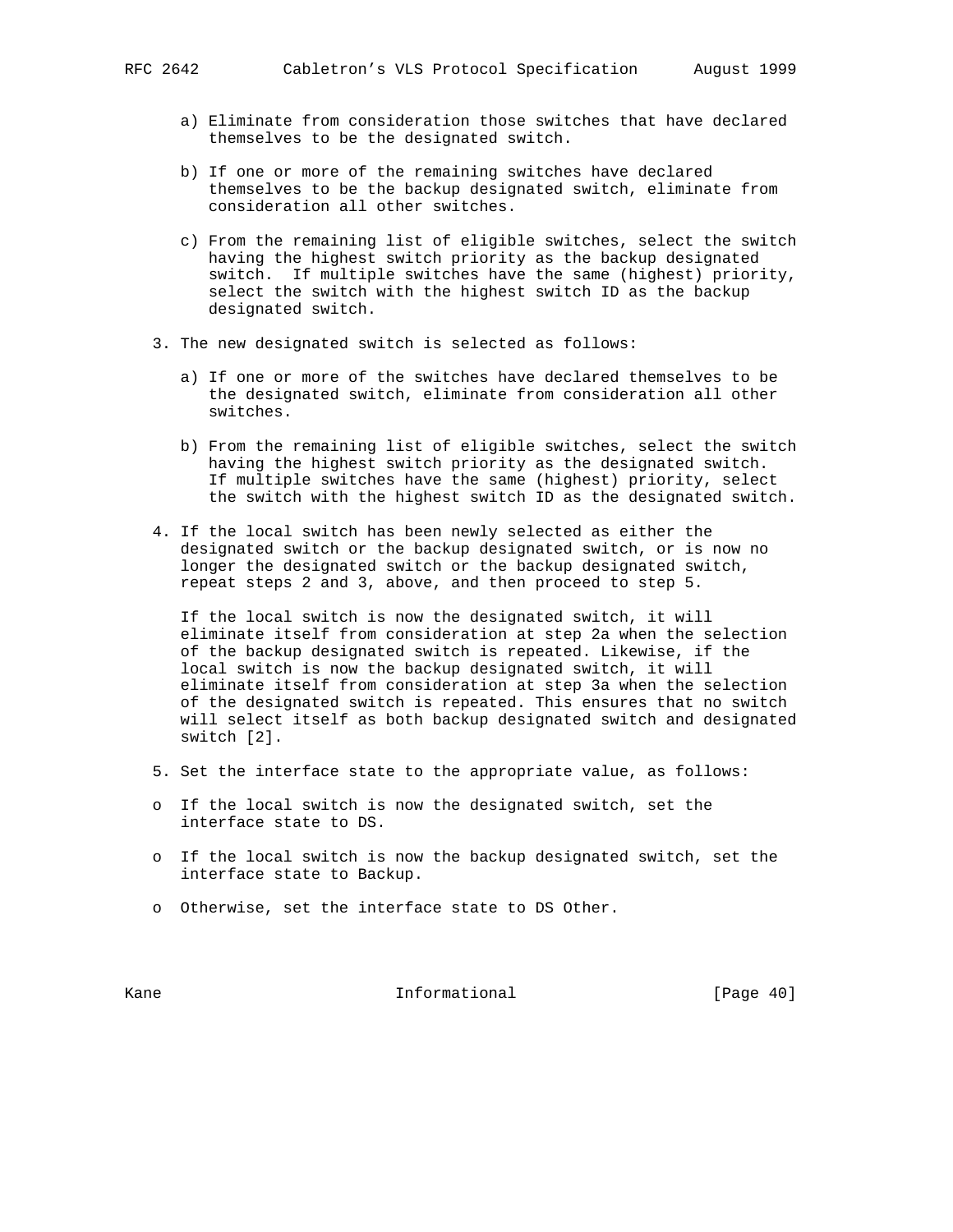6. If either the designated switch or backup designated switch has now changed, the set of adjacencies associated with this link must be modified. Some adjacencies may need to be formed, while others may need to be broken. Generate the neighbor AdjOK? event for all neighbors with a state of 2-Way or higher to trigger a reexamination of adjacency eligibility.

 Caution: If VLSP is implemented with configurable parameters, care must be exercised in specifying the switch priorities. Note that if the local switch is not itself eligible to become the designated switch (i.e., it has a switch priority of 0), it is possible that neither a backup designated switch nor a designated switch will be selected by the above procedure. Note also that if the local switch is the only attached switch that is eligible to become the designated switch, it will select itself as designated switch and there will be no backup designated switch for the link. For this reason, it is advisable to specify a default switch priority of 1 for all switches.

6.4 Adjacencies

 VLSP creates adjacencies between neighboring switches for the purpose of exchanging routing information. Not every two neighboring switches will become adjacent. On a multi-access link, an adjacency is only formed between two switches if one of them is either the designated switch or the backup designated switch.

 Note that an adjacency is bound to the network link that the two switches have in common. Therefore, if two switches have multiple links in common, they may also have multiple adjacencies between them.

 The decision to form an adjacency occurs in two places in the neighbor state machine:

- o When bidirectional communication is initially established with the neighbor.
- o When the designated switch or backup designated switch on the attached link changes.

 The rules for establishing an adjacency between two neighboring switches are as follows:

- o On a point-to-point link, the two neighboring switches always establish an adjacency.
- o On a multi-access link, an adjacency is established with the neighboring switch under one of the following conditions:

Kane Informational [Page 41]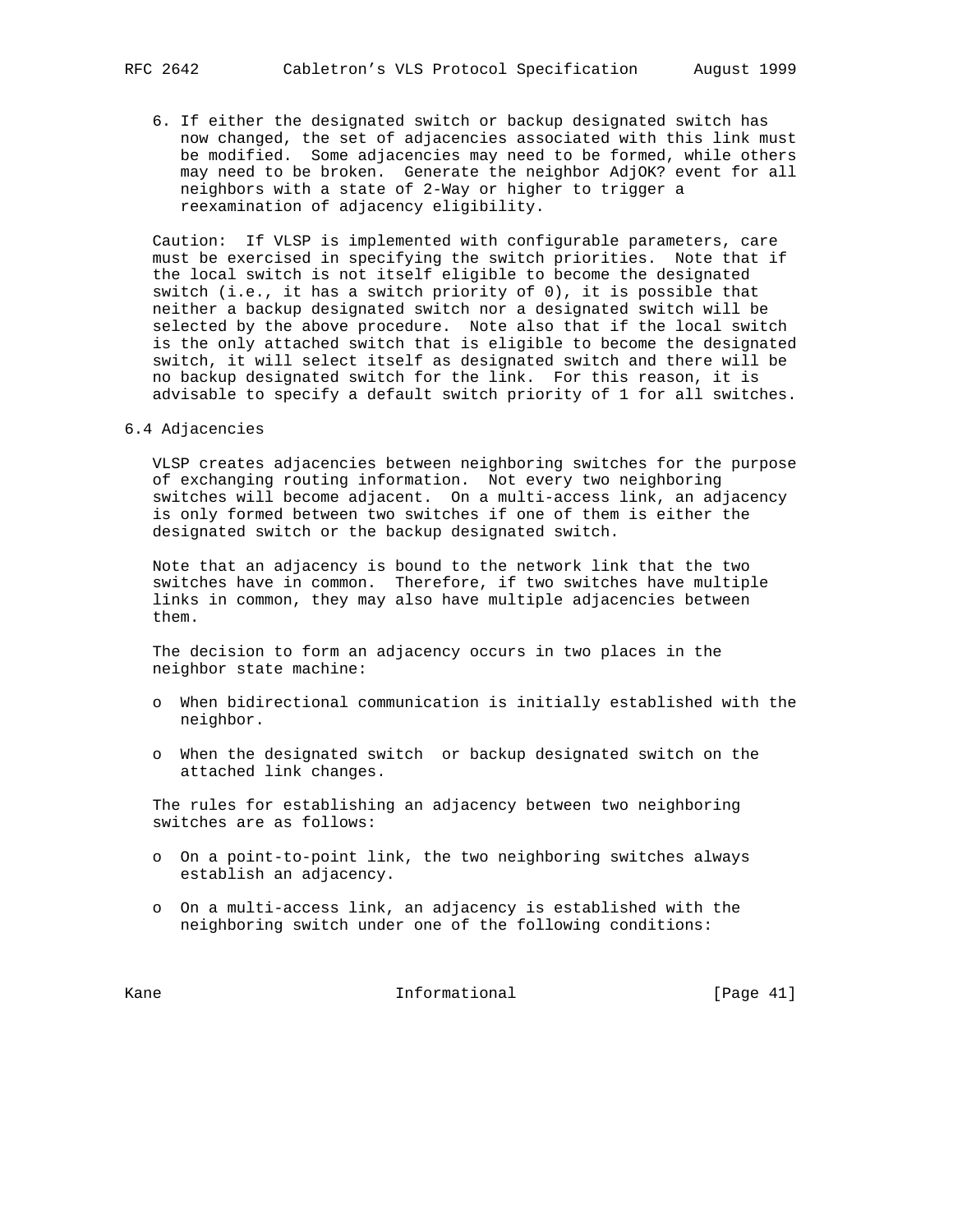- o The local switch itself is the designated switch.
- o The local switch itself is the backup designated switch.
- o The neighboring switch is the designated switch.
- o The neighboring switch is the backup designated switch.

 If no adjacency is formed between two neighboring switches, the state of the neighbor conversation remains set to 2-Way.

# 7. Synchronizing the Databases

 In an SPF-based routing algorithm, it is important for the link state databases of all switches to stay synchronized. VLSP simplifies this process by requiring only adjacent switches to remain synchronized.

 The synchronization process begins when the switches attempt to bring up the adjacency. Each switch in the adjacency describes its database by sending a sequence of Database Description packets to its neighbor. Each Database Description packet describes a set of link state advertisements belonging to the database. When the neighbor sees a link state advertisement that is more recent than its own database copy, it makes a note to request this newer advertisement.

 During this exchange of Database Description packets (known as the database exchange process), the two switches form a master/slave relationship. Database Description packets sent by the master are known as polls, and each poll contains a sequence number. Polls are acknowledged by the slave by echoing the sequence number in the Database Description response packet.

 When all Database Description packets have been sent and acknowledged, the database exchange process is completed. At this point, each switch in the exchange has a list of link state advertisements for which its neighbor has more recent instances. These advertisements are requested using Link State Request packets.

 Once the database exchange process has completed and all Link State Requests have been satisfied, the databases are deemed synchronized and the neighbor states of the two switches are set to Full, indicating that the adjacency is fully functional. Fully functional adjacencies are advertised in the link state advertisements of the two switches [3].

Kane **Informational Informational** [Page 42]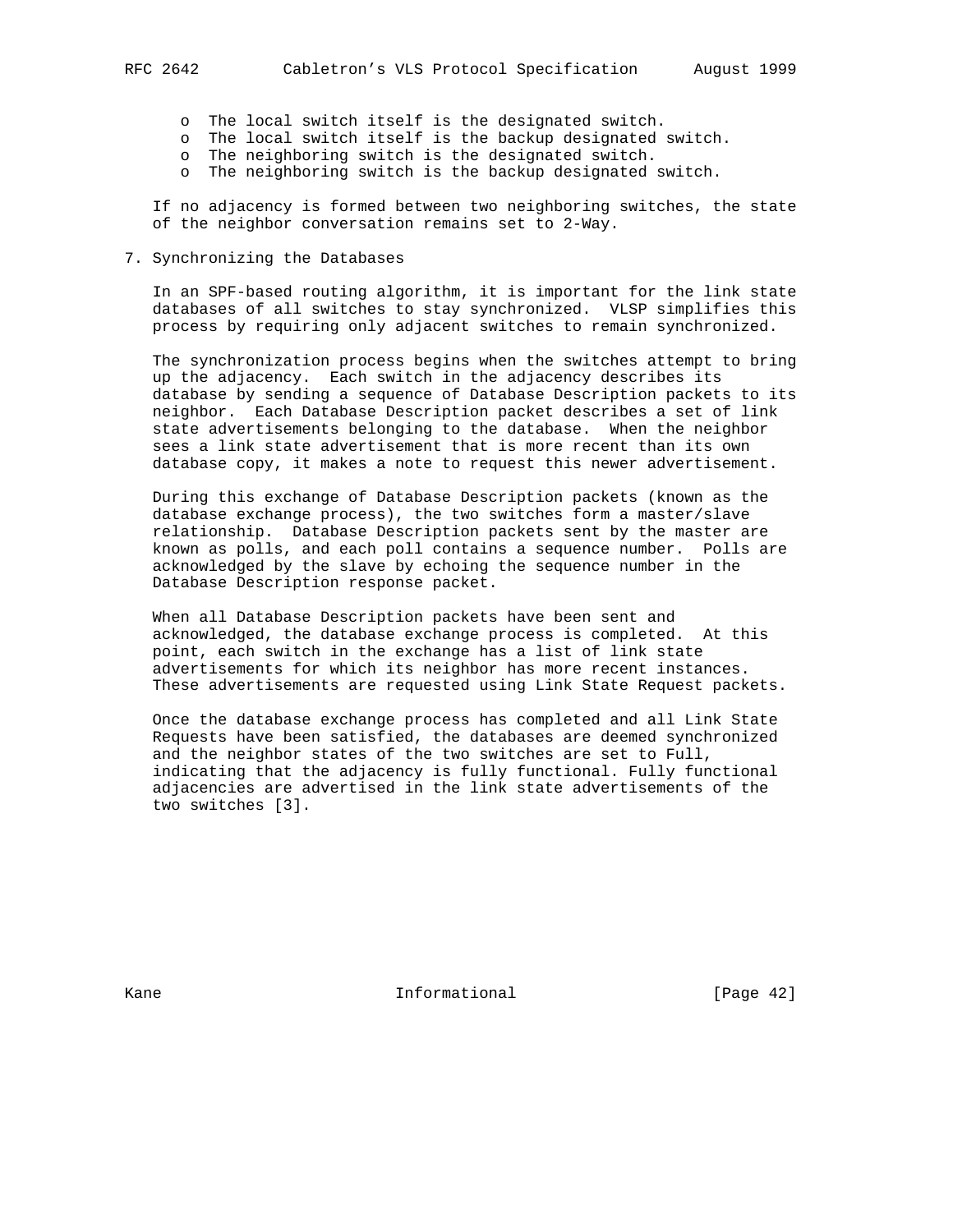7.1 Link State Advertisements

 Link state advertisements form the core of the database from which a switch calculates the set of best paths to the other switches in the fabric.

 Each link state advertisement begins with a standard header. This header contains three data items that uniquely identify the link state advertisement.

- o The link state type. Possible values are as follows:
	- 1 Switch link advertisement -- describes the collected states of the switch's interfaces.
	- 2 Network link advertisement -- describes the set of switches attached to the network link.
- o The link state ID, defined as follows:
	- o For a switch link advertisement -- the switch ID of the originating switch
	- o For a network link advertisement -- the switch ID of the designated switch for the link
- o The switch ID of the advertising switch -- the switch that generated the advertisement

 The link state advertisement header also contains three data items that are used to determine which instance of a particular link state advertisement is the most current. (See Section 7.1.1 for a description of how to determine which instance of a link state advertisement is the most current.)

- o The link state sequence number
- o The link state age, stored in seconds
- o The link state checksum, a 16-bit unsigned value calculated for the entire contents of the link state advertisement, with the exception of the age field

 The remainder of each link state advertisement contains data specific to the type of the advertisement. See Section 11 for a detailed description of the link state header, as well as the format of a switch link or network link advertisement.

Kane **Informational Informational** [Page 43]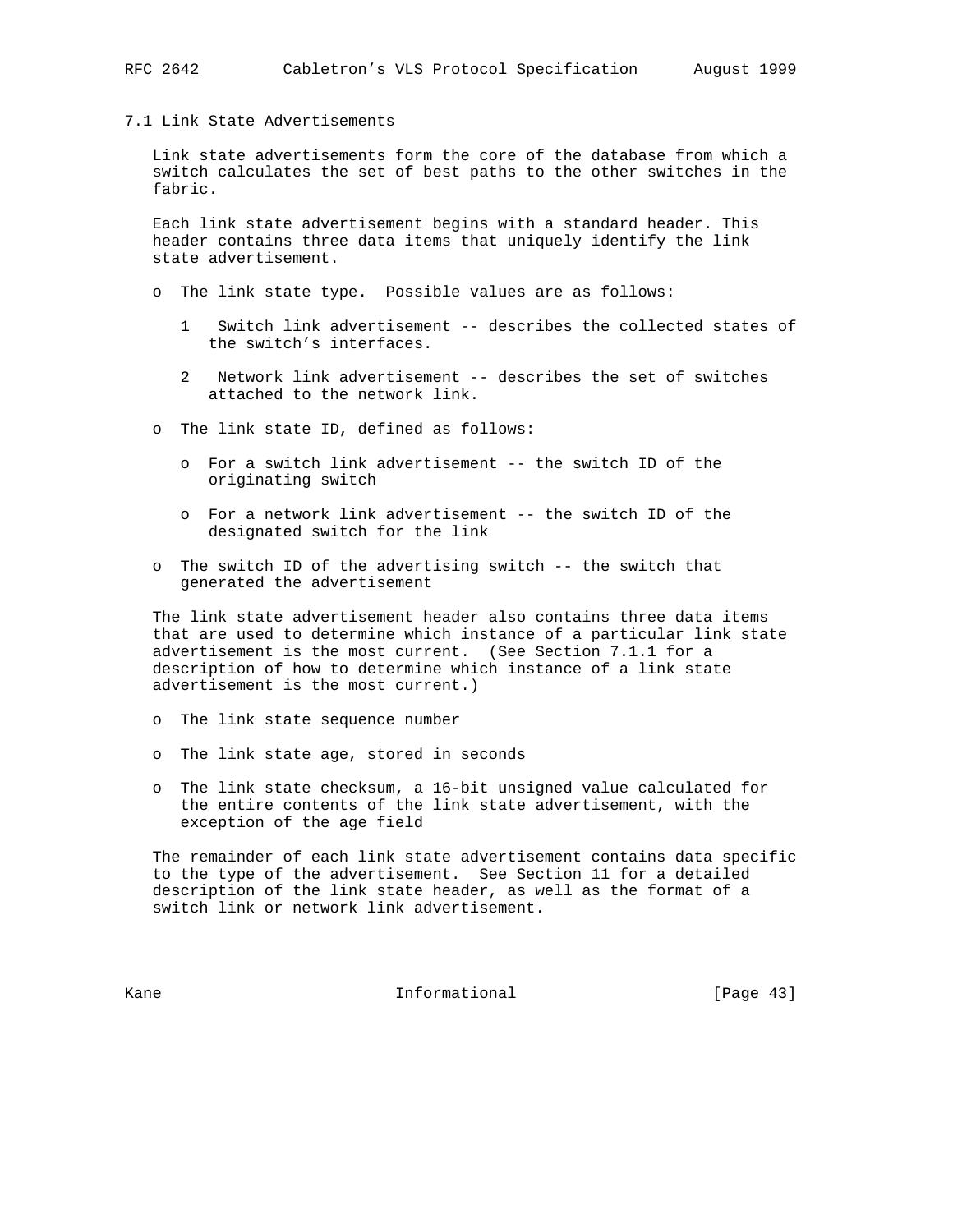7.1.1 Determining Which Link State Advertisement Is Newer

 At various times while synchronizing or updating the link state database, a switch must determine which instance of a particular link state advertisement is the most current. This decision is made as follows:

- o The advertisement having the greater sequence number is the most current.
- o If both instances have the same sequence number, then:
	- o If the two instances have different checksum values, then the instance having the larger checksum is considered the most current [4].
- o If both instances have the same sequence number and the same checksum value, then:
	- o If one (and only one) of the instances is of age MaxAge, then the instance of age MaxAge is considered the most current [5].
	- o Else, if the ages of the two instances differ by more than MaxAgeDiff, the instance having the smaller (younger) age is considered the most current [6].
	- o Else, the two instances are considered identical.
- 7.2 Database Exchange Process

There are two stages to the database exchange process:

- o Negotiating the master/slave relationship
- o Exchanging database summary information
- 7.2.1 Database Description Packets

 Database Description packets are used to describe a switch's link state database during the database exchange process. Each Database Description packet contains a list of headers of the link state advertisements currently stored in the sending switch's database. (See Section 11.1 for a description of a link state advertisement header.)

 In addition to the link state headers, each Database Description packet contains the following data items:

Kane **Informational Informational** [Page 44]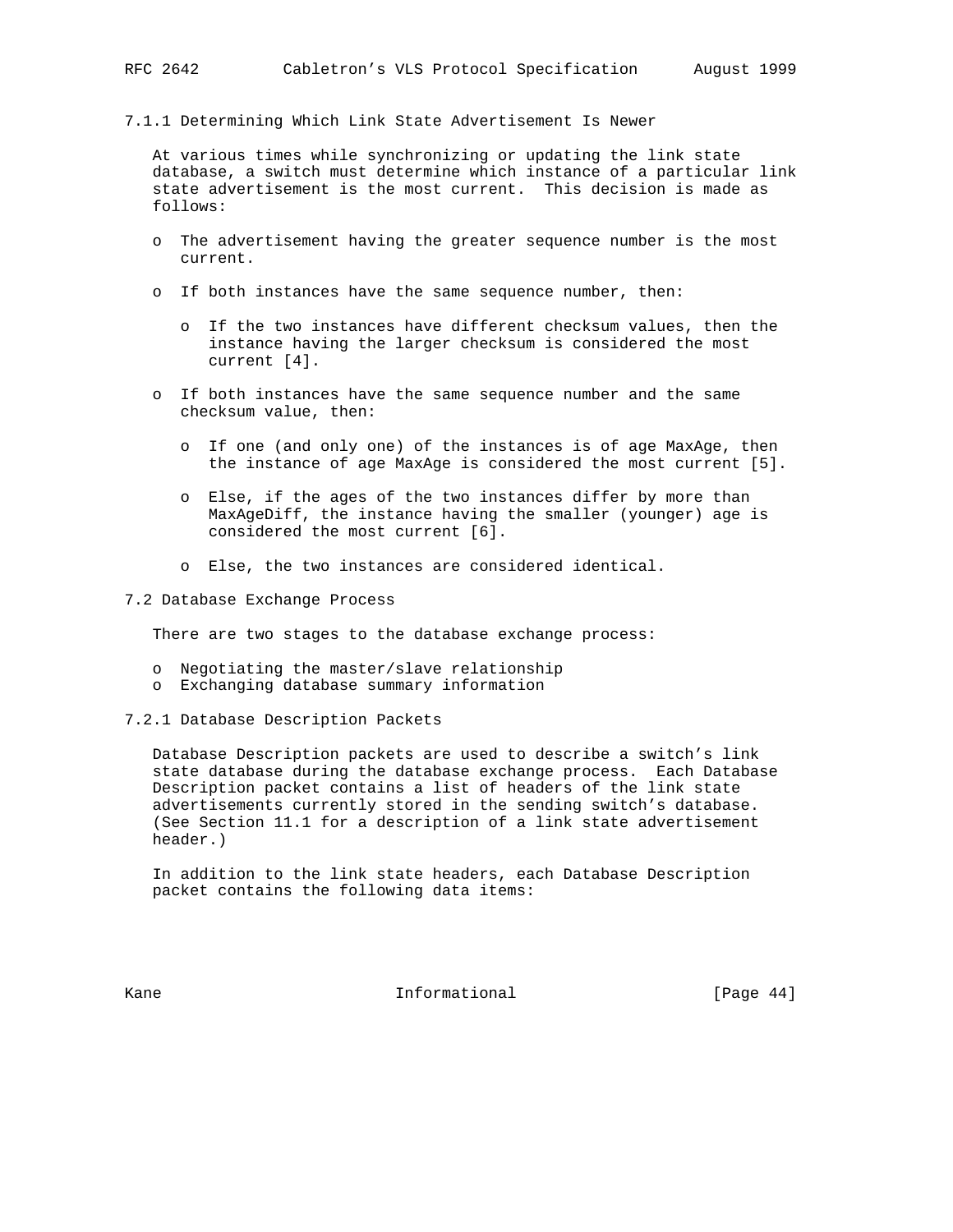- o A flag (the M-bit) indicating whether or not more packets are to follow. Depending on the size of the local database and the maximum size of the packet, the list of headers in any particular Database Description packet may be only a partial list of the total database. When the M-bit is set, the list of headers is only a partial list and more headers are to follow in subsequent packets.
- o A flag (the I-bit) indicating whether or not this is the first Database Description packet sent for this execution of the database exchange process.
- o A flag (the MS-bit) indicating whether the sending switch thinks it is the master or the slave in the database exchange process. If the flag is set, the switch thinks it is the master.
- o A 4-octet sequence number for the packet.

 While the switches are negotiating the master/slave relationship, they exchange "empty" Database Description packets. That is, packets that contain no link summary information. Instead, the flags and sequence number constitute the information required for the negotiation process.

 See Section 10.6.2 for a more detailed description of a Database Description packet.

7.2.2 Negotiating the Master/Slave Relationship

 Before two switches can begin the actual exchange of database information, they must decide between themselves who will be the master in the exchange process and who will be the slave. They must also agree on the starting sequence number for the Database Description packets.

 Once a switch has decided to form an adjacency with a neighboring switch, it sets the neighbor state to ExStart and begins sending empty Database Description packets to its neighbor. These packets contain the starting sequence number the switch plans to use in the exchange process. Also, the I-bit and M-bit flags are set, as well as the MS-bit. Thus, each switch in the exchange begins by believing it will be the master.

 Empty Database Description packets are retransmitted every RxmtInterval seconds until the neighbor responds.

Kane **Informational Informational** [Page 45]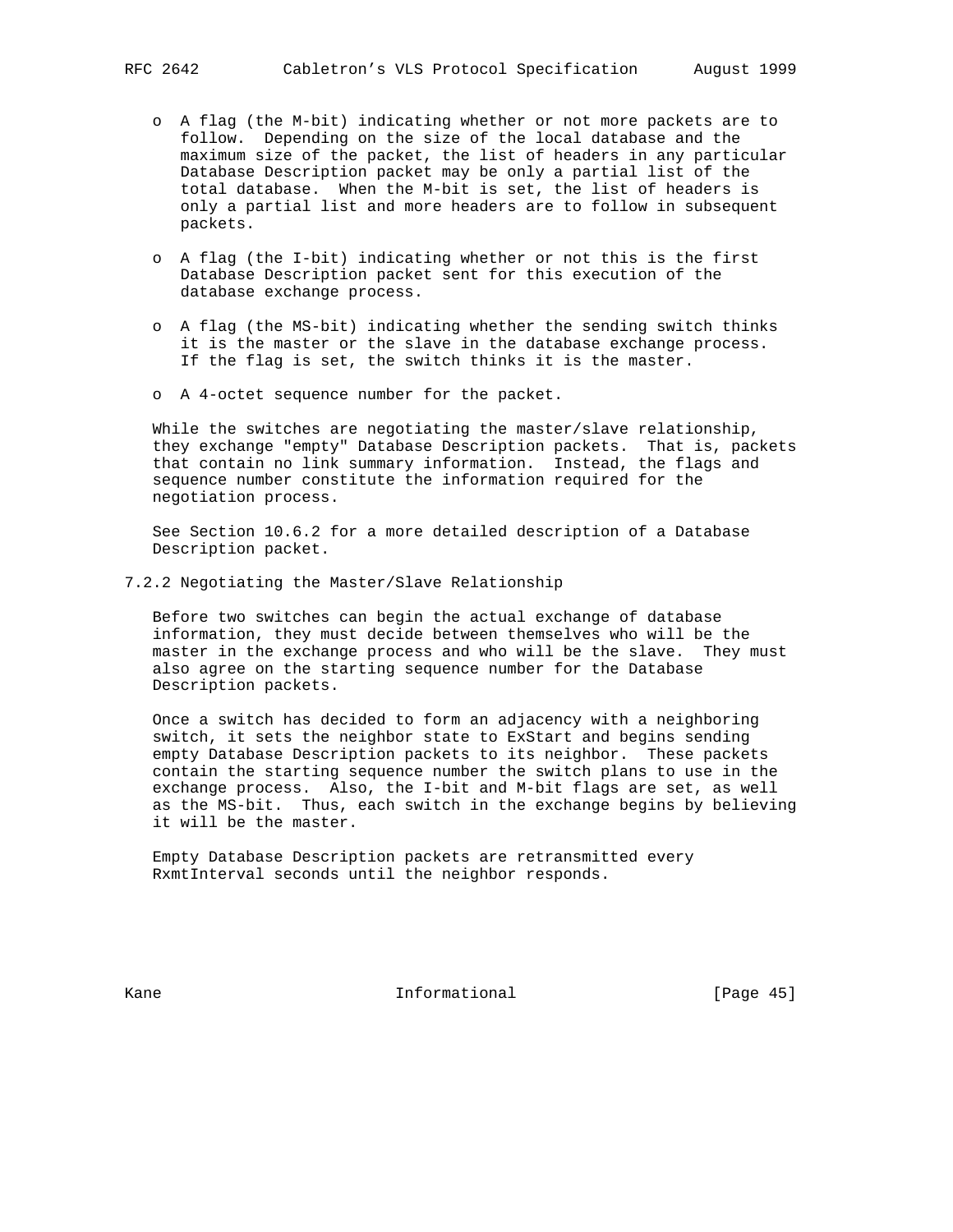When a switch receives an empty Database Description packet from its neighbor, it determines which switch will be the master by comparing the switch IDs. The switch with the highest switch ID becomes the master of the exchange. Based on this determination, the switch proceeds as follows:

- o If the switch is to be the slave of the database exchange process, it acknowledges that it is the slave by sending another empty Database Description packet to the master. This packet contains the master's sequence number and has the MS-bit and the I-bit cleared.
- o The switch then generates a neighbor event of Negotiation Done to change its neighbor state to Exchange and waits for the first non-empty Database Description packet from the master.
- o If the switch is to be the master of the database exchange, it waits to receive an acknowledgment from its neighbor -- that is, an empty Database Description packet with the MS-bit and I-bit cleared and containing the sequence number it (the master) previously sent.
- o When it receives the acknowledgment, it generates a neighbor event of Negotiation Done to change its neighbor state to Exchange and begin the actual exchange of Database Description packets.

 Note that during the negotiation process, the receipt of an inconsistent packet will result in a neighbor event of Seq Number Mismatch, terminating the process. See Section 4.3 for more information.

7.2.3 Exchanging Database Description Packets

 Once the neighbor state changes to Exchange, the switches begin the exchange of Database Description packets containing link state summary data. The process proceeds as follows:

 1. The master sends a packet containing a list of link state headers. If the packet contains only a portion of the unexchanged database -- that is, more Database Description packets are to follow -- the packet has the M-bit set. The MS-bit is set and the I-bit is clear.

 If the slave does not acknowledge the packet within RxmtInterval seconds, the master retransmits the packet.

Kane **Informational Informational** [Page 46]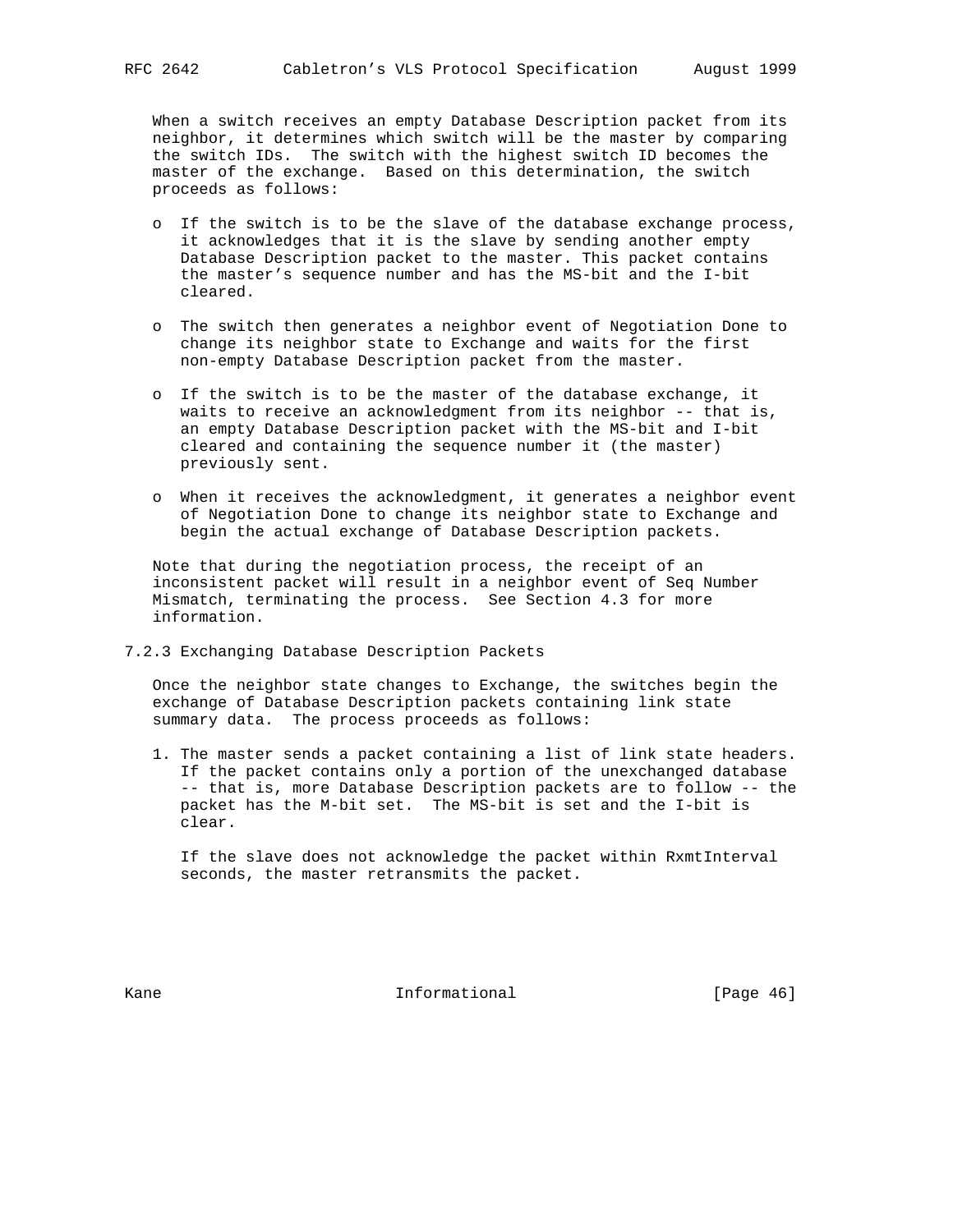2. When the slave receives a packet, it first checks the sequence number to see if the packet is a duplicate. If so, it simply acknowledges the packet by clearing the MS-bit and returning the packet to the master. (Note that the slave acknowledges all Database Description packets that it receives, even those that are duplicates.)

Otherwise, the slave processes the packet by doing the following:

- o For each link state header listed in the packet, the slave searches its own link state database to determine whether it has an instance of the advertisement.
- o If the slave does not have an instance of the link state advertisement, or if the instance it does have is older than the instance listed in the packet, it creates an entry in its link state request list in the neighbor data structure. See Section 7.1.1 for a description of how to determine which instance of a link state advertisement is the newest.
- o When the slave has examined all headers, it acknowledges the packet by turning the MS-bit off and returning the packet to the master.
- 3. When the master receives the first acknowledgment for a particular Database Description packet, it processes the acknowledgment as follows:
	- o For each link state header listed in the packet, the master checks to see if the slave has indicated it has an instance of the link state advertisement that is newer than the instance the master has in its own database. If so, the master creates an entry in its link state request list in the neighbor data structure.
	- o The master then increments the sequence number and sends another packet containing the next set of link state summary information, if any.

 Subsequent acknowledgments for the Database Description packet (those with the same sequence number) are discarded.

When the master sends the last portion of its database summary information, it clears the M-bit in the packet to indicate that no more packets are to be sent.

Kane **Informational Informational** [Page 47]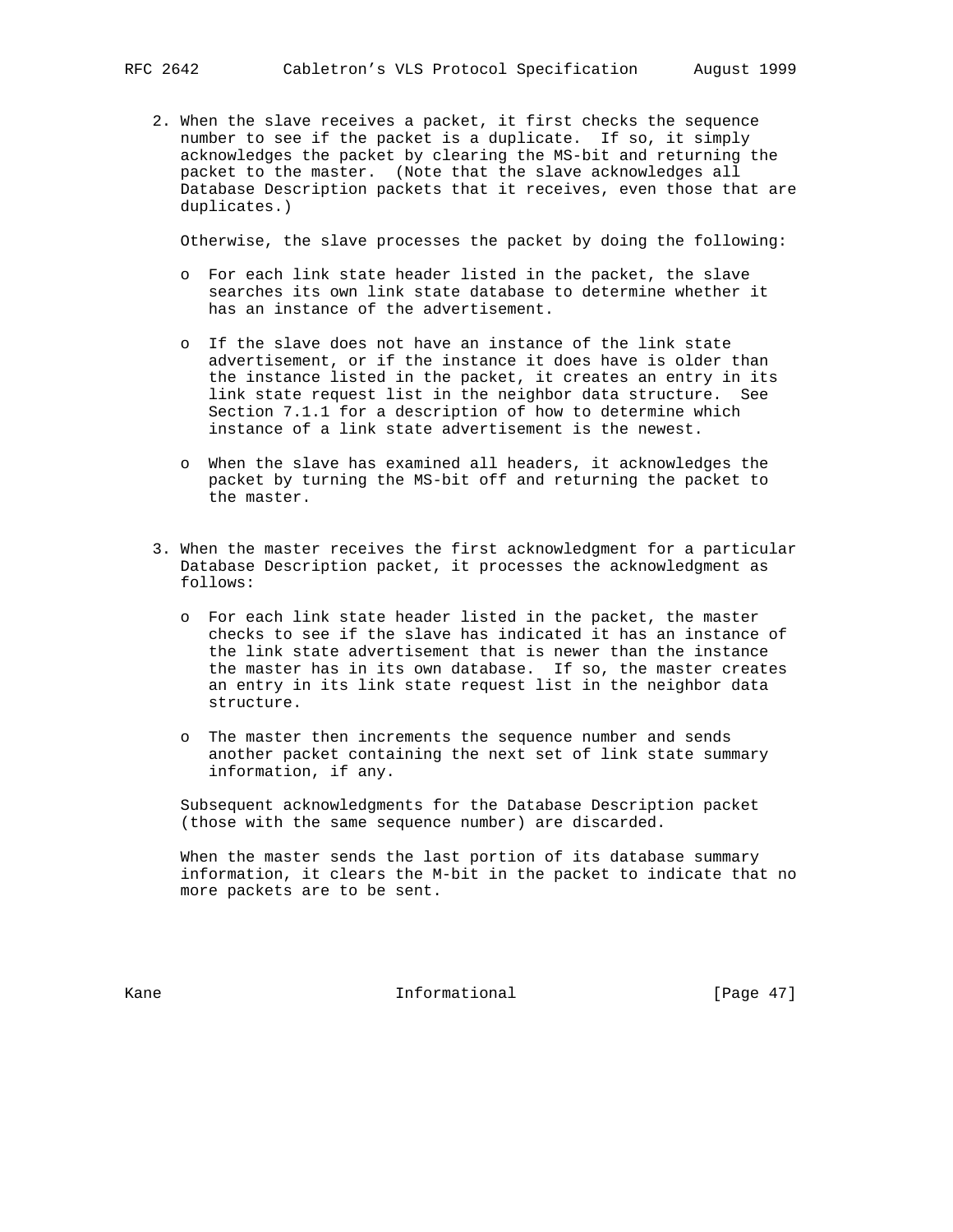4. When the slave receives a Database Description packet with the M bit clear, it processes the packet, as described above in step 2. After it has completed processing and has acknowledged the packet to the master, it generates an Exchange Done neighbor event and its neighbor state changes to Loading.

 The database exchange process is now complete for the slave, and it begins the process of requesting those link state advertisements for which the master has more current instances (see Section 7.3).

 5. When the master receives an acknowledgment for the final Database Description packet, it processes the acknowledgment as described above in step 3. Then it generates an Exchange Done neighbor event and its neighbor state changes to Loading.

 The database exchange process is now complete for the master, and it begins the process of requesting those link state advertisements for which the slave has more current instances (see Section 7.3).

 Note that during this exchange, the receipt of an inconsistent packet will result in a neighbor event of Seq Number Mismatch, terminating the process. See Section 4.3 for more information.

7.3 Updating the Database

 When either switch completes the database exchange process and its neighbor state changes to Loading, it has a list of link state advertisements for which the neighboring switch has a more recent instance. This list is stored in the neighbor data structure as the link state request list.

 To complete the synchronization of its database with that of its neighbor, the switch must obtain the most current instances of those link state advertisements.

 The switch requests these advertisements by sending its neighbor a Link State Request packet containing the description of one or more link state advertisement, as defined by the advertisement's type, link state ID, and advertising switch. (For a detailed description of the Link State Request packet, see Section 10.6.3.) The switch continues to retransmit this packet every RxmtInterval seconds until it receives a reply from the neighbor.

Kane **Informational Informational** [Page 48]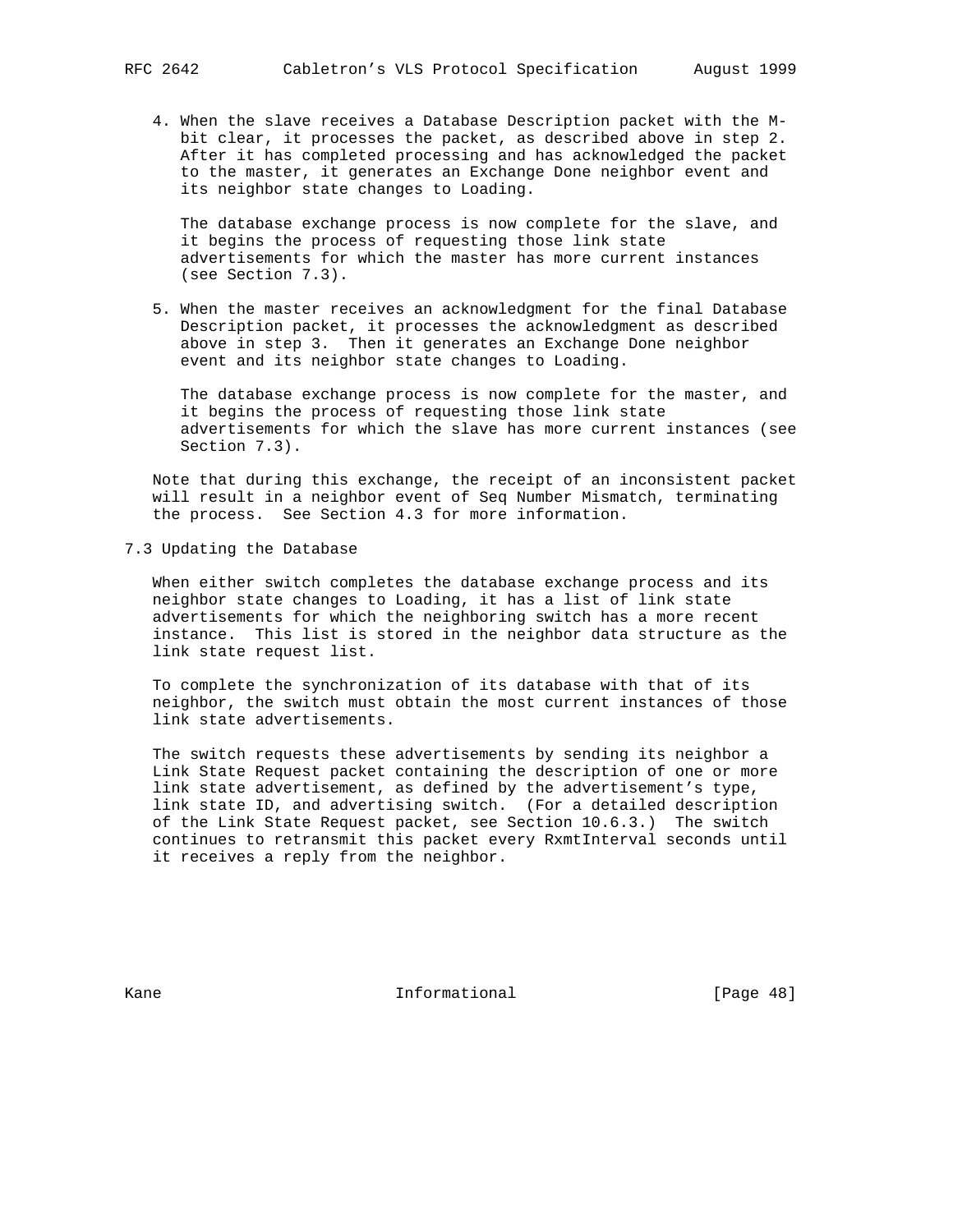When the neighbor switch receives the Link State Request packet, it responds with a Link State Update packet containing its most current instance of each of the requested advertisements. (Note that the neighboring switch can be in any of the Exchange, Loading or Full neighbor states when it responds to a Link State Request packet.)

 If the neighbor cannot locate a particular link state advertisement in its database, something has gone wrong with the synchronization process. The switch generates a BadLSReq neighbor event and the partially formed adjacency is torn down. See Section 4.3 for more information.

 Depending on the size of the link state request list, it may take more than one Link State Request packet to obtain all the necessary advertisements. Note, however, that there must at most one Link State Request packet outstanding at any one time.

 Figure 3 shows an example of an adjacency being formed between two switches -- S1 and S2 -- connected to a network link. S2 is the designated switch for the link and has a higher switch ID than S1.

 The neighbor state changes that each switch goes through are listed on the sides of the figure.

Kane **Informational Informational** [Page 49]

<sup>7.4</sup> An Example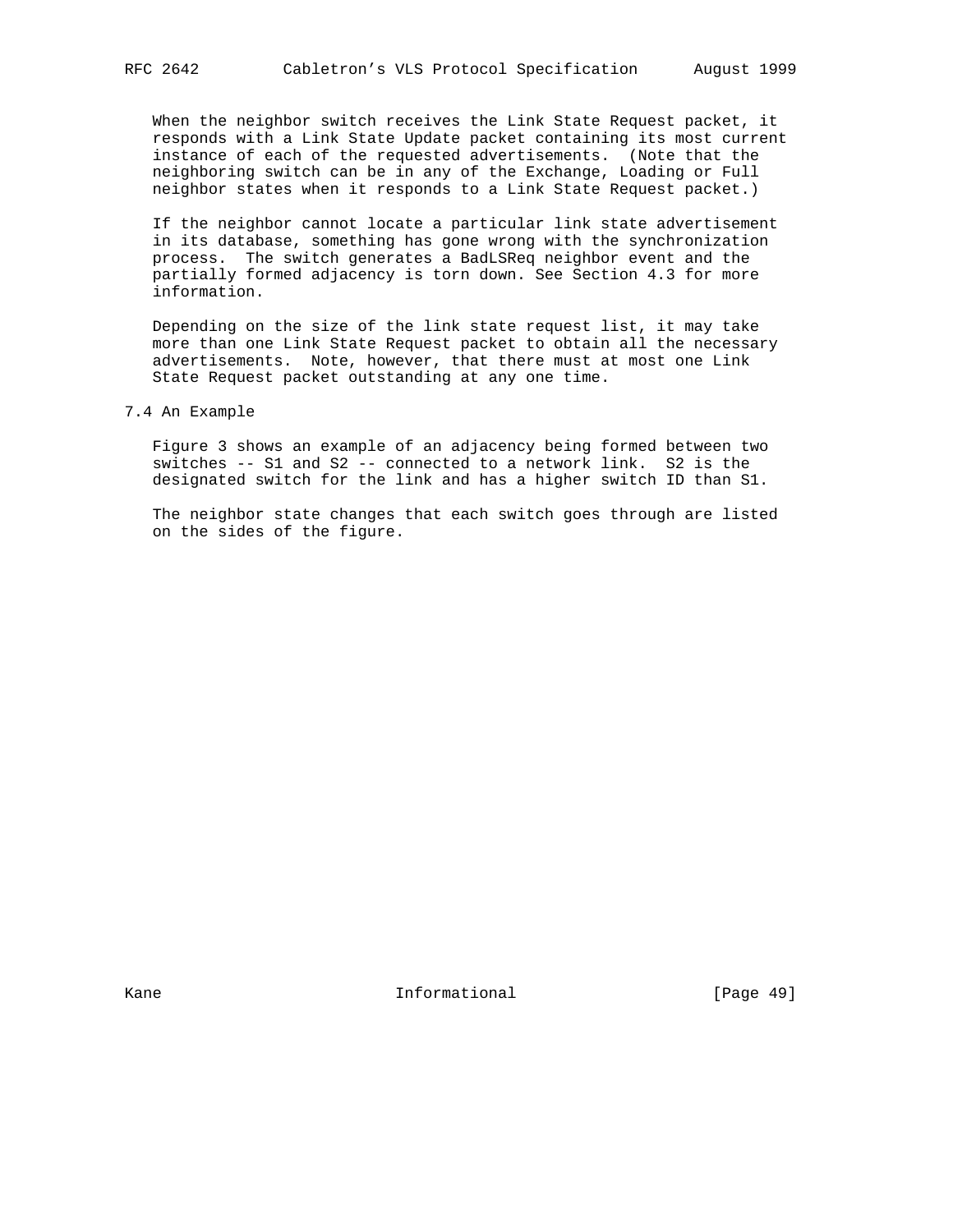+--------+ +--------+ | Switch | | Switch |  $|$  S1 | S2 +--------+ +--------+ Down Down Hello (DS=0, seen=0) -------------------------------------> **Inites and Security Construction of the Security Construction of the Inites of the Inites of the Inites of the Inites of the Inites of the Inites of the Inites of the Inites of the Inites of the Inites of the Inites of th**  Hello (DS=S2, seen=...,S1) <------------------------------------- ExStart DB Description (Seq=x, I, M, Master) -------------------------------------> ExStart DB Description (Seq=y, I, M, Master) <------------------------------------ xchange DB Description (Seq=y, M, Slave) -------------------------------------> Exchange DB Description (Seq=y+1, M, Master) <------------------------------------- DB Description (Seq=y+1, M, Slave) -------------------------------------> **.** The contract of the contract of the contract of the contract of the contract of the contract of the contract of **.** The contract of the contract of the contract of the contract of the contract of the contract of the contract of . DB Description (Seq=y+n, Master) <------------------------------------- DB Description (Seq=y+n, Slave) -------------------------------------> Loading Full Link State Request <------------------------------------- Link State Update -------------------------------------> **.** The contract of the contract of the contract of the contract of the contract of the contract of the contract of . **.** The contract of the contract of the contract of the contract of the contract of the contract of the contract of Link State Request <------------------------------------- Link State Update -------------------------------------> Full Figure 3: An Example of Bringing Up an Adjacency

Kane **Informational Informational** [Page 50]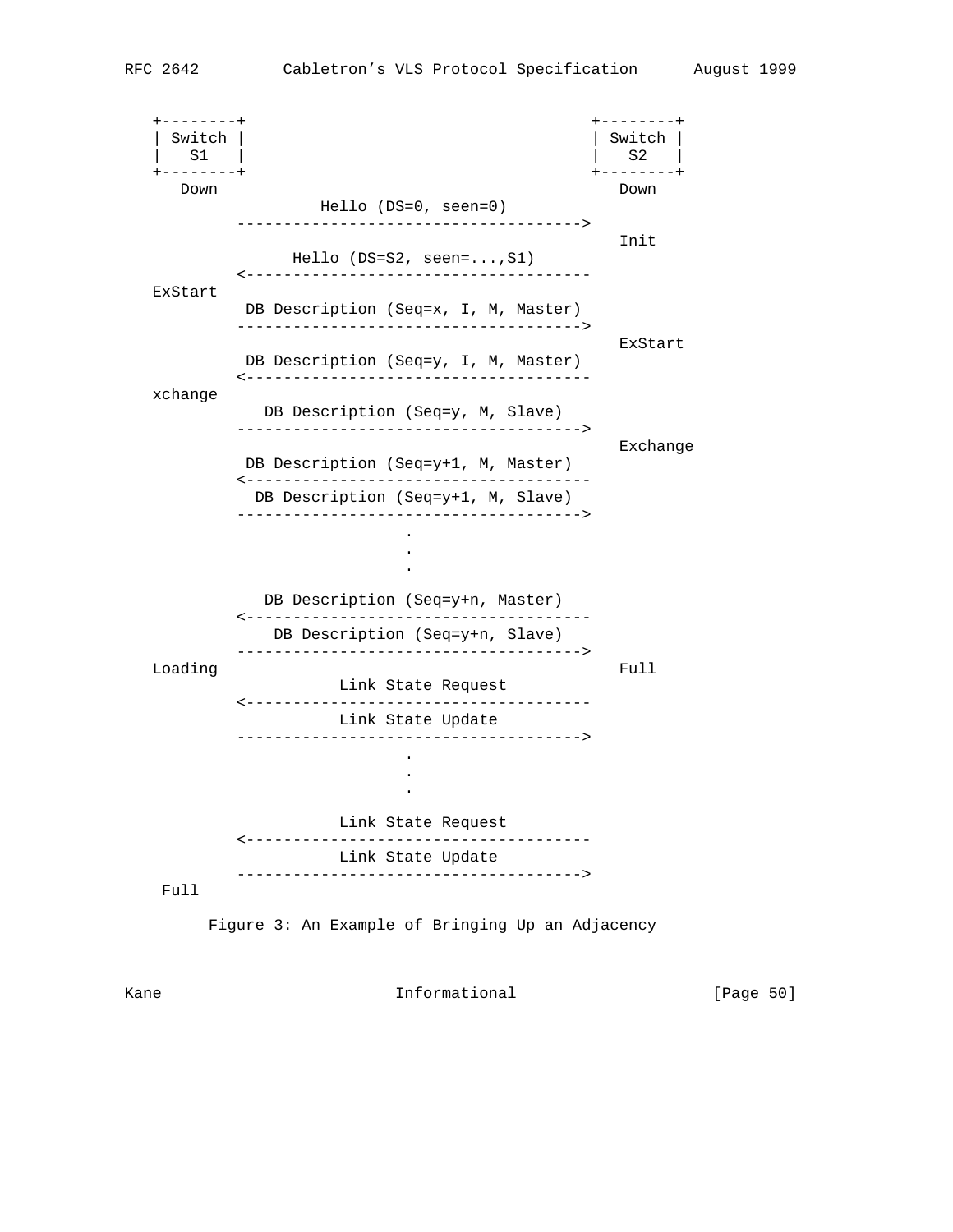At the top of Figure 3, S1's interface to the link becomes operational, and S1 begins sending Hello packets over the interface. At this point, S1 does not yet know the identity of the designated switch or of any other neighboring switches. S2 receives the Hello packet from S1 and changes its neighbor state to Init. In its next Hello packet, S2 indicates that it is itself the designated switch and that it has received a Hello packet from S1. S1 receives the Hello packet and changes its state to ExStart, starting the process of bringing up the adjacency.

 S1 begins by asserting itself as the master. When it sees that S2 is indeed the master (because of S2's higher switch ID), S1 changes to slave and adopts S2's sequence number. Database Description packets are then exchanged, with polls coming from the master (S2) and acknowledgments from the slave (S1). This sequence of Database Description packets ends when both the poll and associated acknowledgment have the M-bit off.

 In this example, it is assumed that S2 has a completely up-to-date database and immediately changes to the Full state. S1 will change to the Full state after updating its database by sending Link State Request packets and receiving Link State Update packets in response.

 Note that in this example, S1 has waited until all Database Description packets have been received from S2 before sending any Link State Request packets. However, this need not be the case. S1 could interleave the sending of Link State Request packets with the reception of Database Description packets.

8. Maintaining the Databases

 Each switch advertises its state (also known as its link state) by originating switch link advertisements. In addition, the designated switch on each network link advertises the state of the link by originating network link advertisements.

 As described in Section 7.1, link state advertisements are uniquely identified by their type, link state ID, and advertising switch.

 Link state advertisements are distributed throughout the switch fabric using a reliable flooding algorithm that ensures that all switches in the fabric are notified of any link state changes.

Kane **Informational Informational** [Page 51]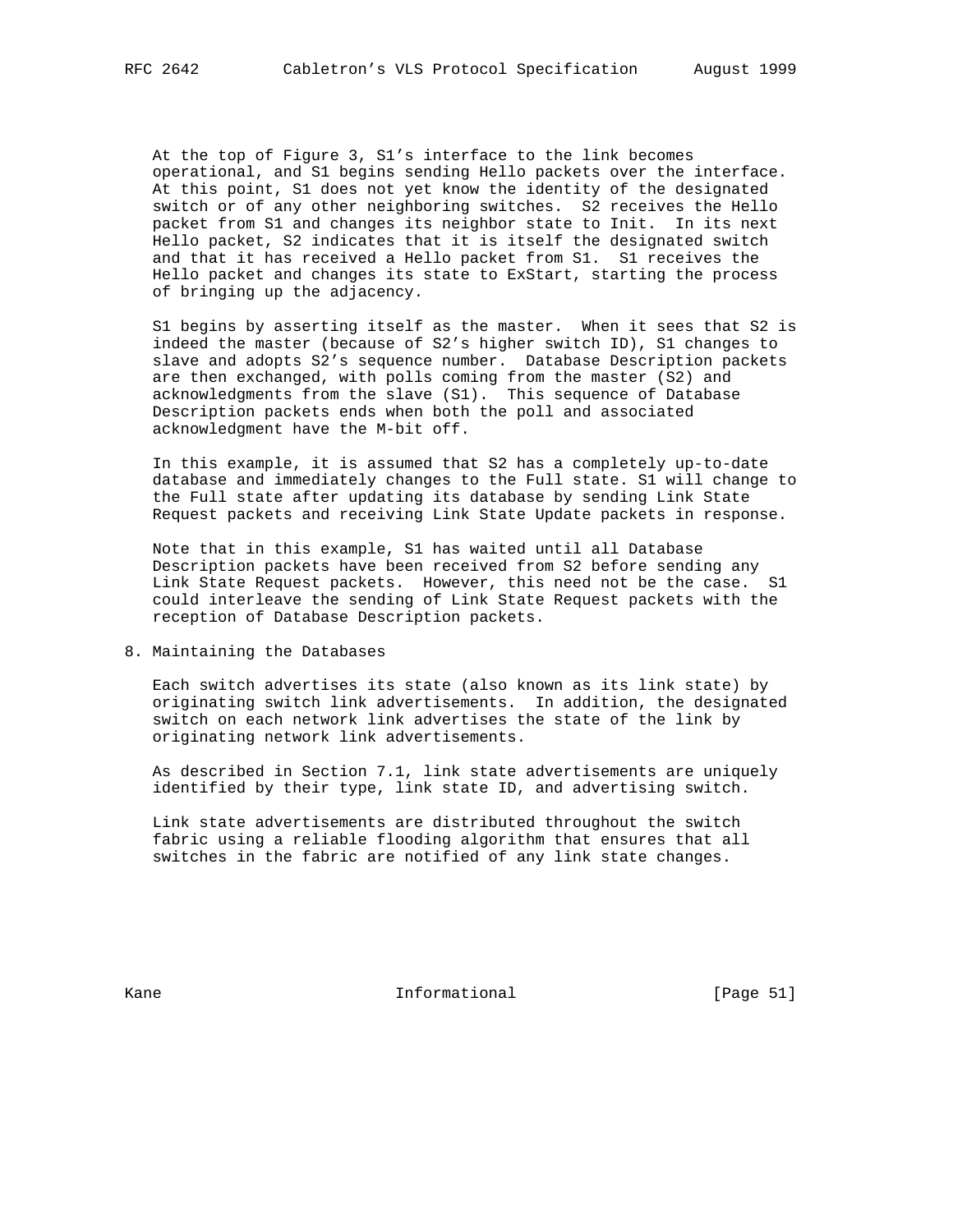# 8.1 Originating Link State Advertisements

 A new instance of each link state advertisement is originated any time the state of the switch or link changes. When a new instance of a link state advertisement is originated, its sequence number is incremented, its age is set to zero, and its checksum is calculated. The advertisement is then installed into the local link state database and forwarded out all fully operational interfaces (that is, those interfaces with a state greater than Waiting) for distribution throughout the switch fabric. See Section 8.2.4 for a description of the installation of the advertisement into the link state database and Section 8.2.5 for a description of how advertisements are forwarded.

 A switch originates a new instance of a link state advertisement as a result of the following events:

- o The state of one of the switch's interfaces changes such that the contents of the associated switch link advertisement changes.
- o The designated switch on any of the switch's attached network links changes. The switch originates a new switch link advertisement. Also, if the switch itself is now the designated switch, it originates a new network link advertisement for the link.
- o One of the switch's neighbor states changes to or from Full. If this changes the contents of the associated switch link advertisement, a new instance is generated. Also, if the switch is the designated switch for the attached network link, it originates a new network link advertisement for the link.

 Two instances of the same link state advertisement must not be originated within the time period MinLSInterval. Note that this may require that the generation of the second instance to be delayed up to MinLSInterval seconds.

# 8.1.1 Switch Link Advertisements

 A switch link advertisement describes the collected states of all functioning links attached to the originating switch -- that is, all attached links with an interface state greater than Down. A switch originates an empty switch link advertisement when it first becomes functional. It then generates a new instance of the advertisement each time one of its interfaces reaches a fully functioning state (Point-to-Point or better).

Kane **Informational Informational** [Page 52]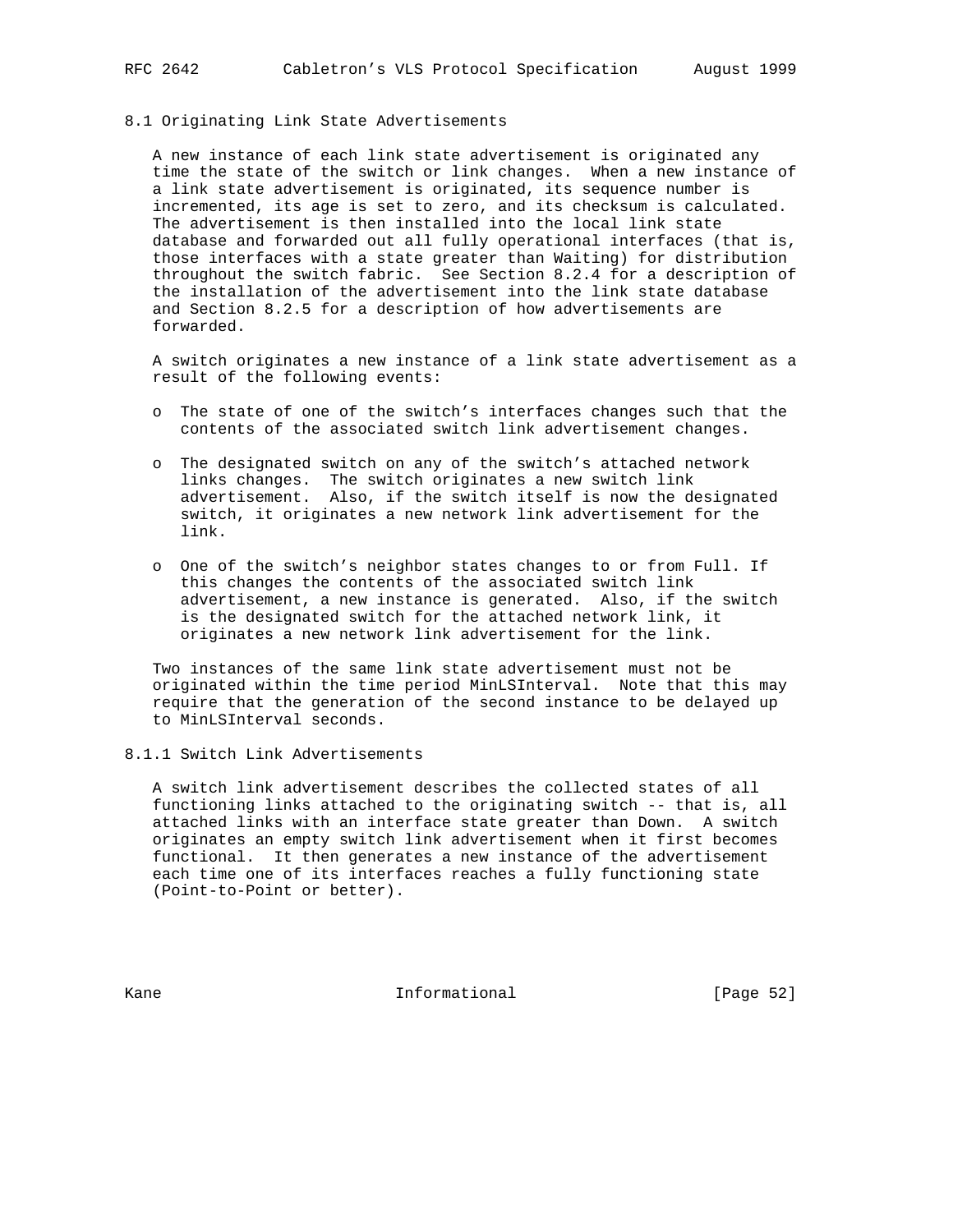Each link in the advertisement is assigned a type, based on the state of interface, as shown in Table 4.

| Interface state | Link type | Description         |  |
|-----------------|-----------|---------------------|--|
| Point-to-Point  |           | Point-to-point link |  |
| DS Other*       |           | Multi-access link   |  |
| Backup*         |           | Multi-access link   |  |
| $DS**$          |           | Multi-access link   |  |
|                 |           |                     |  |

 \*If a full adjacency has been formed with the designated switch.

 \*\*If a full adjacency has been formed with at least one other switch on the link.

Table 4: Link Types in a Switch Link Advertisement

 Each link in the advertisement is also assigned a link identifier based on its link type. In general, this value identifies another switch that also originates advertisements for the link, thereby providing a key for accessing other link state advertisements for the link. The relationship between link type and ID is shown in Table 5.

| Type Description    | Link ID |                                |  |
|---------------------|---------|--------------------------------|--|
| Point-to-point link |         | Switch ID of neighbor switch   |  |
| Multi-access link   |         | Switch ID of designated switch |  |

Table 5: Link IDs in a Switch Link Advertisement

 In addition to a type and an identifier, the description of each link specifies the interface ID of the associated network link.

 Finally, each link description includes the cost of sending a packet over the link. This output cost is expressed in the link state metric and must be greater than zero.

 To illustrate the format of a switch link advertisement, consider the switch fabric shown in Figure 4.

 In this example, switch SW1 has 5 neighboring switches (shown as boxes) distributed over 3 network links (shown as lines). The base MAC address of each switch is also shown adjacent to each box. On switch SW1, ports 01 and 02 attach to point-to-point network links,

Kane **Informational Informational** [Page 53]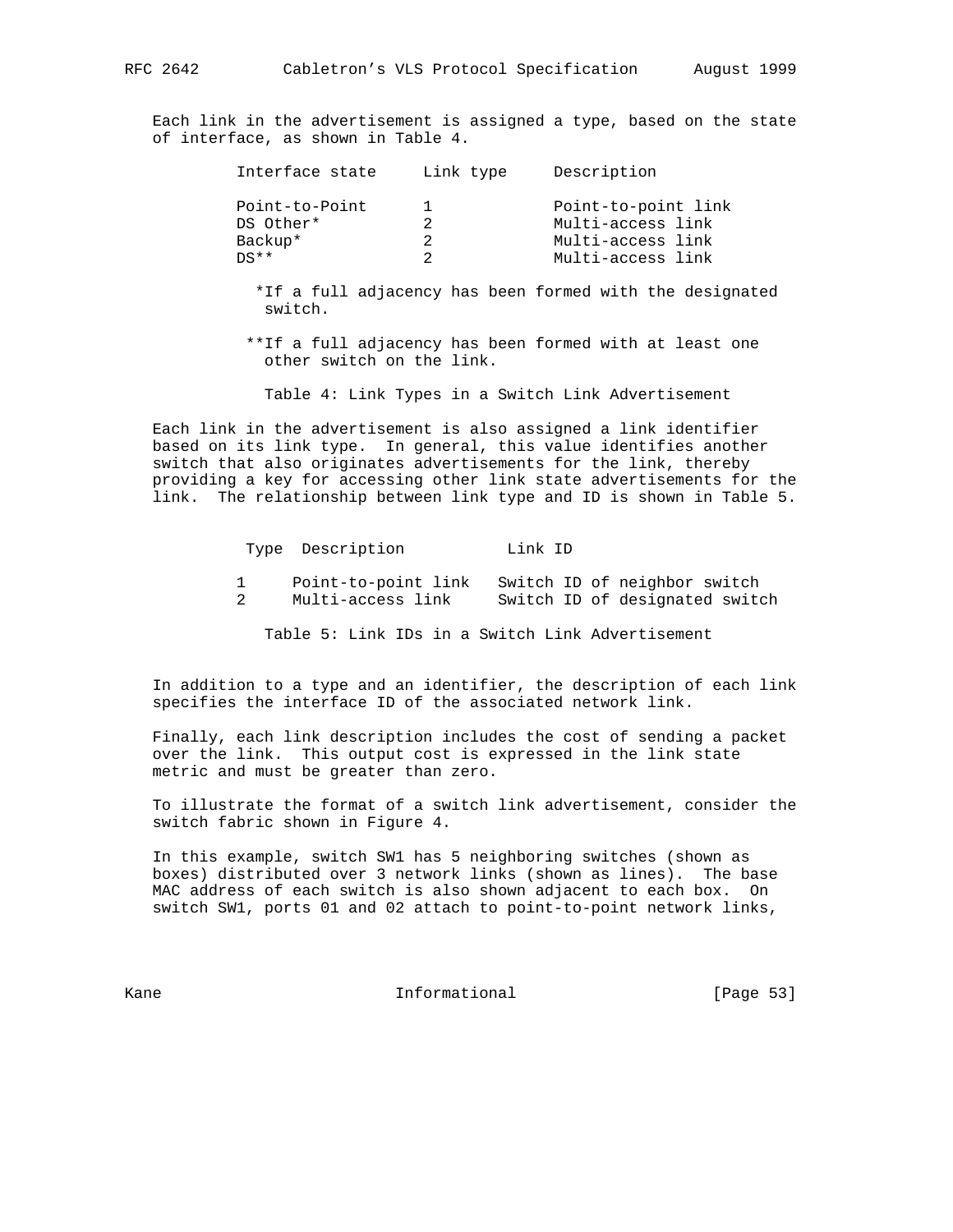while port 03 attaches to a multi-access network link with three attached switches. The interface state of each port is shown next to the line representing the corresponding link.



Figure 4: Sample Switch Fabric

 The switch link advertisement generated by switch SW1 would contain the following data items:

; switch link advertisement for switch SW1

| $LS$ age = $0$                            | ; always true on origination   |
|-------------------------------------------|--------------------------------|
| Options = $(T - bit   E - bit)$ ; options |                                |
| $LS$ type = $1$                           | ; this is a switch link advert |

Kane Informational [Page 54]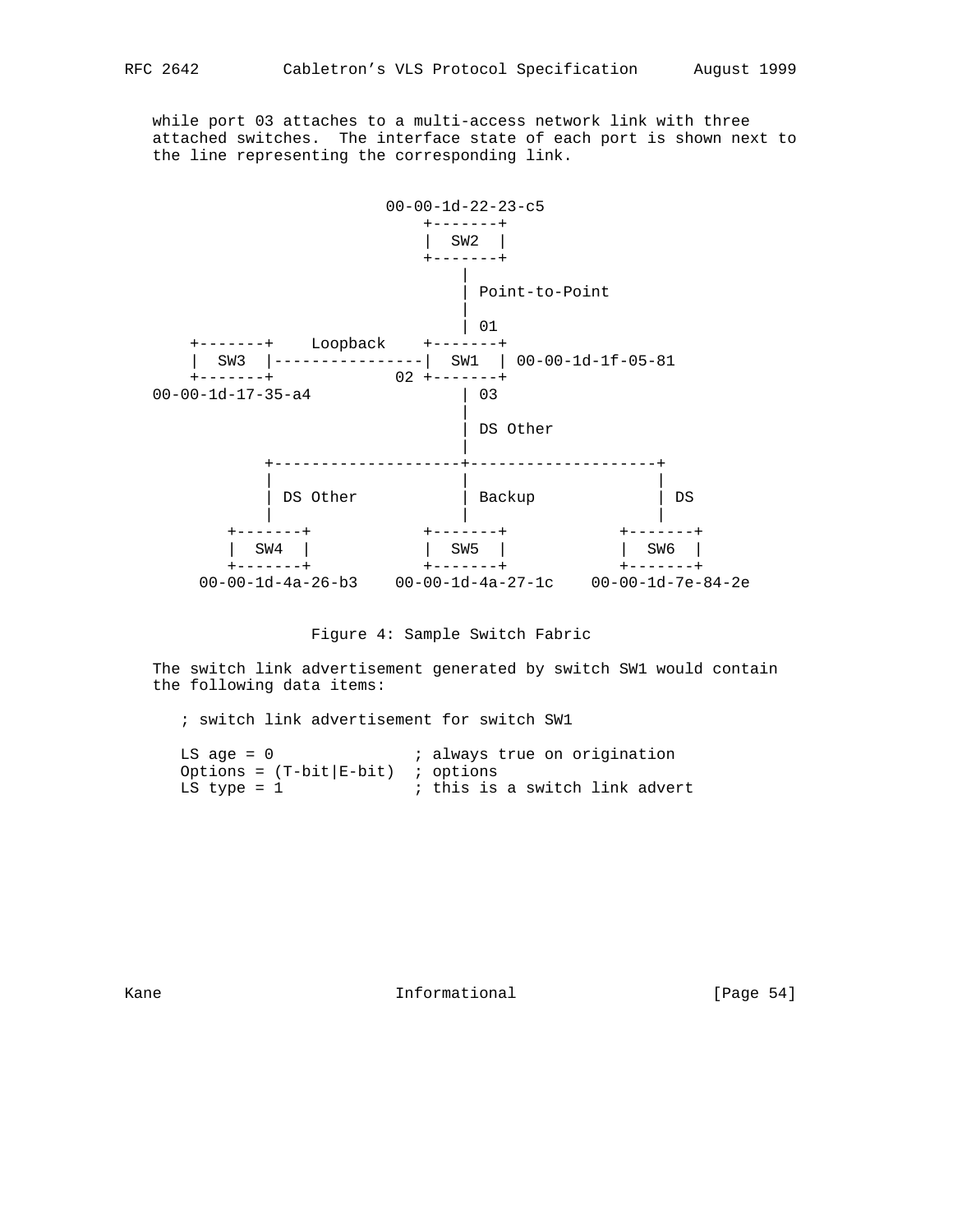```
 ; SW1's switch ID
 Link State ID = 00-00-1d-1f-05-81-00-00-00-00
 Advertising switch = 00-00-1d-1f-05-81-00-00-00-00
\# links = 2
   ; link on interface port 1
   Link ID = 00-00-1d-22-23-c5-00-00-00-00 ; switch ID
   Link Data = 00-00-1d-1f-05-81-00-00-00-01 ; interface ID
  Type = 1 ; pt-to-pt link
   # other metrics = 0 ; TOS 0 only
   TOS 0 metric = 1
   ; link on interface port 2 is not fully functional
   ; link on interface port 3
   Link ID = 00-00-1d-7e-84-2e-00-00-00-00 ; switch ID of DS
   Link Data = 00-00-1d-1f-05-81-00-00-00-03 ; interface ID
  Type = 2 \qquad \qquad ; \text{ multi-access}# other metrics = 0 \qquad ; TOS 0 only
   TOS 0 metric = 2
```
 (See Section 11.2 for a detailed description of the format of a switch link advertisement.)

8.1.2 Network Link Advertisements

 Network link advertisements are used to describe the switches attached to each multi-access network link.

 Note: Network link advertisements are not generated for point-to point links.

 A network link advertisement is originated by the designated switch for the associated multi-access link once the switch has established a full adjacency with at least one other switch on the link. Each advertisement lists the switch IDs of those switches that are fully adjacent to the designated switch. The designated switch includes itself in this list.

 To illustrate the format of a network link advertisement, consider again the switch fabric shown in Figure 4. In this example, network link advertisements will be generated only by switch SW6, the designated switch of the multi-access network link between switches SW1 and switches SW4, SW5, and SW6.

 The network link advertisement generated by switch SW6 would contain the following data items:

Kane **Informational Informational** [Page 55]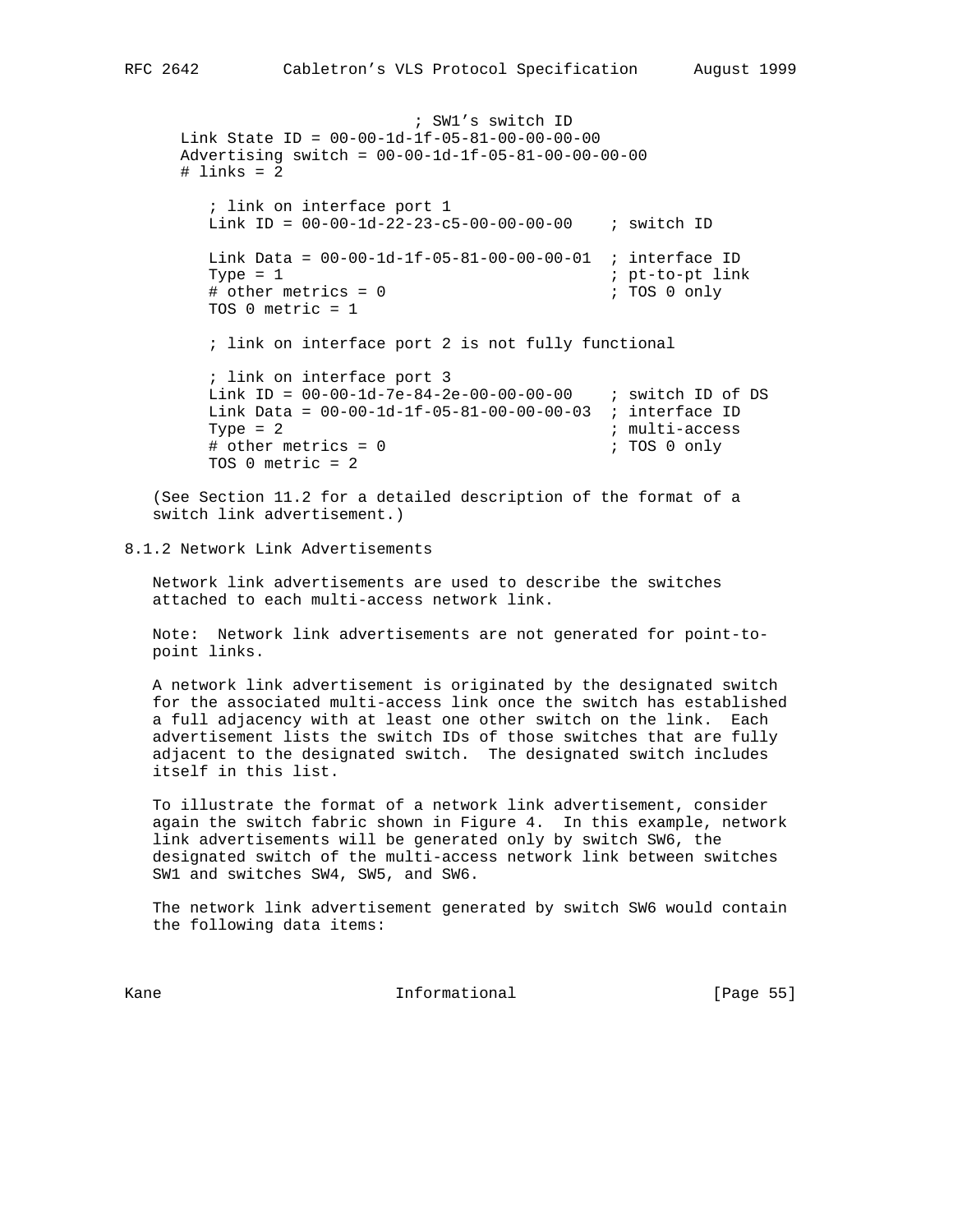LS age = 0  $\frac{1}{5}$  ; always true on origination Options =  $(T-bit|E-bit)$  ; options<br>LS type = 2 ; this is ; this is a network link advert ; SW6's switch ID Link State ID = 00-00-1d-73-84-2e-00-00-00-00 Advertising switch = 00-00-1d-73-84-2e-00-00-00-00 Attached switch = 00-00-1d-7e-84-2e-00-00-00-00 Attached switch = 00-00-1d-4a-26-b3-00-00-00-00 Attached switch = 00-00-1d-1f-05-81-00-00-00-00 Attached switch = 00-00-1d-4a-27-1c-00-00-00-00

; network link advertisement for switch SW6

 (See Section 11.3 for a detailed description of the format of a network link advertisement.)

8.2 Distributing Link State Advertisements

 Link state advertisements are distributed throughout the switch fabric encapsulated within Link State Update packets. A single Link State Update packet may contain several distinct advertisements.

 To make the distribution process reliable, each advertisement must be explicitly acknowledged in a Link State Acknowledgment packet. Note, however, that multiple acknowledgments can be grouped together into a single Link State Acknowledgment packet. A sending switch retransmits unacknowledged Link State Update packets at regular intervals until they are acknowledged.

The remainder of this section is structured as follows:

- o Section 8.2.1 presents an overview of the distribution process.
- o Section 8.2.2 describes how an incoming Link State Update packet is processed.
- o Section 8.2.3 describes how a Link State Packet is forwarded both by the originating switch and an intermediate receiving switch.
- o Section 8.2.4 describes how advertisements are installed into the local database.
- o Section 8.2.5 describes the retransmission of unacknowledged advertisements.

Kane **Informational Informational** [Page 56]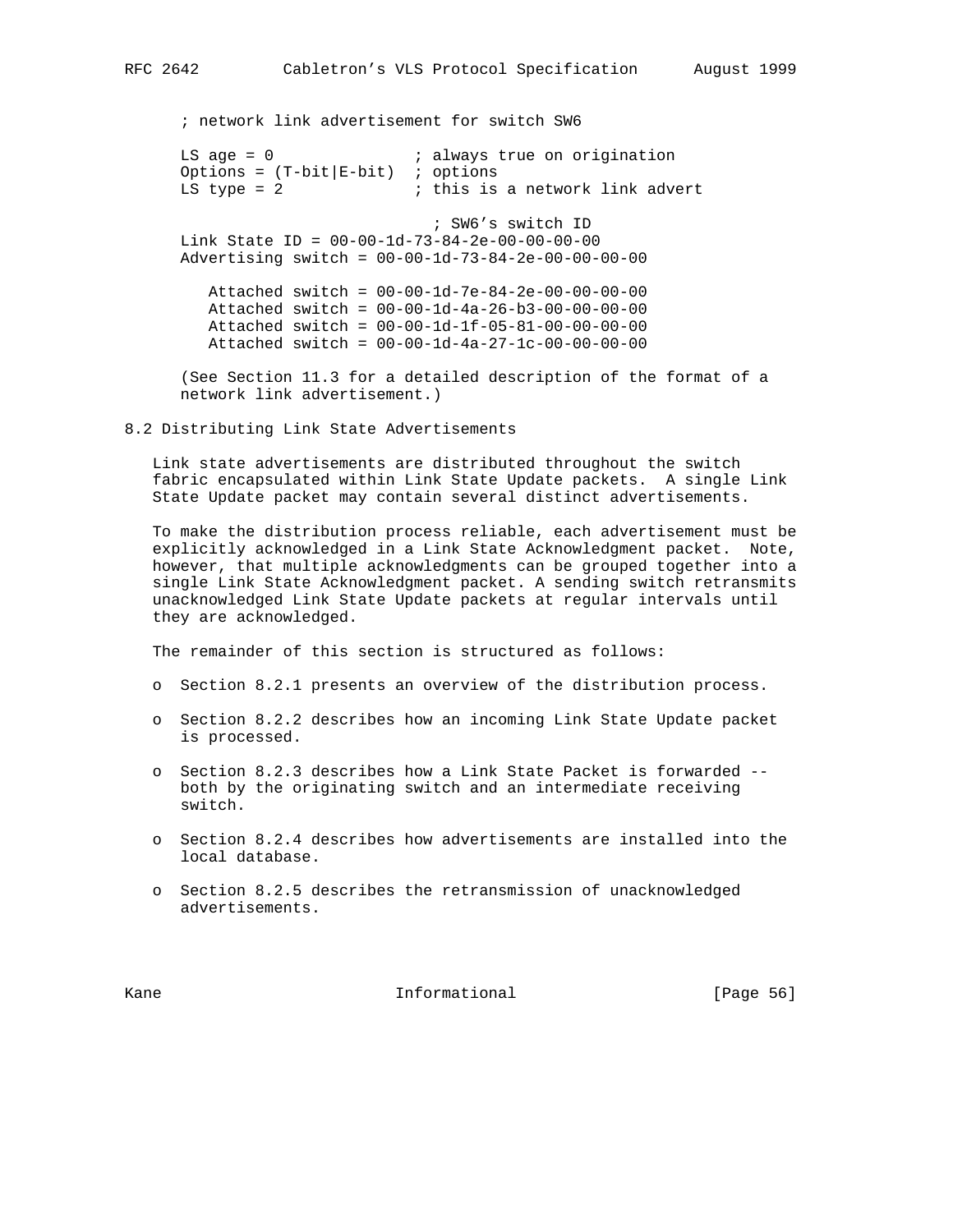o Section 8.2.6 describes how advertisements are acknowledged.

# 8.2.1 Overview

 The philosophy behind the distribution of link state advertisements is based on the concept of adjacencies -- that is, each switch is only required to remain synchronized with its adjacent neighbors.

 When a switch originates a new instance of a link state advertisement, it formats the advertisement into a Link State Update packet and floods the packet out each fully operational interface - that is, each interface with a state greater than Waiting. However, only those neighbors that are adjacent to the sending switch need to process the packet.

 The sending switch indicates which of its neighbor switches should process the advertisement by specifying a particular multicast destination in the network layer address information (see Section 10.3). The sending switch sets the value of the network layer destination switch ID field according to the state of the interface over which the packet is sent:

- o If the interface state is Point-to-Point, DS, or Backup, the switch is adjacent to all other switches on the link and all neighboring switches must process the packet. Therefore, the destination field is set to the multicast switch ID AllSPFSwitches.
- o If the interface state is DS Other, the switch is only adjacent to the designated switch and the backup designated switch and only those two neighboring switches must process the packet. Therefore, the destination field is set to the multicast switch ID AllDSwitches.

 A similar logic is used when a switch receives a Link State Update packet containing a new instance of a link state advertisement. After processing and acknowledging the packet, the receiving switch forwards the Link State Update packet as

 o On the interface over which the original Link State Update packet was received:

Kane **Informational Informational** [Page 57]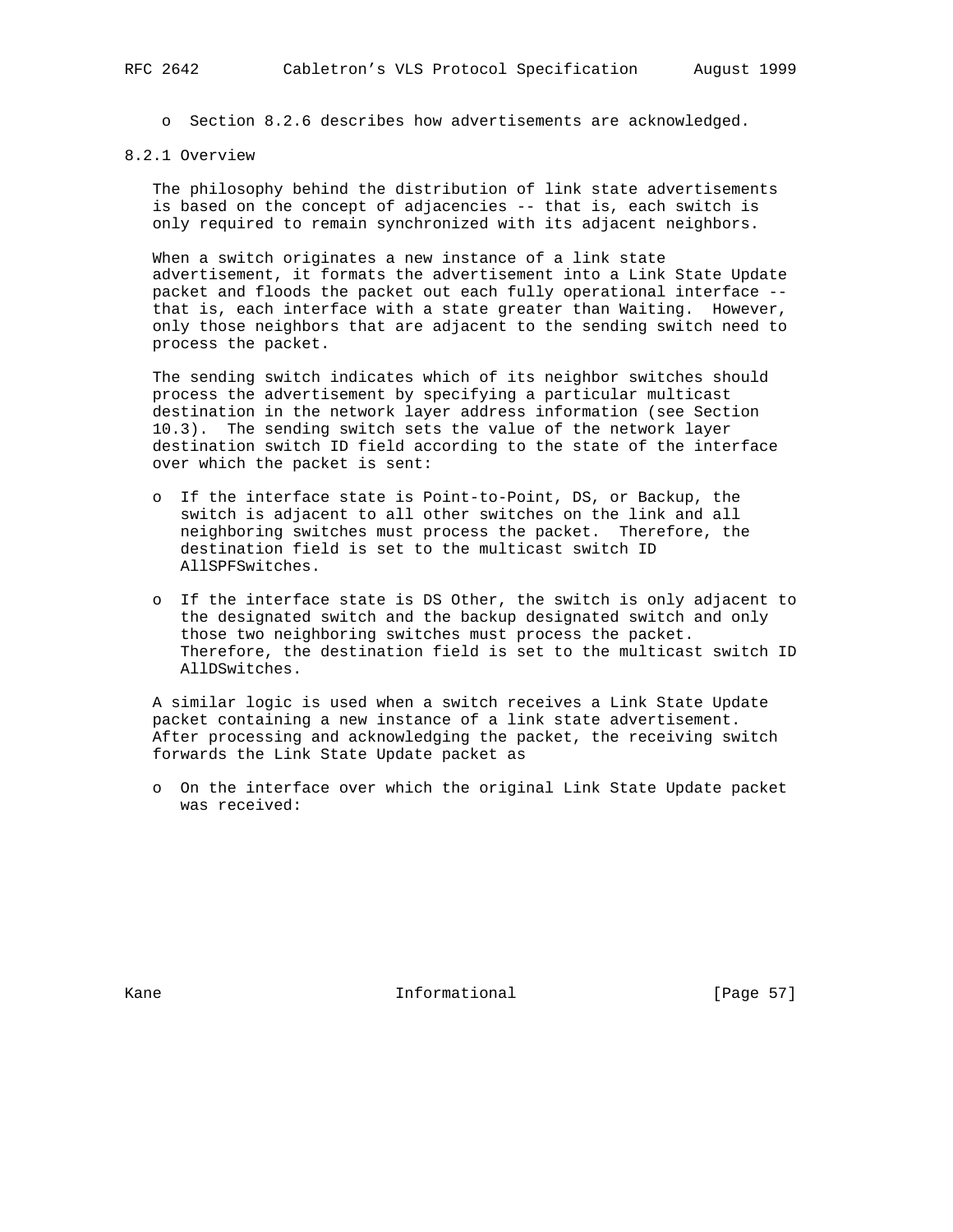- o If the receiving switch is the designated switch for the attached network link, the packet is forwarded to all other switches on the link. (The destination field is set to AllSPFSwitches.) The originating switch will recognize that it was the advertisement originator and discard the packet.
- o If the receiving switch is not the designated switch for the attached network link, the packet is not sent back out the interface over which it was received.
- o On all other interfaces:
	- o If the receiving switch is the designated switch for the attached network link, the packet is forwarded to all switches on the link. (The destination field is set to AllSPFSwitches.)
	- o If the receiving switch is neither the designated switch or the backup designated switch for the attached network link, the packet is forwarded only to the designated switch and the backup designated switch. (The destination field is set to AllDSwitches.)

 Each Link State Update packet is forwarded and processed in this fashion until all switches in the fabric have received notification of the new instance of the link state advertisement.

8.2.2 Processing an Incoming Link State Update Packet

 When the a Link State Update packet is received, it is first subjected to a number of consistency checks. In particular, the Link State Update packet is associated with a specific neighbor. If the state of that neighbor is less than Exchange, the entire Link State Update packet is discarded.

 Each link state advertisement contained in the packet is processed as follows:

- 1. Validate the advertisement's link state checksum and type. If the checksum is invalid or the type is unknown, discard the advertisement without acknowledging it.
- 2. If the advertisement's age is equal to MaxAge and there is currently no instance of the advertisement in the local link state database, then do the following:

Kane **Informational Informational** [Page 58]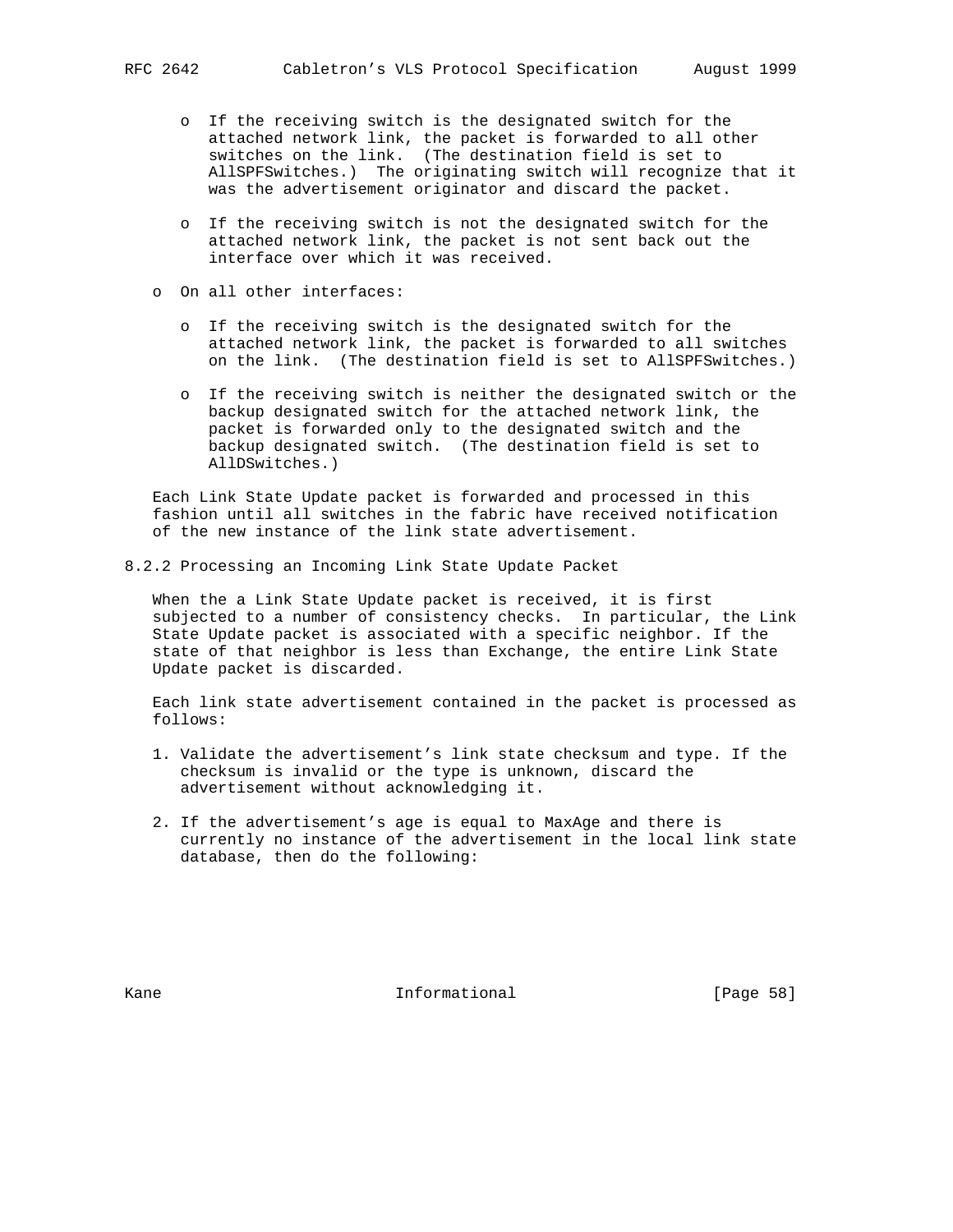- - a) Acknowledge the advertisement by sending a Link State Acknowledgment packet to the sending neighbor (see Section 8.2.6).
	- b) Purge all outstanding requests for equal or previous instances of the advertisement from the sending neighbor's Link State Request list.
	- c) If the neighbor is Exchange or Loading, install the advertisement in the link state database (see Section 8.2.4). Otherwise, discard the advertisement.
	- 3. If the advertisement's age is equal to MaxAge and there is an instance of the advertisement in the local link state database, then do the following:
		- a) If the advertisement is listed in the link state retransmission list of any neighbor, remove the advertisement from the retransmission list(s) and delete the database copy of the advertisement.
		- b) Discard the received (MaxAge) advertisement without acknowledging it.
	- 4. If the advertisement's age is less than MaxAge, attempt to locate an instance of the advertisement in the local link state database. If there is no database copy of this advertisement, or the received advertisement is more recent than the database copy (see Section 7.1.1), do the following:
		- a) If there is already a database copy, and if the database copy was installed less than MinLSInterval seconds ago, discard the new advertisement without acknowledging it.
		- b) Otherwise, forward the new advertisement out some subset of the local interfaces (see Section 8.2.3). Note whether the advertisement was sent back out the receiving interface for later use by the acknowledgment process.
		- c) Remove the current database copy from the Link state retransmission lists of all neighbors.
		- d) Install the new advertisement in the link state database, replacing the current database copy. (Note that this may cause the calculation of the set of best paths to be scheduled. See Section 9.) Timestamp the new advertisement with the time that it was received to prevent installation of another instance within MinLSInterval seconds.

Kane **Informational Informational** [Page 59]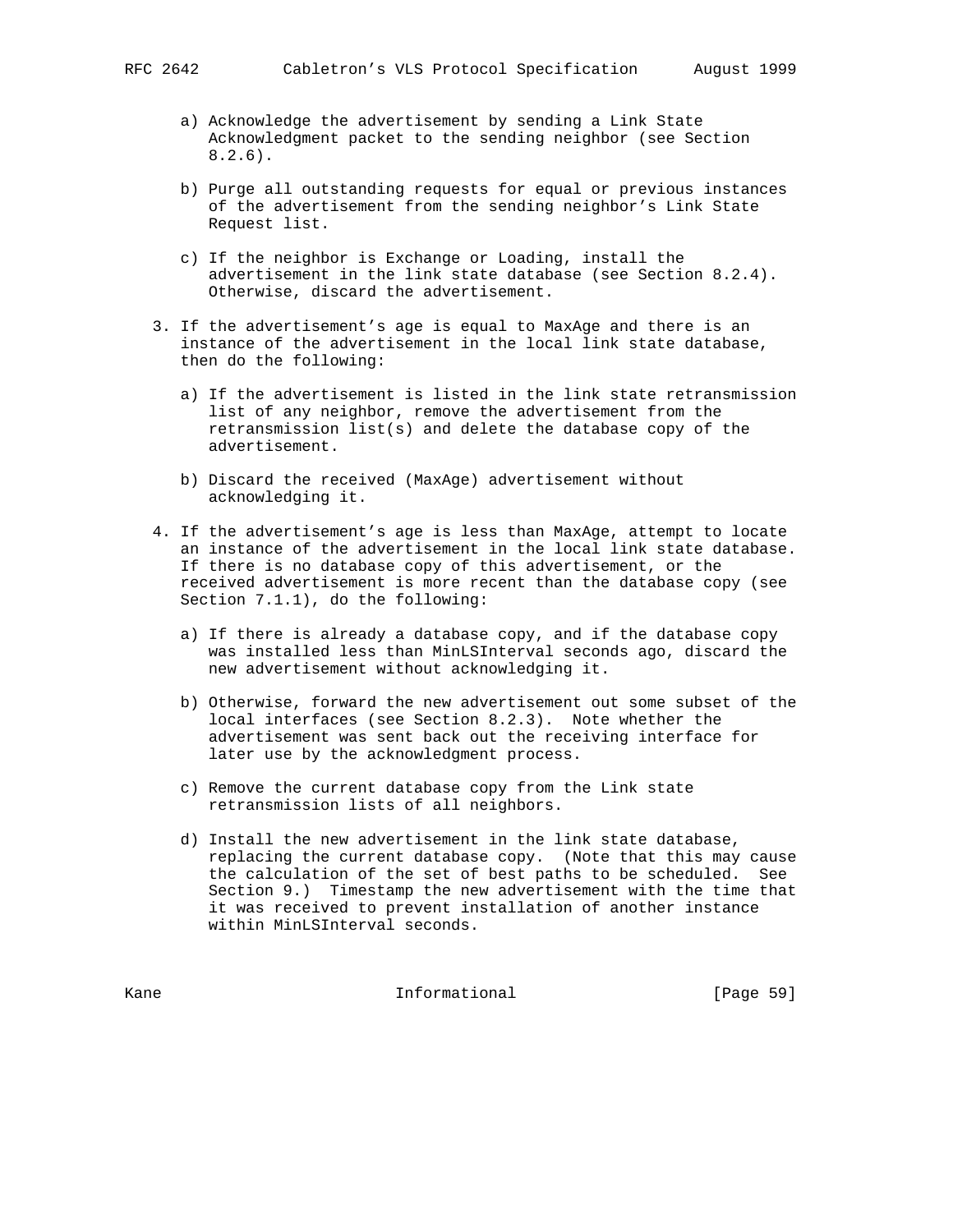- e) Acknowledge the advertisement, if necessary, by sending a Link State Acknowledgment packet back out the receiving interface. (See Section 8.2.6.)
- f) If the link state advertisement was initially advertised by the local switch itself, advance the advertisement sequence number and issue a new instance of the advertisement. (Receipt of a newer instance of an advertisement means that the local copy of the advertisement is left over from before the last time the switch was restarted.)
- 5. If the received advertisement is the same instance as the database copy (as determined by the algorithm described in Section 7.1.1), do the following:
	- a) If the advertisement is listed in the neighbor's link state retransmission list, the local switch is expecting an acknowledgment for this advertisement. Treat the received advertisement as an implied acknowledgment, and remove the advertisement from the link state retransmission list. Note this implied acknowledgment for later use by the acknowledgment process (Section 8.2.6).
	- b) Acknowledge the advertisement, if necessary, by sending a Link State Acknowledgment packet back out the receiving interface. (See Section 8.2.6.)
- If the database copy of the advertisement is more recent than the instance just received, do the following:
	- a) Determine whether the instance is listed in the neighbor link state request list. If so, an error has occurred in the database exchange process. Restart the database exchange process by generating a neighbor BadLSReq event for the sending neighbor and terminate processing of the Link State Update packet.
	- b) Otherwise, generate an unusual event to network management and discard the advertisement.
- 8.2.3 Forwarding Link State Advertisements

 When a new instance of an advertisement is originated or after an incoming advertisement has been processed, the switch must decide over which interfaces and to which neighbors the advertisement will be forwarded. In some instances, the switch may decide not to forward the advertisement over a particular interface because it is able to determine that the neighbors on that attached link have or

Kane Informational [Page 60]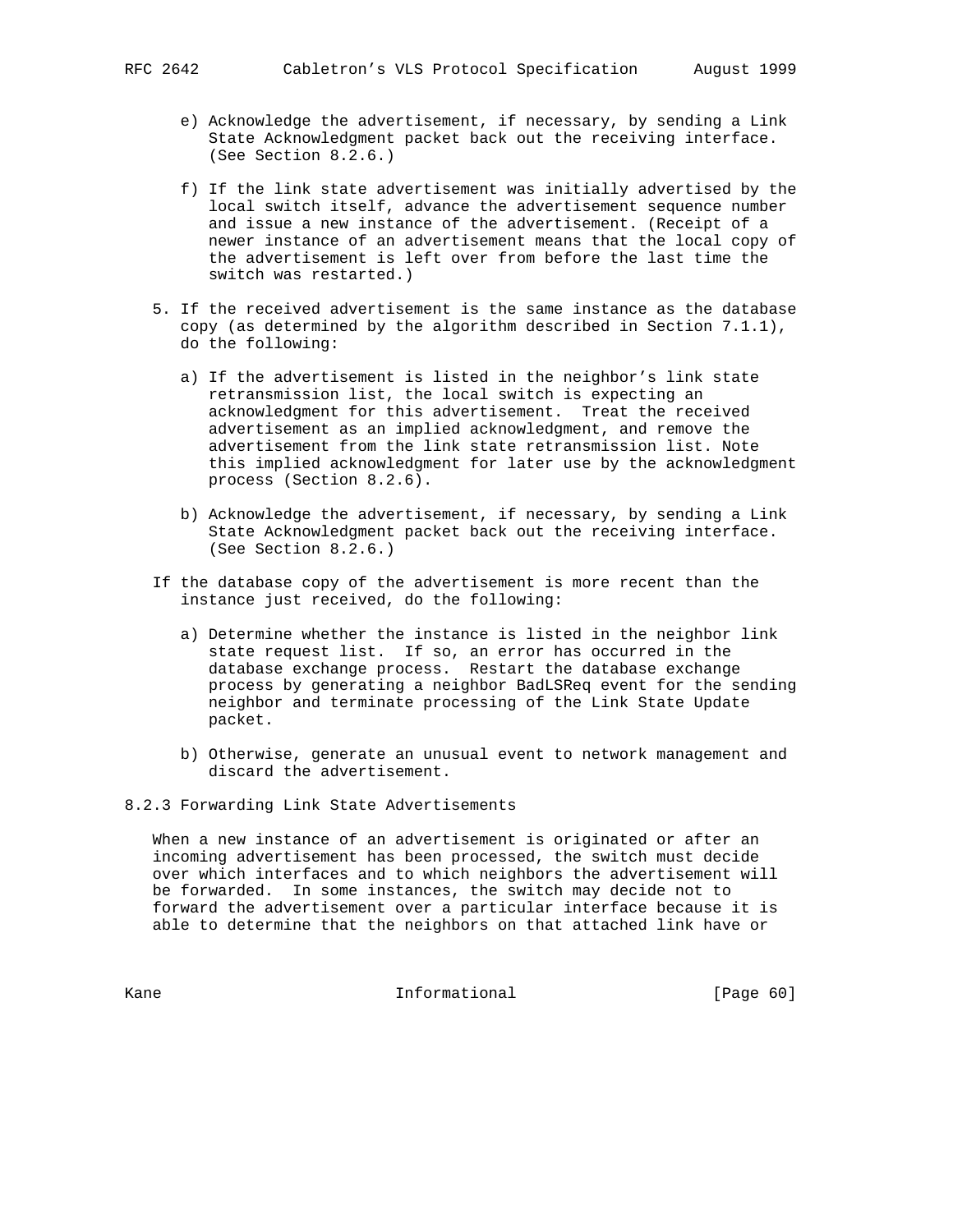will receive the advertisement from another switch on the link.

 The decision of whether to forward an advertisement over each of the switch's interfaces is made as follows:

- 1. Each neighboring switch attached to the interface is examined to determine whether it should receive and process the new advertisement. For each neighbor, the following steps are executed:
	- a) If the neighbor state is less than Exchange, the neighbor need not receive or process the new advertisement.
	- b) If the neighbor state is Exchange or Loading, examine the link state request list associated with the neighbor. If an instance of the new advertisement is on the list, the neighboring switch already has an instance of the advertisement. Compare the new advertisement to the neighbor's copy:
		- o If the new advertisement is less recent, the neighbor need not receive or process the new advertisement.
		- o If the two copies are the same instance, delete the advertisement from the link state request list. The neighbor need not receive or process the new advertisement [7].
		- o Otherwise, the new advertisement is more recent. Delete the advertisement from the link state request list. The neighbor may need to receive and process the new advertisement.
	- c) If the new advertisement was received from this neighbor, the neighbor need not receive or process the advertisement.
	- d) Add the new advertisement to the link state retransmission list for the neighbor.
- 2. The switch must now decide whether to forward the new advertisement out the interface.
	- a) If the link state advertisement was not added to any of the link state retransmission lists for neighbors attached to the interface, there is no need to forward the advertisement out the interface.

Kane **Informational Informational** [Page 61]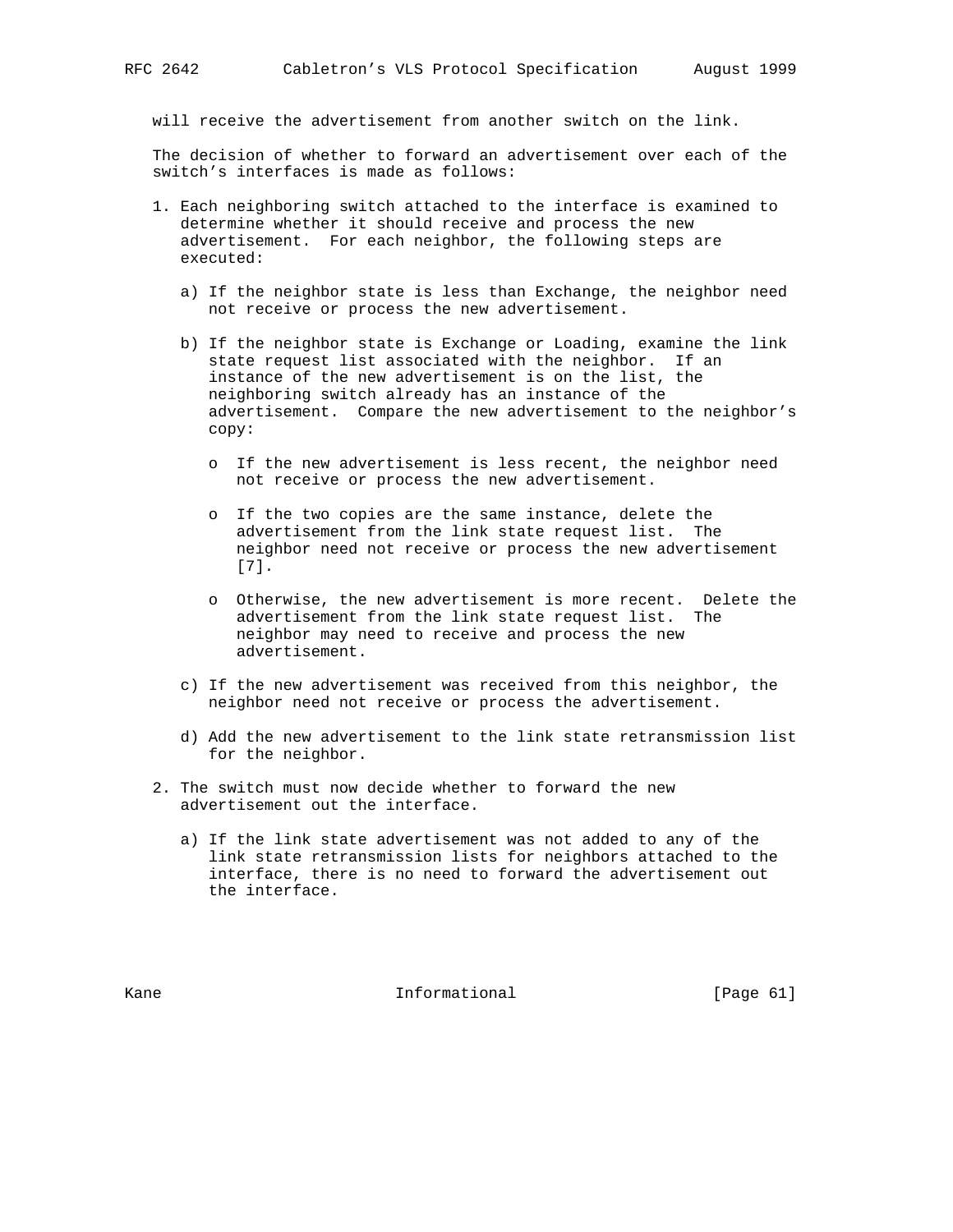- b) If the new advertisement was received on this interface, and it was received from either the designated switch or the backup designated switch, there is no need to forward the advertisement out the interface. Chances are all neighbors on the attached network link have also received the advertisement already.
- c) If the new advertisement was received on this interface and the state of the interface is Point-to-Point, there is no need to forward the advertisement since the received advertisement was originated by the neighbor switch.
- d) If the new advertisement was received on this interface, and the interface state is Backup -- that is, the switch itself is the backup designated switch -- there is no need to forward the advertisement out the interface. The designated switch will distribute advertisements on the attached network link.
- e) Otherwise, the advertisement must be forwarded out the interface.

 To forward a link state advertisement, the switch first increments the advertisement's age by InfTransDelay seconds to account for the transmission time over the link. The switch then copies the advertisement into a Link State Update packet

 Forwarded advertisements are sent to all adjacent switches associated with the interface. If the interface state is Point to-Point, DS, or Backup, the destination switch ID field of the network layer address information is set to the multicast switch ID AllSPFSwitches. If the interface state is DS Other, the destination switch ID field is set to the multicast switch ID AllDSwitches.

8.2.4 Installing Link State Advertisements in the Database

 When a new link state advertisement is installed into the link state database, as the result of either originating or receiving a new instance of an advertisement, the switch must determine whether the best paths need to be recalculated. To make this determination, do the following:

 1. Compare the contents of the new instance with the contents of the old instance (assuming the older instance is available). Note that this comparison does not include any data from the link state header. Differences in fields within the header (such as the sequence number and checksum, which are guaranteed to be different in different instances of an advertisement) are of no consequence

Kane Informational [Page 62]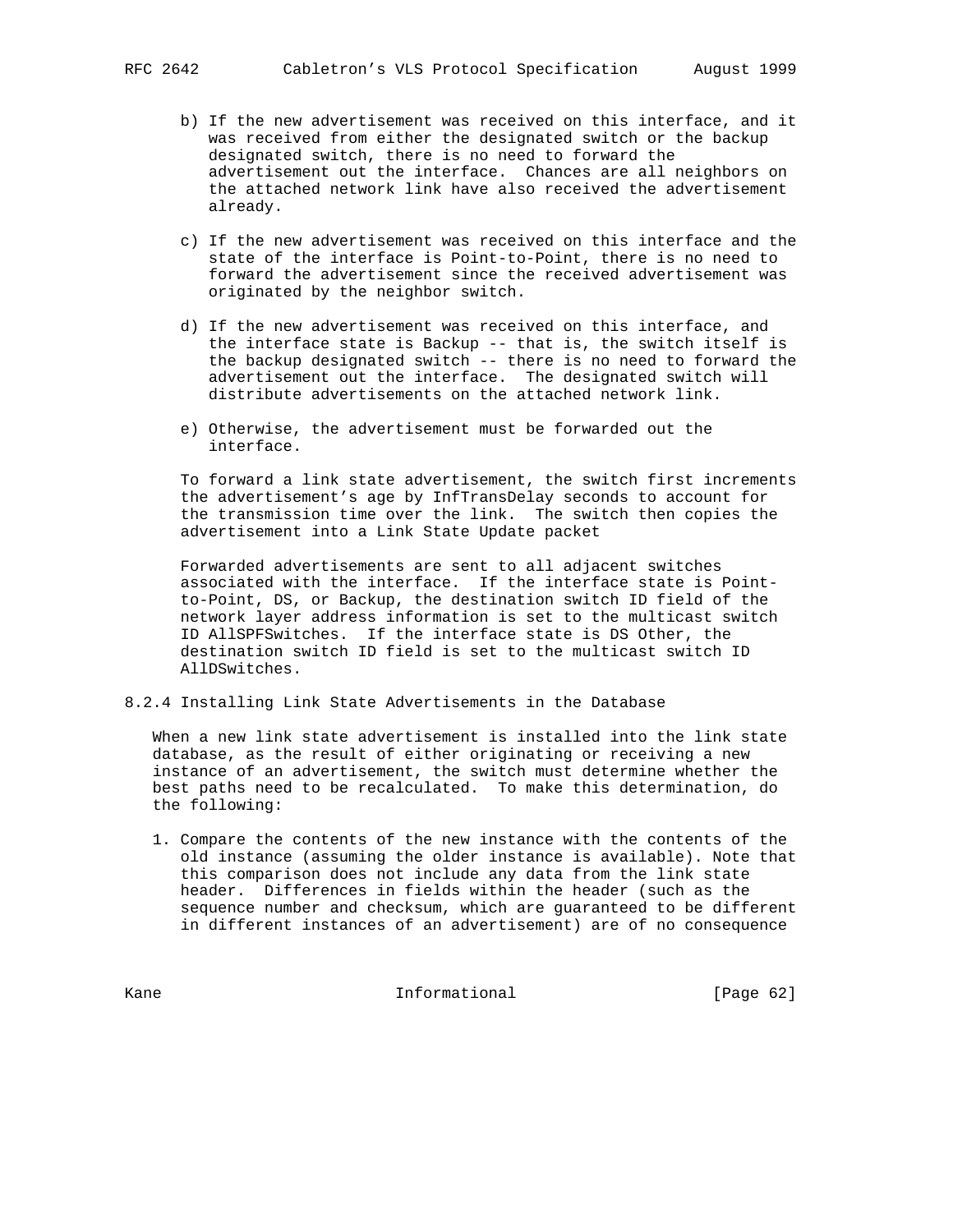when deciding whether or not to recalculate the set of best paths.

- 2. If there are no differences in the contents of the two advertisement instances, there is no need to recalculate the set of best paths.
- 3. Otherwise, the set of best paths must be recalculated.

 Note also that the older instance of the advertisement must be removed from the link state database when the new advertisement is installed. The older instance must also be removed from the link state retransmission lists of all neighbors.

8.2.5 Retransmitting Link State Advertisements

 When a switch sends a link state advertisement to an adjacent neighbor, it records the advertisement in the neighbor's link state retransmission list. To ensure the reliability of the distribution process, the switch continues to periodically retransmit the advertisements specified in the list until they are acknowledged.

 The interval timer used to trigger retransmission of the advertisements is set to RxmtInterval seconds, as found in the interface data structure. Note that if this value is too low, needless retransmissions will ensue. If the value is too high, the speed with which the databases synchronize across adjacencies may be affected if there are lost packets.

 When the interval timer expires, entries in the retransmission list are formatted into one or more Link State Update packets. (Remember that multiple advertisements can fit into a single Link State Update packet.) The age field of each advertisement is incremented by InfTransDelay, as found in the interface data structure, before the advertisement is copied into the outgoing packet.

 Link State Update packets containing retransmitted advertisements are always sent directly to the adjacent switch. That is, the destination field of the network layer addressing information is set to the switch ID of the neighboring switch.

 If the adjacent switch goes down, retransmissions will continue until the switch failure is detected and the adjacency is torn down by the VLSP discovery process. When the adjacency is torn down, the link state retransmission list is cleared.

Kane **Informational Informational** [Page 63]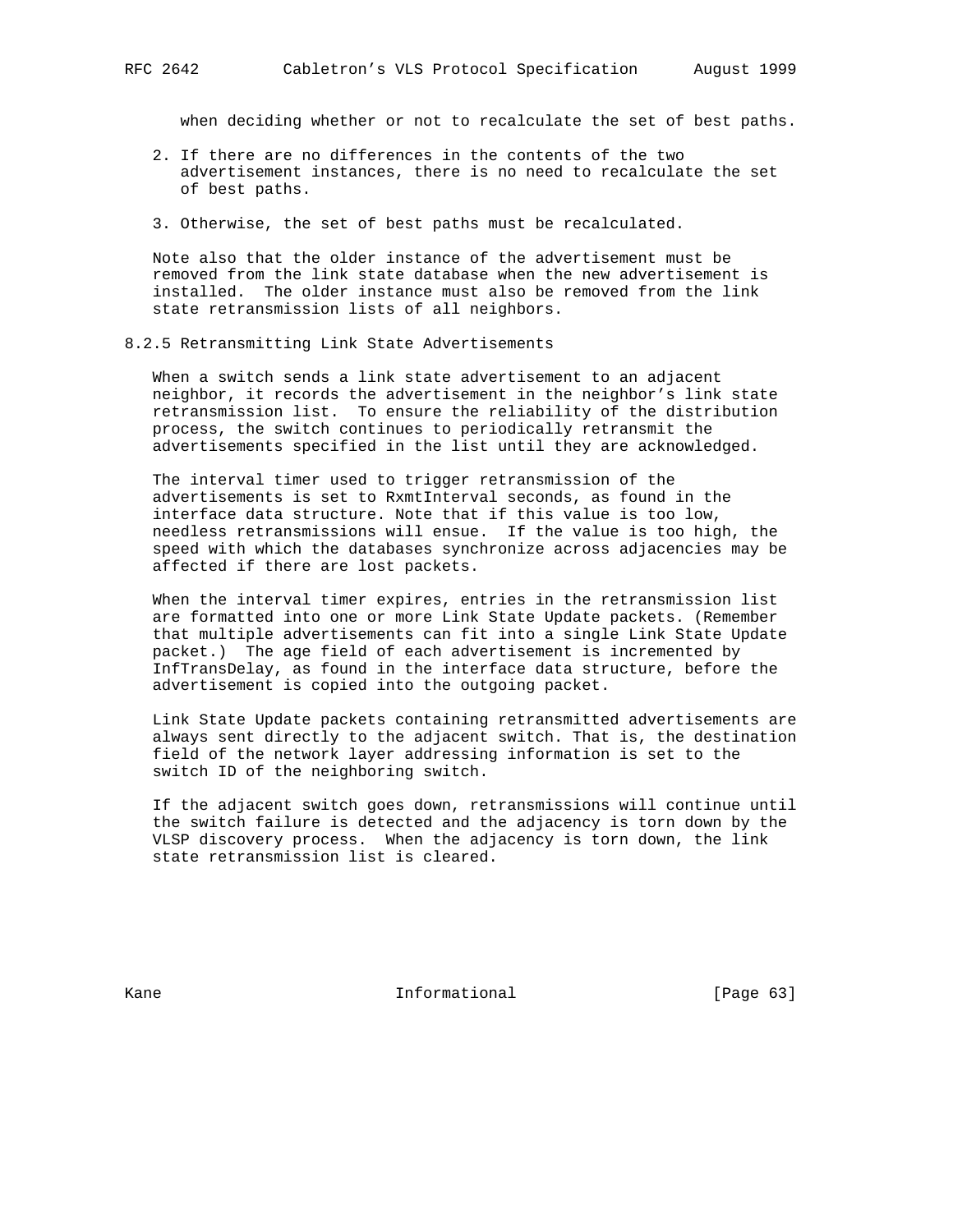## 8.2.6 Acknowledging Link State Advertisements

 Each link state advertisement received by a switch must be acknowledged. In most cases, this is done by sending a Link State Acknowledgment packet. However, acknowledgments can also be done implicitly by sending Link State Update packets (see step 4a of Section 8.2.2).

 Multiple acknowledgments can be grouped together into a single Link State Acknowledgment packet.

Sending an acknowledgment

 Link State Acknowledgment packets are sent back out the interface over which the advertisement was received. The packet can be sent immediately to the sending neighbor, or it can be delayed and sent when an interval timer expires.

 o Sending delayed acknowledgments facilitates the formatting of multiple acknowledgments into a single packet. This enables a single packet to send acknowledgments to several neighbors at once by using a multicast switch ID in the destination field of the network layer addressing information (see below). Delaying acknowledgments also randomizes the acknowledgment packets sent by the multiple switches attached to a multi-access network link.

 Note that the interval used to time delayed acknowledgments must be short (less than RxmtInterval) or needless retransmissions will ensue.

 Delayed acknowledgments are sent to all adjacent switches associated with the interface. If the interface state is Point-to-Point, DS, or Backup, the destination field of the network layer addressing information is set to the multicast switch ID AllSPFSwitches. If the interface state is DS Other, the destination field is set to the multicast switch ID AllDSwitches.

 o Immediate acknowledgments are sent directly to a specific neighbor in response to the receipt of duplicate link state advertisements. These acknowledgments are sent immediately when the duplicate is received.

 The method used to send a Link State Acknowledgment packet - either delayed or immediate -- depends on the circumstances surrounding the receipt of the advertisement, as shown in Table 6. Note that switches with an interface state of Backup send

Kane Informational [Page 64]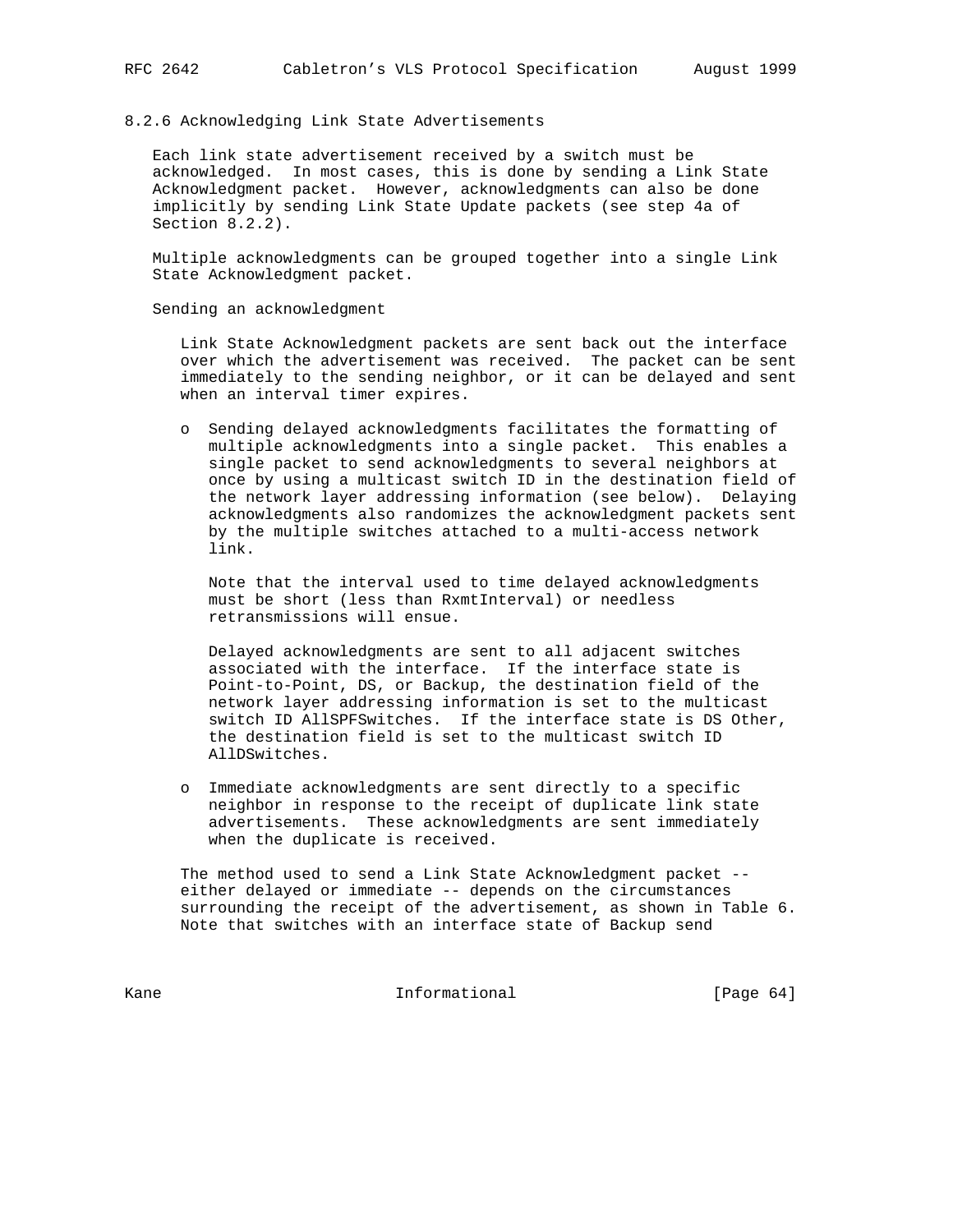acknowledgments differently than other switches because they play a slightly different role in the distribution process (see Section 8.2.3).

| Circumstances                                                                                                      | Action taken in state<br>Backup                                              | Other states          |
|--------------------------------------------------------------------------------------------------------------------|------------------------------------------------------------------------------|-----------------------|
| Advertisement was<br>forwarded back out<br>receiving interface                                                     | No ack sent                                                                  | No ack sent           |
| Advertisement is<br>more recent than<br>database copy, but<br>was not forwarded<br>back out receiving<br>interface | Delayed ack sent<br>if advertisement<br>received from DS,<br>else do nothing | Delayed ack<br>sent   |
| Advertisement was a<br>duplicate treated<br>as an implied acknow-<br>ledgment (step 4a of<br>Section $8.2.2$ )     | Delayed ack sent<br>if advertisement<br>received from DS,<br>else do nothing | No ack sent           |
| Advertisement was a<br>duplicate not treated<br>as an implied acknow-<br>ledgment                                  | Immediate ack<br>sent                                                        | Immediate ack<br>sent |
| Advertisement age<br>equal to MaxAge and<br>no current instance<br>found in database                               | Immediate ack<br>sent                                                        | Immediate ack<br>sent |

Table 6: Sending Link State Acknowledgments

Receiving an acknowledgment

 When the a Link State Acknowledgment packet is received, it is first subjected to a number of consistency checks. In particular, the packet is associated with a specific neighbor. If the state of that neighbor is less than Exchange, the entire Link State Acknowledgment packet is discarded.

 Each acknowledgment contained in the packet is processed as follows:

Kane **Informational Informational** [Page 65]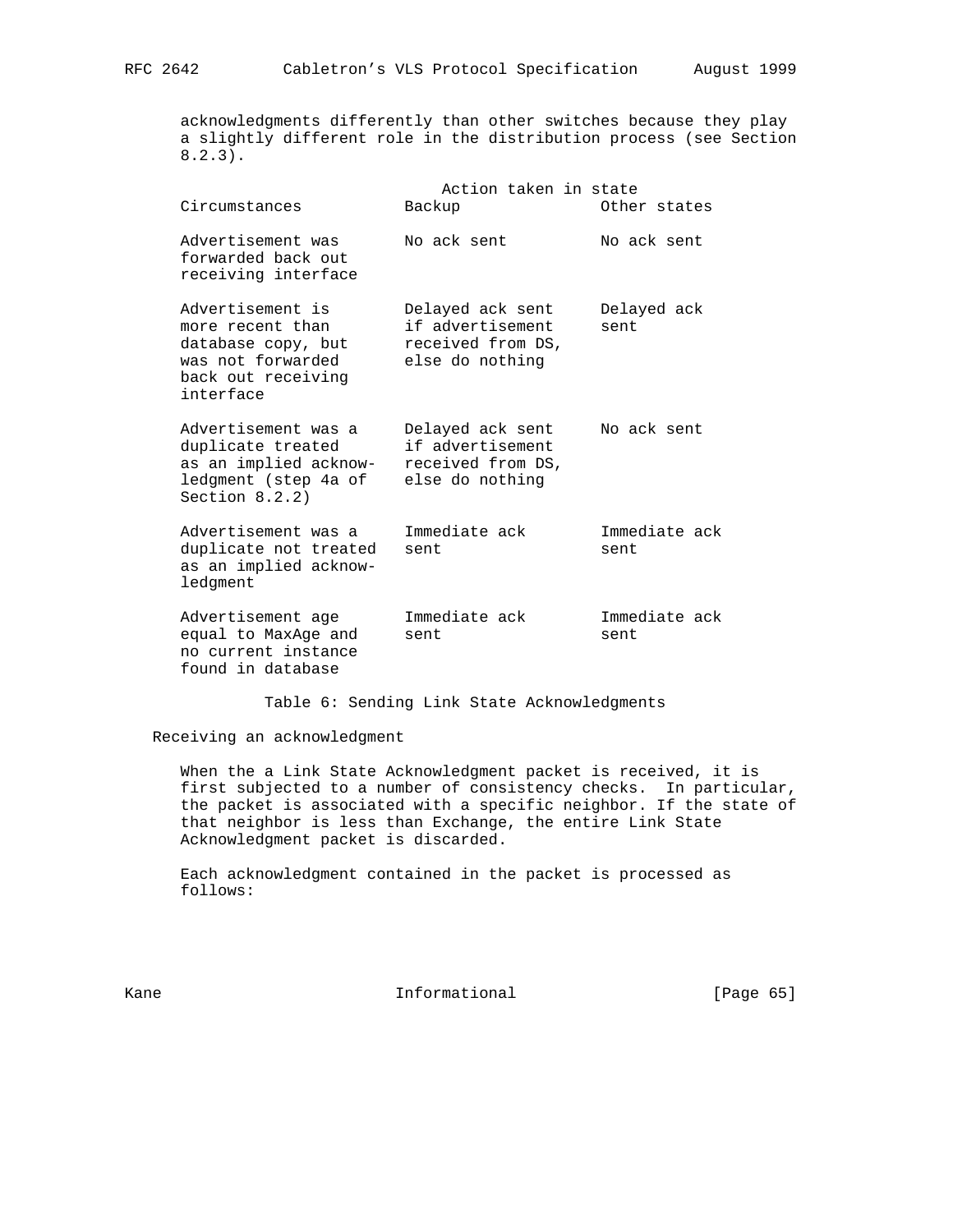- o If the advertisement being acknowledged has an instance in the link state retransmission list for the sending neighbor, do the following:
	- o If the acknowledgment is for the same instance as that specified in the list (as determined by the procedure described in Section 7.1.1), remove the instance from the retransmission list.
	- o Otherwise, log the acknowledgment as questionable.
- 8.3 Aging the Link State Database

 Each link state advertisement has an age field, containing the advertisement's age, expressed in seconds. When the advertisement is copied into a Link State Update packet for forwarding out a particular interface, the age is incremented by InfTransDelay seconds to account for the transmission time over the link. An advertisement's age is never incremented past the value MaxAge. Advertisements with an age of MaxAge are not used to calculate best paths.

 If a link state advertisement's age reaches MaxAge, the switch flushes the advertisement from the switch fabric by doing the following:

- o Originate a new instance of the advertisement with the age field set to MaxAge. The distribution process will eventually result in the advertisement being removed from the retransmission lists of all switches in the fabric.
- o Once the advertisement is no longer contained in the link state retransmission list of any neighbor and no neighbor is in a state of Exchange or Loading, remove the advertisement from the local link state database.
- 8.3.1 Premature Aging of Advertisements

 A link state advertisement can be prematurely flushed from the switch fabric by forcing its age to MaxAge and redistributing the advertisement.

 A switch that was previously the designated switch for a multi-access network link but has lost that status due to a failover to the backup designated switch prematurely ages the network link advertisements it originated for the link.

Kane **Informational Informational** [Page 66]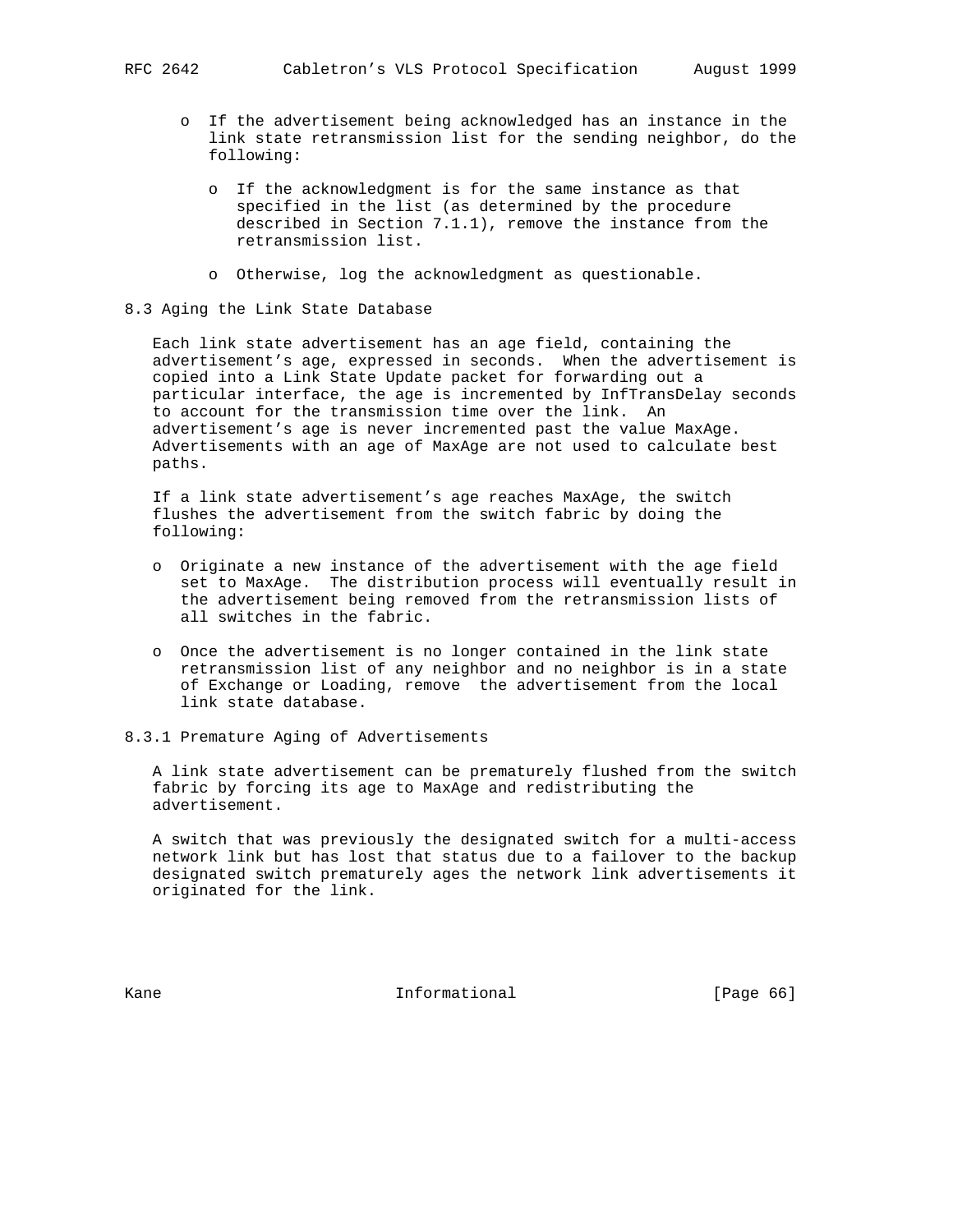Premature aging also occurs when an advertisement's sequence number must wrap -- that is, when the current advertisement instance has a sequence number of 0x7fffffff. In this circumstance, the advertisement is prematurely aged so that the next instance of the advertisement can be originated with a sequence number of 0x80000001 and be recognized as the most recent instance.

 A switch may only prematurely age those link state advertisements for which it is the advertising switch.

9. Calculating the Best Paths

 Once an adjacency has been formed and the two switches have synchronized their databases, each switch in the adjacency calculates the best path(s) to all other switches in the fabric, using itself as the root of each path. In this context, "best" path means that path with the lowest total cost metric across all hops. If there are multiple paths with the same (lowest) total cost metric, they are all calculated. Best paths are stored in the area data structure.

 Paths are calculated using the well-known Dijkstra algorithm. For a detailed description of this algorithm, the reader is referred to [Perlman], or any of a number of standard textbooks dealing with network routing.

 Note that whenever there is a change in an adjacency relationship, or any change that alters the topology of the switch fabric, the set of best paths must be recalculated.

10. Protocol Packets

 This section describes VLS protocol packets and link state advertisements.

Kane **Informational Informational** [Page 67]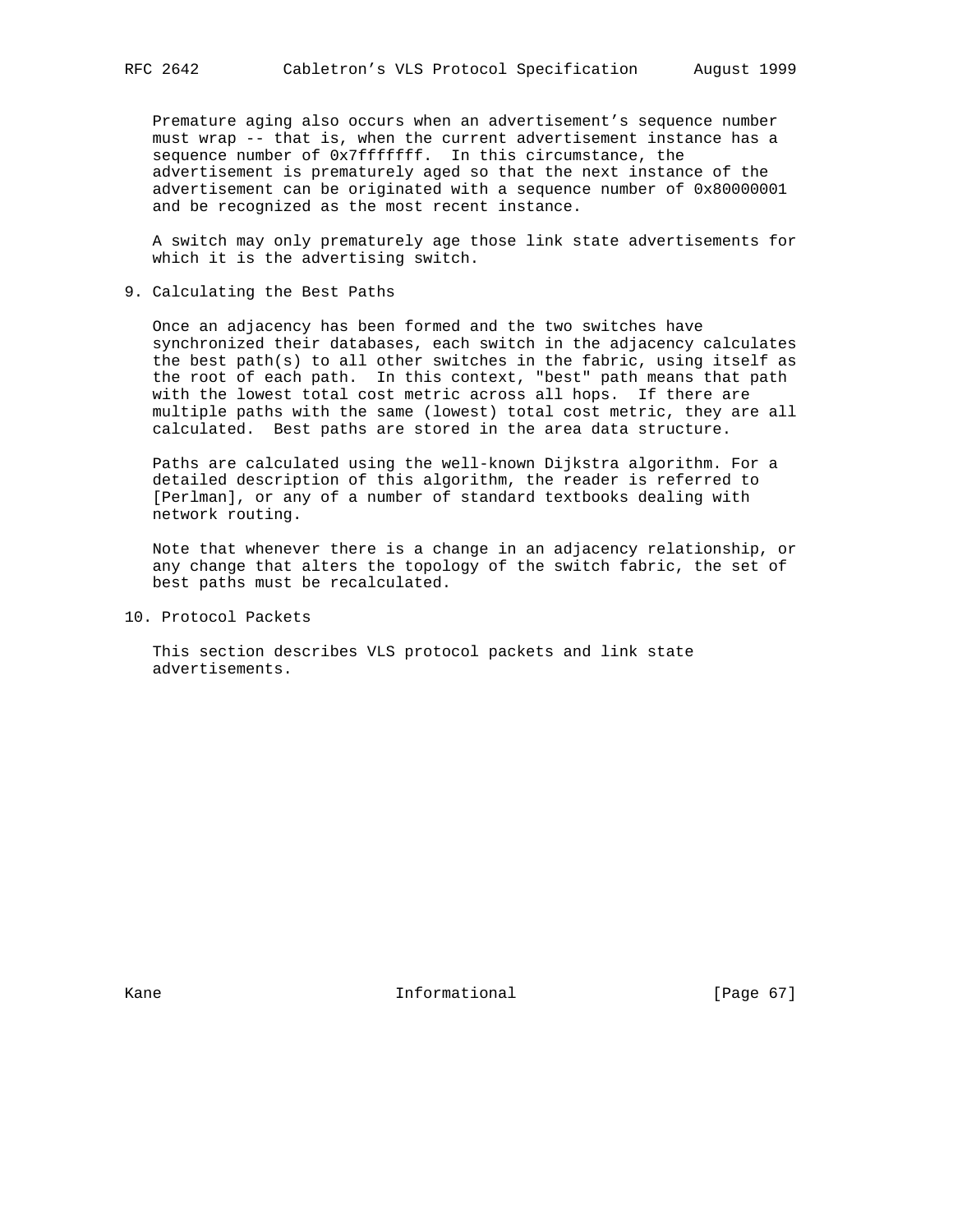There are five distinct VLSP packet types, as listed in Table 7.

| Type | Packet Name | Function            | Description    |
|------|-------------|---------------------|----------------|
|      | Hello       | Select DS/Backup DS | Section 10.6.1 |
| 2    | Database    | Summarize database  |                |
|      | Description | contents            | Section 10.6.2 |
| 3    | LS Request  | Database download   | Section 10.6.3 |
| 4    | LS Update   | Database update     | Section 10.6.4 |
| 5    | LS Ack      | Flooding acknow-    |                |
|      |             | ledgment            | Section 10.6.5 |

Table 7: VLSP Packet Types

 All VLSP packets are encapsulated within a standard ISMP packet, with the VLS packet carried in the ISMP message body. The ISMP packet is described in Section 10.1.

 Since it is important that the link state databases remain synchronized throughout the switch fabric, processing of both incoming and outgoing routing protocol packets should take priority over ordinary data packets. Section 10.2 describes packet processing.

 All VLSP packets begin with network layer addressing information, described in Section 10.3, followed by a standard header, described in Section 10.4.

 With the exception of Hello packets, all VLSP packets deal with lists of link state advertisements. The format of a link state advertisement is described in Section 11.

10.1 ISMP Packet Format

 All VLSP packets are encapsulated within a standard ISMP packet. ISMP packets are of variable length and have the following general structure:

- o Frame header
- o ISMP packet header
- o ISMP message body

Kane **Informational Informational** [Page 68]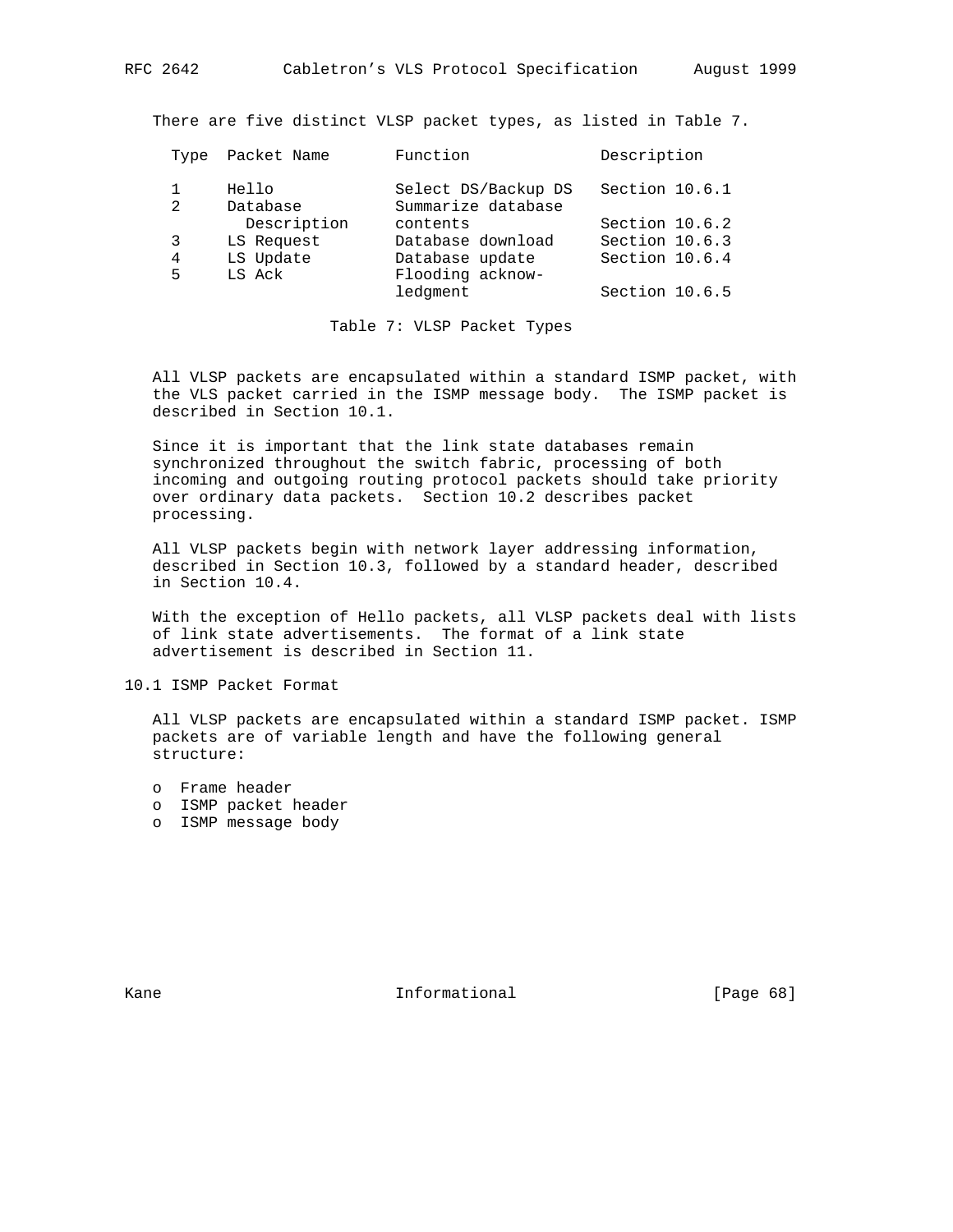# 10.1.1 Frame Header

 ISMP packets are encapsulated within an IEEE 802-compliant frame using a standard header as shown below:

|                | 0 1 2 3 4 5 6 7 8 9 0 1 2 3 4 5 6 7 8 9 0 1 2 3 4 5 6 7 8 9      |  |
|----------------|------------------------------------------------------------------|--|
|                | $+-$                                                             |  |
| 0 <sub>0</sub> |                                                                  |  |
|                | Destination address                                              |  |
| 04             |                                                                  |  |
|                | Source address<br>+-+-+-+-+-+-+-+-+-+-+-+-+-<br>$-+ - + - + - +$ |  |
| 08             |                                                                  |  |
|                | $+-$                                                             |  |
| 12             | Type                                                             |  |
|                | +-+-+-+-+-+-+-+-+-+-+-+                                          |  |
| 16             |                                                                  |  |
|                |                                                                  |  |
|                |                                                                  |  |

# Destination address

 This 6-octet field contains the Media Access Control (MAC) address of the multicast channel over which all switches in the fabric receive ISMP packets. The destination address of all ISMP packets contain a value of 01-00-1D-00-00-00.

# Source address

 This 6-octet field contains the physical (MAC) address of the switch originating the ISMP packet.

## Type

 This 2-octet field identifies the type of data carried within the frame. The type field of ISMP packets contains the value 0x81FD.

Kane **Informational Informational** [Page 69]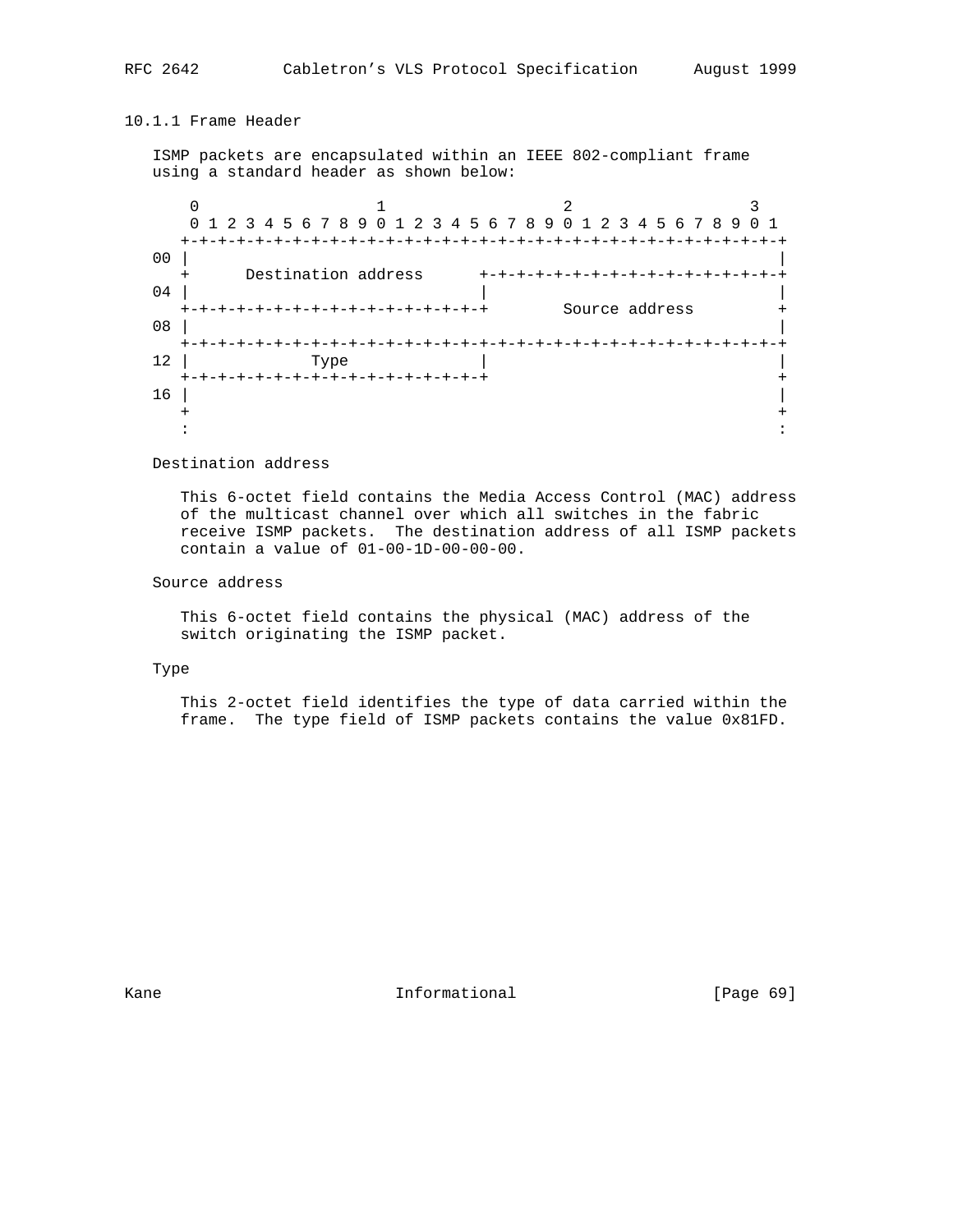# 10.1.2 ISMP Packet Header

The ISMP packet header consists of 6 octets, as shown below:

 $0$  1 2 3 0 1 2 3 4 5 6 7 8 9 0 1 2 3 4 5 6 7 8 9 0 1 2 3 4 5 6 7 8 9 0 1 +-+-+-+-+-+-+-+-+-+-+-+-+-+-+-+-+-+-+-+-+-+-+-+-+-+-+-+-+-+-+-+-+ 00 |///////////////////////////////////////////////////////////////| ://////// Frame header /////////////////////////////////////////: +//////// (14 octets) /////////+-+-+-+-+-+-+-+-+-+-+-+-+-+-+-+-+ 12 |///////////////////////////////| Version | +-+-+-+-+-+-+-+-+-+-+-+-+-+-+-+-+-+-+-+-+-+-+-+-+-+-+-+-+-+-+-+-+ ISMP message type | Sequence number +-+-+-+-+-+-+-+-+-+-+-+-+-+-+-+-+-+-+-+-+-+-+-+-+-+-+-+-+-+-+-+-+  $20$  | + + : :

Frame header

This 14-octet field contains the frame header.

Version

 This 2-octet field contains the version number of the InterSwitch Message Protocol to which this ISMP packet adheres. This document describes ISMP Version 2.0. ISMP message type

 This 2-octet field contains a value indicating which type of ISMP message is contained within the message body. Valid values are as follows:

|   | (reserved)                                  |
|---|---------------------------------------------|
| 2 | Interswitch Keepalive messages              |
| 3 | Interswitch Link State messages             |
| 4 | Interswitch Spanning Tree BPDU messages and |
|   | Interswitch Remote Blocking messages        |
| 5 | Interswitch Resolve and New User messages   |
| 6 | (reserved)                                  |
| 7 | Tag-Based Flood messages                    |
| 8 | Interswitch Tap messages                    |
|   |                                             |

All VLS protocol messages have an ISMP message type of 3.

Kane **Informational Informational** [Page 70]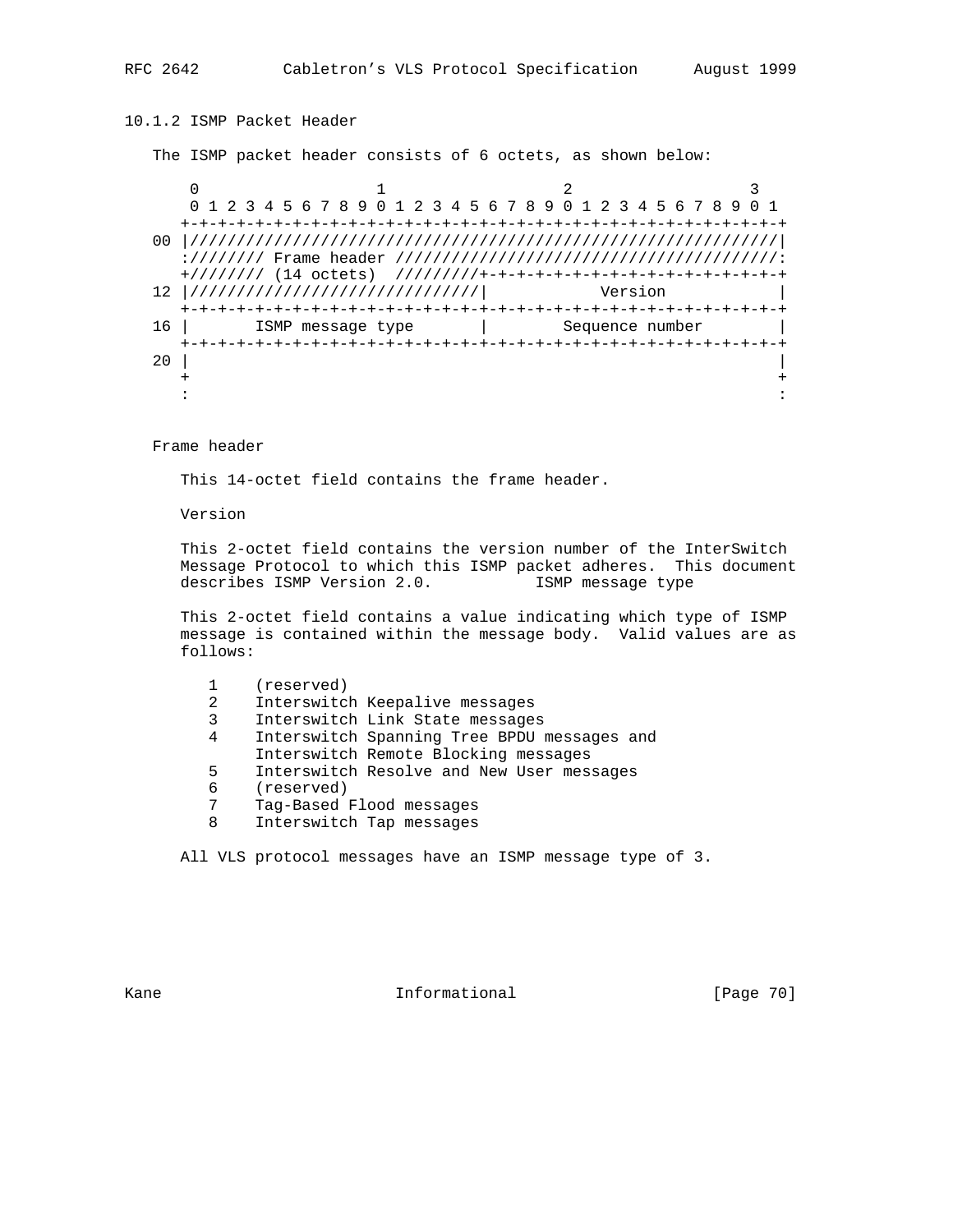Sequence number

 This 2-octet field contains an internally generated sequence number used by the various protocol handlers for internal synchronization of messages.

10.1.3 ISMP Message Body

 The ISMP message body is a variable-length field containing the actual data of the ISMP message. The length and content of this field are determined by the value found in the message type field. VLSP packets are contained in the ISMP message body.

10.2 VLSP Packet Processing

 Note that with the exception of Hello packets, VLSP packets are sent only between adjacent neighbors. Therefore, all packets travel a single hop.

 VLSP does not support fragmentation and reassembly of packets. Therefore, packets containing lists of link state advertisements or advertisement headers must be formatted such that they contain only as many advertisements or headers as will fit within the size constraints of a standard ethernet frame.

 When a protocol packet is received by a switch, it must first pass the following criteria before being accepted for further processing:

- o The checksum number must be correct.
- o The destination switch ID (as found in the network layer address information) must be the switch ID of the receiving switch, or one of the multicast switch IDs AllSPFSwitches or AllDSwitches.

 If the destination switch ID is the multicast switch ID AllDSwitches, the state of the receiving interface must be Point to-Point, DS, or Backup.

 o The source switch ID (as found in the network layer address information) must not be that of the receiving switch. (That is, locally originated packets should be discarded.)

 At this point, if the packet is a Hello packet, it is accepted for further processing.

Kane **Informational Informational** [Page 71]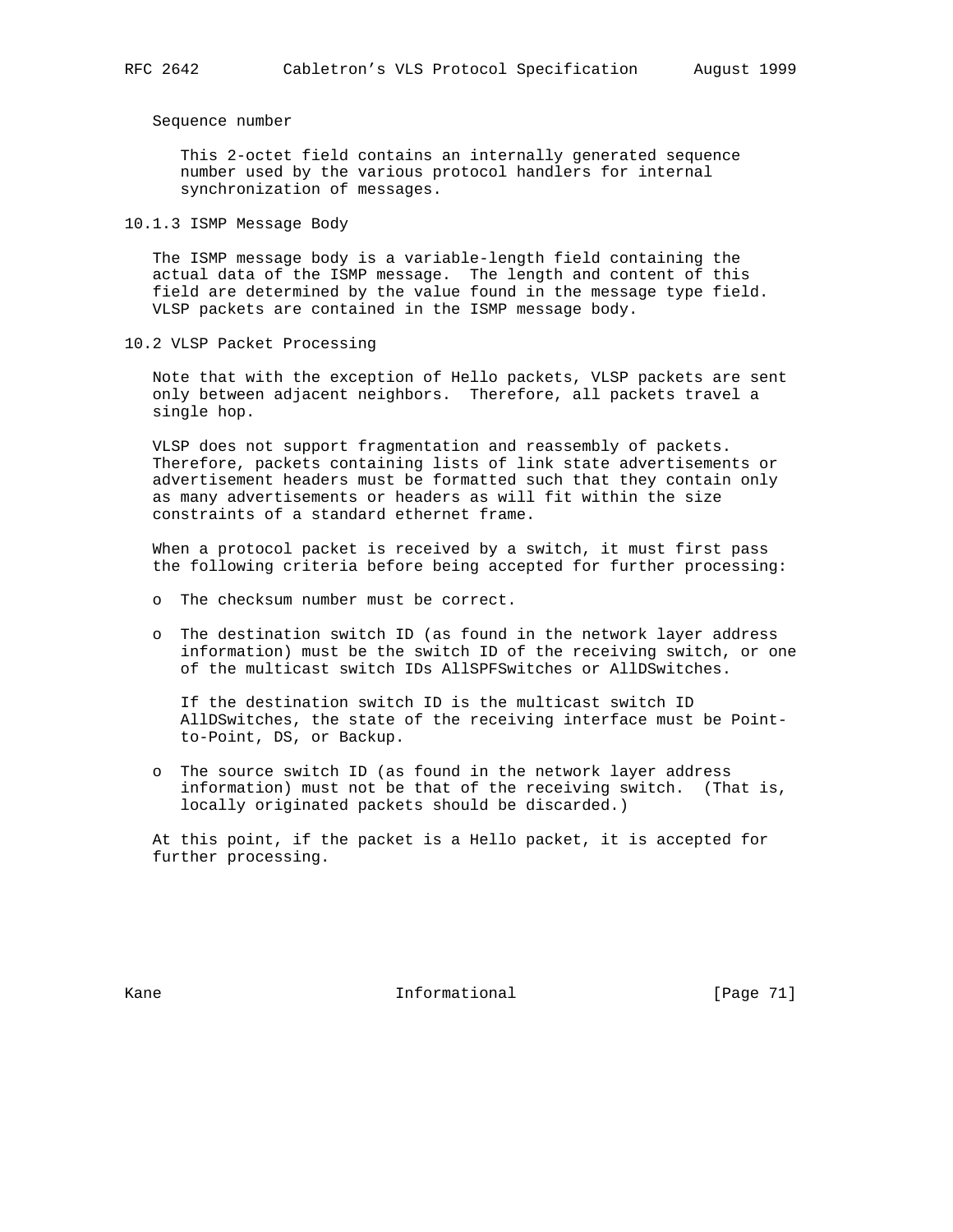Since all other packet types are only sent between adjacent neighbors, the packet must have been sent by one of the switch's active neighbors. If the source switch ID matches the switch ID of one of the receiving switch's active neighbors (as stored in the interface data structure associated with the inport interface), the packet is accepted for further processing. Otherwise, the packet is discarded.

# 10.3 Network Layer Address Information

 As mentioned in Section 2.2.1, portions of the VLS protocol (as derived from OSPF) are dependent on certain network layer addresses -- in particular, the AllSPFSwitches and AllDSwitches multicast addresses that drive the distribution of link state advertisements throughout the switch fabric. In order to facilitate the implementation of the protocol at the physical MAC layer, network layer address information is encapsulated in the VSLP packets. This information immediately follows the ISMP frame and packet header and immediately precedes the VLSP packet header, as shown below:



Kane **Informational Informational** [Page 72]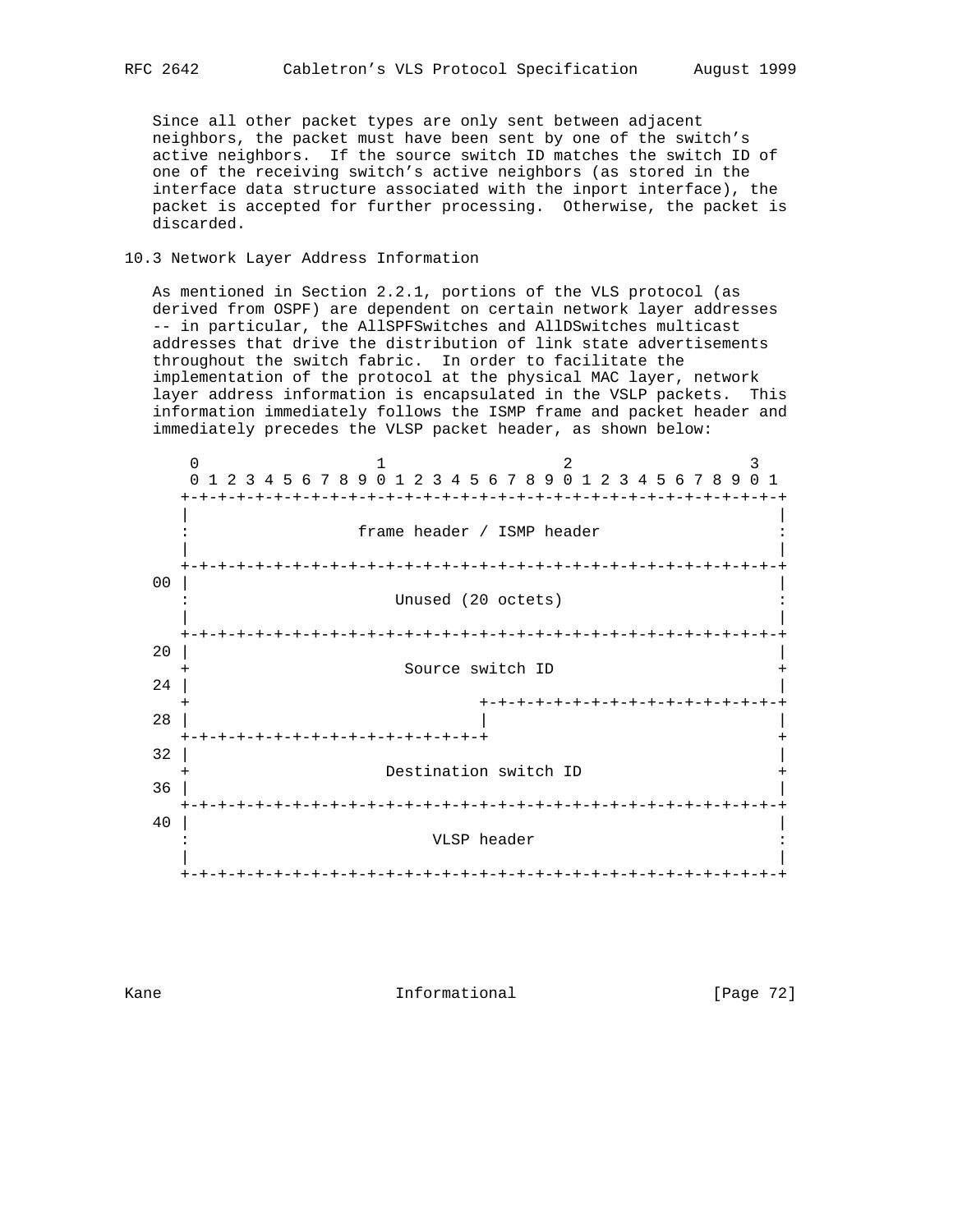Source switch ID

This 10-octet field contains the switch ID of the sending switch.

Destination switch ID

 This 10-octet field contains the switch ID of the packet destination. The value here is set as follows:

- o Hello packets are addressed to the multicast switch ID AllSPFSwitches.
- o The designated switch and the backup designated switch address initial Link State Update packets and Link State Acknowledgment packets to the multicast switch ID AllSPFSwitches.
- o All other switches address initial Link State Update packets and Link State Acknowledgment packets to the multicast switch ID AllDSwitches.
- o Retransmissions of Link State Update packets are always addressed directly to the nonresponding switch.
- o Database Description packets and Link State Request are always addressed directly to the other switch participating in the database exchange process.

VLSP header

 This 30-octet field contains the VLSP standard header. See Section 10.4.

10.4 VLSP Packet Header

 Every VLSP packet starts with a common 30-octet header. This header, along with the data found in the network layer address information, contains all the data necessary to determine whether the packet should be accepted for further processing. (See Section 10.1.)

 The format of the VLSP header is shown below. Note that the header starts at offset 36 of the ISMP message body, following the network layer address information.

Kane **Informational Informational** [Page 73]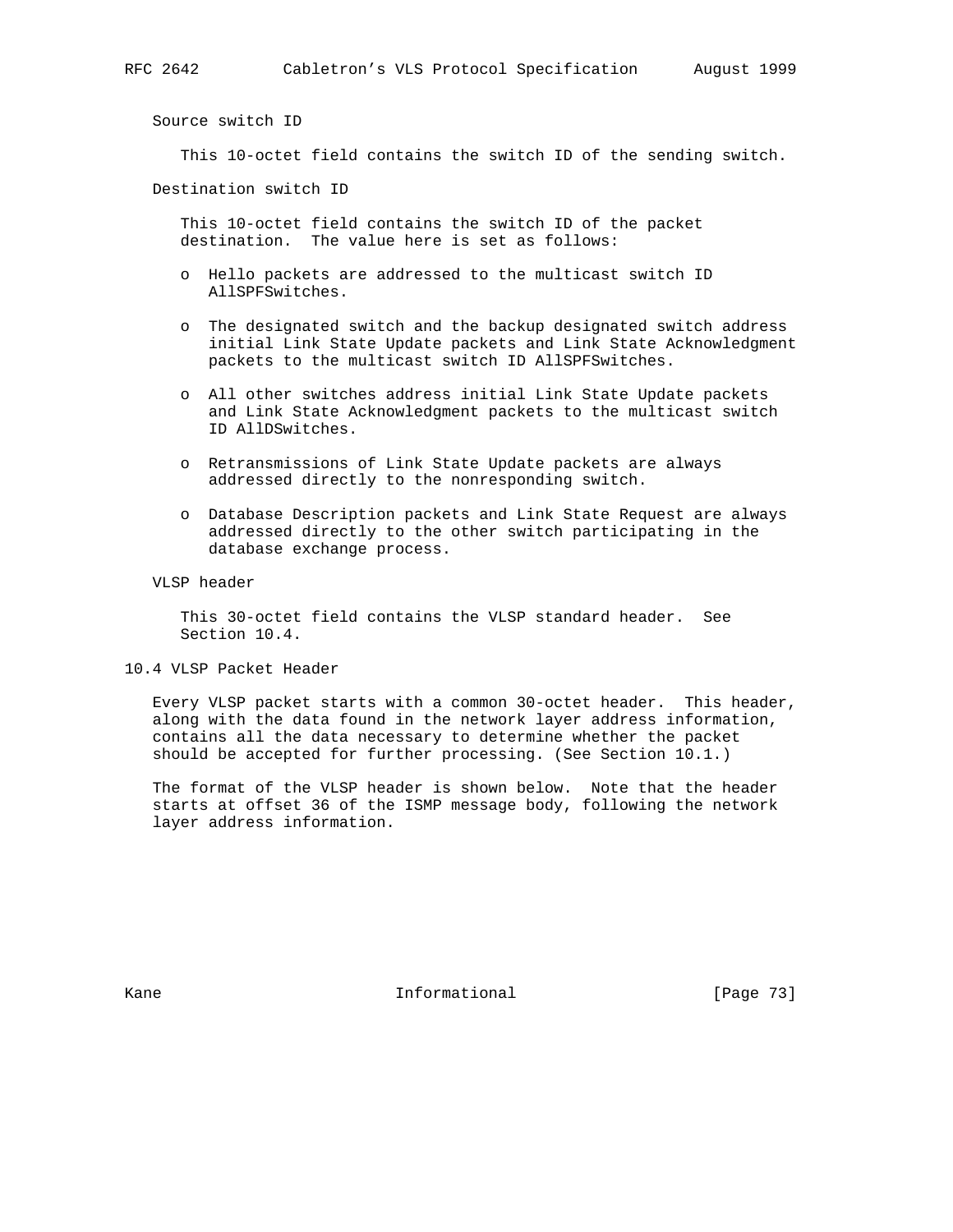

#### Type

 This 1-octet field contains the packet type. Possible values are as follows:

- 1 Hello
- 2 Database Description
- 3 Link State Request
- 4 Link State Update
- 5 Link State Acknowledgment

## Packet length

 This 2-octet field contains the length of the protocol packet, in bytes, calculated from the start of the VLSP header, at offset 20 of the ISMP message body. If the packet length is not an integral number of 16-bit words, the packet is padded with an octet of zero (see the description of the checksum field, below).

Kane **Informational Informational** [Page 74]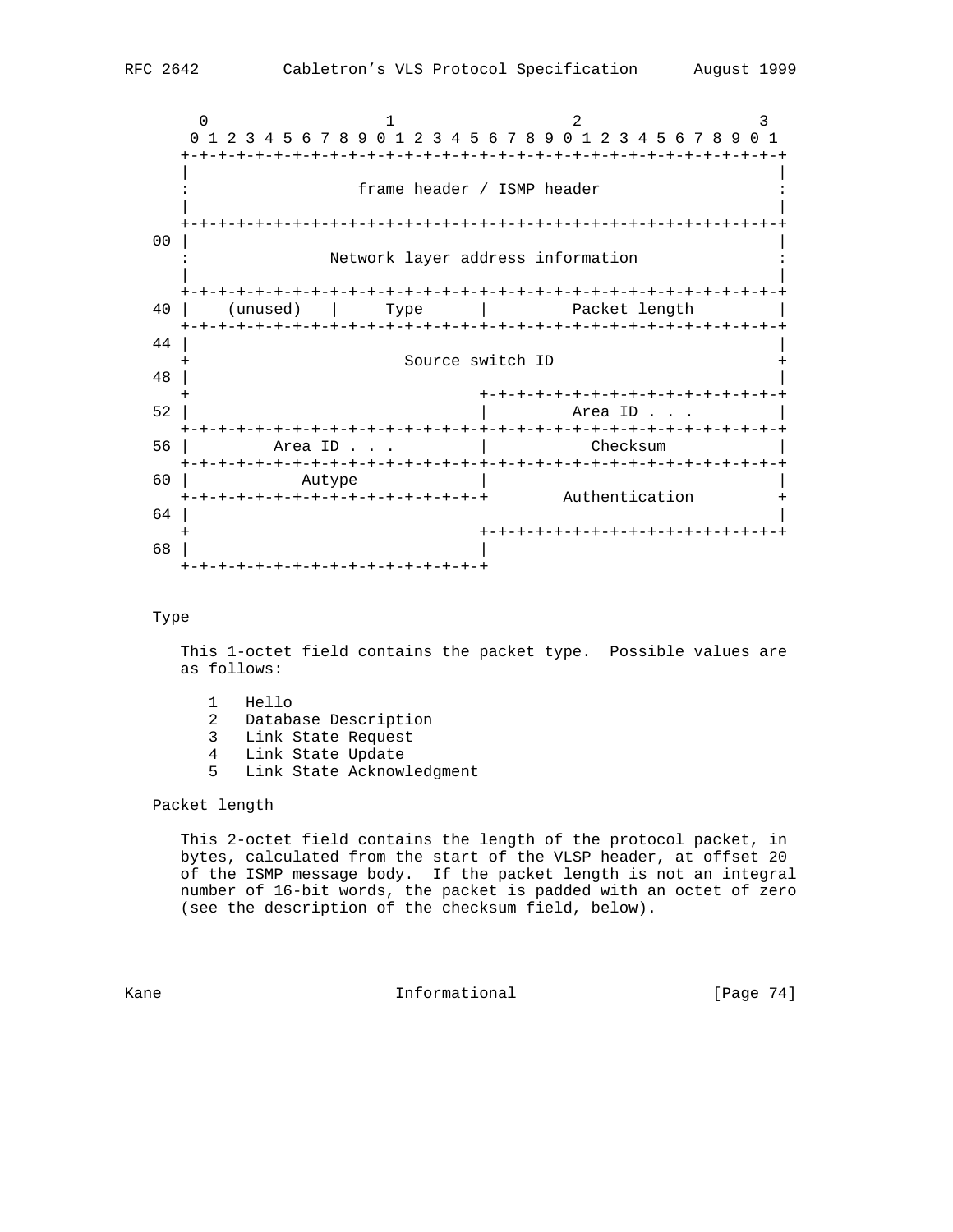#### Switch ID

This 10-octet field contains the switch ID of the sending switch.

#### Area ID

 This 4-octet field contains the area identifier. Since VLSP does not support multiple areas, the value here is always zero.

## Checksum

 This 2-octet field contains the packet checksum value. The checksum is calculated as the 16-bit one's complement of the one's complement sum of all the 16-bit words in the packet, beginning with the VLSP header, excluding the authentication field. If the packet length is not an integral number of 16-bit words, the packet is padded with an octet of zero before calculating the checksum.

#### AuType

 This 2-octet field identifies the authentication scheme to be used for the packet. Since authentication is not supported by this version of VLSP, this field contains zero.

#### Authentication

 This 8-octet field is reserved for use by the authentication scheme. Since authentication is not supported by this version of VLSP, this field contains zeroes.

#### 10.5 Options Field

 Hello packets and Database Description packets, as well as link state advertisements, contain a 1-octet options field. Using this field, a switch can communicate its optional capabilities to other VLSP switches. The receiving switch can then choose whether or not to support those optional capabilities. Thus, switches of differing capabilities potentially can be mixed within a single VLSP routing domain.

 Two optional capabilities are currently defined in the options field: routing based on Type of Service (TOS) and support for external routing beyond the local switch fabric. These two capabilities are specified in the options field as shown below.

Kane **Informational Informational** [Page 75]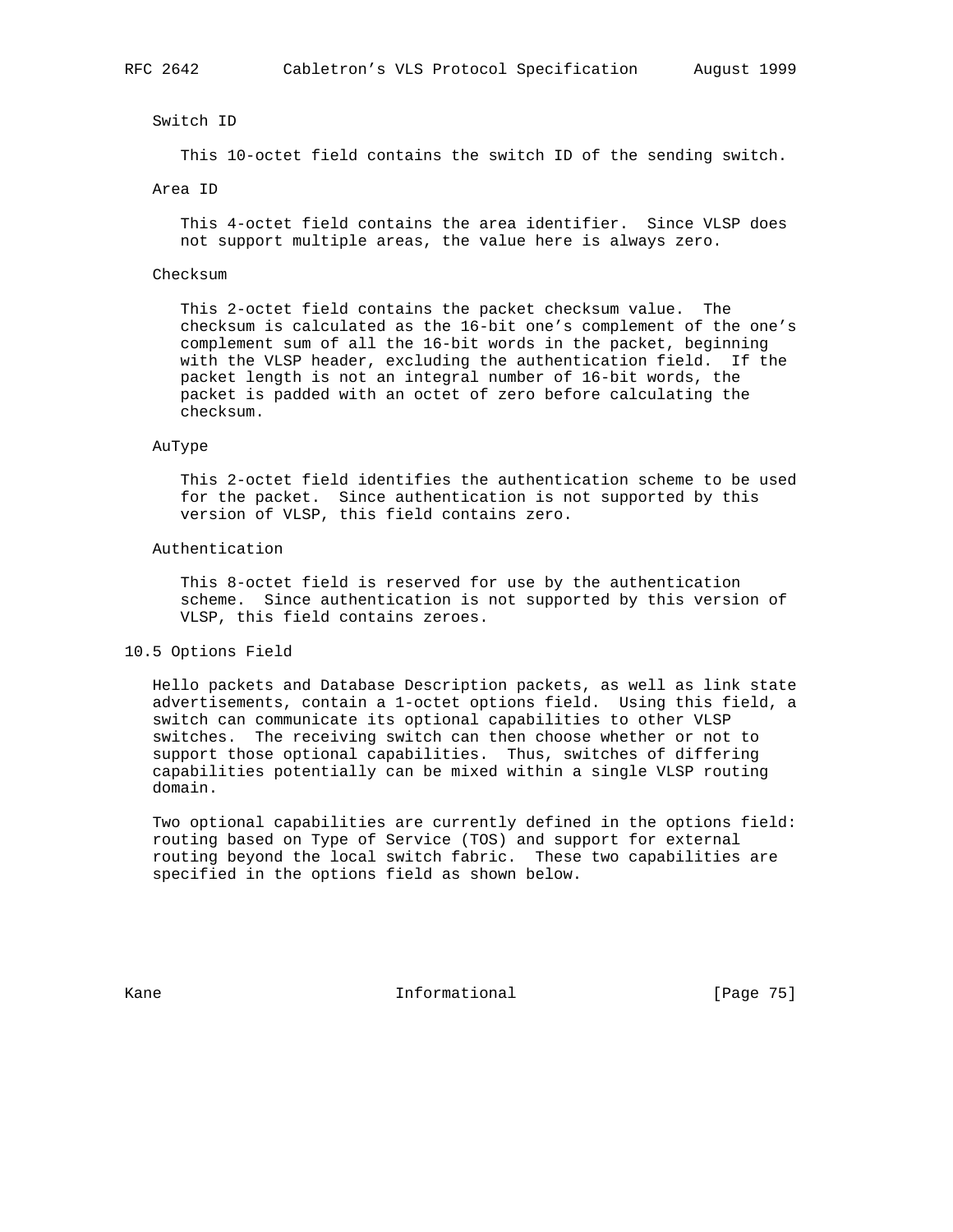## +-+-+-+-+-+-+-+-+ |0|0|0|0|0|0|E|T| +-+-+-+-+-+-+-+-+

The options field

T-bit

 The T-bit specifies the switch's Type of Service (TOS) capability. If the T-bit is set, the switch supports routing based on nonzero types of service.

E-bit

 The E-bit specifies the switch's external routing capability. If the E-bit is set, the switch supports external routing.

 Note: The current version of VLSP supports neither of these capabilities. Therefore, both the T-bit and the E-bit are clear and the options field contains a value of zero.

10.6 Packet Formats

 This section contains detailed descriptions of the five VLS protocol packets.

10.6.1 Hello Packets

 Hello packets are sent periodically over multi-access switch interfaces in order to discover and maintain neighbor relationships.

 Note: Hello packets are not sent over point-to-point network links. For point-to-point links, the VLS protocol relies on the VlanHello protocol [IDhello] to notify it of neighboring switches.

 Since all switches connected to a common network link must agree on certain interface parameters, these parameters are included in each Hello packet. A switch receiving a Hello packet that contains parameters inconsistent with its own view of the interface will not establish a neighbor relationship with the sending switch.

The format of a Hello packet is shown below.

Kane **Informational Informational** [Page 76]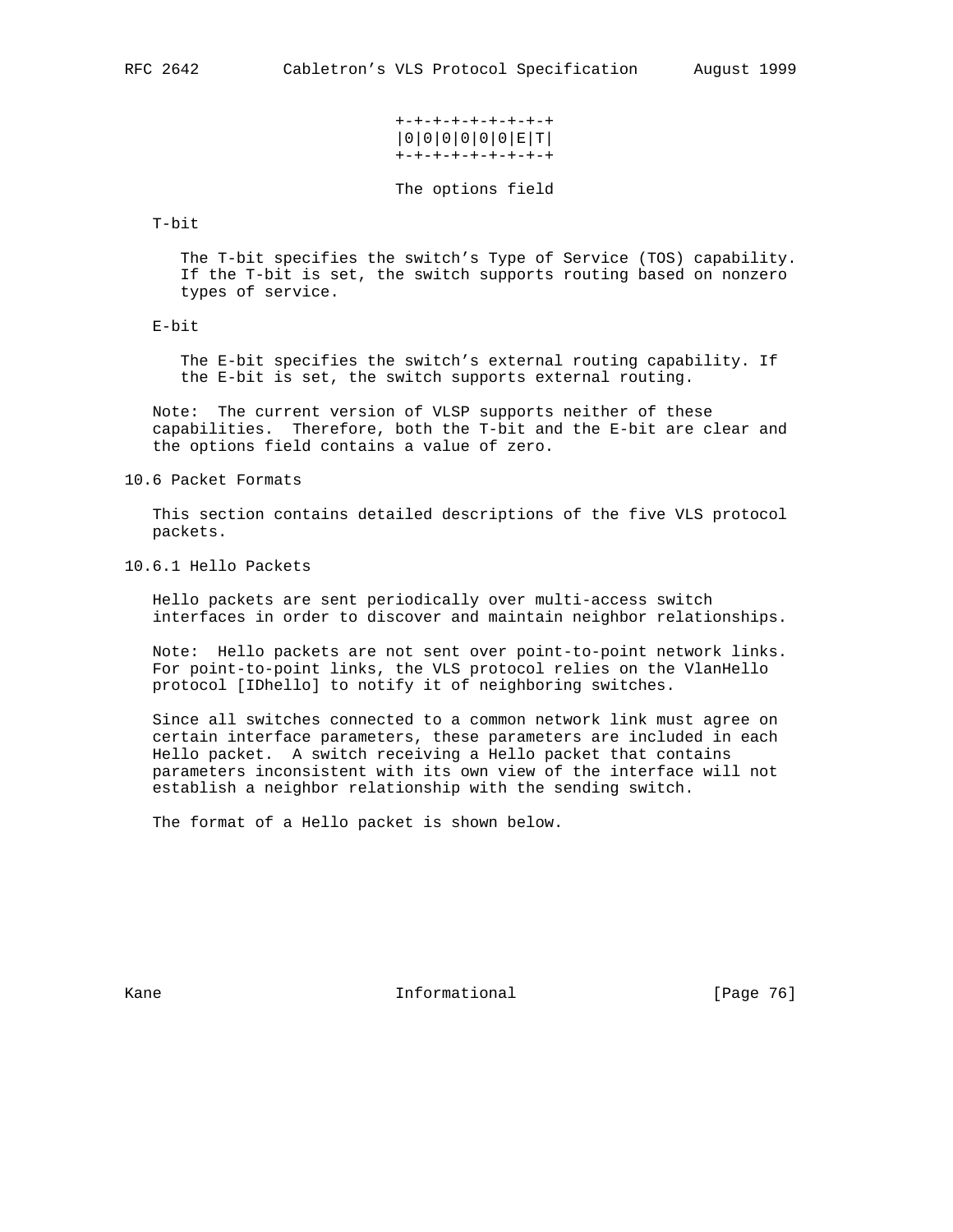$0$  1 2 3 0 1 2 3 4 5 6 7 8 9 0 1 2 3 4 5 6 7 8 9 0 1 2 3 4 5 6 7 8 9 0 1 +-+-+-+-+-+-+-+-+-+-+-+-+-+-+-+-+-+-+-+-+-+-+-+-+-+-+-+-+-+-+-+-+ 00 | | Network layer addressing / VLSP header | | +-+-+-+-+-+-+-+-+-+-+-+-+-+-+-+-+-+-+-+-+-+-+-+-+-+-+-+-+-+-+-+-+ 70 | (unused -- must be 0) | +-+-+-+-+-+-+-+-+-+-+-+-+-+-+-+-+-+-+-+-+-+-+-+-+-+-+-+-+-+-+-+-+ 74 | HelloInt | Options | Priority | +-+-+-+-+-+-+-+-+-+-+-+-+-+-+-+-+-+-+-+-+-+-+-+-+-+-+-+-+-+-+-+-+ 78 | DeadInt | +-+-+-+-+-+-+-+-+-+-+-+-+-+-+-+-+-+-+-+-+-+-+-+-+-+-+-+-+-+-+-+-+  $82$  |  $\blacksquare$ Designated switch ID  $86$  |  $\blacksquare$  + +-+-+-+-+-+-+-+-+-+-+-+-+-+-+-+-+ 90 | | | +-+-+-+-+-+-+-+-+-+-+-+-+-+-+-+-+ + 94 |  $\blacksquare$ Backup designated switch ID 98 | | +-+-+-+-+-+-+-+-+-+-+-+-+-+-+-+-+-+-+-+-+-+-+-+-+-+-+-+-+-+-+-+-+  $102$  | + + : Neighbor list : + + | | +-+-+-+-+-+-+-+-+-+-+-+-+-+-+-+-+-+-+-+-+-+-+-+-+-+-+-+-+-+-+-+-+

Network layer addressing / VLSP header

 This 70-octet field contains the network layer addressing information and the standard VLS protocol packet header. The packet header type field contains a value of 1.

# HelloInt

 This 2-octet field contains the interval, in seconds, at which this switch sends Hello packets.

## Options

 This 1-octet field contains the optional capabilities supported by the switch, as described in Section 10.5.

Kane **Informational Informational** [Page 77]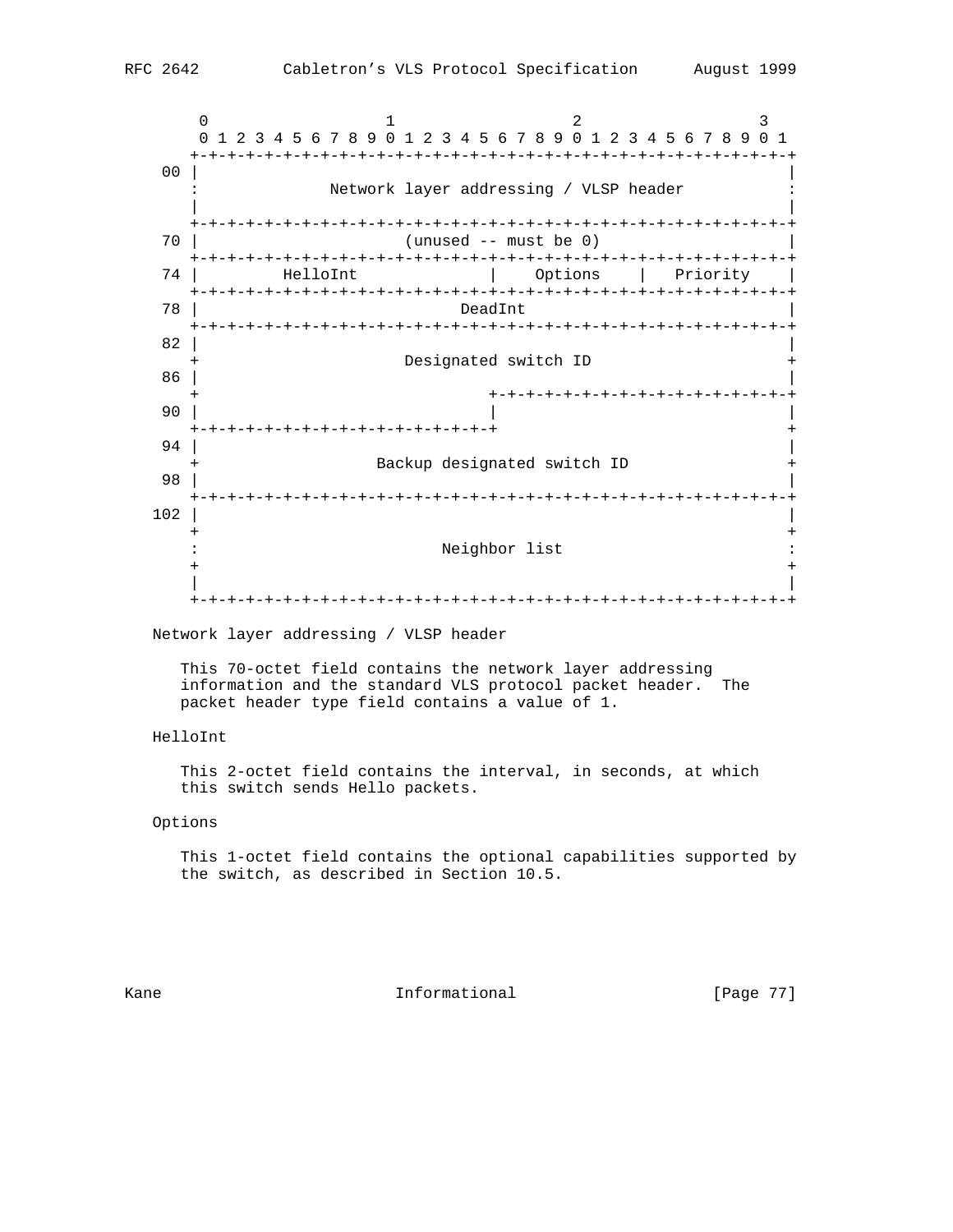## Priority

 This 1-octet field contains the switch priority used in selecting the designated switch and backup designated switch (see Section 6.3.1). If the value here is zero, the switch is ineligible to become the designated switch or the backup designated switch.

### DeadInt

 This 4-octet field contains the length of time, in seconds, that neighboring switches will wait before declaring the interface down once they stop receiving Hello packets over the interface. The value here is equal to the value of SwitchDeadInterval, as found in the interface data structure.

## Designated switch

 This 10-octet field contains the switch ID of the designated switch for this network link, as currently understood by the sending switch. This value is set to zero if the designated switch selection process has not yet begun.

## Backup designated switch

 This 10-octet field contains the switch ID of the backup designated switch for the network link, as currently understood by the sending switch. This value is set to zero if the backup designated switch selection process has not yet begun.

## Neighbor list

 This variable-length field contains a list of switch IDs of each switch from which the sending switch has received a valid Hello packet within the last SwitchDeadInterval seconds.

## 10.6.2 Database Description Packets

 Database Description packets are exchanged while an adjacency is being formed between two neighboring switches and are used to describe the contents of the topological database. For a complete description of the database exchange process, see Section 7.2.

The format of a Database Description packet is shown below.

Kane **Informational Informational** [Page 78]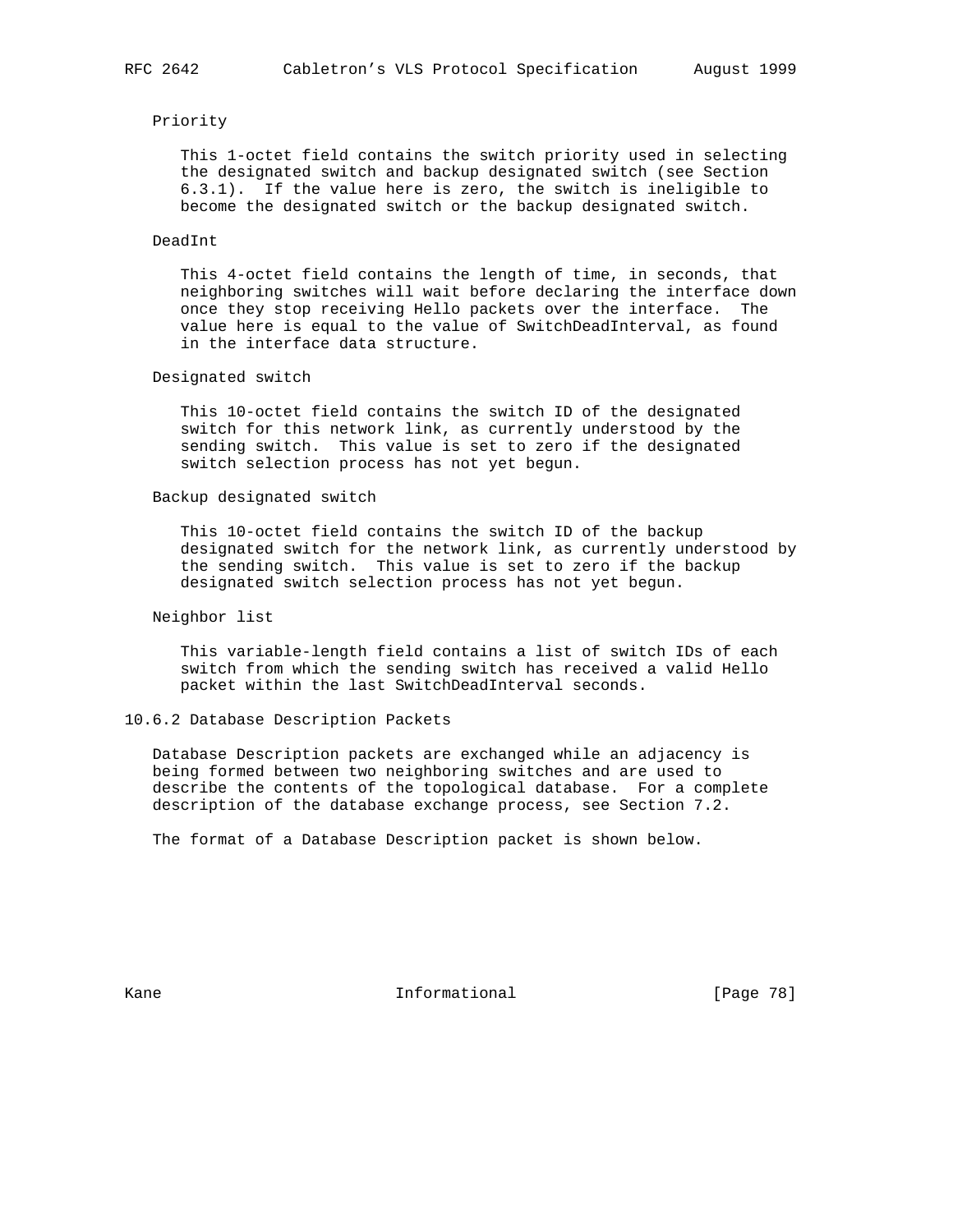$0$  1 2 3 0 1 2 3 4 5 6 7 8 9 0 1 2 3 4 5 6 7 8 9 0 1 2 3 4 5 6 7 8 9 0 1 +-+-+-+-+-+-+-+-+-+-+-+-+-+-+-+-+-+-+-+-+-+-+-+-+-+-+-+-+-+-+-+-+ 00 | | Network layer addressing / VLSP header | | +-+-+-+-+-+-+-+-+-+-+-+-+-+-+-+-+-+-+-+-+-+-+-+-+-+-+-+-+-+-+-+-+ 70 | (unused -- must be 0) | Options | Flags | +-+-+-+-+-+-+-+-+-+-+-+-+-+-+-+-+-+-+-+-+-+-+-+-+-+-+-+-+-+-+-+-+ Sequence number +-+-+-+-+-+-+-+-+-+-+-+-+-+-+-+-+-+-+-+-+-+-+-+-+-+-+-+-+-+-+-+-+ 78 | | + + : Link state advertisement headers : + + | | +-+-+-+-+-+-+-+-+-+-+-+-+-+-+-+-+-+-+-+-+-+-+-+-+-+-+-+-+-+-+-+-+

Network layer addressing / VLSP header

 This 70-octet field contains the network layer addressing information and the standard VLS protocol packet header. The packet header type field contains a value of 2.

## Options

 This 1-octet field contains the optional capabilities supported by the switch, as described in Section 10.5.

#### Flags

 This 1-octet field contains a set of bit flags that are used to coordinate the database exchange process. The format of this octet is as follows:

```
 +-+-+-+-+-+-+-+-+
|0|0|0|0|0|I|M|MS
+-+-+-+-+-+-+-+-+
```
I-bit (Init)

 The I-bit is used to signal the start of the exchange. It is set while the two switches negotiate the master/slave relationship and the starting sequence number.

Kane **Informational Informational** [Page 79]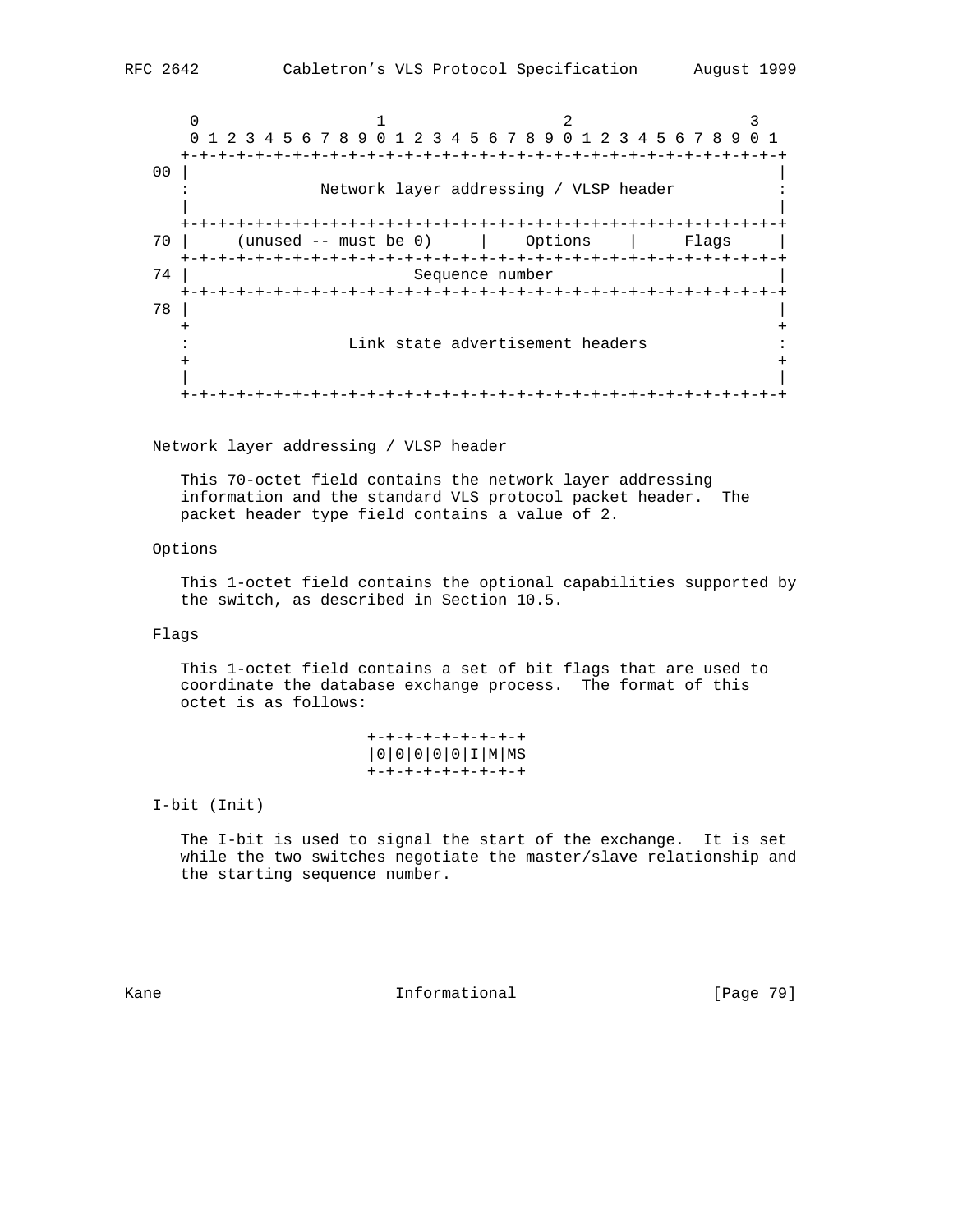M-bit (More)

 The M-bit is set to indicate that more Database Description packets to follow.

MS-bit (Master/Slave)

 The MS-bit is used to indicate which switch is the master of the exchange. If the bit is set, the sending switch is the master during the database exchange process. If the bit is clear, the switch is the slave.

Sequence number

 This 4-octet field is used to sequence the Database Description packets during the database exchange process. The two switches involved in the exchange process agree on the initial value of the sequence number during the master/slave negotiation. The number is then incremented for each Database Description packet in the exchange.

 To acknowledge each Database Description packet sent by the master, the slave sends a Database Description packet that echoes the sequence number of the packet being acknowledged.

Link state advertisement headers

 This variable-length field contains a list of link state headers that describe a portion of the master's topological database. Each header uniquely identifies a link state advertisement and its current instance. (See Section 11.1 for a detailed description of a link state advertisement header.) The number of headers included in the list is calculated implicitly from the length of the packet, as stored in the VLSP packet header (see Section 10.4).

10.6.3 Link State Request Packets

 Link State Request packets are used to request those pieces of the neighbor's database that the sending switch has discovered (during the database exchange process) are more up-to-date than instances in its own database. Link State Request packets are sent as the last step in bringing up an adjacency. (See Section 7.3.)

The format of a Link State Request packet is shown below.

Kane **Informational Informational** [Page 80]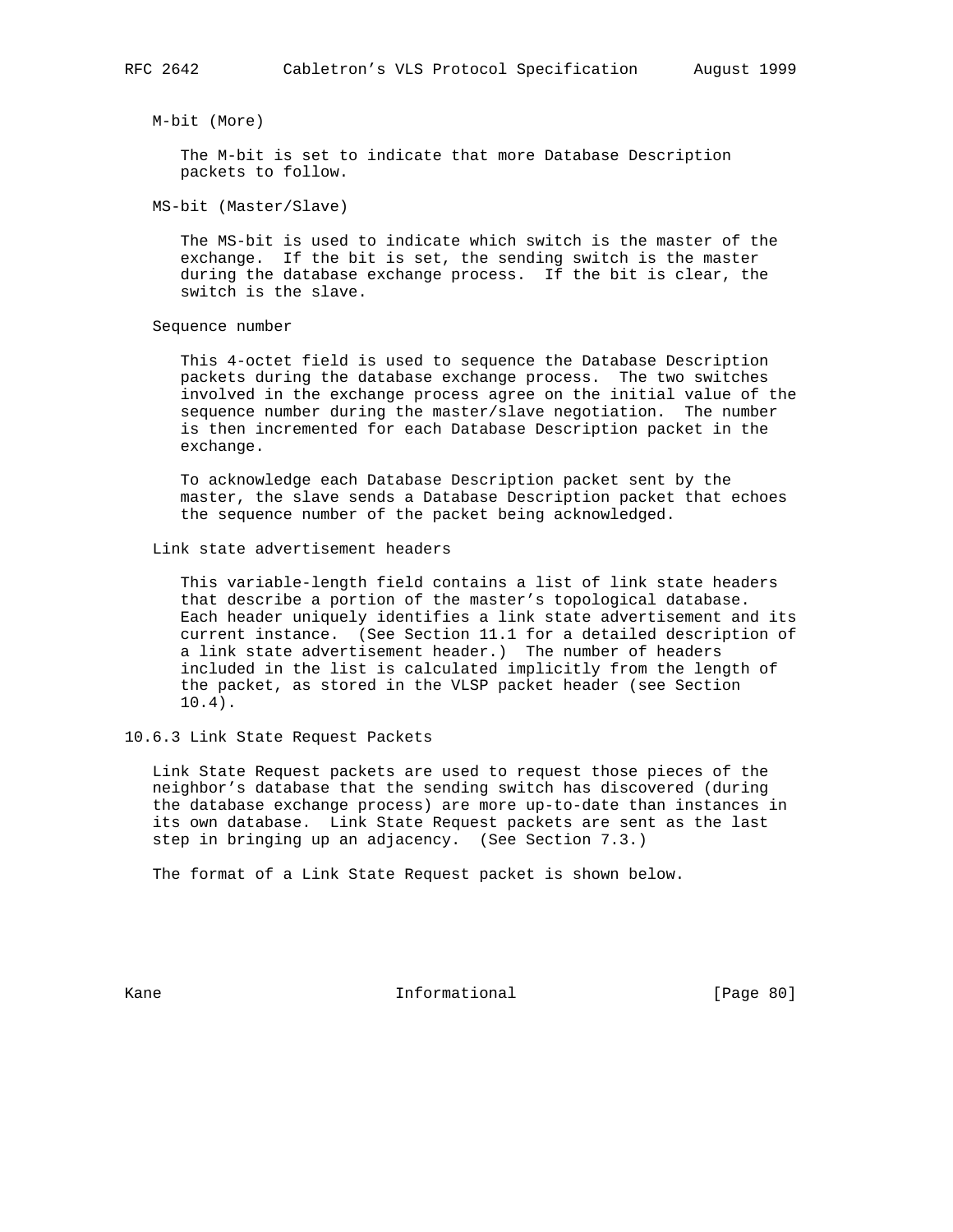$0$  1 2 3 0 1 2 3 4 5 6 7 8 9 0 1 2 3 4 5 6 7 8 9 0 1 2 3 4 5 6 7 8 9 0 1 +-+-+-+-+-+-+-+-+-+-+-+-+-+-+-+-+-+-+-+-+-+-+-+-+-+-+-+-+-+-+-+-+ 00 | | Network layer addressing / VLSP header | | +-+-+-+-+-+-+-+-+-+-+-+-+-+-+-+-+-+-+-+-+-+-+-+-+-+-+-+-+-+-+-+-+ 70 | Link state type | +-+-+-+-+-+-+-+-+-+-+-+-+-+-+-+-+-+-+-+-+-+-+-+-+-+-+-+-+-+-+-+-+  $74$  | Link state ID 88 | | + +-+-+-+-+-+-+-+-+-+-+-+-+-+-+-+-+  $82$  |  $\qquad \qquad$  |  $\qquad \qquad$  |  $\qquad \qquad$  | +-+-+-+-+-+-+-+-+-+-+-+-+-+-+-+-+ +  $86$  |  $\blacksquare$  + Advertising switch ID + 90 |  $\blacksquare$  +-+-+-+-+-+-+-+-+-+-+-+-+-+-+-+-+-+-+-+-+-+-+-+-+-+-+-+-+-+-+-+-+ 94 |  $\blacksquare$ . The state is the state of the state in the state in the state is the state of the state  $\mathbf{z}$  | | +-+-+-+-+-+-+-+-+-+-+-+-+-+-+-+-+-+-+-+-+-+-+-+-+-+-+-+-+-+-+-+-+

Network layer addressing / VLSP header

 This 70-octet field contains the network layer addressing information and the standard VLS protocol packet header. The packet header type field contains a value of 3.

Link state type

 This 4-octet field contains the link state type of the requested link state advertisement, as stored in the advertisement header.

Link state ID

 This 10-octet field contains the link state ID of the requested link state advertisement, as stored in the advertisement header.

Advertising switch

 This 10-octet field contains the switch ID of advertising switch for the requested link state advertisement, as stored in the advertisement header.

Kane **Informational Informational** [Page 81]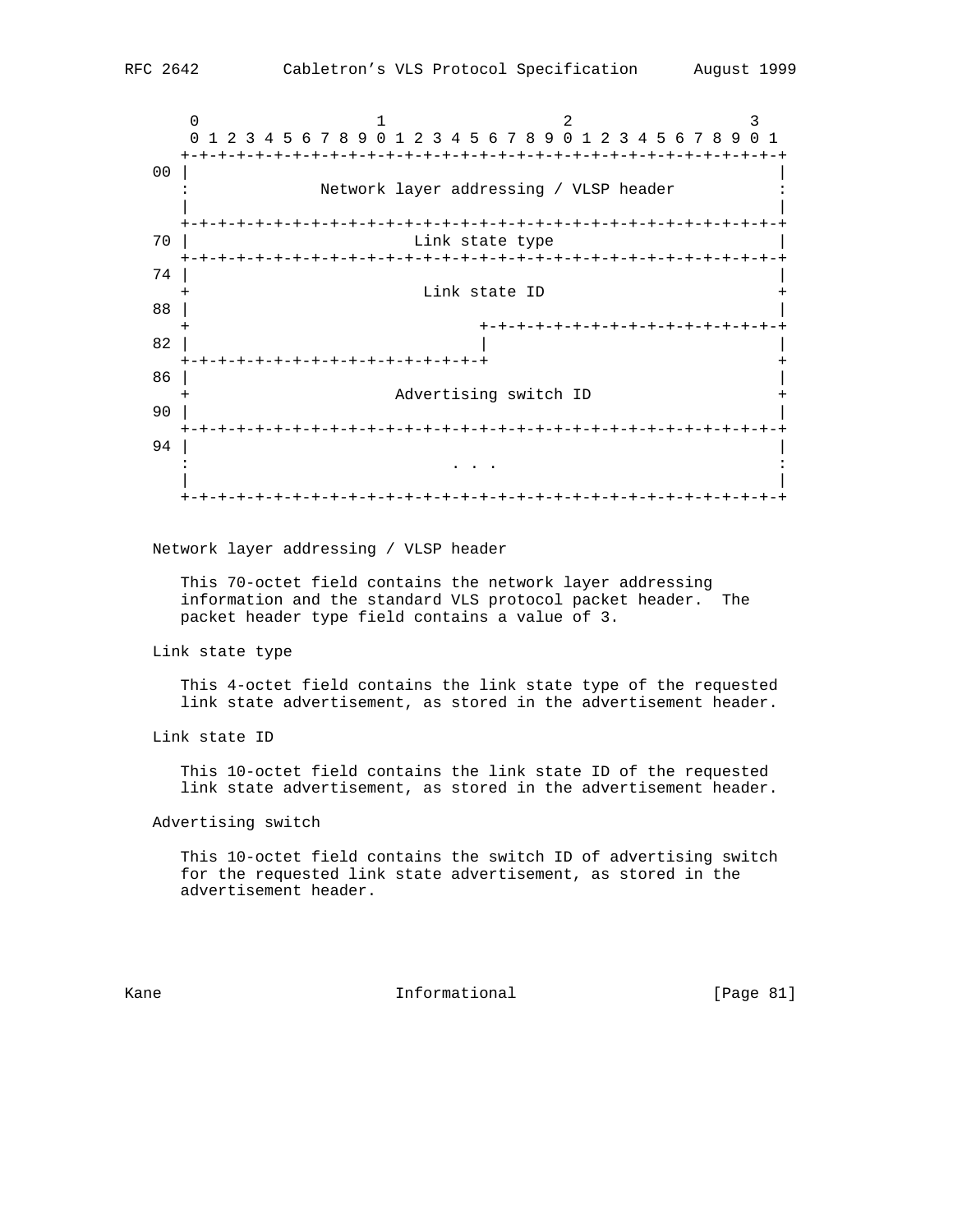Note that the last three fields uniquely identify the advertisement, but not its instance. The receiving switch will respond with its most recent instance of the specified advertisement.

 Multiple link state advertisements can be requested in a single Link State Request packet by repeating the link state type, ID, and advertising switch for each requested advertisement. The number of advertisements requested is calculated implicitly from the length of the packet, as stored in the VLSP packet header.

10.6.4 Link State Update Packets

 Link State Update packets are used to respond to a Link State Request packet or to advertise a new instance of one or more link state advertisements. Link State Update packets are acknowledged with Link State Acknowledgment packets. For more information on the use of Link State Update packets, see Section 7 and Section 8.

The format of a Link State Update packet is shown below.

 $0$  1 2 3 0 1 2 3 4 5 6 7 8 9 0 1 2 3 4 5 6 7 8 9 0 1 2 3 4 5 6 7 8 9 0 1 +-+-+-+-+-+-+-+-+-+-+-+-+-+-+-+-+-+-+-+-+-+-+-+-+-+-+-+-+-+-+-+-+ 00 | | Network layer addressing / VLSP header | | +-+-+-+-+-+-+-+-+-+-+-+-+-+-+-+-+-+-+-+-+-+-+-+-+-+-+-+-+-+-+-+-+ # advertisements +-+-+-+-+-+-+-+-+-+-+-+-+-+-+-+-+-+-+-+-+-+-+-+-+-+-+-+-+-+-+-+-+  $74$  | + + : Link state advertisements : + + | | +-+-+-+-+-+-+-+-+-+-+-+-+-+-+-+-+-+-+-+-+-+-+-+-+-+-+-+-+-+-+-+-+

Network layer addressing / VLSP header

 This 70-octet field contains the network layer addressing information and the standard VLS protocol packet header. The packet header type field contains a value of 4.

# advertisements

 This 4-octet field contains the number of link state advertisements included in the packet.

Kane **Informational Informational** [Page 82]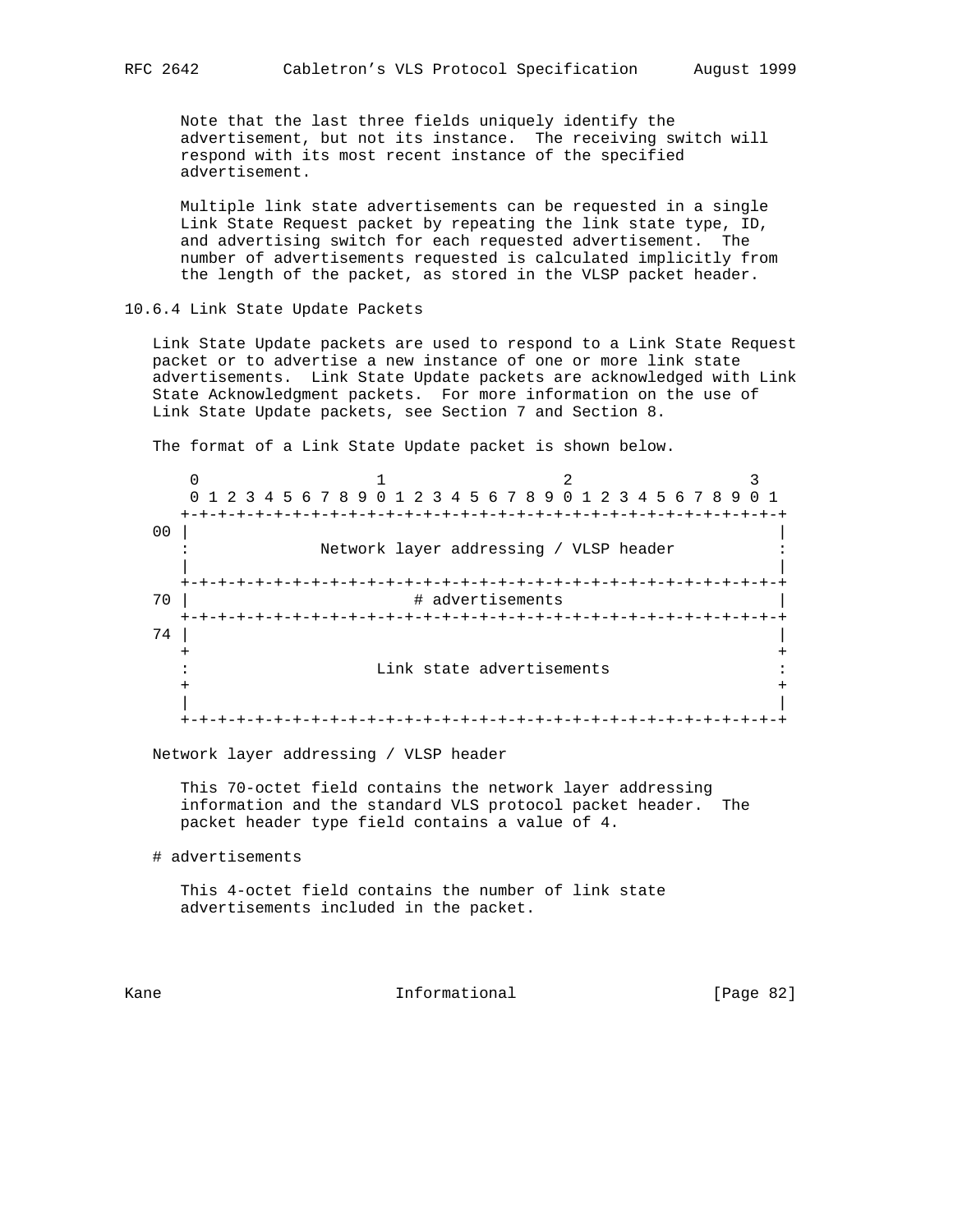Link state advertisements

 This variable-length field contains a list of link state advertisements. For a detailed description of the different types of link state advertisements, see Section 11.

## 10.6.5 Link State Acknowledgment Packets

 Link State Acknowledgment Packets are used to explicitly acknowledge one or more Link State Update packets, thereby making the distribution of link state advertisements reliable. (See Section 8.2.6.)

The format of a Link State Acknowledgment packet is shown below.

 $0$  1 2 3 0 1 2 3 4 5 6 7 8 9 0 1 2 3 4 5 6 7 8 9 0 1 2 3 4 5 6 7 8 9 0 1 +-+-+-+-+-+-+-+-+-+-+-+-+-+-+-+-+-+-+-+-+-+-+-+-+-+-+-+-+-+-+-+-+ 00 | | Network layer addressing / VLSP header | | +-+-+-+-+-+-+-+-+-+-+-+-+-+-+-+-+-+-+-+-+-+-+-+-+-+-+-+-+-+-+-+-+  $70$  | + + : Link state advertisement headers : + + | | +-+-+-+-+-+-+-+-+-+-+-+-+-+-+-+-+-+-+-+-+-+-+-+-+-+-+-+-+-+-+-+-+

Network layer addressing / VLSP header

 This 70-octet field contains the network layer addressing information and the standard VLS protocol packet header. The packet header type field contains a value of 5.

Link state advertisement headers

 This variable-length field contains a list of link state headers that are being acknowledged by this packet. Each header uniquely identifies a link state advertisement and its current instance. (See Section 11.1 for a detailed description of a link state advertisement header.) The number of headers included in the list is calculated implicitly from the length of the packet, as stored in the VLSP packet header (see Section 10.4).

Kane **Informational Informational** [Page 83]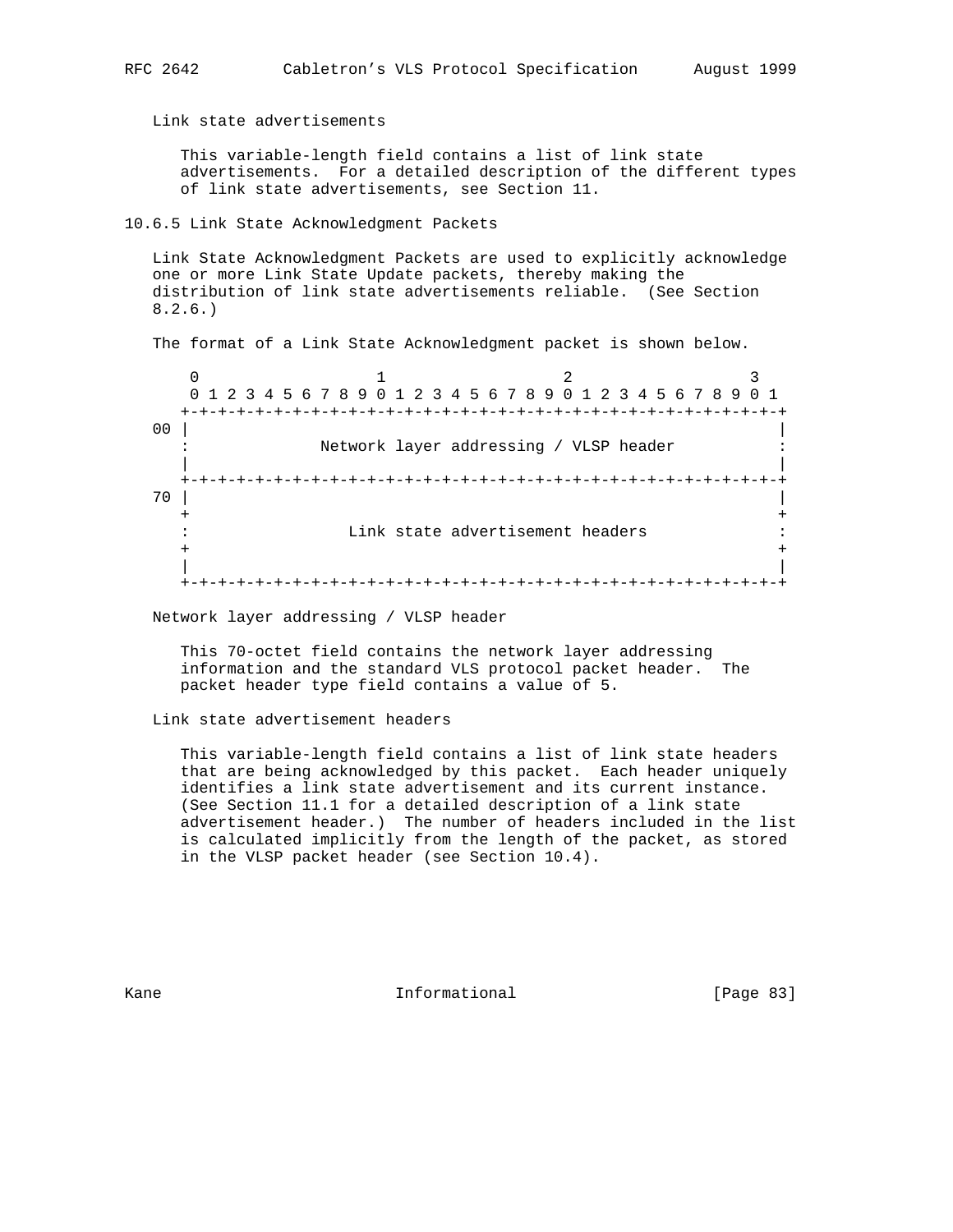### 11. Link State Advertisement Formats

 Link state advertisements are used to describe various pieces of the routing topology within the switch fabric. Each switch in the fabric maintains a complete set of all link state advertisements generated throughout the fabric. (Section 8.1 describes the circumstances under which a link state advertisement is originated. Section 8.2 describes how advertisements are distributed throughout the switch fabric.) This collection of advertisements, known as the link state (or topological) database, is used to calculate a set of best paths to all other switches in the fabric.

 There are two types of link state advertisement, as listed in Table 8.

| Type | Name                          | Function                                          | Description  |
|------|-------------------------------|---------------------------------------------------|--------------|
|      | Switch link<br>advertisement  | Lists all network<br>linksattached to<br>a switch | Section 11.2 |
| 2    | Network link<br>advertisement | Lists all adjacen-<br>cies on a network<br>link   | Section 11.3 |

Table 8: Link State Advertisement Types

 Each link state advertisement begins with a standard header, described in Section 11.1.

## 11.1 Link State Advertisement Headers

 All link state advertisements begin with a common 32-octet header. This header contains information that uniquely identifies the advertisement -- its type, link state ID, and the switch ID of its advertising switch. Also, since multiple instances of a link state advertisement can exist concurrently in the switch fabric, the header contains information that permits a switch to determine which instance is the most recent -- the age, sequence number and checksum.

The format of the link state advertisement header is shown below.

Kane **Informational Informational** [Page 84]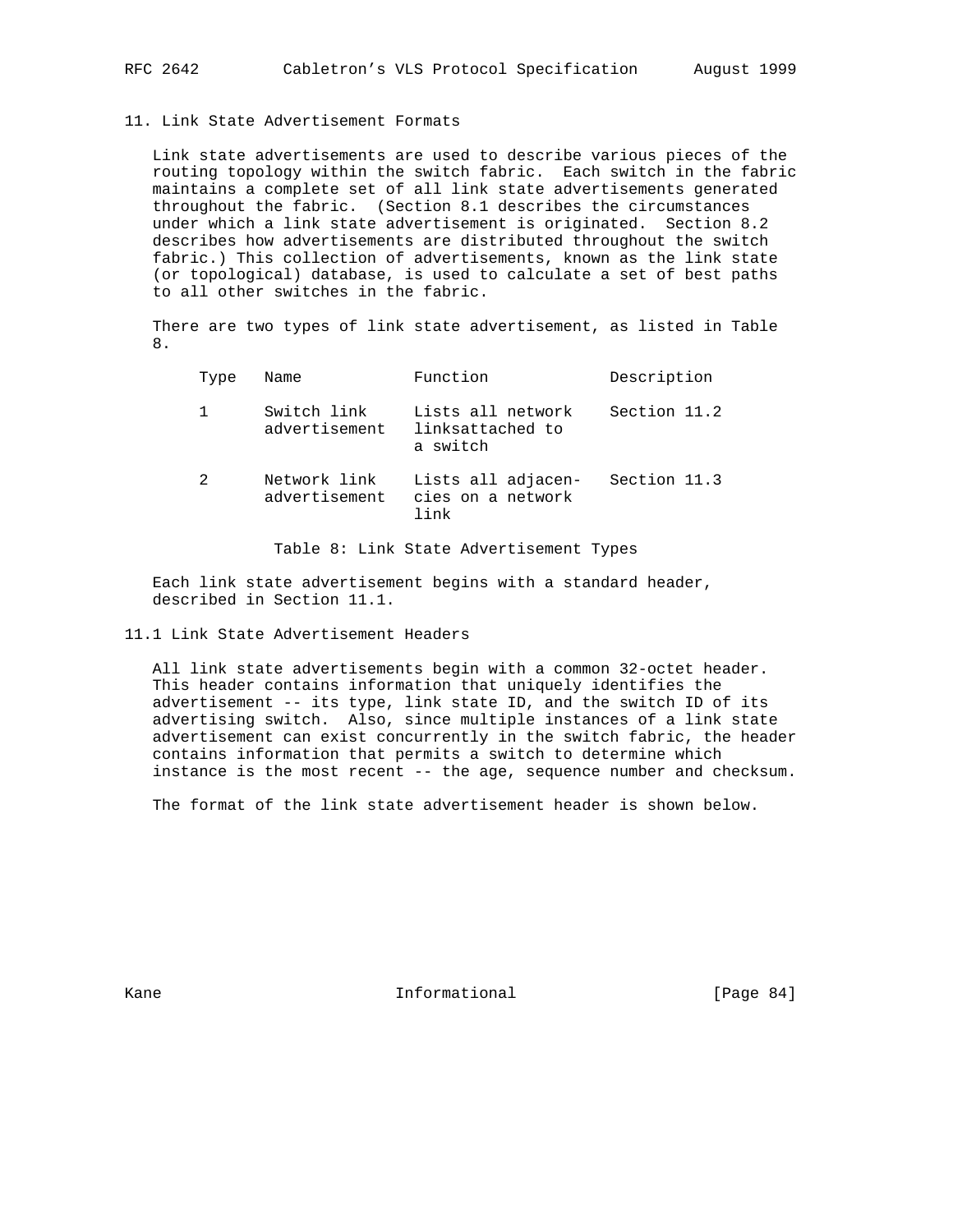

#### Age

 This 2-octet field contains the time, in seconds, since this instance of the link state advertisement was originated.

## Options

 This 1-octet field contains the optional capabilities supported by the advertising switch, as described in Section 10.5.

#### LS type

 This 1-octet field contains the type of the link state advertisement. Possible values are:

- 1 Switch link advertisement
- 2 Network link advertisement

Link state ID

 This 10-octet field identifies the switch that originates advertisements for the link. The content of this field depends on the advertisement's type.

 o For a switch link advertisement, this field contains the switch ID of the originating switch

Kane **Informational Informational** [Page 85]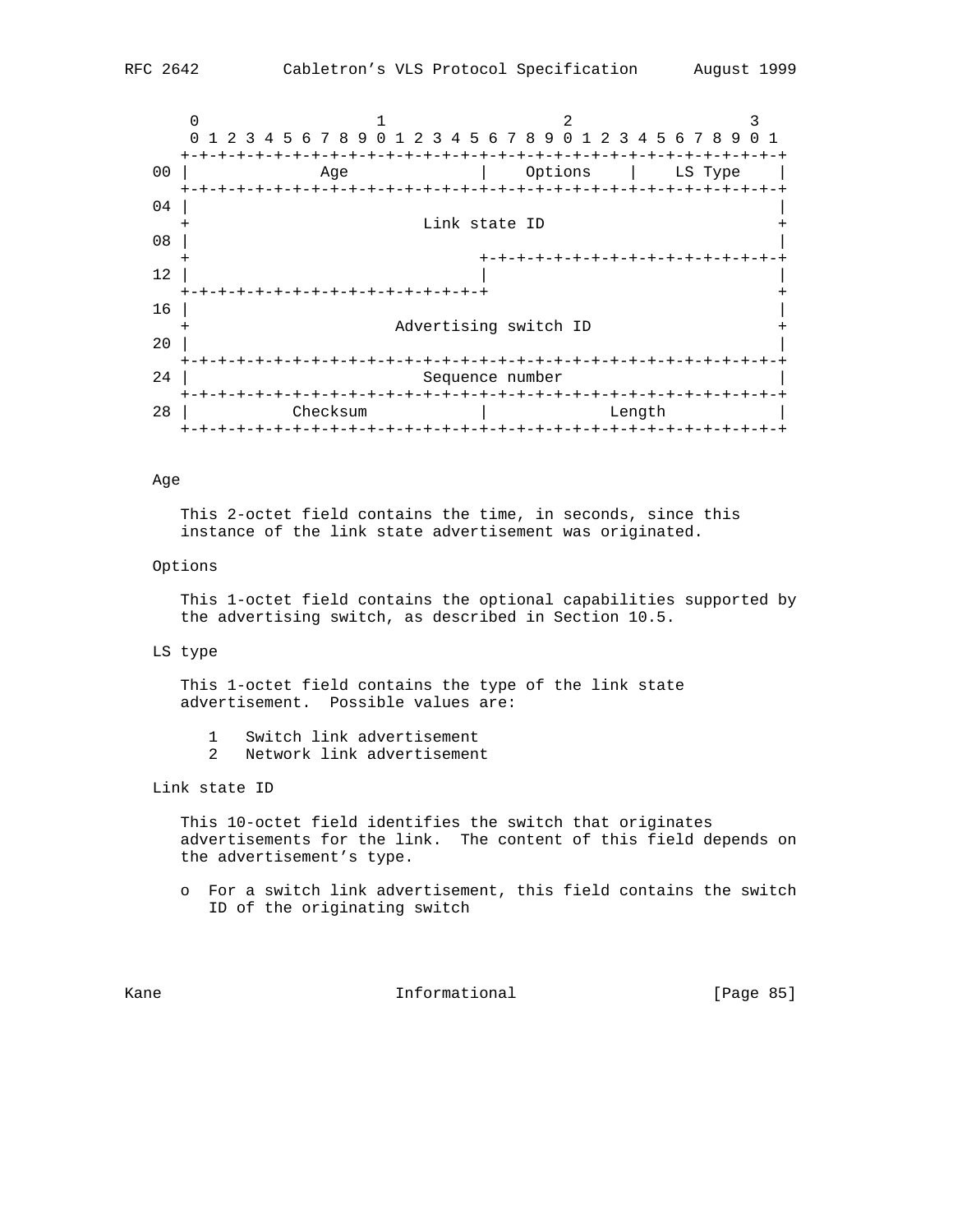o For a network link advertisement, this field contains the switch ID of the designated switch for the link

 Note: In VLSP, the link state ID of an advertisement is always the same as the advertising switch. This level of redundancy results from the fact that OSPF uses additional types of link state advertisements for which the originating switch is not the advertising switch.

## Advertising switch

 This 10-octet field contains the switch ID of the switch that originated the link state advertisement.

Sequence number

 This 4-octet field is used to sequence the instances of a particular link state advertisement. The number is incremented for each new instance.

#### Checksum

 This 2-octet field contains the checksum of the complete contents of the link state advertisement, excluding the age field. The checksum used is commonly referred to as the Fletcher checksum and is documented in [RFC905]. Note that since this checksum is calculated for each separate advertisement, a protocol packet containing lists of advertisements or advertisement headers will contain multiple checksum values.

## Length

 This 2-octet field contains the total length, in octets, of the link state advertisement, including the header.

#### 11.2 Switch Link Advertisements

 A switch link advertisement is used to describe all functioning network links of a switch, including the cost of using each link.

 Each functioning switch in the fabric originates one, and only one, switch link advertisement -- all of the switch's links must be described in a single advertisement. A switch originates its first switch link advertisement (containing no links) when it first becomes functional. It then originates a new instance of the advertisement each time any of its neighbor states changes such that the contents of the advertisement changes. See Section 8.1 for details on originating a switch link advertisement.

Kane **Informational Informational** [Page 86]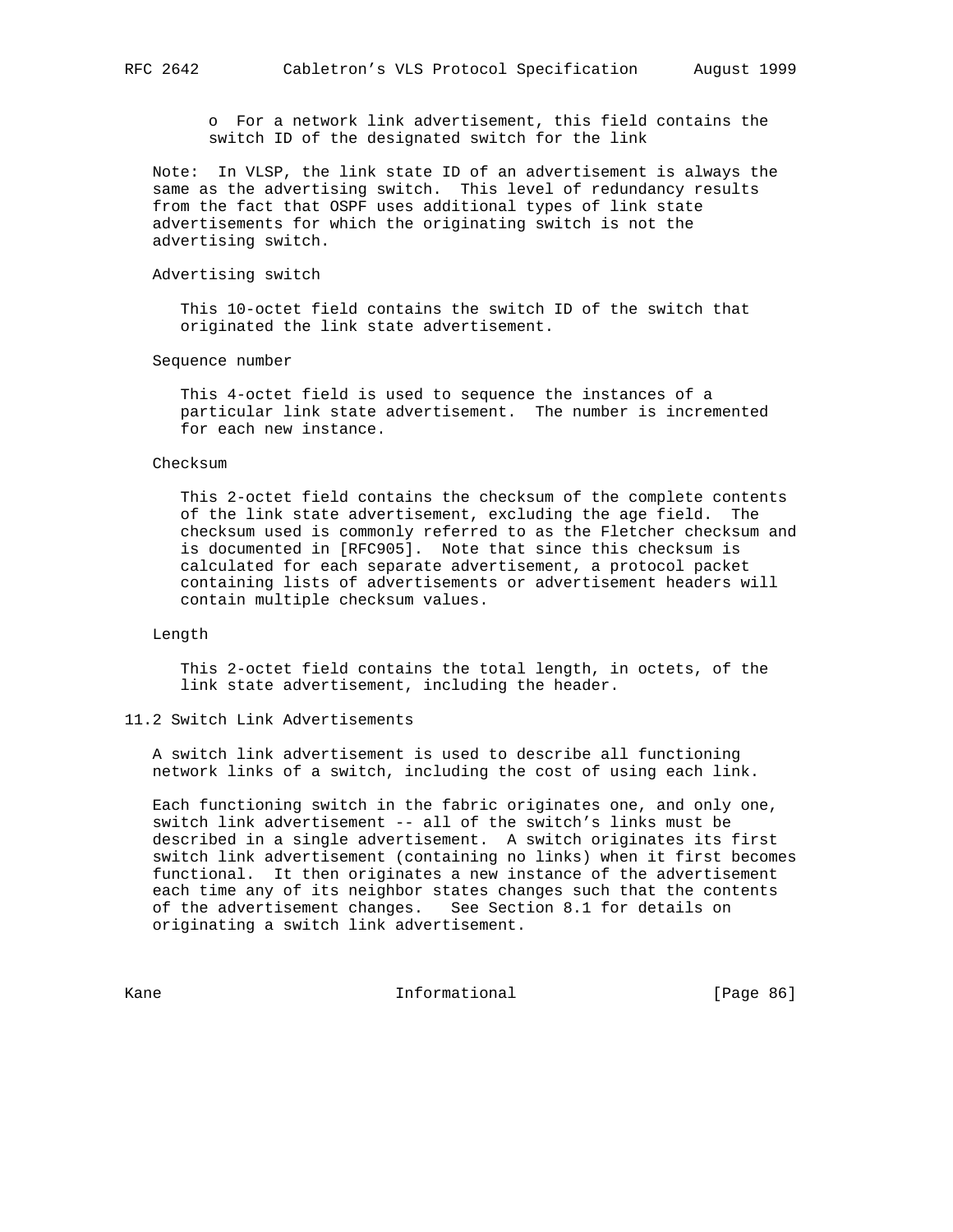The format of a switch link advertisement is shown below. 0  $1$  2 3 0 1 2 3 4 5 6 7 8 9 0 1 2 3 4 5 6 7 8 9 0 1 2 3 4 5 6 7 8 9 0 1 +-+-+-+-+-+-+-+-+-+-+-+-+-+-+-+-+-+-+-+-+-+-+-+-+-+-+-+-+-+-+-+-+ 00 | | Link state header | | +-+-+-+-+-+-+-+-+-+-+-+-+-+-+-+-+-+-+-+-+-+-+-+-+-+-+-+-+-+-+-+-+  $32$  | (unused -- must be 0) | # links +-+-+-+-+-+-+-+-+-+-+-+-+-+-+-+-+-+-+-+-+-+-+-+-+-+-+-+-+-+-+-+-+  $\overline{36}$  |  $\overline{)$ Link ID 40 | | + +-+-+-+-+-+-+-+-+-+-+-+-+-+-+-+-+ 44 | | | +-+-+-+-+-+-+-+-+-+-+-+-+-+-+-+-+ + 48 | | Link data 52 | | +-+-+-+-+-+-+-+-+-+-+-+-+-+-+-+-+-+-+-+-+-+-+-+-+-+-+-+-+-+-+-+-+ 56 | Link type | # TOS | TOS 0 metric +-+-+-+-+-+-+-+-+-+-+-+-+-+-+-+-+-+-+-+-+-+-+-+-+-+-+-+-+-+-+-+-+ 60 | | . The state is the state of the state in the state is a state of the state in the state  $\mathcal{A}$  | | +-+-+-+-+-+-+-+-+-+-+-+-+-+-+-+-+-+-+-+-+-+-+-+-+-+-+-+-+-+-+-+-+

Link state header

 This 32-octet field contains the standard link state advertisement header. The type field contains a 1, and the link state ID field contains the switch ID of the advertising switch.

# links

 This 2-octet field contains the number of links described by this advertisement. This value must be equal to the total number of functioning network links attached to the switch.

Kane Informational [Page 87]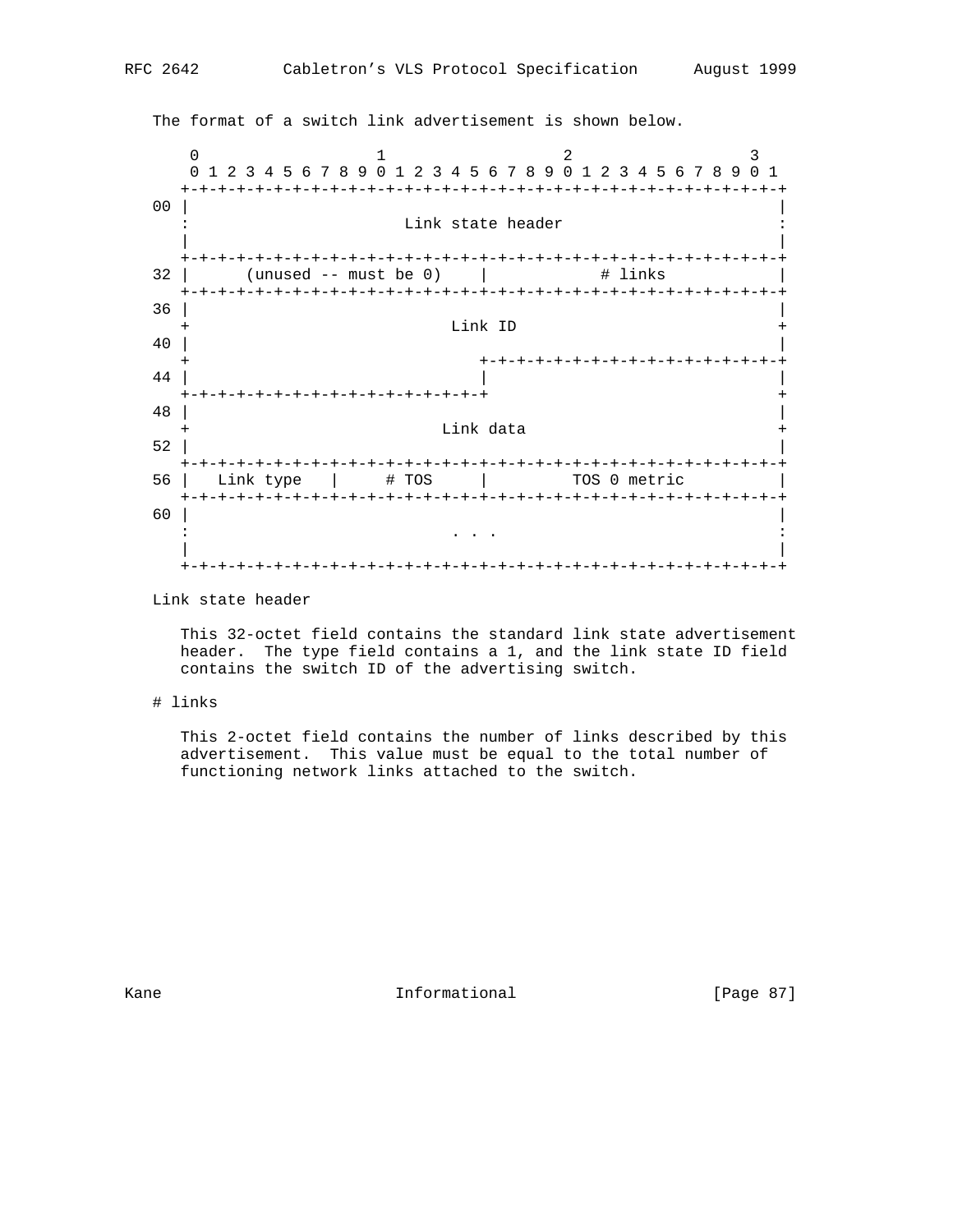Link ID

 This 10-octet field identifies the other switch that originates link state advertisements for the link, providing a key for accessing other link state advertisements for the link. The value here is based on the link type, as follows:

- o For point-to-point links, this field contains the switch ID of the neighbor switch connected to the other end of the link.
- o For multi-access links, this field contains the switch ID of the designated switch for the link.

Link data

 This 10-octet field contains additional data necessary to calculate the set of best paths. Typically, this field contains the interface ID of the link.

Link type

 This 1-octet field contains the type of link being described. Possible values are as follows:

- 1 Point-to-point link
- 2 Multi-access link

#### # TOS

 This 1-octet field contains the number of nonzero type of service metrics specified for the link. Since the current version of VLSP does not support routing based on nonzero types of service, this field contains a value of zero.

## TOS 0 metric

 This 2-octet field contains the cost of using this link for the zero TOS. This value is expressed in the link state metric and must be greater than zero.

 Note that the last five fields are repeated for all functioning network links attached to the advertising switch. If the interface state of attached link changes, the switch must originate a new instance of the switch link advertisement.

Kane **Informational Informational** [Page 88]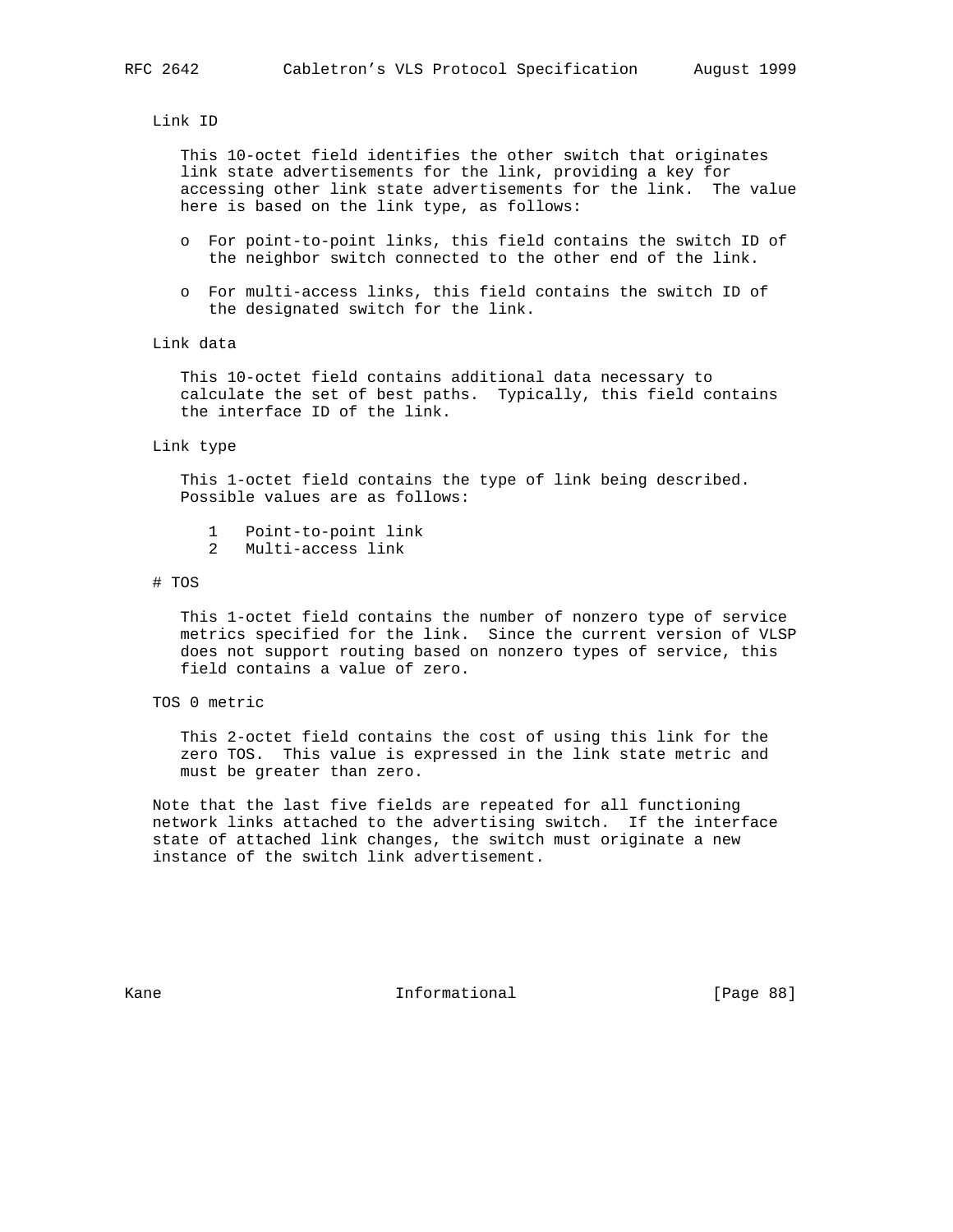## 11.3 Network Link Advertisements

 A network link advertisement is originated by the designated switch of each multi-access network link. The advertisement describes all switches attached to the link that are currently fully adjacent to the designated switch, including the designated switch itself. See Section 8.1 for details on originating a switch link advertisement.

 Network link advertisements are not generated for point-to-point network links.

The format of a network link advertisement is show below.

 $0$  1 2 3 0 1 2 3 4 5 6 7 8 9 0 1 2 3 4 5 6 7 8 9 0 1 2 3 4 5 6 7 8 9 0 1 +-+-+-+-+-+-+-+-+-+-+-+-+-+-+-+-+-+-+-+-+-+-+-+-+-+-+-+-+-+-+-+-+ 00 | | Link state header | | +-+-+-+-+-+-+-+-+-+-+-+-+-+-+-+-+-+-+-+-+-+-+-+-+-+-+-+-+-+-+-+-+ 32 | (unused) | +-+-+-+-+-+-+-+-+-+-+-+-+-+-+-+-+-+-+-+-+-+-+-+-+-+-+-+-+-+-+-+-+  $\overline{36}$  |  $\overline{)$  + + : Switch list : + + | | +-+-+-+-+-+-+-+-+-+-+-+-+-+-+-+-+-+-+-+-+-+-+-+-+-+-+-+-+-+-+-+-+

Link state header

 This 32-octet field contains the standard link state advertisement header. The type field contains a 2, and the link state ID field contains the switch ID of the designated switch.

Switch list

 The switch IDs of all switches attached to the network link that are currently fully adjacent to the designated switch. The designated switch includes itself in this list.

12. Protocol Parameters

 This section contains a compendium of the parameters used in the VLS protocol.

Kane **Informational Informational** [Page 89]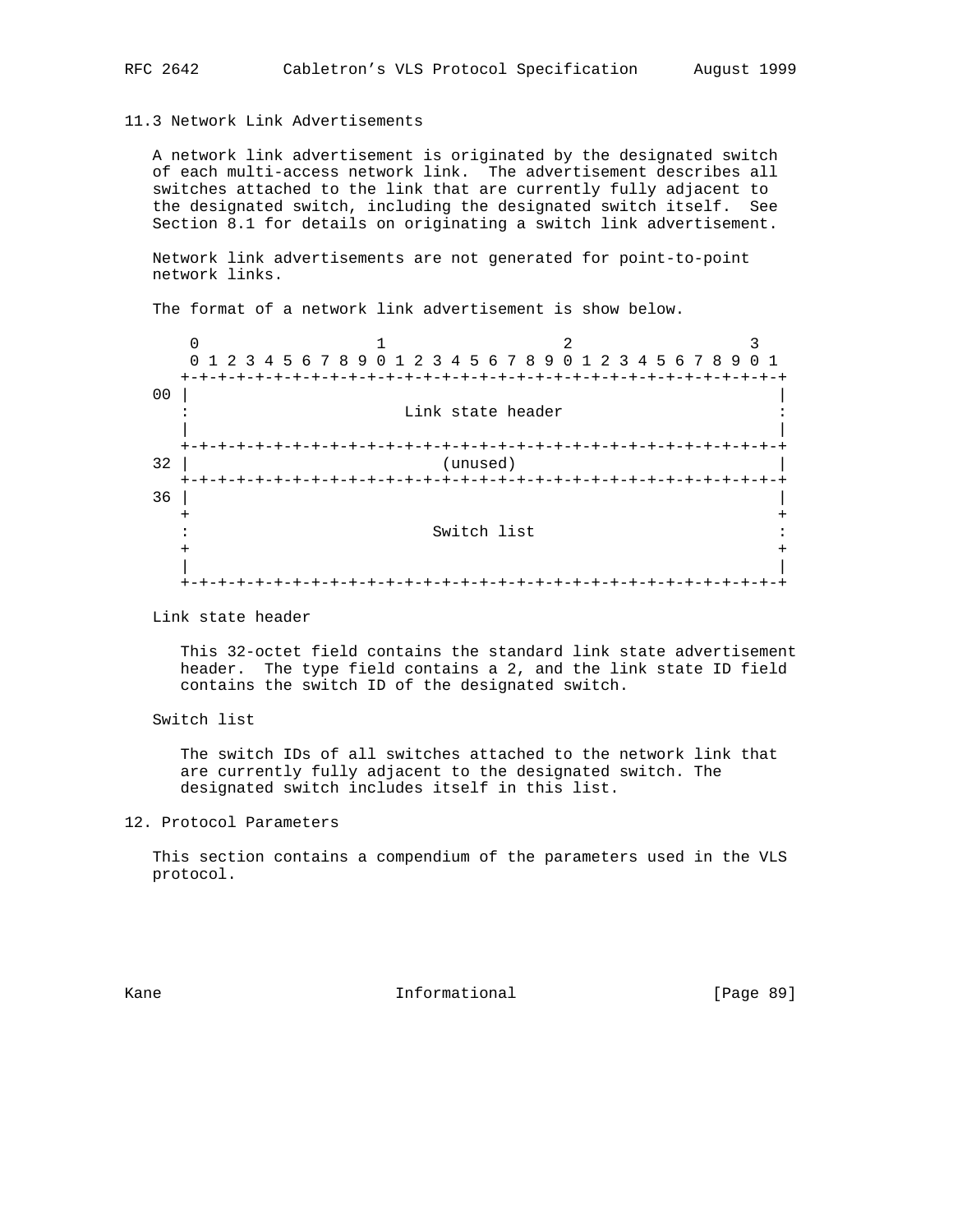## 12.1 Architectural Constants

 Several VLS protocol parameters have fixed architectural values. The name of each architectural constant follows, together with its value and a short description of its function.

## AllSPFSwitches

 The multicast switch ID to which Hello packets and certain other protocol packets are addressed, as specified in the destination switch ID field of the network layer address information (see Section 10.3). The value of AllSPFSwitches is E0-00-00-05-00-00-  $00-00.$ 

#### AllDSwitches

 The multicast switch ID to which Link State Update packets and Link State Acknowledgment packets are addressed, as specified in the destination switch ID field of the network layer address information (see Section 10.3), when they are destined for the designated switch or the backup designated switch of a network link. The value of AllDSwitches is E0-00-00-06-00-00-00-00.

### LSRefreshTime

 The interval at which the set of best paths recalculated if no other state changes have forced a recalculation. The value of LSRefreshTime is set to 1800 seconds (30 minutes).

#### MinLSInterval

 The minimum time between distinct originations of any particular link state advertisement. The value of MinLSInterval is set to 5 seconds.

#### MaxAge

 The maximum age that a link state advertisement can attain. When an advertisement's age reaches MaxAge, it is redistributed throughout the switch fabric. When the originating switch receives an acknowledgment for the advertisement, indicating that the advertisement has been removed from all neighbor Link state retransmission lists, the advertisement is removed from the originating switch's database. Advertisements having age MaxAge are not used to calculate the set of best paths. The value of MaxAge must be greater than LSRefreshTime. The value of MaxAge is set to 3600 seconds (1 hour).

Kane **Informational Informational** [Page 90]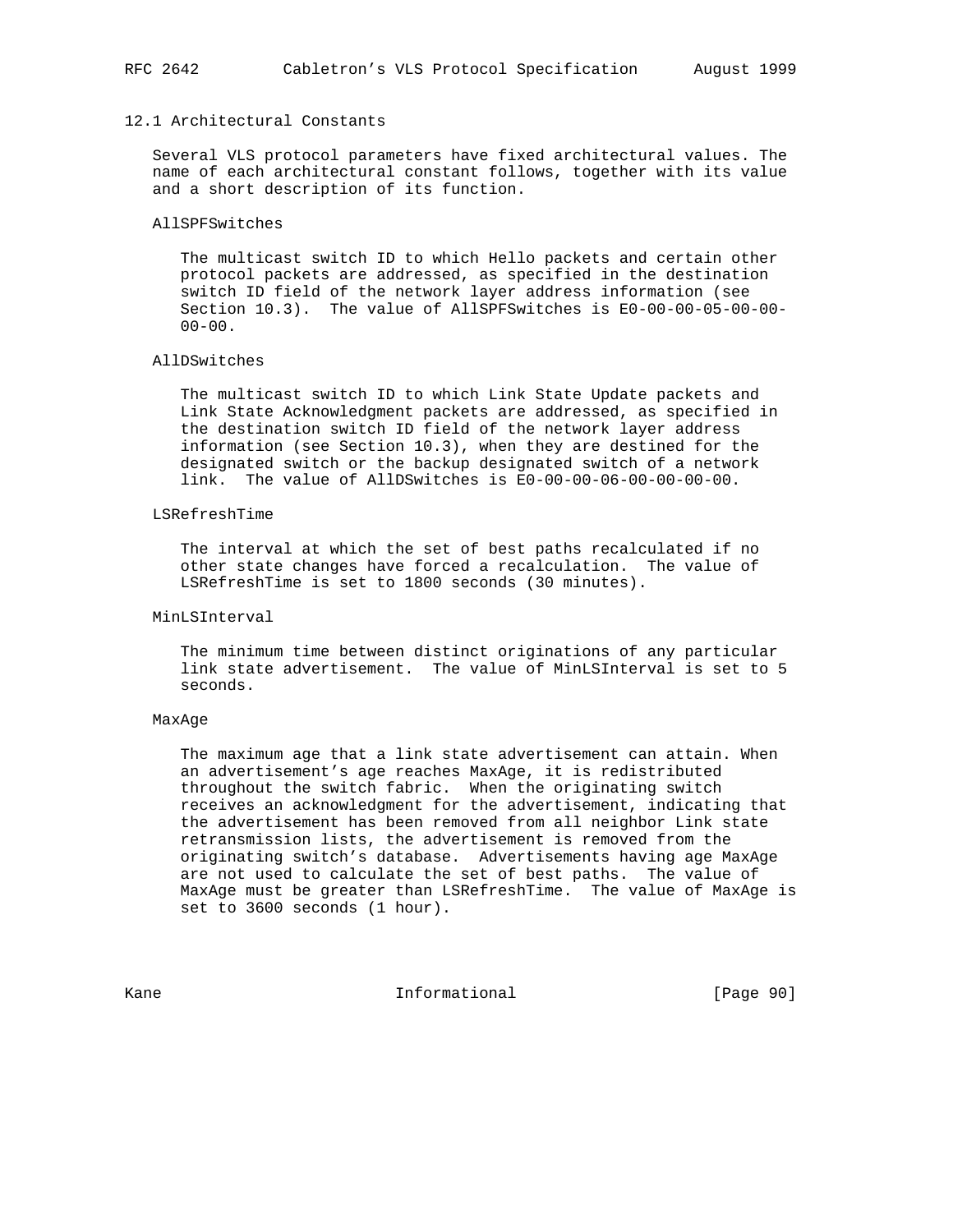#### MaxAgeDiff

 The maximum time disparity in ages that can occur for a single link state instance as it is distributed throughout the switch fabric. Most of this time is accounted for by the time the advertisement sits on switch output queues (and therefore not aging) during the distribution process. The value of MaxAgeDiff is set to 900 seconds (15 minutes).

## LSInfinity

 The link state metric value indicating that the destination is unreachable. It is defined to be a binary value of all ones.

12.2 Configurable Parameters

 Many of the switch interface parameters used by VLSP may be made configurable if the implementer so desires. These parameters are listed below. Sample default values are given for some of the parameters.

 Note that some of these parameters specify properties of the individual interfaces and their attached network links. These parameters must be consistent across all the switches attached to that link.

Interface output cost(s)

 The cost of sending a packet over the interface, expressed in the link state metric. This is advertised as the link cost for this interface in the switch's switch link advertisement. The interface output cost must always be greater than zero.

## RxmtInterval

 The number of seconds between link state advertisement retransmissions for adjacencies established on this interface. This value is also used when retransmitting Database Description packets and Link State Request packets. This value must be greater than the expected round-trip delay between any two switches on the attached link. However, the value should be conservative or needless retransmissions will result. A typical value for a local area network would be 5 seconds.

Kane **Informational Informational** [Page 91]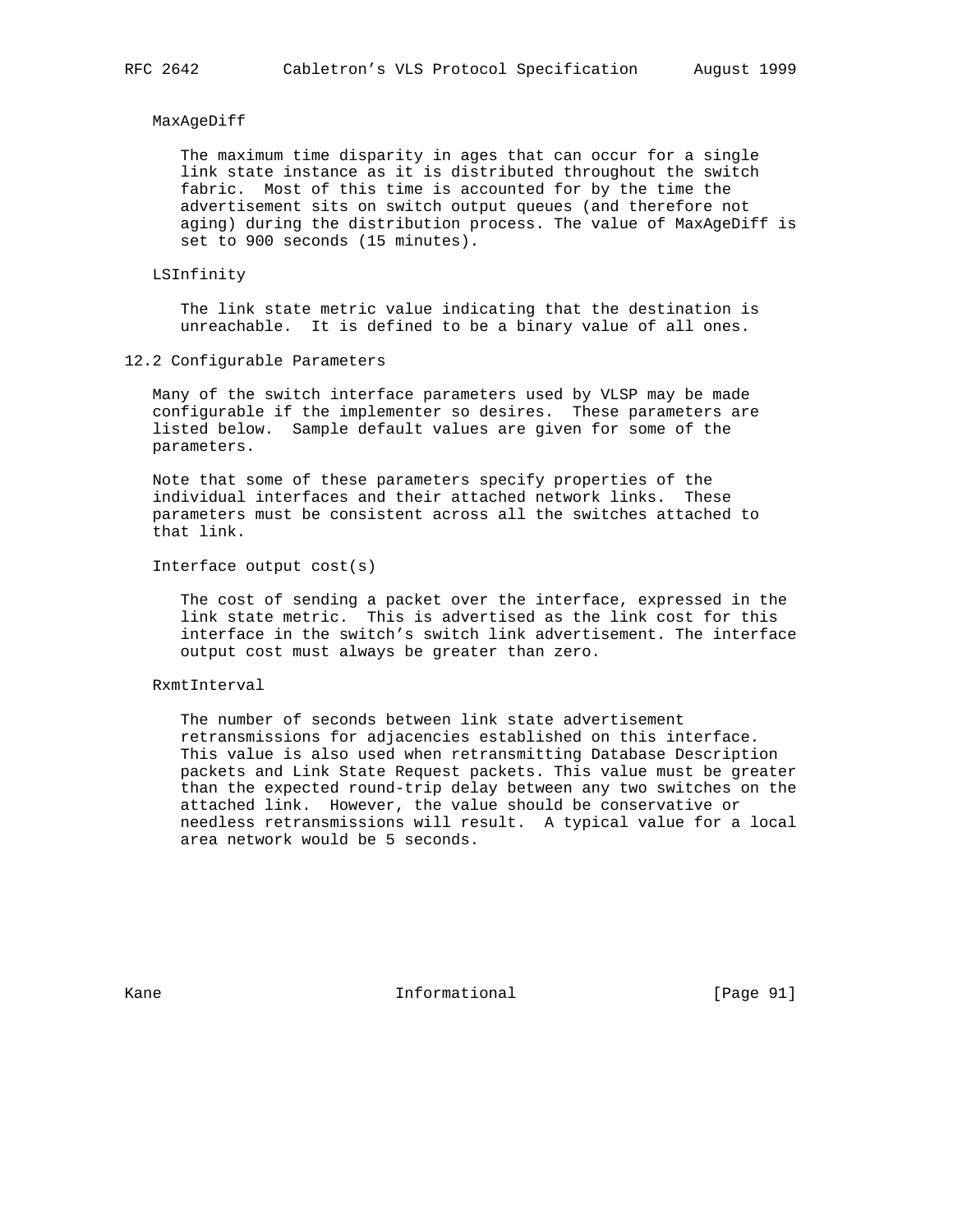## InfTransDelay

 The estimated number of seconds it takes to transmit a Link State Update packet over this interface. Link state advertisements contained in the Link State Update packet must have their age incremented by this amount before transmission. This value must take into account the transmission and propagation delays for the interface and must be greater than zero. A typical value for a local area network would be 1 second.

## Switch priority

 An 8-bit unsigned integer. When two switches attached to the same network link contend for selection as the designated switch, the switch with the highest priority takes precedence. If both switches have the same priority, the switch with the highest base MAC address becomes the designated switch. A switch whose switch priority is set to zero is ineligible to become the designated switch on the attached link.

#### HelloInterval

 The length of time, in seconds, between the Hello packets that the switch sends over the interface. This value is advertised in the switch's Hello packets. It must be the same for all switches attached to a common network link. The smaller this value is set, the faster topological changes will be detected. However, a smaller interval will also generate more routing traffic. A typical value for a local area network would be 10 seconds.

SwitchDeadInterval

 The length of time, in seconds, that neighboring switches will wait before declaring the interface down once they stop receiving Hello packets over the interface. This value is advertised in the switch's Hello packets. It must be the same for all switches attached to a common network link and should be some multiple of the HelloInterval parameter. A typical value would be 4 times HelloInterval.

Kane **Informational Informational** [Page 92]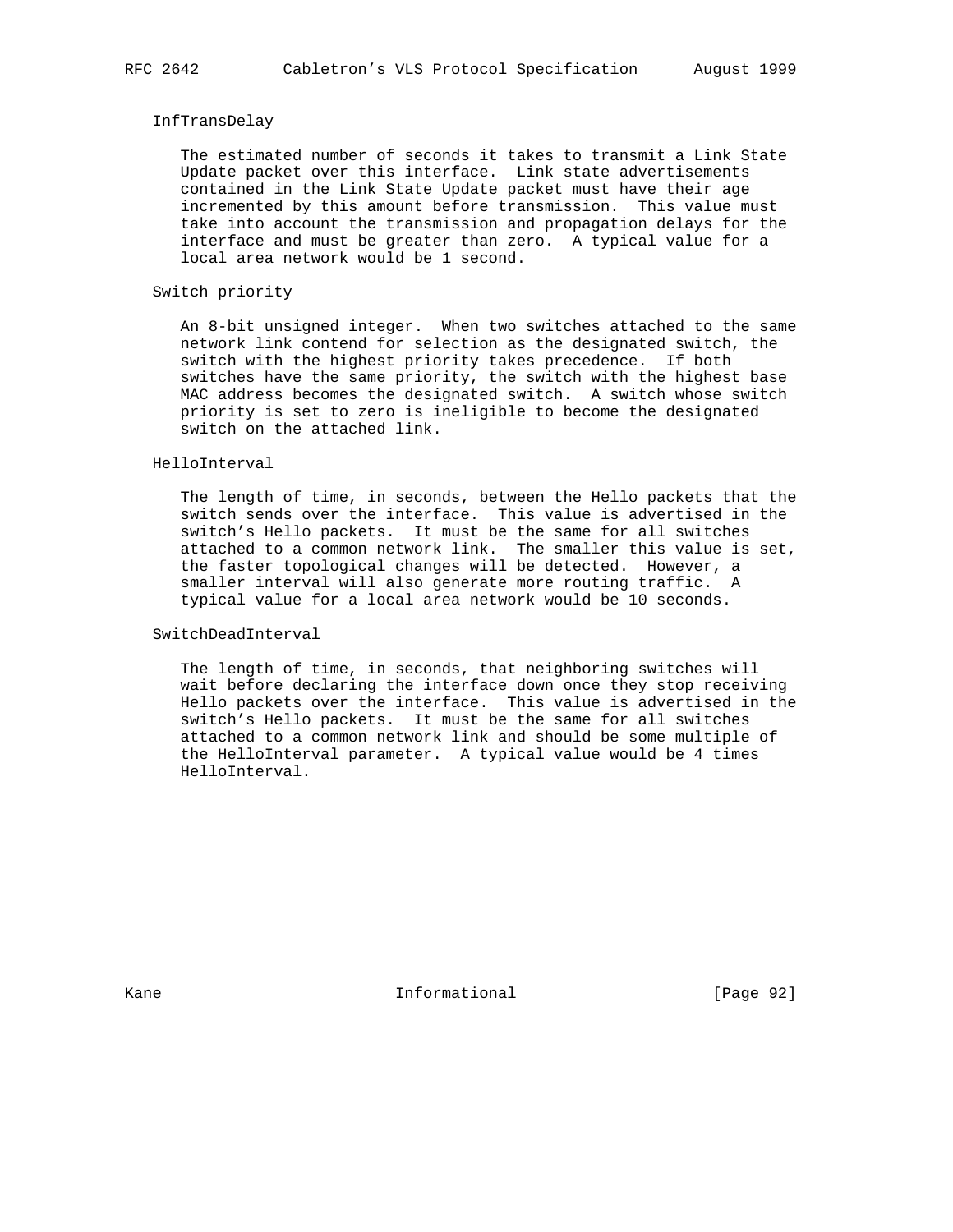#### 13. End Notes

 [1] During calculation of the set of best paths, a network link advertisement must be located based solely on its link state ID. Note, however, that the lookup in this case is still well defined, since no two network advertisements can have the same link state ID.

[2] It is instructive to see what happens when the designated switch for a network link fails. Call the designated switch for the link S1 and the backup designated switch S2. If switch S1 fails (or its interface to the link goes down), the other switches on the link will detect S1's absence within SwitchDeadInterval seconds. All switches may not detect this condition at precisely the same time. The switches that detect S1's absence before S2 does will temporarily select S2 as both designated switch and backup designated switch. When S2 detects that S1 is down, it will move itself to designated switch. At this time, the remaining switch with the highest switch priority will be selected as the backup designated switch.

 [3] Note that it is possible for a switch to resynchronize any of its fully established adjacencies by setting the neighbor state back to ExStart. This causes the switch on the other end of the adjacency to process a SeqNumberMismatch event and also revert to the ExStart state.

 [4] When two advertisements have different checksum values, they are assumed to be separate instances. This can occur when a switch restarts and loses track of its previous sequence number. In this case, since the two advertisements have the same sequence number, it is not possible to determine which advertisement is actually newer. If the wrong advertisement is accepted as newer, the originating switch will originate another instance.

 [5] An instance of an advertisement is originated with an age of MaxAge only when it is to be flushed from the database. This is done either when the advertisement has naturally aged to MaxAge, or (more typically) when the sequence number must wrap. Therefore, a received instance with an age of MaxAge must be processed as the most recent in order to flush it properly from the database.

 [6] MaxAgeDiff is an architectural constant that defines the maximum disparity in ages, in seconds, that can occur for a single link state instance as it is distributed throughout the switch fabric. If two advertisements differ by more than this amount, they are assumed to be different instances of the same advertisement. This can occur when a switch restarts and loses track of its previous sequence number.

Kane Informational [Page 93]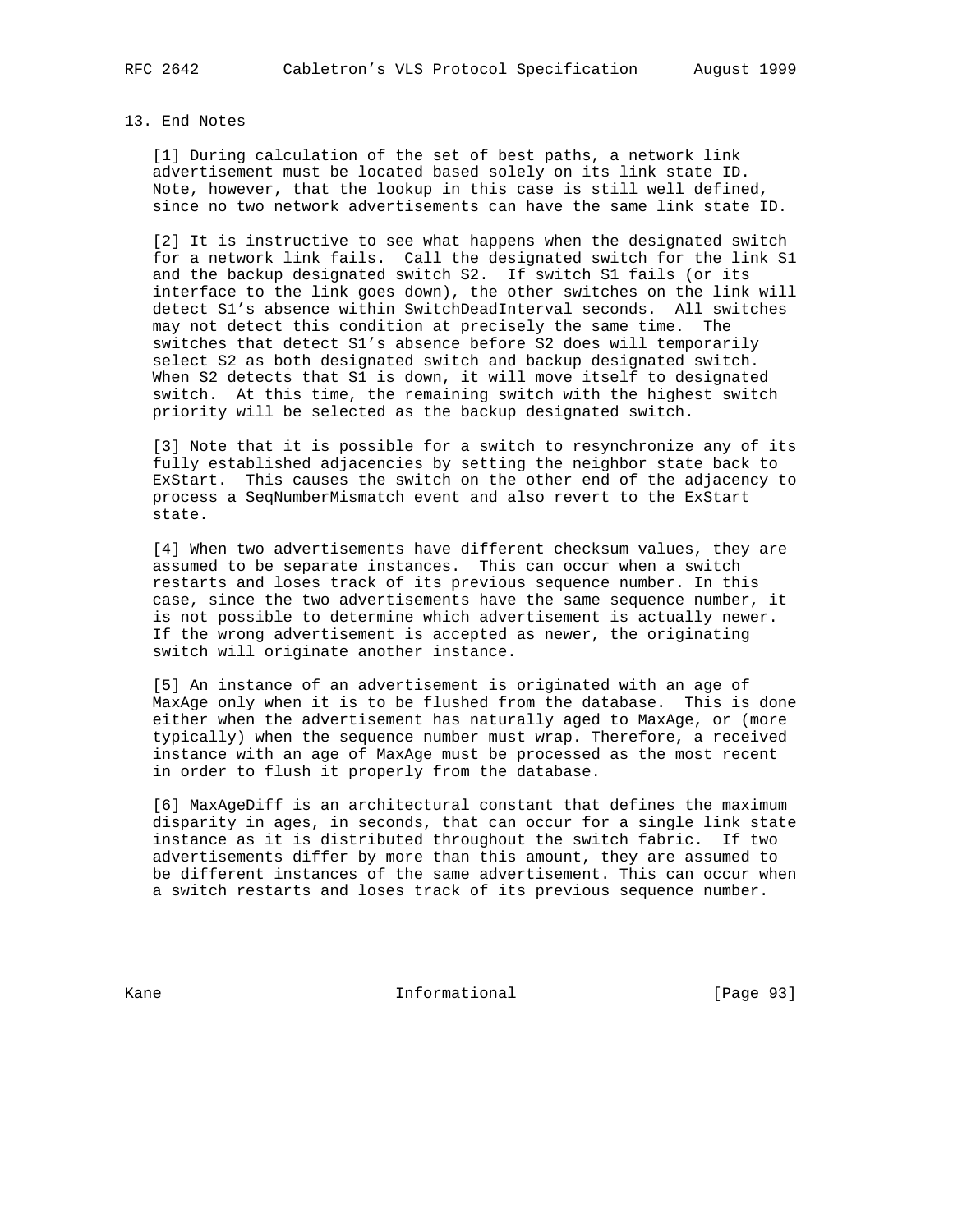[7] This is how the link state request list is emptied, causing the neighbor state to change to Full.

14. Security Considerations

Security concerns are not addressed in this document.

- 15. References
	- [Perlman] Perlman, R., Interconnections: Bridges and Routers. Addison-Wesley Publishing Company. 1992.
	- [RFC905] McKenzie, A., "ISO Transport Protocol specification ISO DP 8073", RFC 905, April 1984.
	- [RFC2328] Moy, J., "OSPF Version 2", STD 54, RFC 2328, April 1998.
	- [RFC1700] Reynolds, J. and J. Postel, "Assigned Numbers", STD 2, RFC 1700, October 1994.
	- [IDsfvlan] Ruffen, D., Len, T. and J. Yanacek, "Cabletron's SecureFast VLAN Operational Model", RFC 2643, August 1999.
	- [IDhello] Hamilton, D. and D. Ruffen, "Cabletron's VlanHello Protocol Specification", RFC 2641, August 1999.
- 16. Author's Address

 Laura Kane Cabletron Systems, Inc. Post Office Box 5005 Rochester, NH 03866-5005

 Phone:(603) 332-9400 EMail: lkane@ctron.com

Kane **Informational Informational** [Page 94]